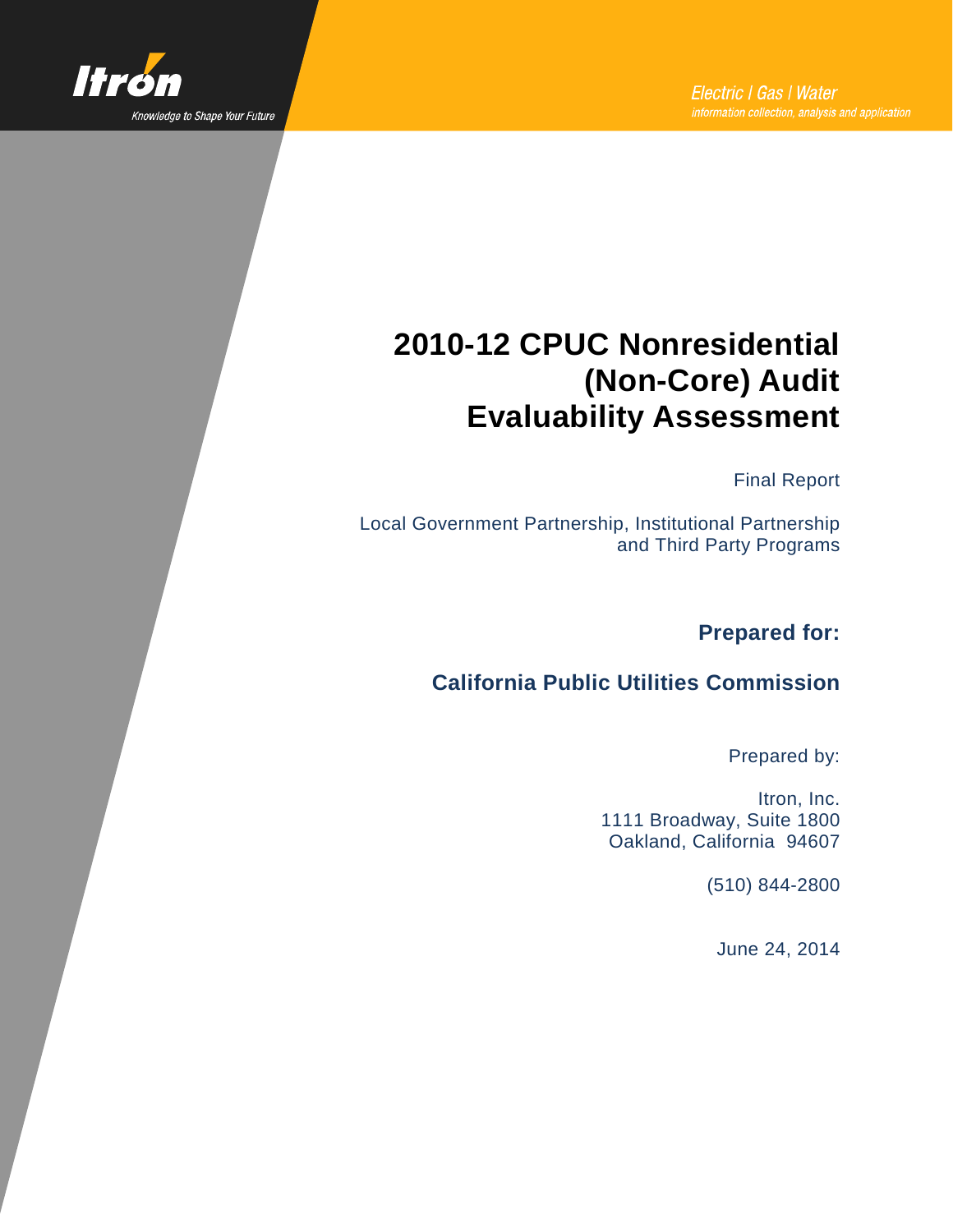# <span id="page-1-0"></span>**Table of Contents**

| 1 Introduction …………………………………………………………………………………………1-1<br>4.1.5 SDG&E California Department of Correction Partnership (SDG&E 3123)  4-34 |  |
|----------------------------------------------------------------------------------------------------------------------------------------|--|
|                                                                                                                                        |  |
|                                                                                                                                        |  |
|                                                                                                                                        |  |
|                                                                                                                                        |  |
|                                                                                                                                        |  |
|                                                                                                                                        |  |
|                                                                                                                                        |  |
|                                                                                                                                        |  |
|                                                                                                                                        |  |
|                                                                                                                                        |  |
|                                                                                                                                        |  |
|                                                                                                                                        |  |
|                                                                                                                                        |  |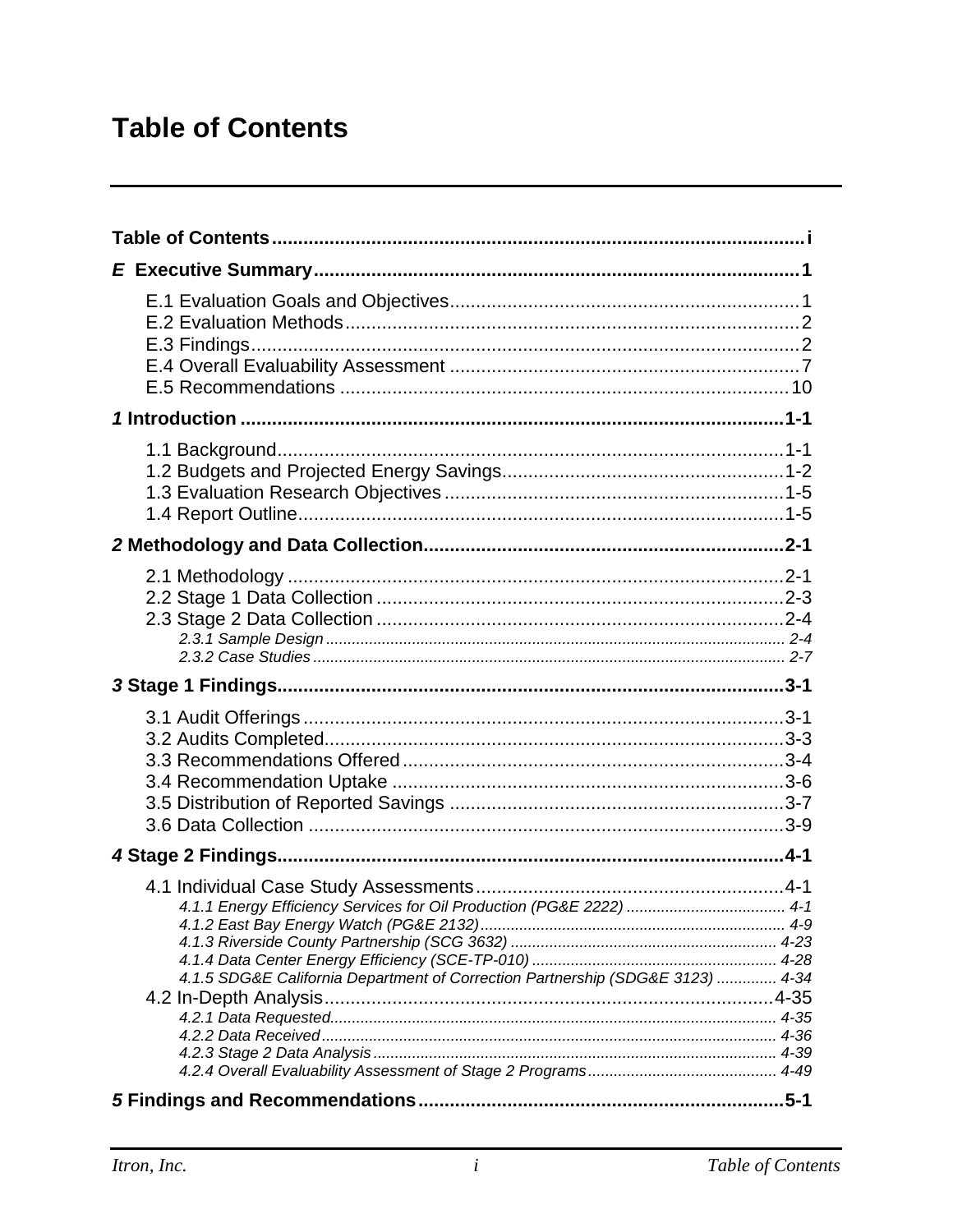| 5.3 Recommendation Follow-Up, Uptake and Referrals to other Programs 5-5         |      |
|----------------------------------------------------------------------------------|------|
| 5-5. 1 Recommendation Follow-Up, Uptake and Program Referral Findings 5-5        |      |
| 5.3.2 Recommendation Follow-Up, Uptake and Program Referral Recommendations  5-5 |      |
|                                                                                  |      |
|                                                                                  |      |
|                                                                                  |      |
|                                                                                  | .6-1 |
|                                                                                  |      |
|                                                                                  |      |
|                                                                                  |      |
|                                                                                  |      |
|                                                                                  |      |
|                                                                                  |      |
|                                                                                  |      |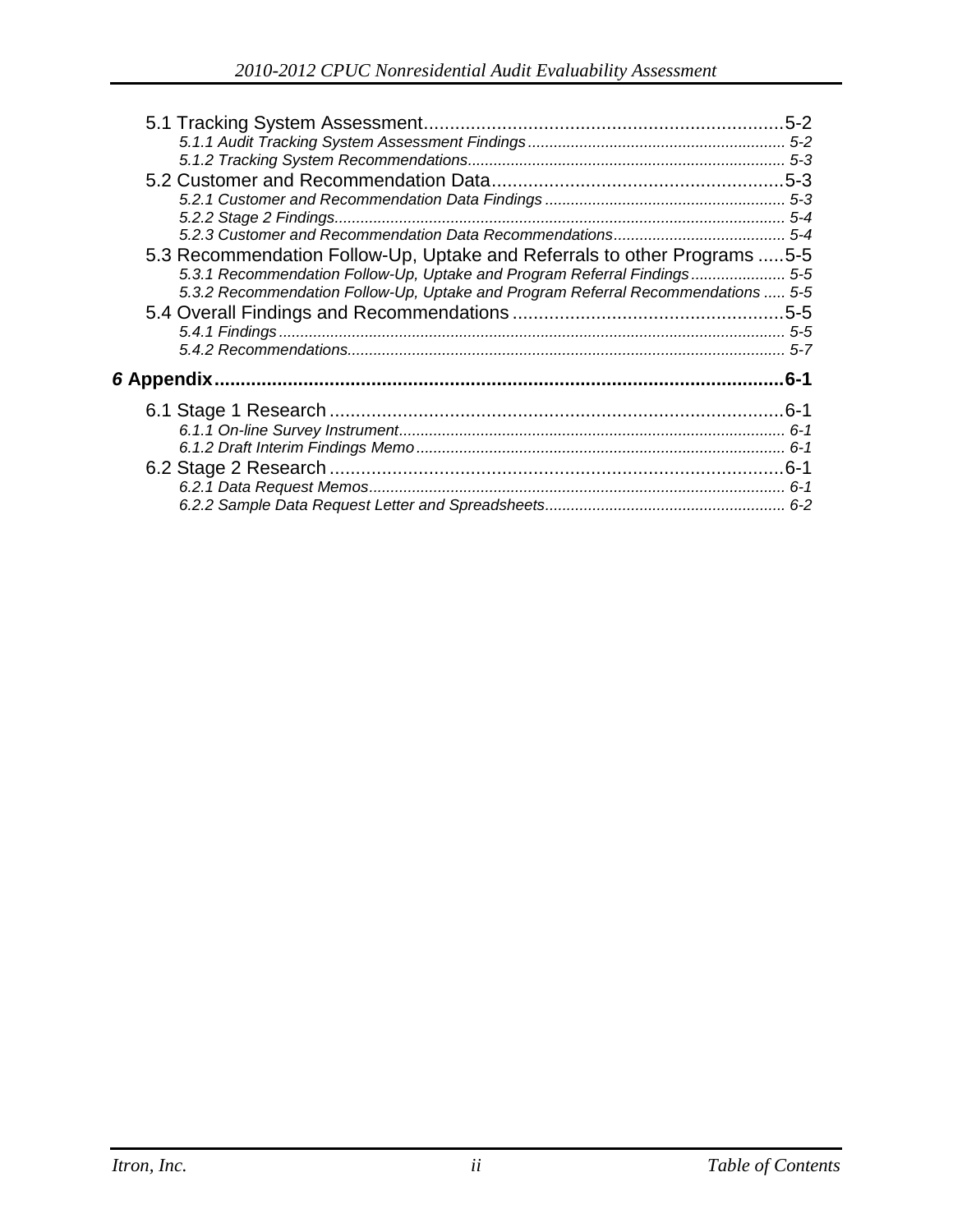## <span id="page-3-0"></span>**Executive Summary**

This report presents a summary of the results from the 2010-2012 California Public Utilities Commission (CPUC) evaluability assessment of the nonresidential Local Government Programs (LGP), Institutional Partnership (IP)[1](#page-3-2) and Third Party programs (3P) that fall outside of the Core statewide Nonresidential Audit programs.

## <span id="page-3-1"></span>**E.1 Evaluation Goals and Objectives**

Prior to this study, little information was available on audit services and related activities offered through nonresidential non-core LGP, IP and 3P programs, though these programs comprise a significant portion of the portfolio and often offer audit services as part of program marketing and project identification. Consequently, audits offered through LGP, IP and 3P programs were identified as an area in need of greater accountability and an improved understanding. More specifically, in this Study we seek to learn and document the scale and scope of audit efforts in the LGP, IP and 3P sectors, the quality of related documentation and data available to support evaluation, as well as indicators of their success in terms of the energy impacts associated with these audit activities. Therefore, the objectives of this evaluability assessment of the audit components of these LGP, IP, and 3P programs are to:

- Characterize and classify audit offerings
- **Provide a detailed summary of the content and format of the audit-related tracking data** recorded by program implementers, with an eye toward comprehensiveness and accessibility. Specific types of tracking data to be reviewed are to include:
	- Site Data Address, building type, energy using equipment and building shell information
	- **─** Customer Information Name, contact information, business type and size
	- **─** Audit recommendations Measure/practice description, implementation costs, and energy savings estimates
	- **─** Outcome Record of audit recommendations implemented

<span id="page-3-2"></span><sup>&</sup>lt;sup>1</sup> This category includes the following statewide partnership programs – Department of Corrections and Rehabilitation, University of California and California State University, State of California IOU, and California Community Colleges.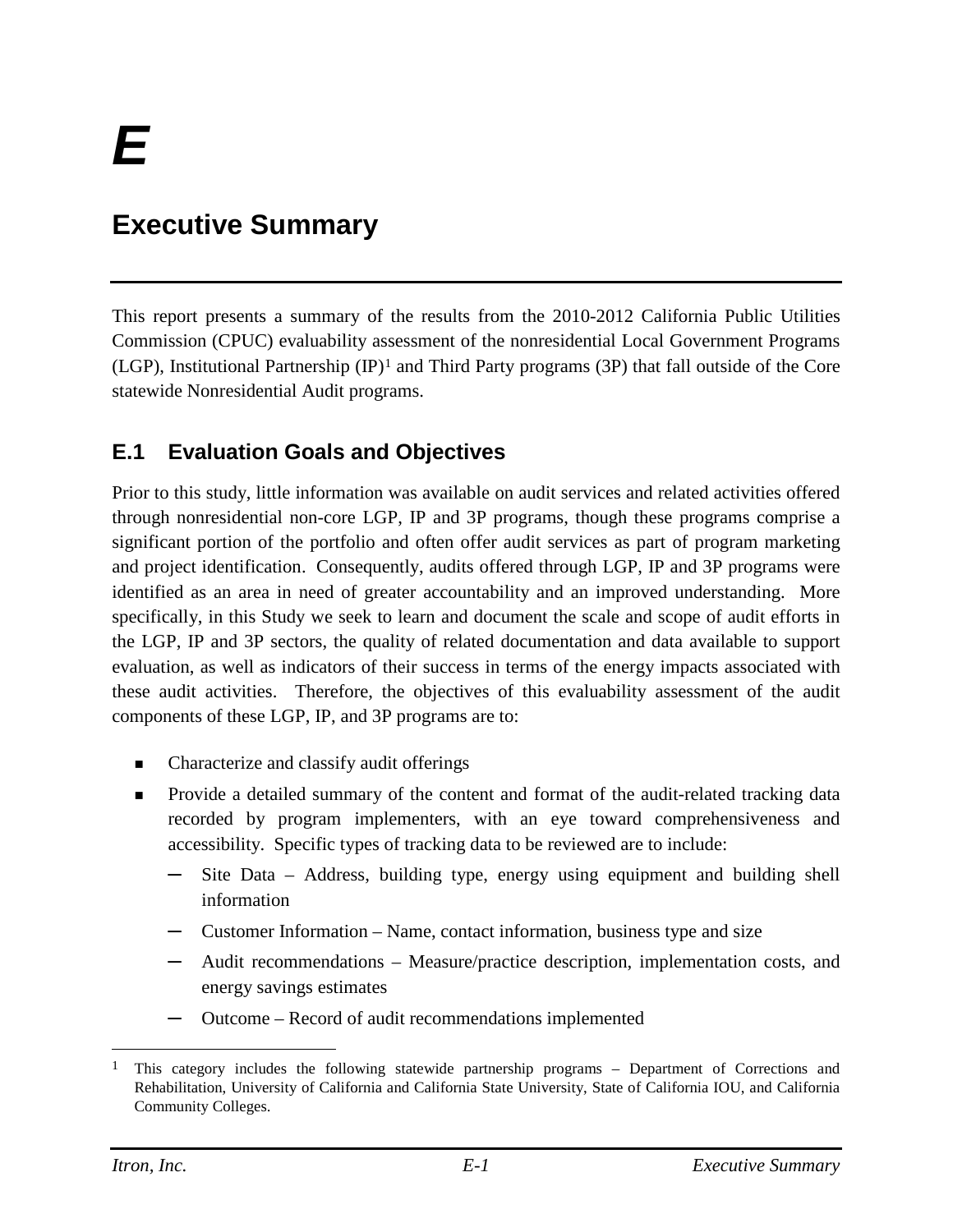Provide the foundation for requesting improvements to audit tracking in the LGP, IP and 3P sectors

## <span id="page-4-0"></span>**E.2 Evaluation Methods**

[Table E-1](#page-4-2) below provides a summary of the data collection activities conducted to support this evaluability assessment. The primary data collection activities include an on-line survey of 139 LGP, IP, and 3P program managers (out of a population of 186 in-scope programs, resulting in a 75% response rate) and a series of 5 Case Studies and 20 in-depth audit data assessments with a sample of programs spanning utilities, program types, business type sector and program size.<sup>[2](#page-4-3)</sup>

| Data<br><b>Collection</b><br><b>Type</b> | <b>Targeted</b><br><b>Population</b>            | <b>Sample</b><br><b>Frame</b>          | <b>Target</b><br><b>Completes</b> |                                               |            | <b>Population / Completes</b> |       | <b>Timing</b>              |
|------------------------------------------|-------------------------------------------------|----------------------------------------|-----------------------------------|-----------------------------------------------|------------|-------------------------------|-------|----------------------------|
|                                          |                                                 |                                        |                                   | PG&E                                          | <b>SCE</b> | <b>SCG</b>                    | SDG&E |                            |
|                                          | <b>LGP</b> Program<br>Managers                  | Statewide LGP<br>Programs              | Census                            | 20/16                                         | 27/17      | 14/10                         | 8/7   |                            |
| On-line<br>Survey<br>(Stage 1)           | IP Program<br>Managers                          | Statewide IP<br>Programs               | Census                            | 18/17                                         |            |                               |       | March<br>$-$ April<br>2012 |
|                                          | 3P Program<br>Managers                          | Statewide 3P<br>Programs               | Census                            | $Ag - 9/6$ , Comm $- 68 / 50$ , Ind $- 22/16$ |            |                               |       |                            |
| Case Study<br>(Stage 2)                  | Phone<br>Interviews<br>In-Depth<br>Data Request | LGP/IP/3P<br>Programs<br>Responding to | 5                                 | 51/2                                          | 38/1       | 18/1                          | 17/1  | $August -$<br>November     |
| In-Depth<br>Assessment<br>(Stage 2)      | In-Depth<br>Data Request                        | On-line<br>Survey                      | 20                                | 51/9                                          | 38/6       | 18/2                          | 17/3  | 2012                       |

<span id="page-4-2"></span>**Table E-1: Data Collection Activities**

## <span id="page-4-1"></span>**E.3 Findings**

This evaluability assessment found that during the 2010-2012 program cycle, a wide variety of audit services[3](#page-4-4) were offered to nonresidential customers within PG&E, SCE, SDG&E and SCG service territories through a number of non-core LGP, IP and 3P programs. These audit services assisted customers in identifying energy savings opportunities and promoted energy efficient practices. With respect to the range of target markets addressed and services offered:

<span id="page-4-3"></span><sup>&</sup>lt;sup>2</sup> Sampling methodology for the Stage 2 Case Studies and In-depth assessments is presented in the Draft Interim Findings Memo in Section 6.1.2 of this report.

<span id="page-4-4"></span>These are audits offered outside of the NRA program through the LGP, IP and 3P programs directly.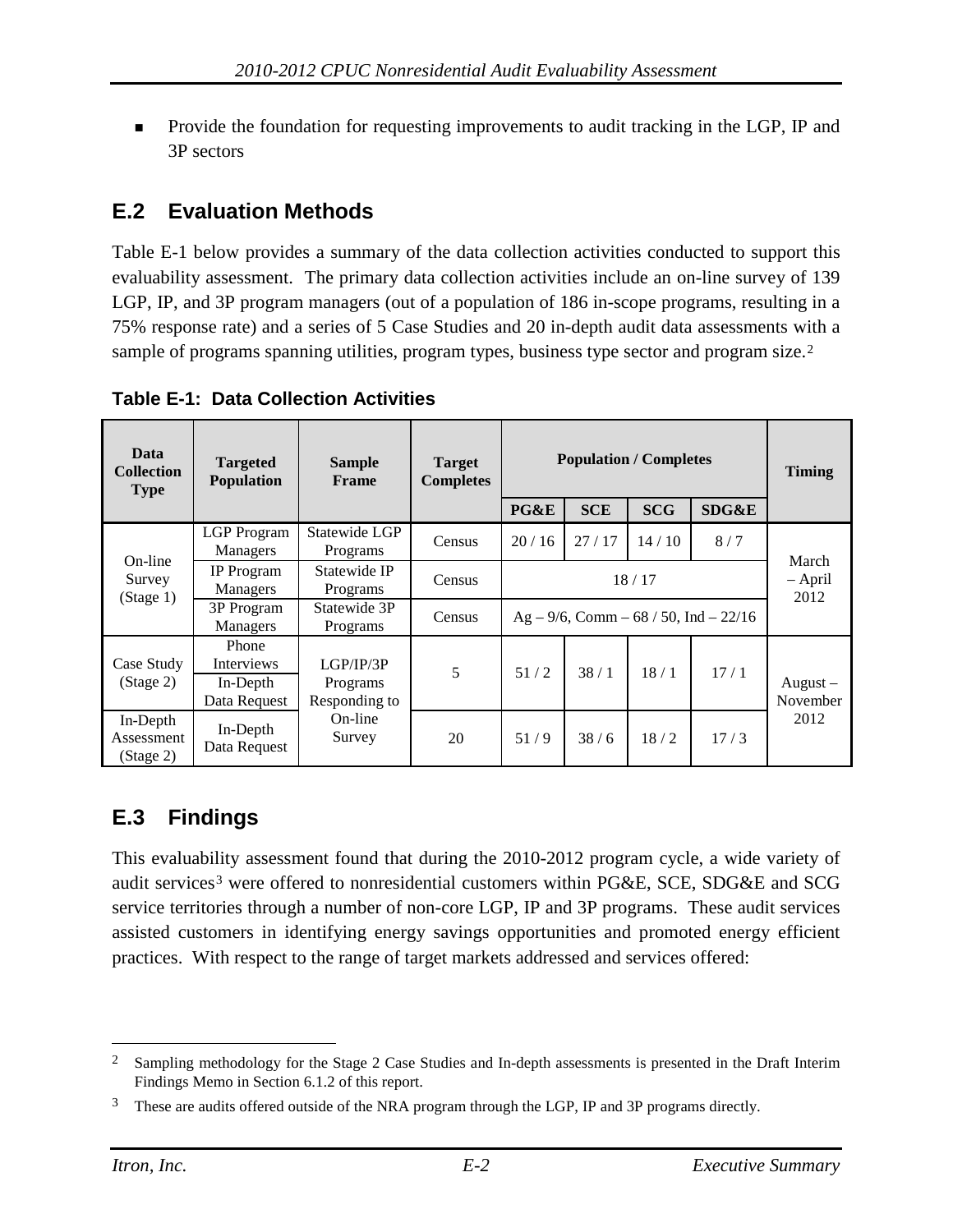- The programs included in the evaluation provided technical and evaluation assistance, imparted training and education at college campuses, created comprehensive energy solutions for the retail sector, provided lighting and thermostats or sensors at hotels, and developed energy savings projects with petroleum refineries.
- Some of the programs targeted specific market segments, such as multi-family buildings and college campuses, while others served broad market categories such as commercial and industrial structures.
- Some programs addressed specific measures or population segments, while others were more comprehensive and served whole sectors or communities.

The findings presented below are based on data collected during an initial on-line survey. This survey targeted a census of program managers of  $LGP/IP/3P$  programs thought to offer audits<sup>[4](#page-5-0)</sup> to nonresidential customers in California based on an initial review of the Program Implementation Plans. Also included are findings from a more targeted in-depth follow-up assessment of a sample of 25 of these programs. The programs included in the in-depth assessment are those with substantial audit components.<sup>[5](#page-5-1)</sup>

*Programs Offering Audits* - During the 2010-2012 program cycle, it was found that there were a large volume of LGP/IP/3P programs (~124 programs were confirmed to offer audits during the Stage 1 online survey) that reportedly offered a variety of unique program-specific audits<sup>[6](#page-5-2)</sup> to nonresidential[7](#page-5-3) customers across the four California IOUs. It is estimated that across 124 programs approximately 100,000 audits were conducted in the 2010-2012 program cycle. Figure E-1 below shows the distribution of audits reportedly completed by in-scope programs across the three Program Types. Third-Party programs completed the largest percentage of audits, followed by LGP programs. Institutional Partnership programs conducted far fewer audits than LGP or 3P programs due to the fact that the there are fewer IP programs offered statewide[8](#page-5-4) and the targeted customer base for most IP programs is significantly smaller than that of LGP and 3P programs and thus, the opportunities for audits are more limited.

<span id="page-5-0"></span><sup>&</sup>lt;sup>4</sup> The evaluation team found that none of the utilities maintained an inventory of all of the audits offered through LGP/IP/3P programs. PG&E noted that they did not pay for 3P audit results in 2010-2012 and therefore did not collect the data.

<span id="page-5-1"></span><sup>5</sup> A summary of the 25 programs selected for the in-depth assessment is provided in Section 4.0.

<span id="page-5-2"></span><sup>6</sup> An audit was classified as any form of assessment of participant facilities and equipment that would enable energy savings.

<span id="page-5-3"></span> $7\,$  A few of the programs included in this analysis were large scale programs, such as East Bay Energy Watch, that also were also found to offer audits to residential customers.

<span id="page-5-4"></span><sup>&</sup>lt;sup>8</sup> The evaluation team estimated there were 17 IP programs statewide that offered audits to program participants, compared to 63 LGP programs and 86 3P programs. Twenty-seven of these 166 programs were not confirmed to offer audits since they either did not respond to the on-line survey or were not surveyed because they were a new program.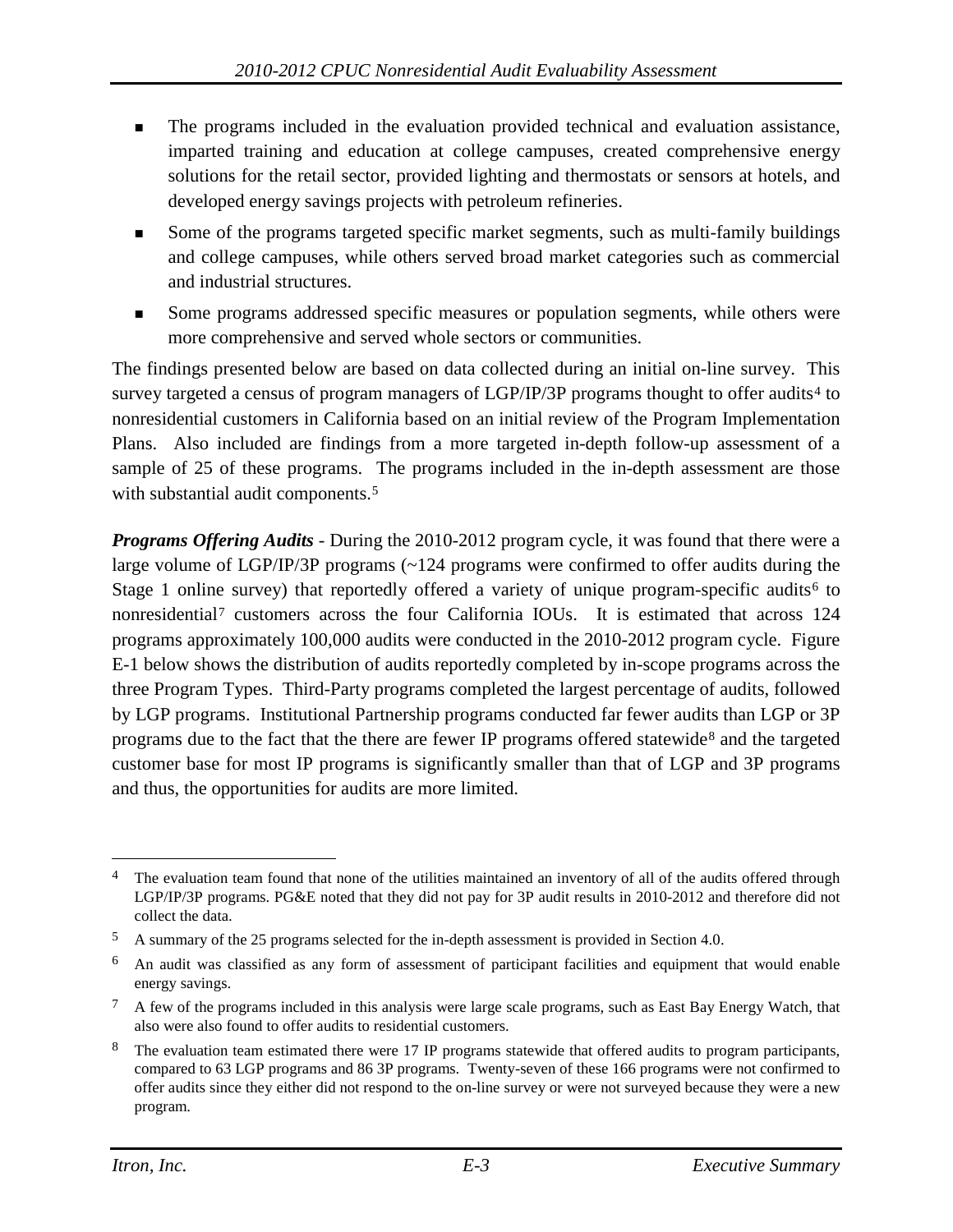

**Figure E-1: Distribution of Reported Audits by Program Type[9](#page-6-0)**

Figure E-2 below shows the distribution of audits across the four California IOUs reportedly<sup>[10](#page-6-1)</sup> conducted by the programs included in this study.<sup>11</sup> LGP/IP/3P programs in PG&E territory reported conducted three times more audits than those conducted by the other three utilities combined. PG&E programs made up 41 percent of the 124 in-scope programs and 52 percent of the 3P programs. On average, 3P conducted significantly more audits than both LGP and IP programs.

<span id="page-6-0"></span><sup>&</sup>lt;sup>9</sup> This figure shows the distribution of the three program types across the total number of reported audits conducted in 2011 based on data collected during the Stage 1 online survey (number of audits ~30,000).

<span id="page-6-1"></span><sup>10</sup> Based on the data collected during the Stage 2 in-depth assessments.

<span id="page-6-2"></span><sup>&</sup>lt;sup>11</sup> These programs are referred to as in-scope programs throughout the remainder of this report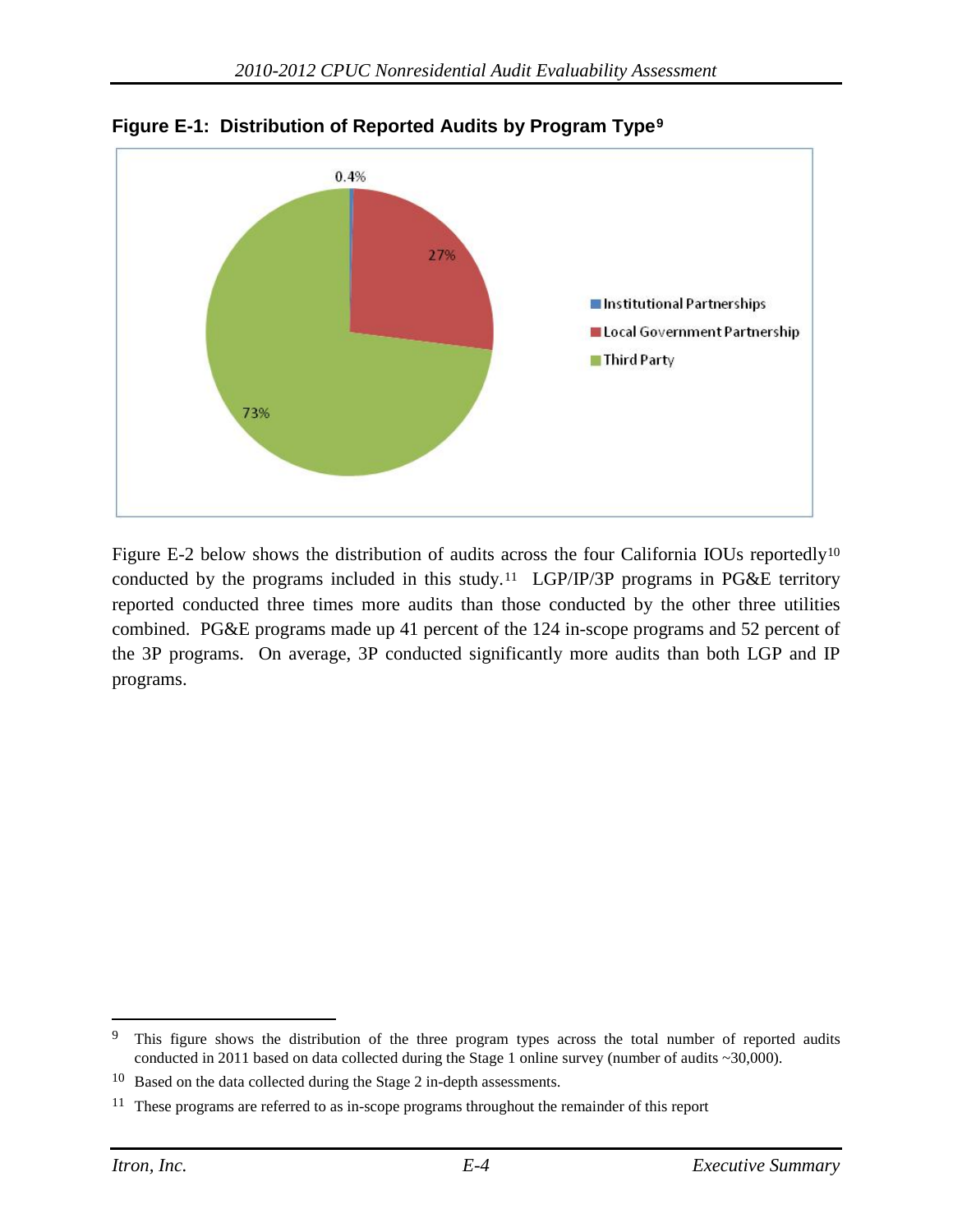

**Figure E-2: Distribution of 2010-2012 Reported Audits by Utility**

*Type and Frequency of Audits Offered –* Evaluation research found there were a wide variety of audit types offered through LGP/IP/3P programs, ranging from simple on-line audits to complex feasibility studies. Table E-2 below shows the distribution of audit types offered by the sample of 25 LGP/IP/3P programs included in the in-depth assessment. On-site basic, on-site in-depth and direct install audits account for nearly 90 percent of the audits conducted by these 25 programs.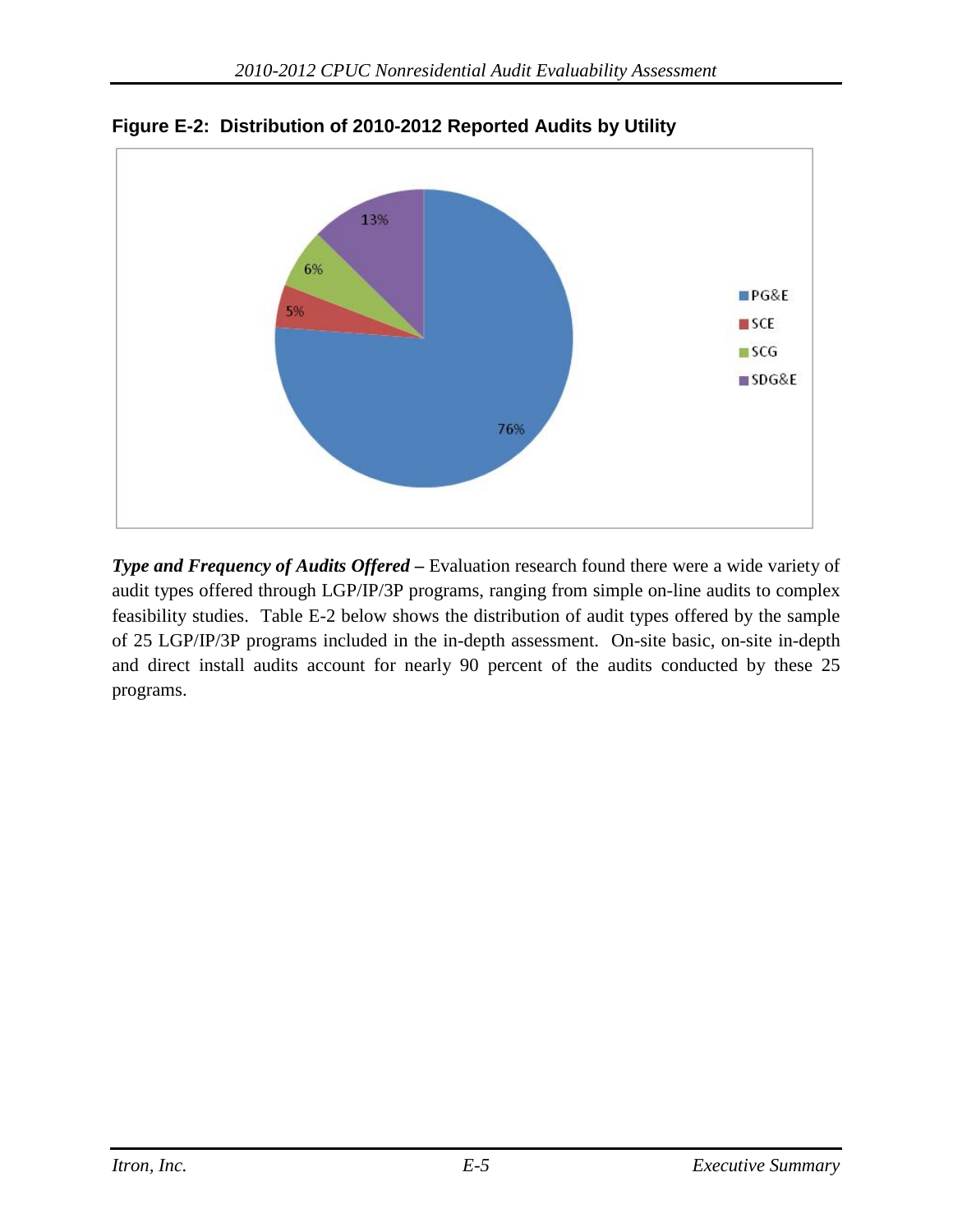| <b>Audit Type</b>          | Sub-Programs <sup>12</sup> Offering<br><b>Audit Type</b> | <b>Audits Conducted in</b><br>2010-2012 | % of Audits<br>Conducted <sup>13</sup> |
|----------------------------|----------------------------------------------------------|-----------------------------------------|----------------------------------------|
| Direct Install             |                                                          | 17,616                                  | 24%                                    |
| <b>Feasibility Study</b>   | 3                                                        | 660                                     | 1%                                     |
| Mail                       |                                                          | 35                                      | 0%                                     |
| On-line                    | 2                                                        | 7,166                                   | 10%                                    |
| On-Site Basic              | 9                                                        | 12,278                                  | 17%                                    |
| On-Site In-Depth           | 10                                                       | 35,287                                  | 48%                                    |
| <b>Retro Commissioning</b> | 2                                                        | 14                                      | 0%                                     |
| <b>Steam Assessment</b>    |                                                          |                                         | $0\%$                                  |
| Varied                     |                                                          | $\theta$                                | $0\%$                                  |
| <b>Total</b>               | 36                                                       | 73,057                                  | 100%                                   |

**Table E-2: Distribution of Audit Types Offered across Sample of 25 LGP/IP/3P Programs**

The percentage of participants in the in-scope LGP/IP/3P programs that received an audit was found to quite high, with between half and three-quarters of all program participants receiving some type of audit.

*Customer Audit and Recommendation Data Collection and Storage* – The collection and storage of customer audit<sup>[14](#page-8-2)</sup> data is of particular interest to this evaluation, as this information is essential to effectively evaluate the audit offerings. Analysis of the data collected for this Evaluability Assessment led to a number of findings that indicated evaluation of these programs could be problematic and limited:

 While the majority of in-scope programs reported tracking customer data electronically, more than half reported these data are not stored in an electronic database format that could be easily transferable to an evaluator (that is they may be stored as a series of separate word files on individual staff members' computers so while they are technically stored "electronically" they are not stored in an integrated or relational electronic database). Gathering data and creating a single uniform electronic database<sup>[15](#page-8-3)</sup> from such a

<span id="page-8-0"></span><sup>&</sup>lt;sup>12</sup> Some of the 25 programs included in the in-depth assessment were comprised of number of distinct subprograms which offered different audit types to distinct customer segments.

<span id="page-8-1"></span><sup>&</sup>lt;sup>13</sup> These distributions are only representative of the sample of programs included in the Stage 2 analysis.

<span id="page-8-2"></span><sup>&</sup>lt;sup>14</sup> Such as customer contact information, account numbers, baseline equipment installed, hours-of-operation, etc.

<span id="page-8-3"></span><sup>15</sup> PG&E is currently in the process of piloting their new Energy Insight platform with 12 LGP and 3P partners. This platform serves as an energy efficiency collaboration platform to connect sales representatives, partners and program management. Its goal is to better serve customers by streamlining processes, connecting stakeholders, and empowering users by putting relevant information at their fingertips. Currently the platform is set up to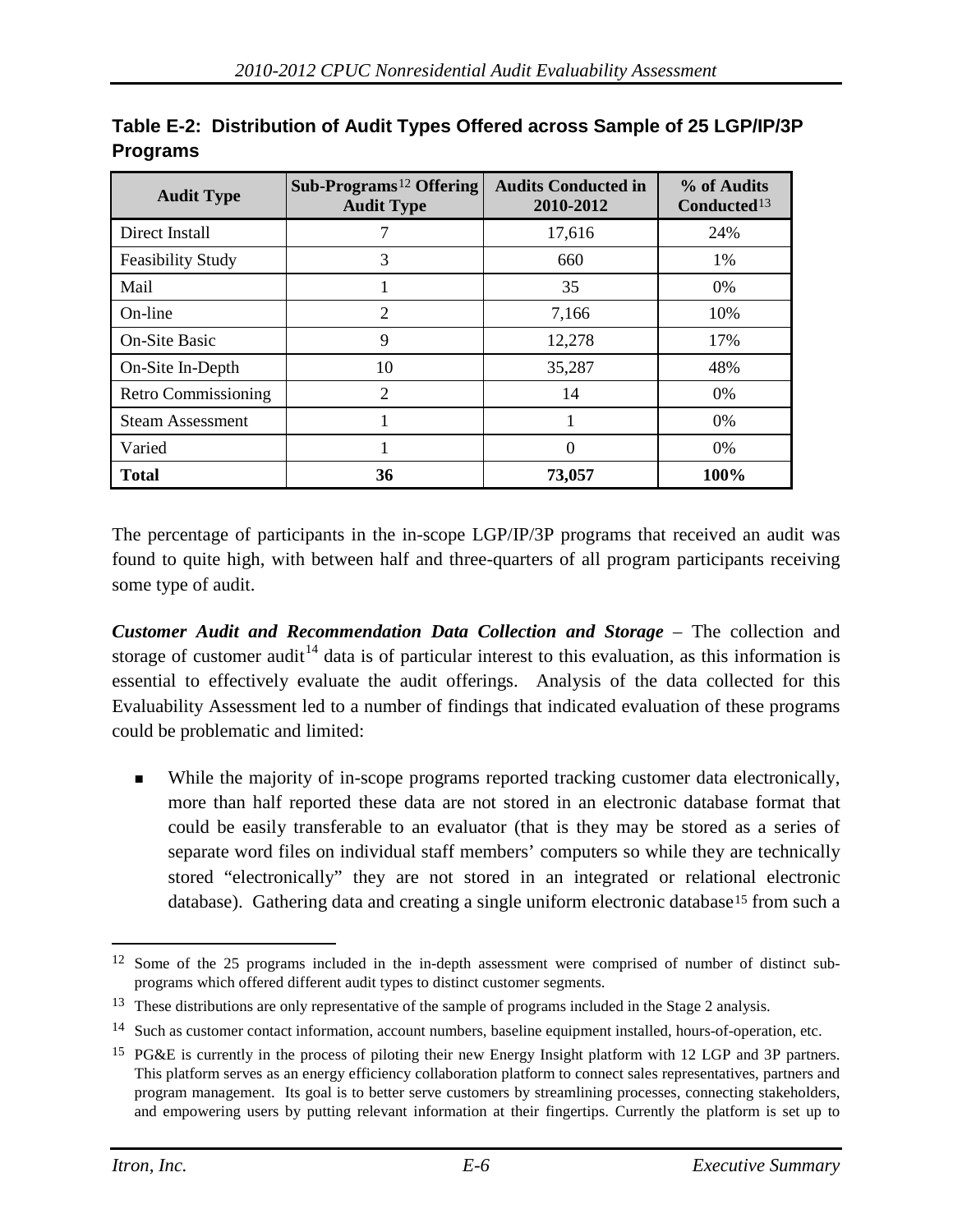large portfolio of programs that could be used for evaluation purposes would be extremely difficult and time consuming.

 The in-depth review of program tracking data that occurred for a sample of 25 of the inscope programs also revealed that only 32 percent of programs tracked customer and recommendation data for all of the audits conducted. The remaining 68 percent of programs either tracked none of the audit data or tracked only audit data for the portion of recommendations that eventually turned into projects.<sup>[16](#page-9-1)</sup> This is problematic from an evaluation perspective as a comprehensive audit program evaluation requires data on all audits conducted and recommendations provided.

One significant opportunity identified through this Evaluability Assessment was the large volume of data that are being collected during audits but that are not currently being systematically retained. In-scope programs reported collecting a variety of data, such as customers' baseline equipment efficiency level, including lighting and HVAC inventories, types and sizes of process equipment, current insulation levels, and conditioned square footage. While the percentage of programs tracking these data ranged from 16 percent to 65 percent depending on the specific data element, the loss of any of these data is unfortunate. It is strongly recommended that the CPUC work with the utilities and the program implementers to create a formal process to retain, at a minimum, a basic set of site-level data collected during the audits and provide this data electronically to the utilities. The aggregation of these audit data could assist the utilities in building a comprehensive customer-wide database of the existing inventory of equipment installed at customer facilities. Expanding the role of the audits to capture and track these data would greatly enhance the value of the audits and would provide each of the utilities with a resource that could be mined for future energy efficiency program design and targeting, energy efficiency potential studies, and market/baseline characterization efforts.

## <span id="page-9-0"></span>**E.4 Overall Evaluability Assessment**

Based on the Evaluability Assessment conducted, the evaluation team believes conducting a comprehensive evaluation of the audits offered through the nonresidential non-core LGP/IP/3P programs during the 2010-2012 program cycle would be infeasible for the majority of in-scope programs. Based on a thorough review and analysis of the data collected on the sample of programs included in the in-depth research (Stage 2), an evaluability assessment was assigned to each of the 25 programs. This evaluability assessment classified each program into one of the following categories:

 $\overline{a}$ 

display customer and energy efficiency project data for custom and direct install projects. A formal release is expected in December 2014. This platform should be further research to determine if it is a platform capable of incorporating audit data as well.

<span id="page-9-1"></span><sup>16</sup> A project is defined as the implementation of one or more audit recommendation.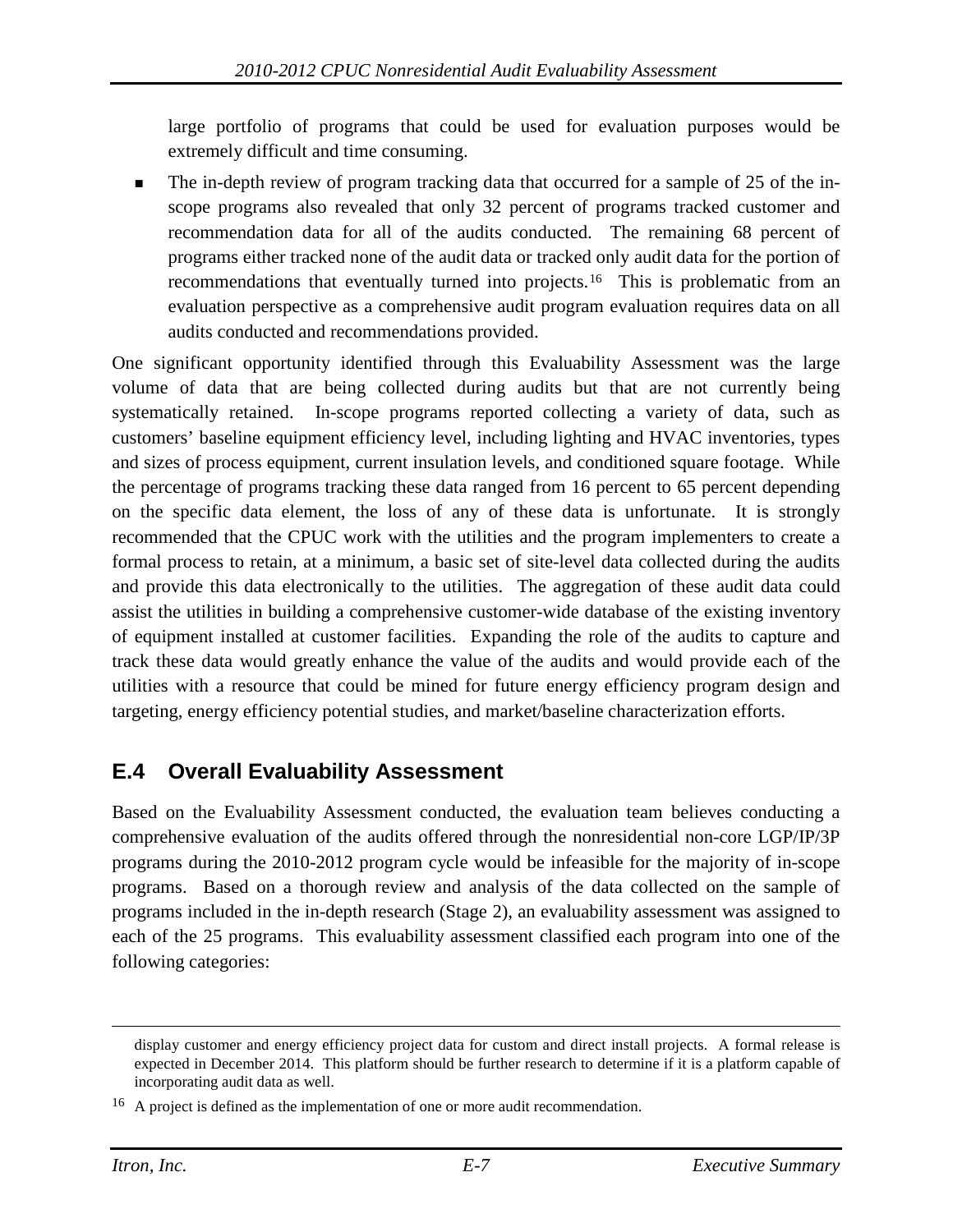- $\blacksquare$  Yes An evaluation of the audits conducted for this program is feasible.
	- **─** Verified Audit recommendation data have been verified in support of this assessment.
	- **─** Not Verified Audit recommendation data were not provided and thus have not been verified in support of this assessment.
- **Likely** The likelihood of being able to conduct an evaluation of the audits conducted for this program is high.
- Unlikely The likelihood of being able to conduct an evaluation of the audits conducted for this program is low.
- No An evaluation of the audits conducted for this program is infeasible.
	- **─** Audit recommendations not tracked
	- **─** Audit recommendations tracked only for those implemented
	- **─** Program cancelled

The overall evaluability assessment results are shown in Figure E-3 below based on Stage 2 findings. The conclusion is that an evaluation of the audit offerings could likely only be conducted for 32 percent of the programs in the sample (and less than 40 percent of this estimate was verified with audit recommendation data). For the remaining 68 percent of the programs in the sample, the assessment found that it is unlikely that an evaluation of the audit offerings could be conducted. These "unlikely" programs accounted for 83 percent of the audits conducted during the 2010-2012 program cycle.



**Figure E-3: Evaluability Assessment of Sample of 25 Programs**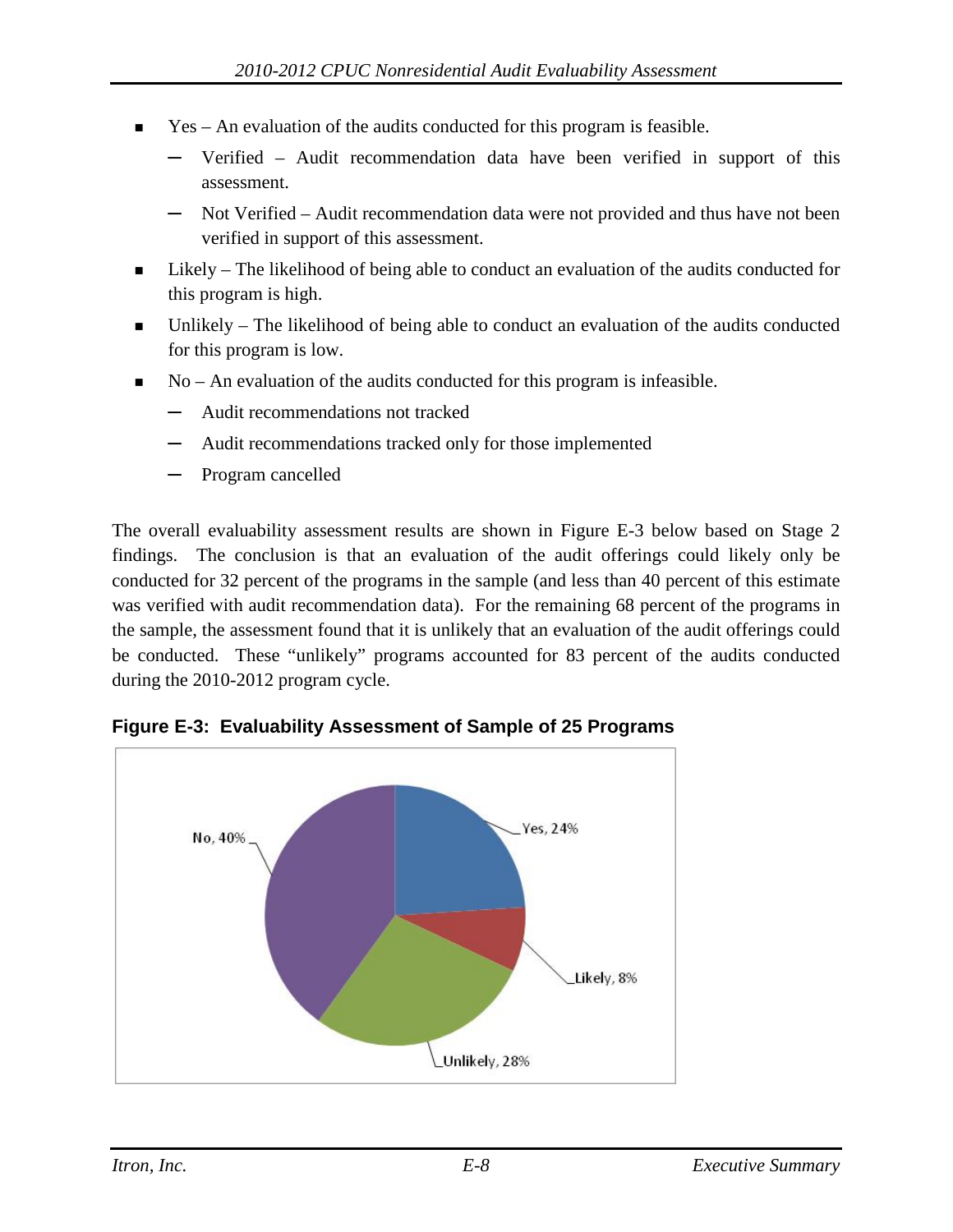The primary barriers to conducting an evaluation of these audit offerings are the following:

**1 – Lack of a Comprehensive Database of Audit Activities and Accomplishments.** The Evaluability Assessment conducted identified a minimum of 12[417](#page-11-0) nonresidential non-core LGP/IP/3P programs that offer audits to participating customers across California. The volume of audits conducted through these programs was estimated to be around 100,000[18](#page-11-1) during the 2010-2012 program cycle. No comprehensive statewide or utility specific databases were identified to capture and store all of the customer, audit and recommendation data that was gathered and analyzed as part of these audits.

**2 – A Lack of Consistency across Programs.** The majority of the programs analyzed were unique in their approach and delivery of audits, as well the manner in which they captured and stored data. While this is a strength of the programs offering audits as they are able to reach the very large and diverse customer base served by the California IOUs, it does mean that each program included in a statewide evaluation of the audit components of these programs would require an individualized approach to data collection and analysis. This would be difficult and time consuming undertaking given the large portfolio of LGP/IP/3P programs offered statewide.

**3 – Few Comprehensive Program Databases Exist**. Few of the programs that capture and record customer baseline, audit and recommendation data store these data in comprehensive electronic databases that could be easily transferred and mined for evaluation purposes. Accessing these data would likely require significant manual effort by both program staff and evaluators in order to compile the data required to complete a comprehensive evaluation. This extensive manual effort is magnified by the large volume of the LGP/IP/3P programs offering audits.

**4 – Magnitude of Programs.** Through the on-line survey conducted with a census of LGP/IP/3P program implementers, a total of 124 programs were identified as offering audits to program participants. Further in-depth assessment of a sample of these programs identified a number of the programs (3 of the 25 in-depth assessment programs) that were comprised of a number of sub-programs. These sub-programs often implement and track the audits they offer independently which increases the magnitude of the audit program offerings even further. For example, the East Bay Energy Watch Program includes five distinct sub-programs that are managed by separate entities and offer their own unique audits to the different segments of the market.

<span id="page-11-0"></span><sup>&</sup>lt;sup>17</sup> This is likely a lower bound on the actual number of LGP/IP/3P programs offering audits since 31 of the 182 programs implementers contacted either did not respond or provided an incomplete response to the Stage 1 online survey.

<span id="page-11-1"></span><sup>&</sup>lt;sup>18</sup> This estimate does include a portion of residential audits  $\left($  ~15 percent) that are completed through in-scope programs that serve both residential and nonresidential customers.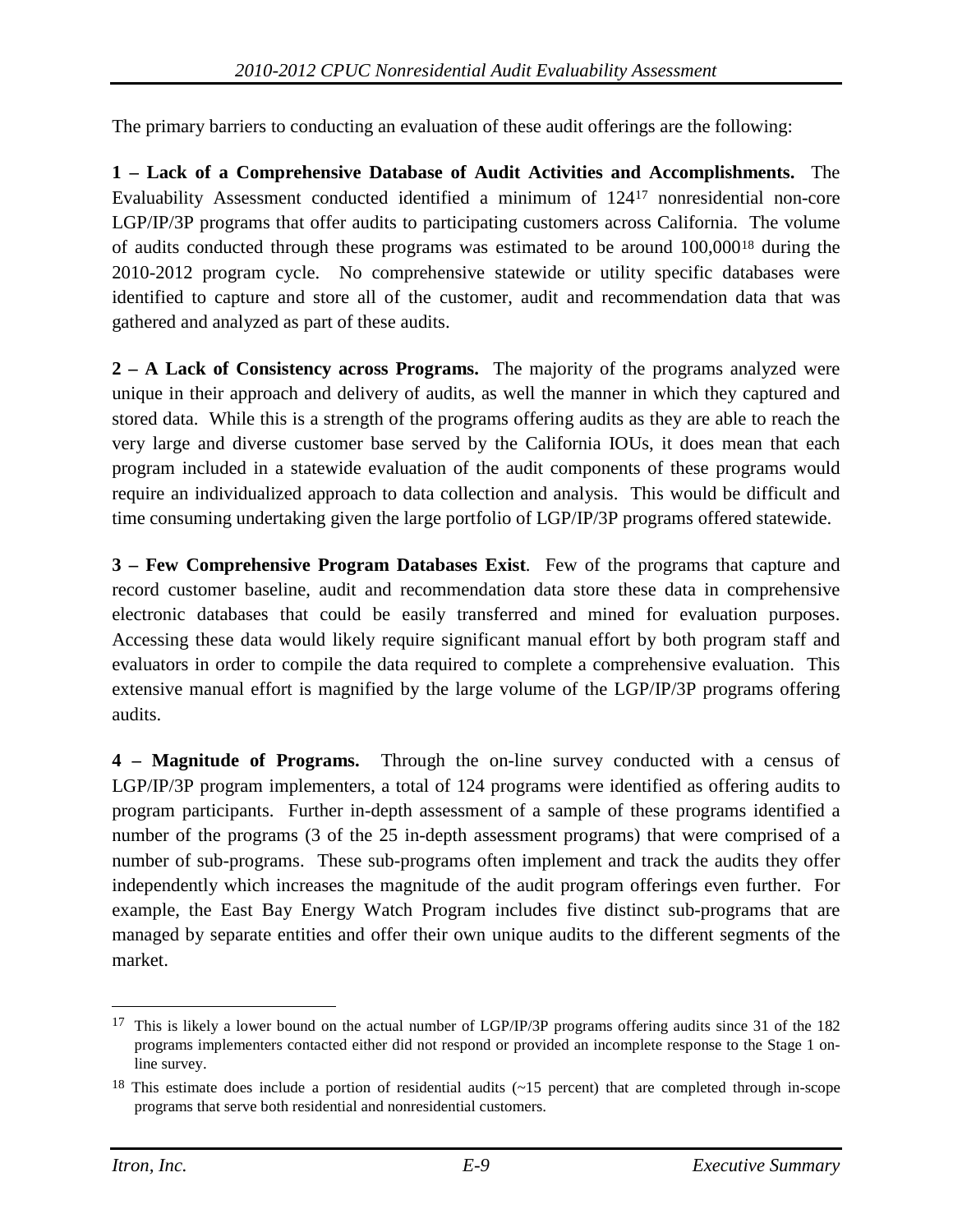**5 – Tracking of Projects Rather than Audits.** This Evaluability Assessment found that many programs either do not track any audit data or only track audit data for those recommendations that are implemented and turned into projects. An evaluation of audit programs requires customer and recommendation data for all audits completed, not just those that result in projects, in order to determine the overall effectiveness of the audit offering.

**6 – Complex Data Collection.** Collecting data from a large number of individually managed and inconsistently tracked programs (and in some cases sub-programs) would likely be complex and time consuming. Even for the limited purposes of conducting this Evaluability Assessment, the gathering of data from the subset of programs that did track and retain the necessary audit and recommendation data for the population of audits conducted was a laborious manual process that required significant back and forth with the program implementers and IOU staff. This was despite efforts to streamline this process. For example, for this Evaluability Assessment, all 25 of the in-depth assessment program implementers were provided nearly identical data requests. The resulting data provided to the evaluation team in response to these requests reflected a wide range of data/information formats, methods to interpret results, and levels of completeness. There were many cases where the data requested were missing with no explanation offered for their absence (and no response provided to follow-up requests).

## <span id="page-12-0"></span>**E.5 Recommendations**

Based on the Evaluability Assessment of the audit activities offered through the portfolio of nonresidential non-core LGP/IP/3P programs during the 2010-2012 program cycle and the audit and recommendation data reportedly collected and tracked by each of these programs, the evaluation team offers the following recommendations:

*The CPUC should strongly consider working with the utilities and program implementers to develop a standardized database to house audit and recommendation data and accomplishments* – The CPUC and the utilities need data in a consistent format for the purposes of conducting due diligence and assessing performance versus stated metrics. Establishing such a database and requiring all program implementers to provide data from their program to populate the database will allow for consistent tracking of audit recommendations and measure implementation and can help with the identification of markets that are saturated. Money is being spent on programs that are unable to easily report the quantity of audits being conducted and the recommendations being offered through these audits. Requiring standardized data collection will improve documentation of program activities and performance for the money being spent on the large quantity of audits that are being administered as part of the IP, LGP and 3P programs across California (estimated to be close to 100,000 audits during the 2010-2012 program cycle). This database should include at a minimum: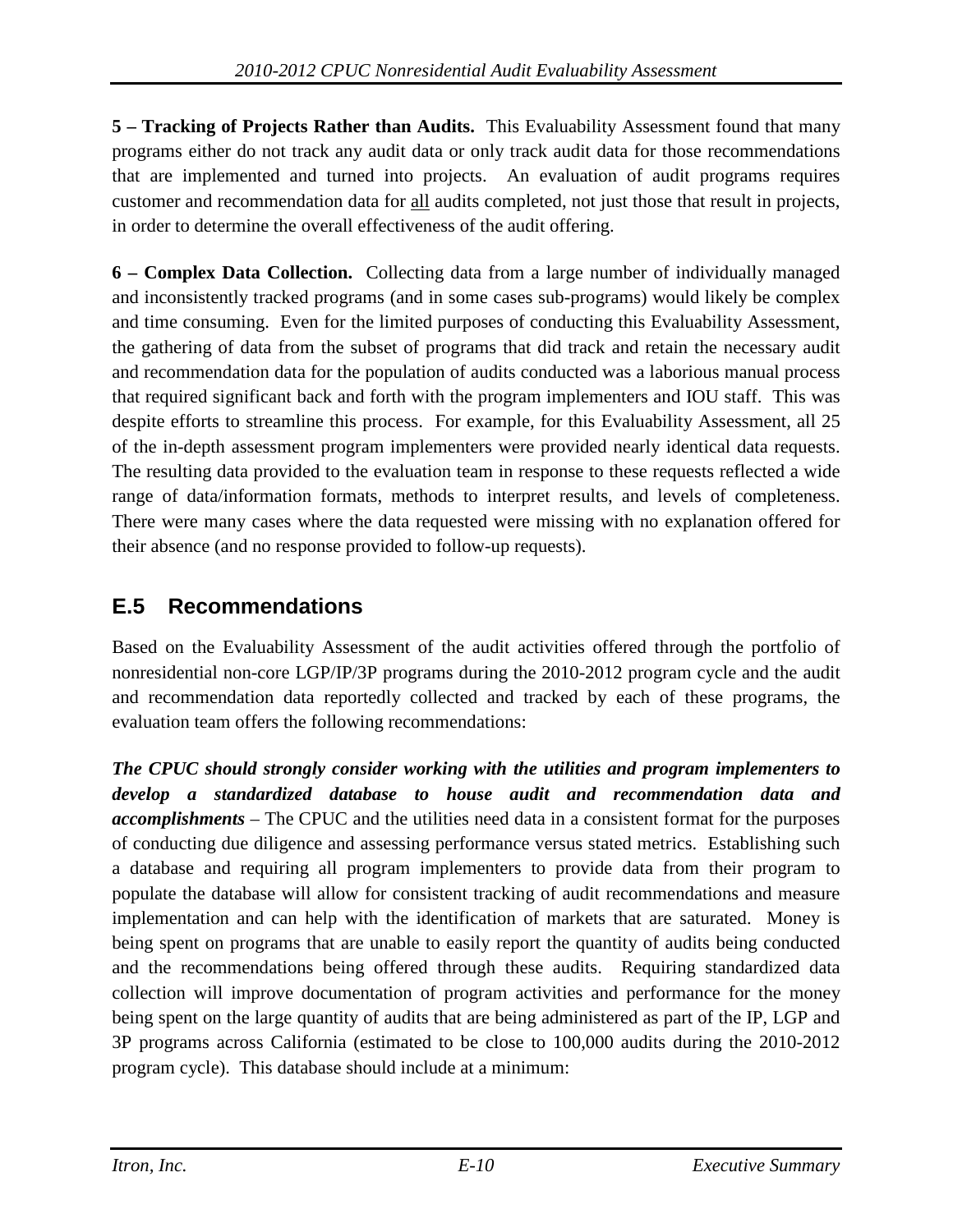- Program name
- Business name
- Address
- Account number[19](#page-13-0)
- Contact name
- NAICS code
- Phone
- Date of audit
- Audit scope (e.g. lighting, HVAC, envelope, gas, process, pumping)
- Audit recommendations

Adequately developing such an infrastructure will require the dedication of future resources<sup>[20](#page-13-1)</sup> to work with the utilities to design both a standard data collection database, as well as a standardized data delivery format so that this database can be easily and fully populated with a large number of files coming from each of the individual programs offered.

*Furthermore, the CPUC should strongly consider expanding the scope of the recommended standardized audit database to include all other site-level data that are being collected at the time of the audit.* Many in-scope programs reported that during the audits they conduct, they also collect facility operational data that allows them to identify energy efficiency opportunities and develop site-level recommendations. While tracking of these data are currently not required by program implementers, they represent a significant lost opportunity in the value of these audits. The data collected in the course of program audits have great potential value, in that they could be used to improve Customer Information System (CIS) data, analyze the effectiveness of various program and audit types on a variety of customer segments, and support coordinated marketing efforts across the entire portfolio of utility programs. Facility data currently reported to be collected by some in-scope audit programs include elements such as:

- Baseline equipment inventory and age of equipment (including, but not limited to, HVAC, primary lighting, water heating, and building control systems)
- Building characteristics (year built, conditioned square footage)
- $\blacksquare$  Business type activities occurring within facility
- Facility hours of operation

<span id="page-13-0"></span><sup>&</sup>lt;sup>19</sup> Account numbers are protected confidential customer information which require adequate security protections to be in place to comply with CPUC regulations and state laws. Their inclusion is important to be able to match this data to other resource program tracking data, as well as utility CIS and billing data.

<span id="page-13-1"></span> $20$  One significant task that needs to be figured out is how this data collection would be funded.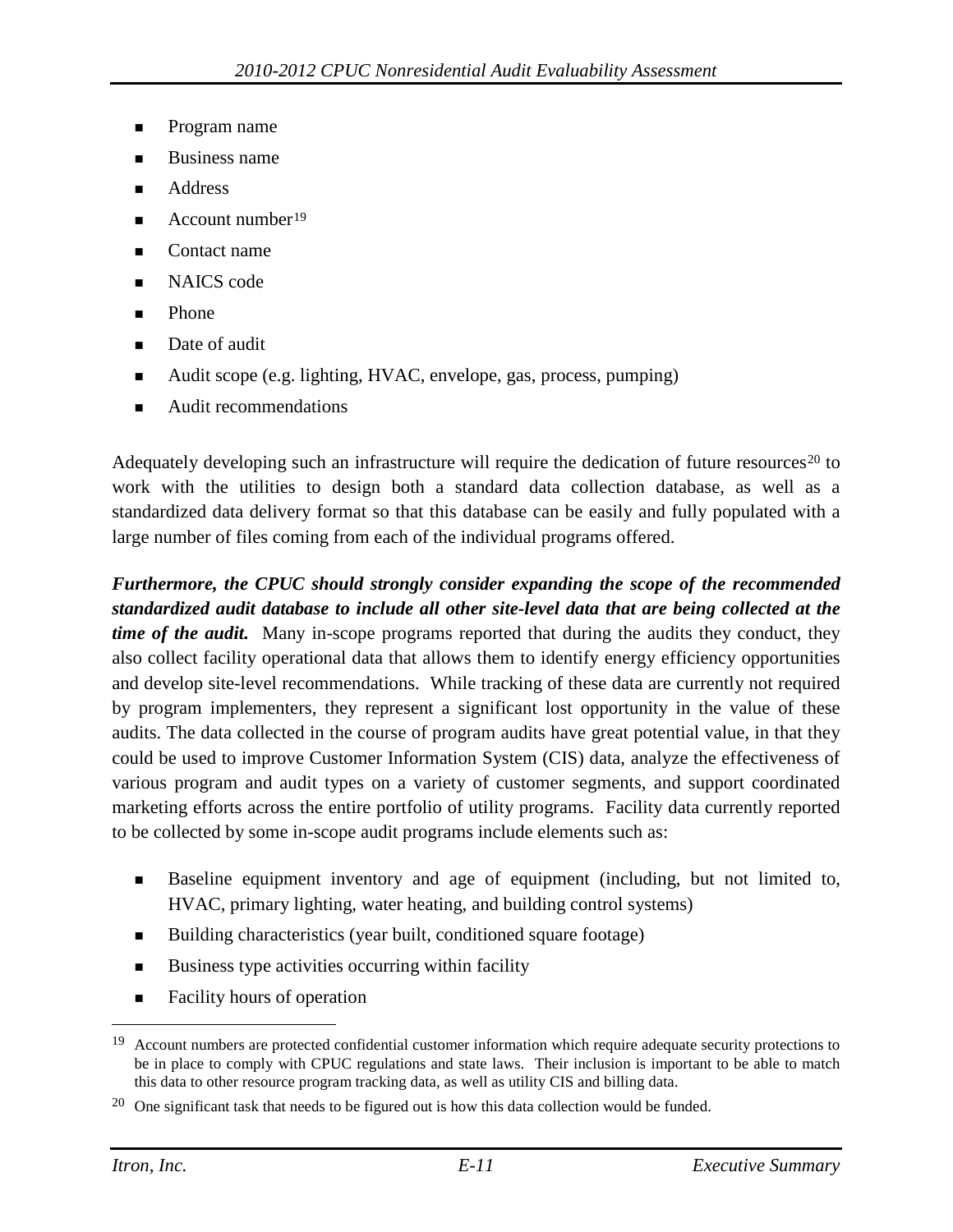The value of this site-level database could be increased by identifying a minimum set of facility variables that could be required data collection elements for every audit conducted (where applicable). Adequate security precautions would need to be set up to handle the storage and delivery of all of this potentially sensitive customer data.

*Track Program Spending on Audit Activities* – Program expenditure reporting by nonresidential non-core LGP/IP/3P programs during the 2010-2012 program cycle was not sufficiently detailed to document how much money is being spent on audit activities offered by these programs. The evaluation team recommends unbundling the audit activity expenditures and reporting these separately to allow for greater transparency of these costs.

*Identify Audit Program Best Practices* - Consider investing resources in the following areas to identify best practice audit improvements which could be applied to all programs:

- Find and share examples of record keeping best practices employed by audit programs; that is, examples of efficient, comprehensive and accessible audit program record keeping. Use the record keeping best practices identified to formalize a process for tracking all audit recommendations provided to audit recipients. This process should include a highly structured database to be used for the electronic tracking and storage of participant data which can be used by future evaluations and allow for the estimation of recommended measure uptake and attribution.
- Creating a standardized audit follow-up process that would capture recommendation implementation and store it in a database to determine audit effectiveness.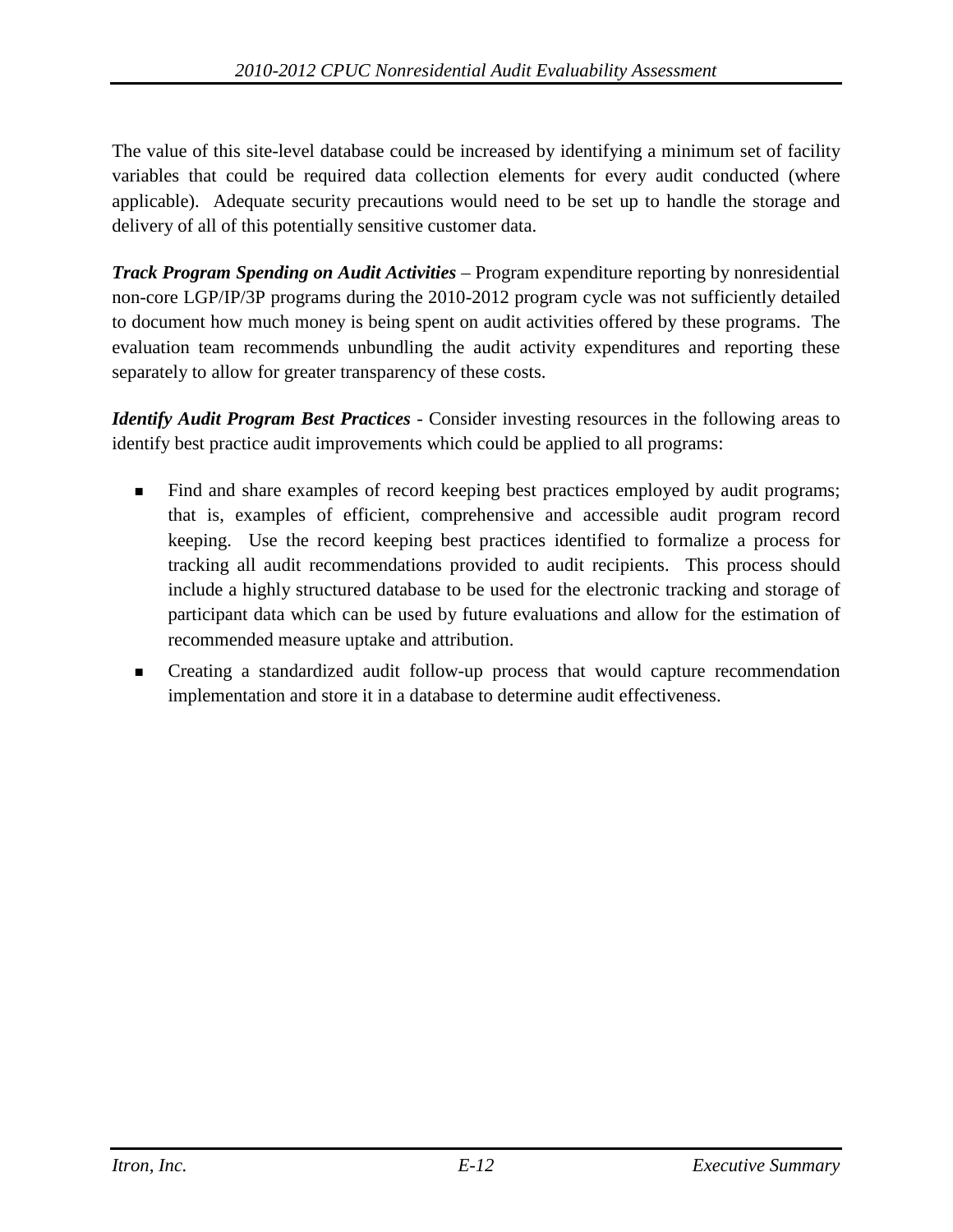# *1*

# <span id="page-15-0"></span>**Introduction**

This document presents the final results of research completed to characterize the audit services provided by California's 2010-2012 portfolio of energy efficiency programs. This research addresses audit services provided through California's Local Government (LGP), Institutional Partnerships (IP) and Third Party (3P) Programs that serve the nonresidential sector. The objective of this research is to develop a better understanding of the size and scope audit services offered through these sectors of the EE portfolio, as well as the associated record keeping.

## <span id="page-15-1"></span>**1.1 Background**

Energy Efficiency audits are a fundamental marketing and program delivery element for the majority of LGP, IP, and 3P energy efficiency programs in California. However, only a small fraction of audit-related documentation is provided to the IOUs or the CPUC. Records documenting audit activity and associated outcomes, if stored at all, are kept within the particular recording infrastructure of the program implementer. The format and structure of audit data tracking are typically at the implementer's discretion and there are no standardized audit data templates or content requirements. Consequently, the audit offerings in these sectors are not well understood. In contrast, the IOUs Statewide Core Nonresidential Audit (NRA) Programs have had regular comprehensive evaluations.<sup>[21](#page-15-2)</sup> The primary rationale for this Audit Evaluability Assessment is to begin to fill this information gap for to LGP, IP and 3P audit activities. The potential importance of this information gap is significant with about 35 cents of every dollar spent on programs in the nonresidential sectors directed to LGP, IP and 3P programs.

Prior to this Study effort, little was known about the overall investment in audits through the Third Party, IP, and LGP sectors. Aside from general descriptive information in the PIP, there is no comprehensive reporting or previous evaluation that describes the volume of audits, types of audits, or rates of follow-through. Audit data can potentially be a rich source of information about markets, customers and opportunities. This effort also seeks to describe the data being tracked by the LGP/IP/3P programs during the 2010-2012 program cycle, as well as the data that could be tracked under different reporting requirements.

<span id="page-15-2"></span> <sup>21</sup> Process and Impact Evaluations were completed in 2002, 2003, and 2004/2005. An impact evaluation was completed for a portion of NRA programs in 2006-2008. An Evaluability Assessment was completed in October 2011 for the NRA programs, and there was a "Program Assessments" evaluation conducted for the 2010-2012 program cycle that addresses NRA programs.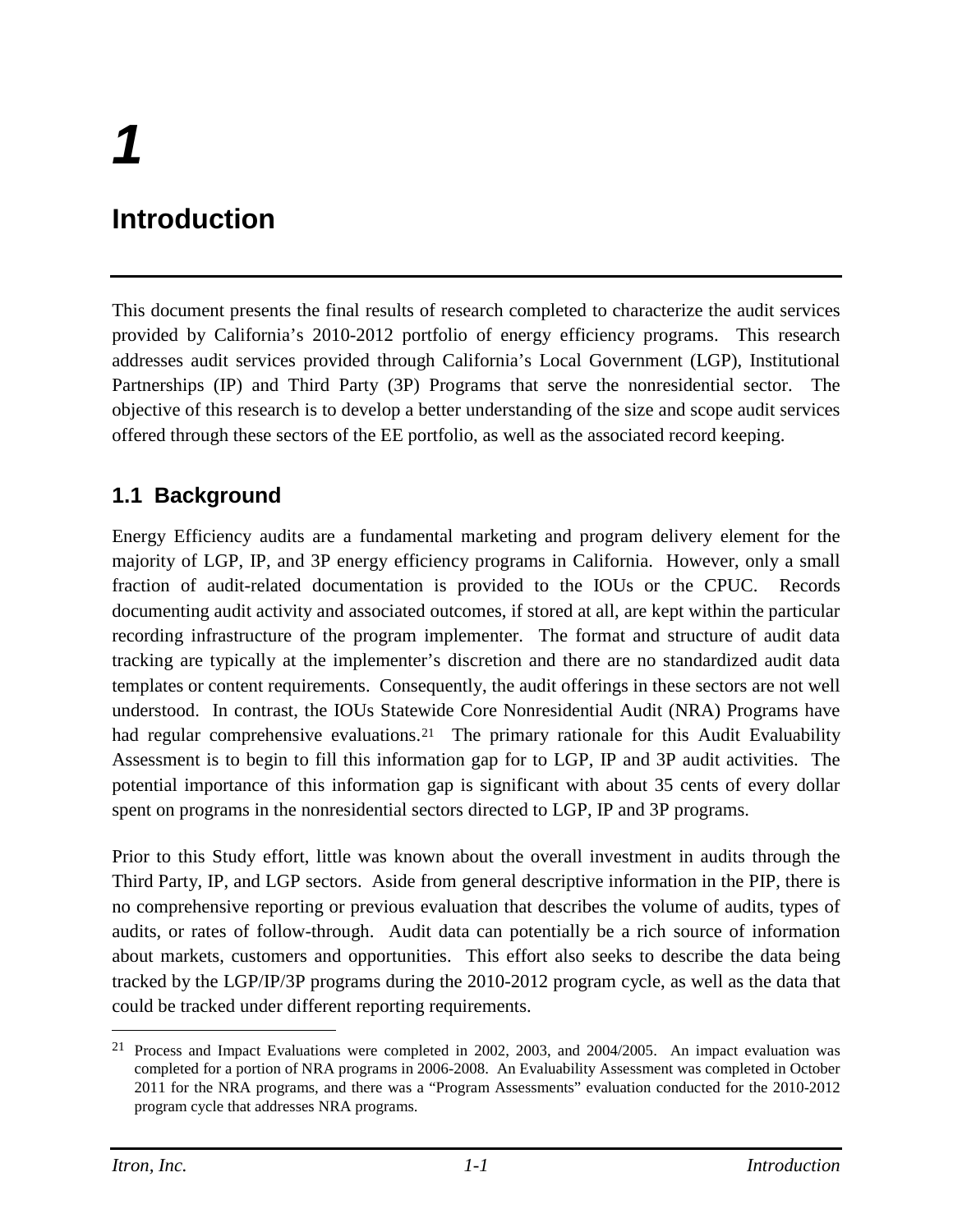Under current reporting requirements, it is unclear the numbers or types of audits that are offered through programs in these sectors. The comprehensiveness of the tracking of audit results and data in these sectors is another unknown. As a consequence, the range of feasible approaches for conducting comparative analysis to measure effectiveness or identify better ways to deliver audits is also unknown. This Evaluability Assessment seeks to provide documentation of current audit program activities and results, in an effort to answer these basic questions.

This document summarizes complete findings of this research effort which was conducted in two stages. The first stage gathered data via an on-line survey of 3P, IP and LGP program managers. This on-line survey gathered various program year 2011 data elements: program information, audit information and delivery mechanisms, data collection and storage, audit recommendations, measures, and target markets. The second stage, designed based upon the results of the first stage of analysis, included a series of five case studies and 20 in-depth analyses for a sample of LGP, IP, and 3P programs.

## <span id="page-16-0"></span>**1.2 Budgets and Projected Energy Savings**

[Table 1-1](#page-17-0) and [Table 1-2](#page-18-0) below summarize the program budgets and energy savings (projected and actual) across the in-scope IP, LGP, and 3P programs at each of the IOUs. As these tables show, the 2010-2012 budgets for these 166 programs were close to \$800 million dollars and the projected energy savings were approximately 1,700 GWh, 300 MW and 19 million therms. Statewide, the LGP programs exceeded their energy savings projections within their allotted budgets. The IP and 3P programs achieved roughly 80 percent and 70 percent of their MWh projections, respectively, spending approximately those same percentages of their allotted budgets. Both IP and 3P programs significantly exceeded their projected therm savings.<sup>22</sup> The average budget per program is close to \$5 million, and ranges widely, from a low of \$400,000 for SCG's LGP Programs to a high of nearly \$13 million for PG&E's IP Programs. PG&E's programs make up 70 percent of the final statewide energy and demand savings and 96 percent of the statewide therm savings claimed by these programs. SCG did not project any therms savings from their IP or LGP programs; SDG&E did not project any energy or gas savings from their IP and LGP programs.

<span id="page-16-1"></span><sup>&</sup>lt;sup>22</sup> PG&E LGP programs projected negative therm savings that are likely attributable to either fuel switching impacts or the interactive effects resulting from energy efficiency lighting upgrades.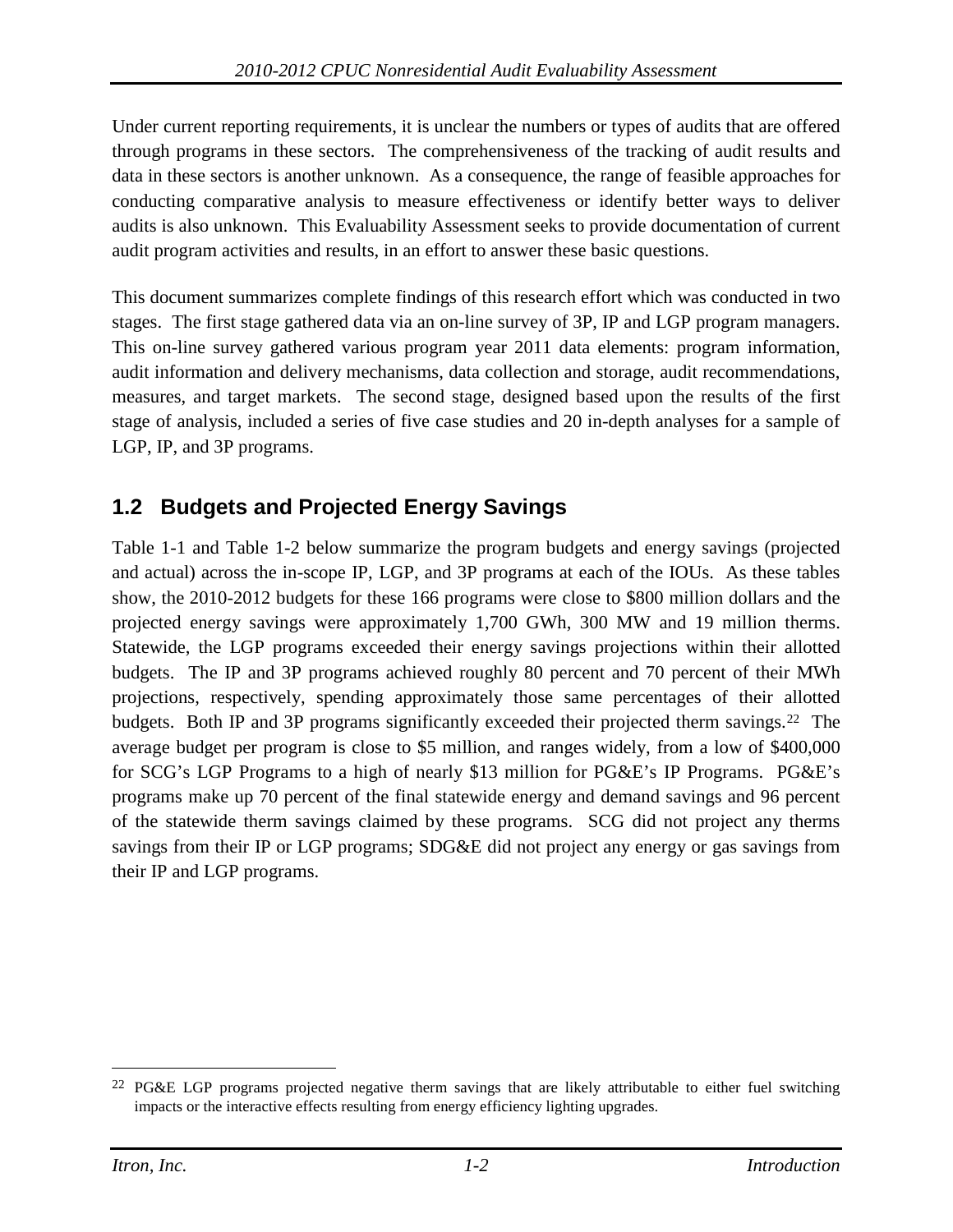| <b>IOU</b> | Program<br><b>Type</b> | <b>Programs</b><br><b>Offering</b><br>Audits <sup>24</sup> | 2010-2012 Revised<br><b>Budget</b><br>(In Millions) | \$ Spent Through<br>12/2012<br>(In Millions) | % Spent<br><b>Through</b><br>12/2012 |
|------------|------------------------|------------------------------------------------------------|-----------------------------------------------------|----------------------------------------------|--------------------------------------|
|            | $\rm IP$               | 4                                                          | \$50.9                                              | \$48.7                                       | 96%                                  |
| PG&E       | LGP                    | 17                                                         | \$116.2                                             | \$115.9                                      | 100%                                 |
|            | 3P                     | 41                                                         | \$289.2                                             | \$265.7                                      | 92%                                  |
|            | $\rm IP$               | 4                                                          | \$33.5                                              | \$27.2                                       | 81%                                  |
| <b>SCE</b> | LGP                    | 24                                                         | \$52.5                                              | \$29.6                                       | 56%                                  |
|            | 3P                     | 30                                                         | \$158.0                                             | \$94.9                                       | 60%                                  |
|            | $\rm IP$               | 4                                                          | \$4.1                                               | \$2.3                                        | 56%                                  |
| <b>SCG</b> | LGP                    | 14                                                         | \$5.9                                               | \$3.6                                        | 61%                                  |
|            | 3P                     | 7                                                          | \$17.3                                              | \$10.4                                       | 60%                                  |
|            | $\rm IP$               | 5                                                          | \$5.4                                               | \$2.9                                        | 54%                                  |
| SDG&E      | LGP                    | 8                                                          | \$18.1                                              | \$15.5                                       | 86%                                  |
|            | 3P                     | 8                                                          | \$11.5                                              | \$11.2                                       | 98%                                  |
|            | IP                     | 17                                                         | \$93.8                                              | \$81.0                                       | 86%                                  |
|            | <b>LGP</b>             | 63                                                         | \$192.6                                             | \$164.6                                      | 85%                                  |
| Total      | 3P                     | 86                                                         | \$475.9                                             | \$382.2                                      | 80%                                  |
|            | All                    | 166                                                        | \$762.3                                             | \$627.9                                      | 82%                                  |

<span id="page-17-0"></span>

| Table 1-1: Statewide Spending on In-Scope Programs through December 2012 <sup>23</sup> |  |  |  |
|----------------------------------------------------------------------------------------|--|--|--|
|                                                                                        |  |  |  |

<span id="page-17-1"></span> <sup>23</sup> Program expenditures through December 2012 were gathered from the Monthly Energy Efficiency Reports posted on the California Energy Efficiency Groupware Application [\(http://eega.cpuc.ca.gov/\)](http://eega.cpuc.ca.gov/).

<span id="page-17-2"></span><sup>24</sup> Programs thought to offer audits were determined based upon responses to the on-line survey. Twenty-seven of the 166 programs were included in this population although they either did not respond to the on-line survey or they were not surveyed because they were a new program.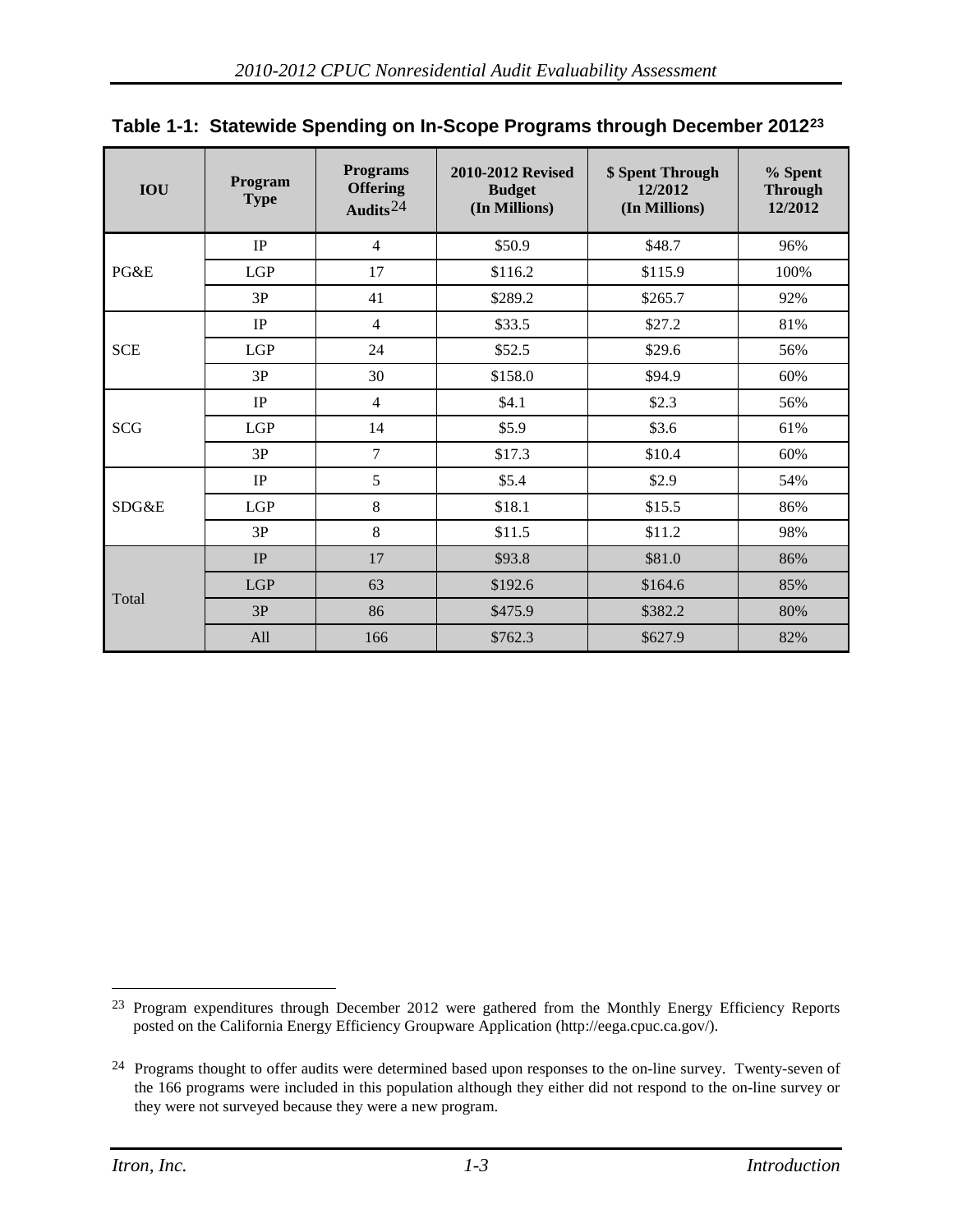<span id="page-18-0"></span>

|              |                    | <b>Energy Savings (MWh)</b>      |                  |               | <b>Demand Savings (MW)</b> |                  |                | Therm Savings (1,000) |                |               |               |
|--------------|--------------------|----------------------------------|------------------|---------------|----------------------------|------------------|----------------|-----------------------|----------------|---------------|---------------|
| <b>IOU</b>   | Pgm<br><b>Type</b> | <b>Offering</b><br><b>Audits</b> | Projected        | <b>Actual</b> | $\frac{0}{0}$              | Projected        | <b>Actual</b>  | $\frac{0}{0}$         | Projected      | <b>Actual</b> | $\frac{6}{6}$ |
|              | IP                 | 4                                | 93,377           | 76,034        | 81%                        | 13               | 14             | 107%                  | 3,170          | 4,367         | 138%          |
| PG&E         | <b>LGP</b>         | 17                               | 146,677          | 269,028       | 183%                       | 28               | 47             | 169%                  | (136)          | 90            | (66%)         |
|              | 3P                 | 41                               | 597,969          | 609,006       | 102%                       | 95               | 92             | 97%                   | 11,937         | 23,992        | 201%          |
|              | IP                 | 4                                | 101,114          | 76,714        | 76%                        | 15               | 13             | 85%                   | $\overline{0}$ | $\Omega$      | n/a           |
| <b>SCE</b>   | <b>LGP</b>         | 24                               | 103,190          | 58,395        | 57%                        | 23               | 10             | 45%                   | $\overline{0}$ | $\Omega$      | n/a           |
|              | 3P                 | 30                               | 670,985          | 243,771       | 36%                        | 117              | 40             | 35%                   | $\overline{0}$ | $\Omega$      | n/a           |
|              | IP                 | $\overline{4}$                   | $\Omega$         | $\Omega$      | n/a                        | $\Omega$         | $\overline{0}$ | n/a                   | $\overline{0}$ | $\Omega$      | n/a           |
| <b>SCG</b>   | LGP                | 14                               | $\Omega$         | $\Omega$      | n/a                        | $\boldsymbol{0}$ | $\overline{0}$ | n/a                   | $\overline{0}$ | $\Omega$      | n/a           |
|              | 3P                 | 7                                | $\boldsymbol{0}$ | $\mathbf{0}$  | n/a                        | $\theta$         | $\theta$       | n/a                   | 3,035          | 947           | 31%           |
|              | IP                 | 5                                | $\Omega$         | $\mathbf{0}$  | n/a                        | $\boldsymbol{0}$ | $\theta$       | n/a                   | $\overline{0}$ | $\Omega$      | n/a           |
| SDG&E        | <b>LGP</b>         | 8                                | $\Omega$         | $\Omega$      | n/a                        | $\Omega$         | $\Omega$       | n/a                   | $\Omega$       | $\Omega$      | n/a           |
|              | 3P                 | 8                                | 18,527           | 10,511        | 57%                        | $\overline{4}$   | 2              | 48%                   | 907            | 279           | 31%           |
|              | IP                 | 17                               | 194,491          | 152,748       | 79%                        | 28               | 26             | 95%                   | 3,170          | 4,367         | 138%          |
|              | <b>LGP</b>         | 63                               | 249,866          | 327,423       | 131%                       | 50               | 57             | 113%                  | (136)          | 90            | (66%)         |
| <b>Total</b> | 3P                 | 86                               | 1,287,481        | 863,289       | 67%                        | 216              | 135            | 62%                   | 15,879         | 25,218        | 159%          |
|              | All                | 166                              | 1,731,839        | 1,343,460     | 78%                        | 294              | 218            | 74%                   | 18,913         | 29,675        | 157%          |

<span id="page-18-1"></span>**Table 1-2: Statewide Energy Savings on In-Scope Programs through December 2012[25](#page-18-1)**

<sup>&</sup>lt;sup>25</sup> Program savings through December 2012 were gathered from the Monthly Energy Efficiency Reports posted on the California Energy Efficiency Groupware Application [\(http://eega.cpuc.ca.gov/\)](http://eega.cpuc.ca.gov/).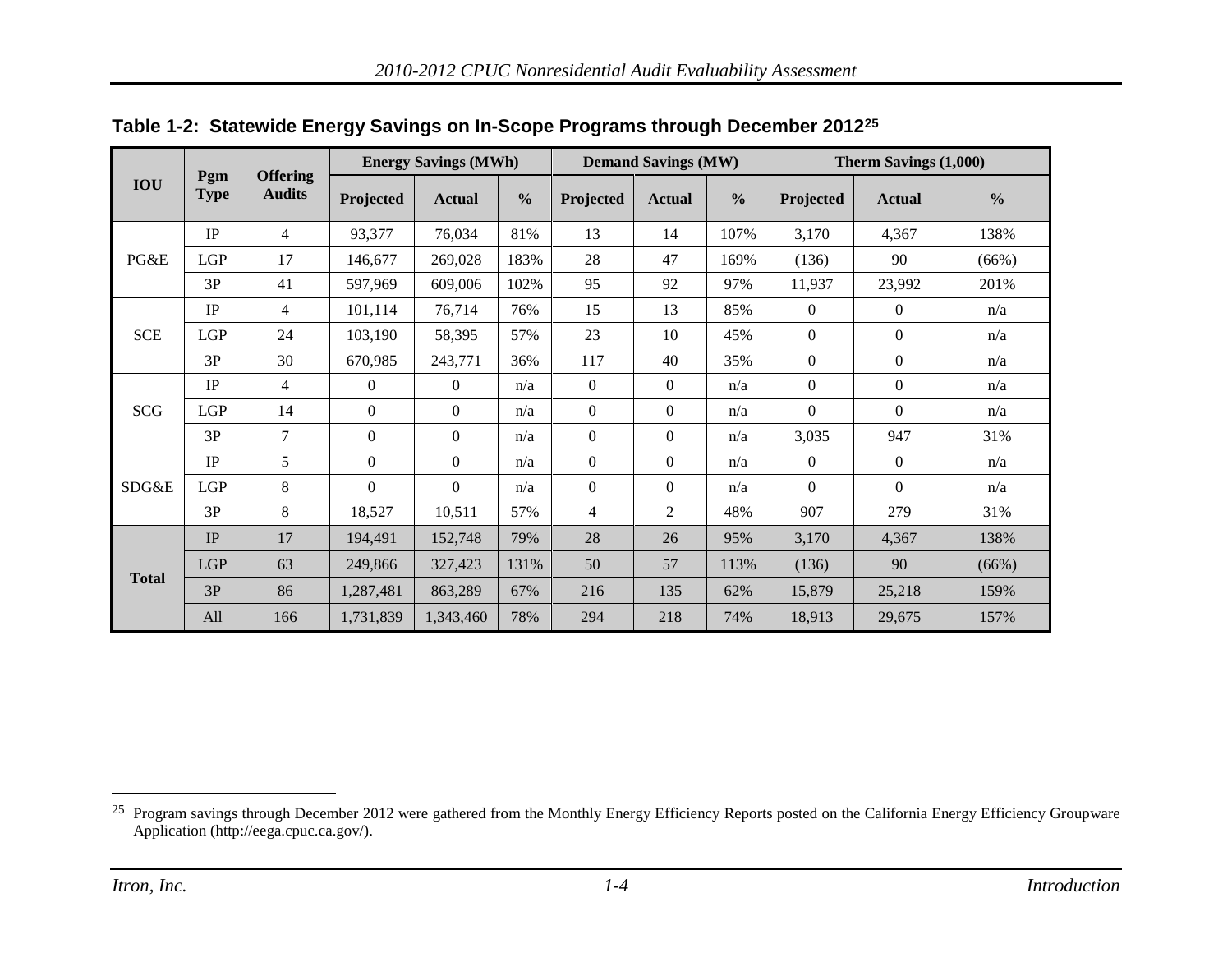## <span id="page-19-0"></span>**1.3 Evaluation Research Objectives**

The objectives of this Evaluability Assessment of the audit components of these IP, LGP and 3P programs include:

- Documenting the various audit offerings outside of the Core Statewide NRA program, with particular attention to nuances in design and delivery by IOU and audit delivery mechanism.
- Summarizing information that can be gathered at this time, such as:
	- **─** Customer Information including customer size and annual usage
	- **─** Audit Data describing the type of audit conducted
	- **─** Recommendation Information including costs and savings estimates
	- **─** Site Data collected by auditors regarding the customer site
- **Providing the foundation for requesting improvements to the tracking of these activities** going forward.

## <span id="page-19-1"></span>**1.4 Report Outline**

This report consists of the following chapters:

**Chapter 1 (Introduction)** states study background, budgets and projected energy savings of inscope program and evaluation research objectives.

**Chapter 2 (Methodology and Data Collection)** describes the methodology employed for the study along with the rational and a description of the Stage 1 and Stage 2 data collection activities.

**Chapter 3 (Stage 1 Findings)** provides a summary of the LGP/3P/IP program audit offerings during the 2010-2012 program cycle. This summary includes the quantity of audits completed, the types and frequencies of recommendations offered, the percentage of programs that tracking recommendation uptake and the reporting savings from programs that reported offering audits.

**Chapter 4 (Stage 2 Findings)** provides results from the Case Study assessment and the 25 program in-depth assessment. Also includes the overall Evaluability Assessment of the portfolio of LGP/3P and IP programs based on the Stage 2 analysis performed.

**Chapter 5 (Overall Findings and Recommendations)** summarizes the findings from the audit, customer and recommendation data tracking assessment. Also provides recommendations for future data tracking improvements and opportunities.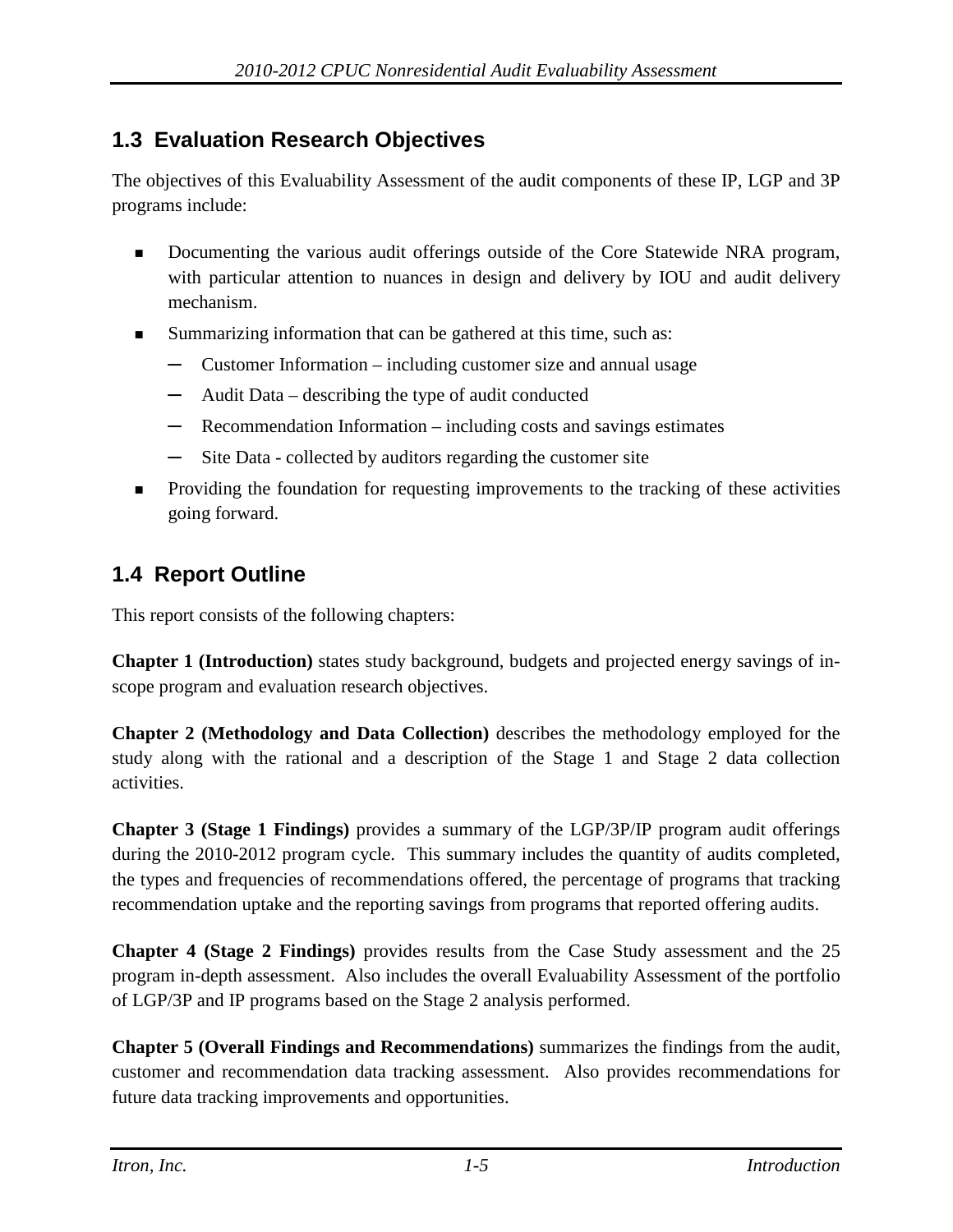**Chapter 6 (Appendices)** the report appendices include the Stage 1 and Stage 2 data collection instruments, as well as the Stage 1draft interim findings memo.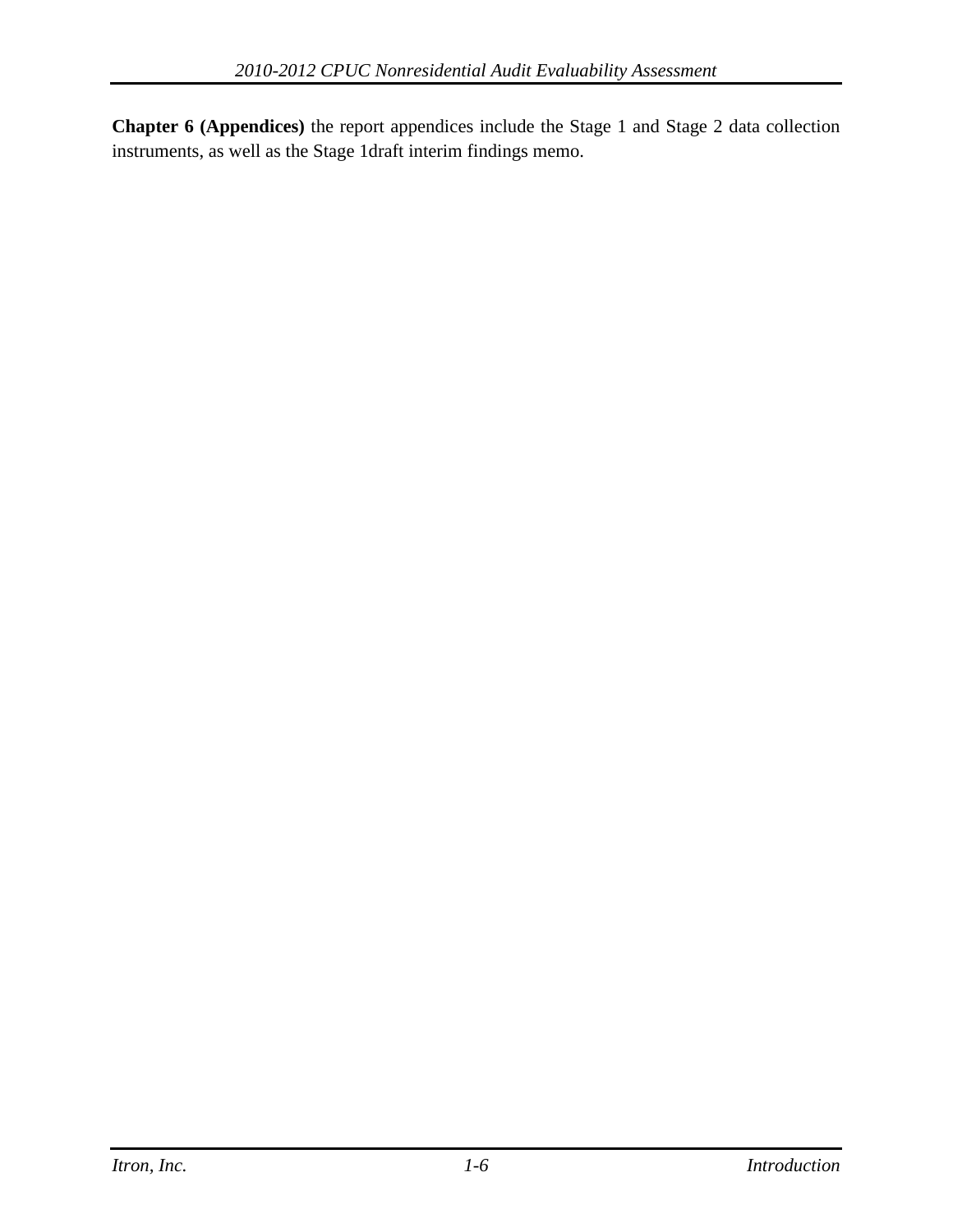## <span id="page-21-0"></span>**Methodology and Data Collection**

## <span id="page-21-1"></span>**2.1 Methodology**

As stated in the introduction of this report, one of the primary objectives of this Evaluability Assessment of the LGP, 3P and IP programs was to summarize the audit data that were collected and stored by these programs. Specifically, this Evaluability Assessment is focused on three primary types of data:

- Customer account and site-level data, such as annual usage and business type
- Audit data, describing the type of audit conducted
- Recommendation data, describing the recommendations provided, as well as the costs and savings associated with the recommendations

In order to assess the evaluability of these programs from this perspective, the evaluation team contacted a census of in-scope programs to collect data on the audits that were conducted through these programs during the 2010-2012 program cycle.

The approach employed for this Evaluability Assessment took into account the large number of unique LGP, IP, and 3P programs that offer audits. Working under the assumption that customer audit and recommendation tracking data are captured and stored for the majority of these programs, it would have been infeasible to evaluate the audit portion of the 187 in-scope programs using the same approach that was employed for the NRA/HEES program assessments due to time and budget constraints.

As a result a two-stage effort was proposed; a first base stage (Stage 1) was conducted with a census of in-scope programs, and a second in-depth stage (Stage 2) was conducted with a carefully selected sample of programs offering audits. This two-stage approach allowed the evaluation team to process, evaluate, and present the data in the most efficient manner; thereby maximizing the learning drawn from this evaluation activity.

The first stage consisted of an on-line survey of nonresidential LGP, IP and 3P program managers. This survey collected basic information about audit activities and associated record keeping practices, but did not examine any of the underlying audit data. The second stage included a more rigorous examination designed to reduce the uncertainty associated with the on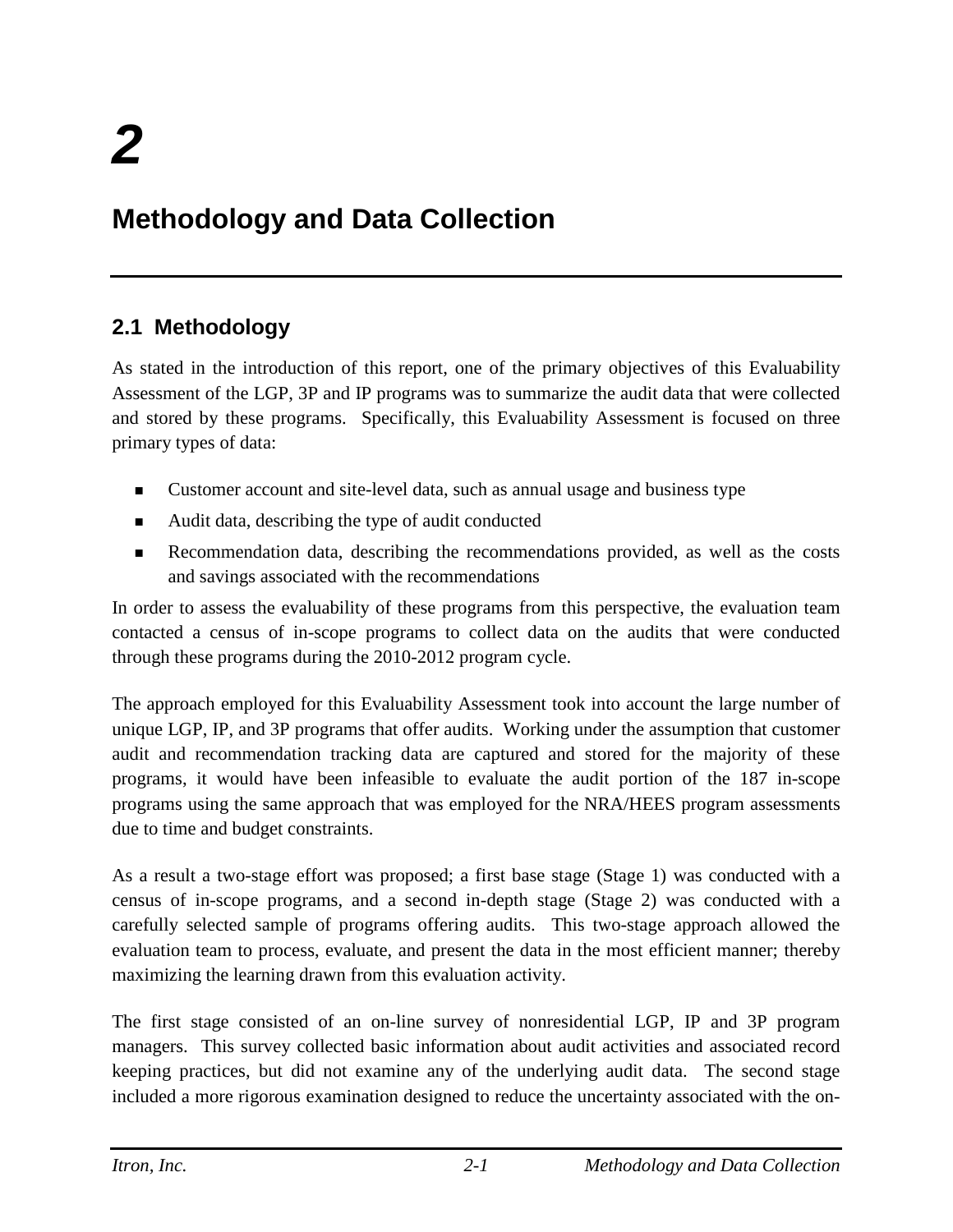line survey-based findings. This second stage research included interviews with LGP, IP, and 3P program managers, data requests for database summaries and reports, sample records and audit reports, records of audit recommendations, and referrals from a subset of the in-scope programs. This deeper Stage 2 examination of audit data provided additional insight to allow for further interpretation and verification of the Stage 1 on-line survey findings. The Stage 2 analysis of the detailed audit data, together with results from the Stage 1 on-line survey, combined with secondary data available on EEGA<sup>[26](#page-22-0)</sup> and in the Program Implementation Plans (PIPs), allow for a complete LGP, IP and 3P Audit Evaluability Assessment.

The Stage 1 on-line survey<sup>[27](#page-22-1)</sup> was administered to a census of program managers responsible for one of the LGP, IP, or 3P programs that are offered by the California IOUs that that offered audits to nonresidential customers in California based on an initial review of the PIPs. This survey gathered data on basic audit information, such as:

- Verification that audits were included in the program
- The number of audits that were completed during program year 2011
- The approaches for delivering audits to customers
- The names of the parties that administered the audits
- The specific measures targeted by the audits (if applicable)
- The specific market segments targeted by the audits (if applicable)
- A description of audit 'follow up' procedures

The survey also gathered descriptions of the record keeping associated with audits, including audit participant data, data storage methods (e.g. stored as a hardcopy or organized in a database), and recommendations provided to each participant. The goal of the Stage 1 analysis was to gather a substantial amount of highly informative data on the in-scope LGP, IP and 3P programs and to obtain the data needed to inform the sample of programs selected for the Stage 2 analysis activities.

The objective of Stage 2 was to understand how underlying audit activity and tracking records related to the higher level data obtained from the on-line survey. The Stage 2 research was completed based on data collected using a stratified random sampling approach of the Stage 1 findings. This sampling approach grouped the programs into strata based on Stage 1 survey results regarding similar types of audit offerings and audit tracking and record keeping.

<span id="page-22-0"></span><sup>&</sup>lt;sup>26</sup> EEGA data included program budgets and expenditures, program energy savings goals, and installed savings estimates. These data allowed for the "normalization" of survey results to the relative size of each program.

<span id="page-22-1"></span> $27$  The survey instrument is provided in the Appendix of this report.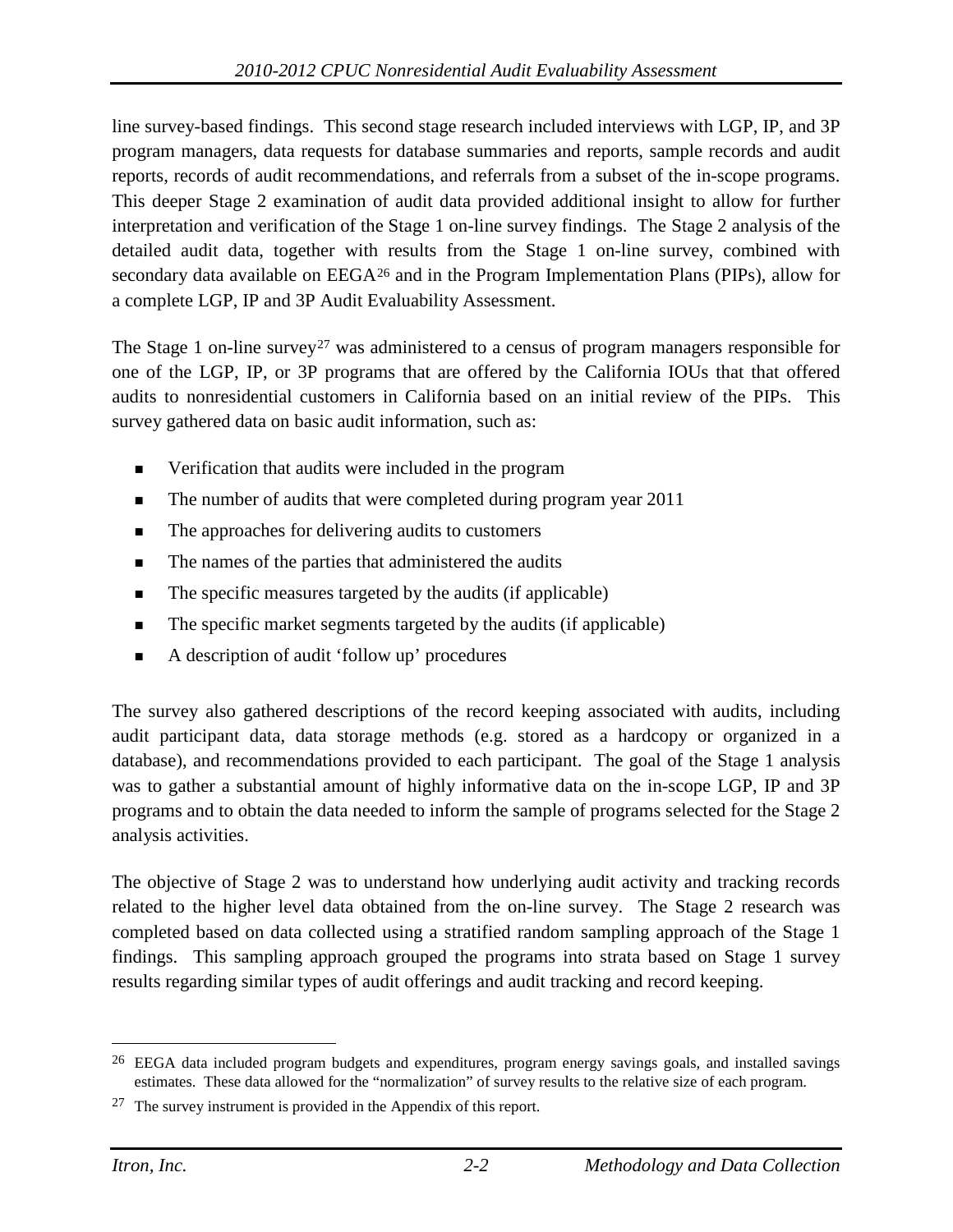## <span id="page-23-0"></span>**2.2 Stage 1 Data Collection**

The primary data collection activity to support the first stage of this assessment was an on-line survey of all LGP, IP, and 3P programs believed to offer audits to nonresidential customers. The Stage 1 assessment primarily served to verify that audits were being conducted through these programs, and to document the type and quantity of audit data being collected and tracked (nonverified).

The electronic survey developed by Itron was emailed to a census of the in-scope program managers. This on-line survey was a starting point to gather data from the full population of programs assumed to offer audits based on a review of PIPs. The survey sought to determine which LGP, IP, and 3P programs conducted audits, the types of audits being conducted, and the types and scope of data that were gathered and stored during the audits. The Stage 1 survey was relatively short and narrowly focused, which made it a good fit for the on-line format.

The electronic survey was hosted on-line by Star Data Systems and was delivered via email to 186 nonresidential LGP and 3P program contacts on March 6, 2012. Itron sent reminder emails to the 102 program contacts that had not responded as of March 15, 2012 and a second reminder to the 77 program contacts that had not responded as of March 26, 2012. A secondary contact for select programs was also contacted during the follow-up phase if the primary contact was unresponsive. The on-line survey was closed on April 24, 2012 after a total of 139 completed surveys had been submitted (approximately a 75 percent response rate).

The 139 completed on-line surveys represented 102 resource programs and 37 non-resource programs. For the purposes of analysis, LGP programs were further divided by IOU service territory, since the program designs were more similar within an IOU than across IOUs. Third Party programs were subdivided into commercial, industrial and agriculture sectors, but were not divided by IOU. Sector is a substantial driver of program features, and the data would not support stratification by both dimensions.

[Table 2-1](#page-24-2) shows the distribution of the on-line survey sample and completes by program category. It also provides the survey response rate by both the number of programs surveyed and the allocated program budget. The response rate ranged from 72 percent for LGP programs, which made up 70 percent of the overall revised budget for this sector, to 94 percent for IP programs, which represented 99 percent of the budget.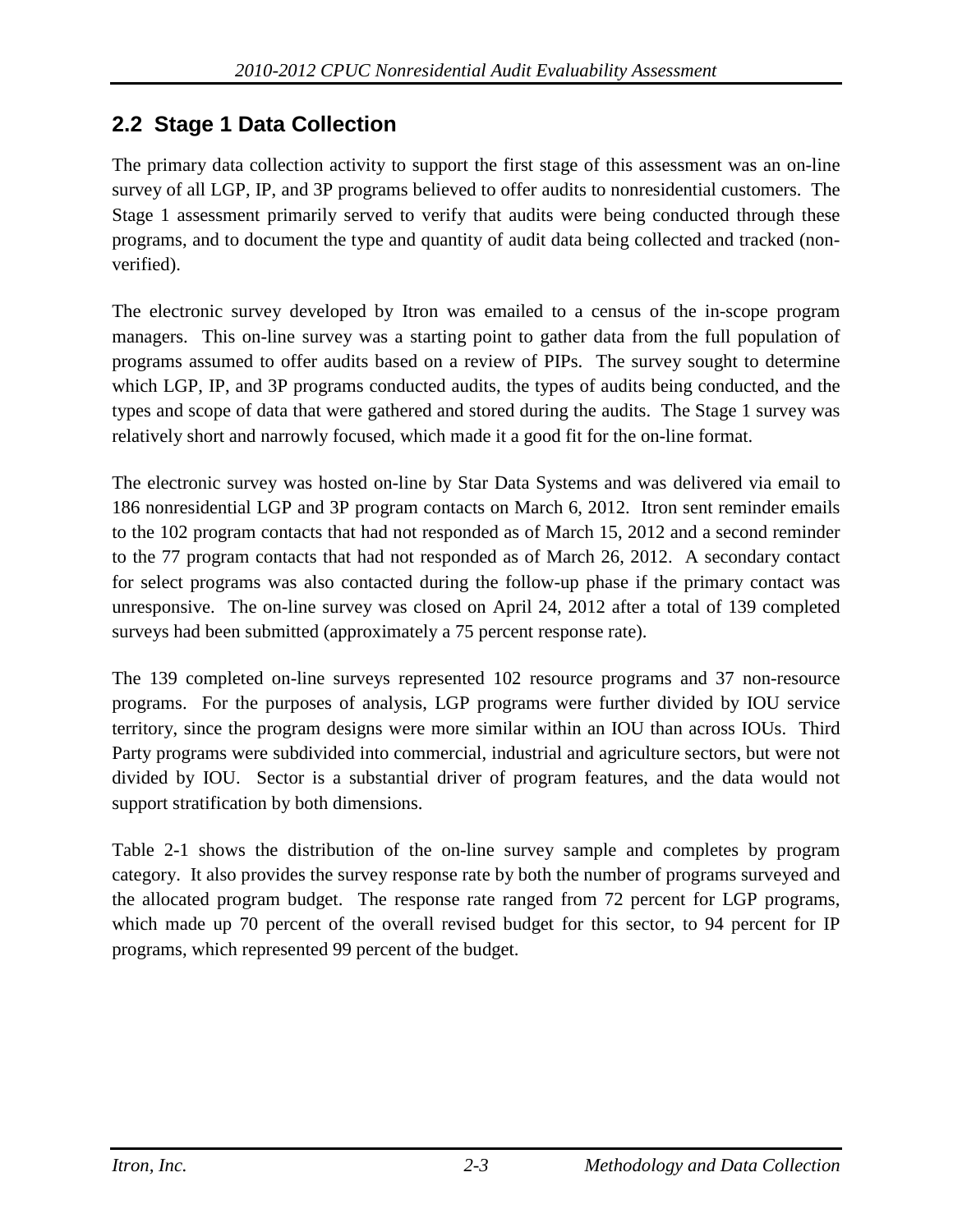| Program<br><b>Category</b> | <b>Survey</b><br><b>Sample</b> | <b>Survey</b><br><b>Completes</b> | $%$ of<br><b>Completes</b> | <b>Survey</b><br><b>Response</b><br>Rate | <b>Budget</b><br>$(\$1,000)$<br><b>Sample</b> | <b>Budget</b><br>(\$1,000)<br><b>Completes</b> | <b>Response</b><br>by Budget |
|----------------------------|--------------------------------|-----------------------------------|----------------------------|------------------------------------------|-----------------------------------------------|------------------------------------------------|------------------------------|
| $_{\rm IP}$                | 18                             | 17                                | 12%                        | 94%                                      | \$87,770                                      | \$87,018                                       | 99%                          |
| LGP-PG&E                   | 20                             | 16                                | 12%                        | 80%                                      | \$125,808                                     | \$108.347                                      | 86%                          |
| $LGP - SCE$                | 27                             | 17                                | 12%                        | 63%                                      | \$92,474                                      | \$43,837                                       | 47%                          |
| $LGP - SCG$                | 14                             | 10                                | $7\%$                      | 71%                                      | \$5,494                                       | \$3,874                                        | 71%                          |
| $LGP - SDG&E$              | 8                              | ⇁                                 | 5%                         | 88%                                      | \$19,227                                      | \$14,009                                       | 73%                          |
| <b>LGP</b>                 | 69                             | 50                                | 36%                        | 72%                                      | \$243,002                                     | \$170,067                                      | 70%                          |
| 3P-Agriculture             | 9                              | 6                                 | 4%                         | 67%                                      | \$43,275                                      | \$30,239                                       | 70%                          |
| 3P-Commercial              | 68                             | 50                                | 36%                        | 74%                                      | \$330.202                                     | \$225,625                                      | 68%                          |
| 3P-Industrial              | 22                             | 16                                | 12%                        | 73%                                      | \$160.724                                     | \$108.333                                      | 67%                          |
| 3P                         | 99                             | 72                                | 52%                        | 73%                                      | \$534.200                                     | \$364,197                                      | 68%                          |
| <b>Total</b>               | 186                            | 139                               | 100%                       | 75%                                      | \$864.973                                     | \$621,282                                      | 72%                          |

<span id="page-24-2"></span>**Table 2-1: Percent of Population Verified by Survey Sample by Strata**

## <span id="page-24-0"></span>**2.3 Stage 2 Data Collection**

The second stage of this Evaluability Assessment relied on a two-part data request to gather the core information required to take a more in-depth look at audit evaluability across 25 LGP, IP, and 3P programs. An interview guide and data request were designed to gather comprehensive data for an initial set of five programs. These five programs served as a 'case studies' to provide deeper profiles and to inform refined data request techniques for the remaining Stage 2 sample of 20 programs. The interviews supported detailed characterization of data content, storage systems and warehousing, as well as clarification of facts and terminology. This provided a better frame of reference for the final stages of the study and analysis. The 5 case study interviews were completed in August of 2012. In September of 2012, a sample design for the additional 20 LGP, IP, and 3P programs to be selected for the in-depth data requests was submitted to the CPUC.

#### <span id="page-24-1"></span>*2.3.1 Sample Design*

The population from which the Stage 2 sample was drawn was comprised of the 124 LGP, IP and 3P programs that responded to the email survey, and that confirmed their program included some type of audit offering to program participants. They are a heterogeneous set of programs comprised of different program types, target market segments, IOU service territories, and emphasis/scale of audit efforts. All of these attributes were considered in the Stage 2 sample selection.

The objective of the Stage 2 sampling approach was to be representative of the field of LGP, IP, and 3P programs that offer audits, while also emphasizing programs with substantial audit components. Many programs reported that they did not keep an electronic database with audit related information, and instead reported that they kept paper records or a series of individual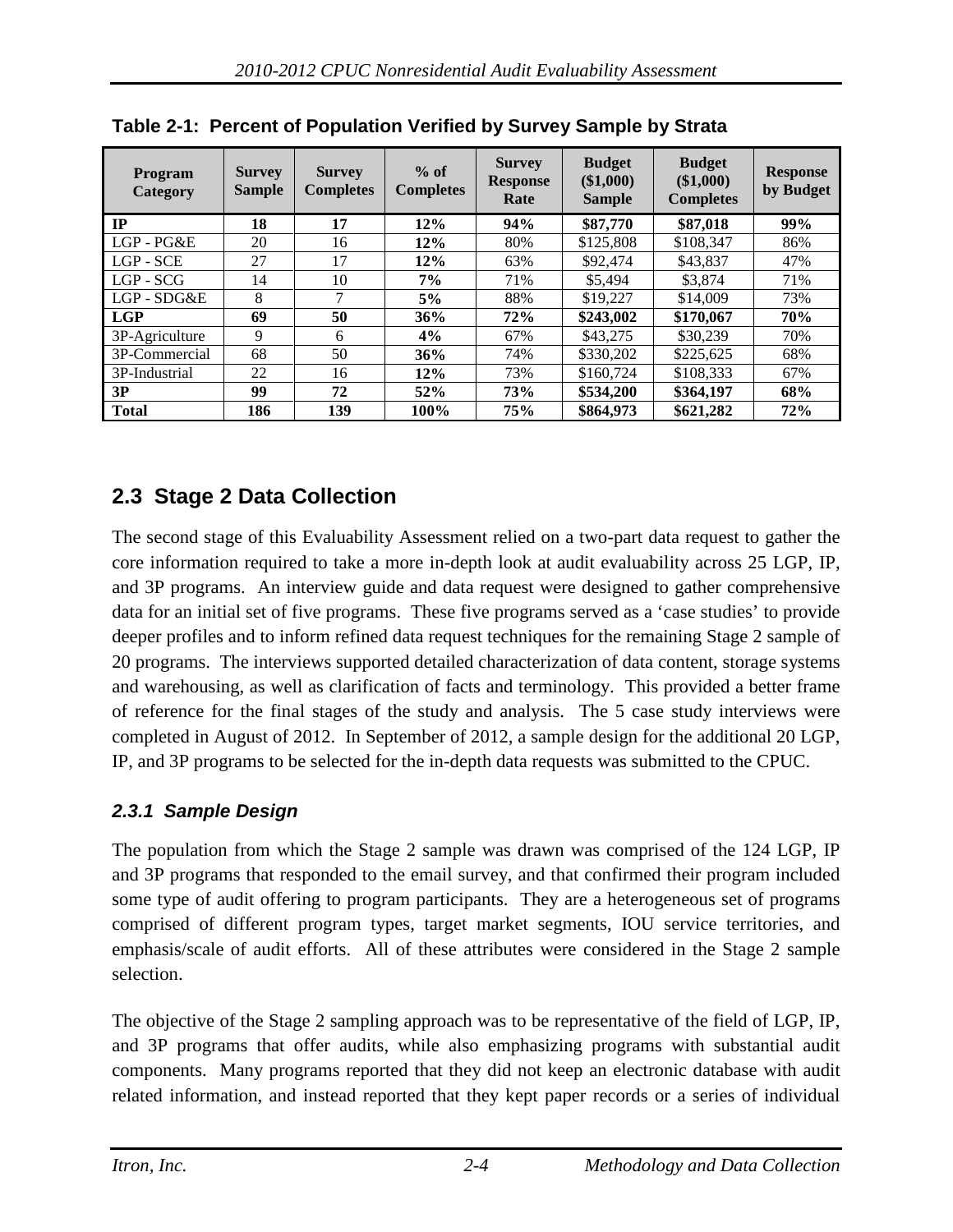spreadsheets or reports. These programs were under-emphasized in the sample, particularly if they had small audit efforts, since they weren't able to offer very much in the way of data to review, and their evaluability could generally be assessed without significant additional research.

An audit size<sup>[28](#page-25-0)</sup> variable representing the volume of audits completed by a program (based on the data collected during the on-line survey) in 2011 was created with an order-of-magnitude difference in each category. A substantial portion of the in-scope programs that reported offering audits (37 percent) were categorized as "Very Small", based on their performing fewer than 10 Energy Efficiency (EE) audits in 2011. The small number of audits may reflect an emphasis on their having performed fewer audits for larger projects or may simply represent a small-scale audit program. A similar percentage, 39 percent, was categorized as "Small", having completed between 11 and 100 EE audits in 2011. The remaining programs were categorized offering a "Medium" (between 101 and 1,000 audits) or "Large" (more than 1,000 audits) number of audits in 2011. These two audit size groupings made up 15 percent and 10 percent of the programs reporting audits, respectively.

The IOU and size distribution of surveyed programs that report offering EE audits in 2011 is summarized in [Table 2-2](#page-26-0) below. The distribution is shown for the population of surveyed programs with an audit offering, as well as the subset that keep an electronic database of audit data. The three columns on the right show the distribution of the Stage 2 sample. The sample emphasized programs offering a "Large" or "Medium" number of audits and was primarily selected from programs that reportedly kept an audit database. Audit programs that were categorized as "Very Small" (conducting 10 or fewer audits in 2011) had a somewhat lower propensity to keep an audit database. For these programs, the limited number of audits completed may mean that a database is not necessary to track the audits completed. However, 50 percent of the "Large" programs and 40 percent of the "Medium" also reported not having an electronic database. Due to the size of these programs' audit efforts, two of the eight "Large" programs selected for the Stage 2 analysis were programs that reported they did not have an electronic database. These programs were selected so that a better of understanding of the auditrelated record keeping, and hence, evaluability in the absence of an electronic database, could be determined.

<span id="page-25-0"></span><sup>&</sup>lt;sup>28</sup> The size variable is based on the number of audits completed in 2011. The ranges are defined as: Large: > 1,000, Medium: 101 - 1000, Small: 11-100, Very Small: 1-10.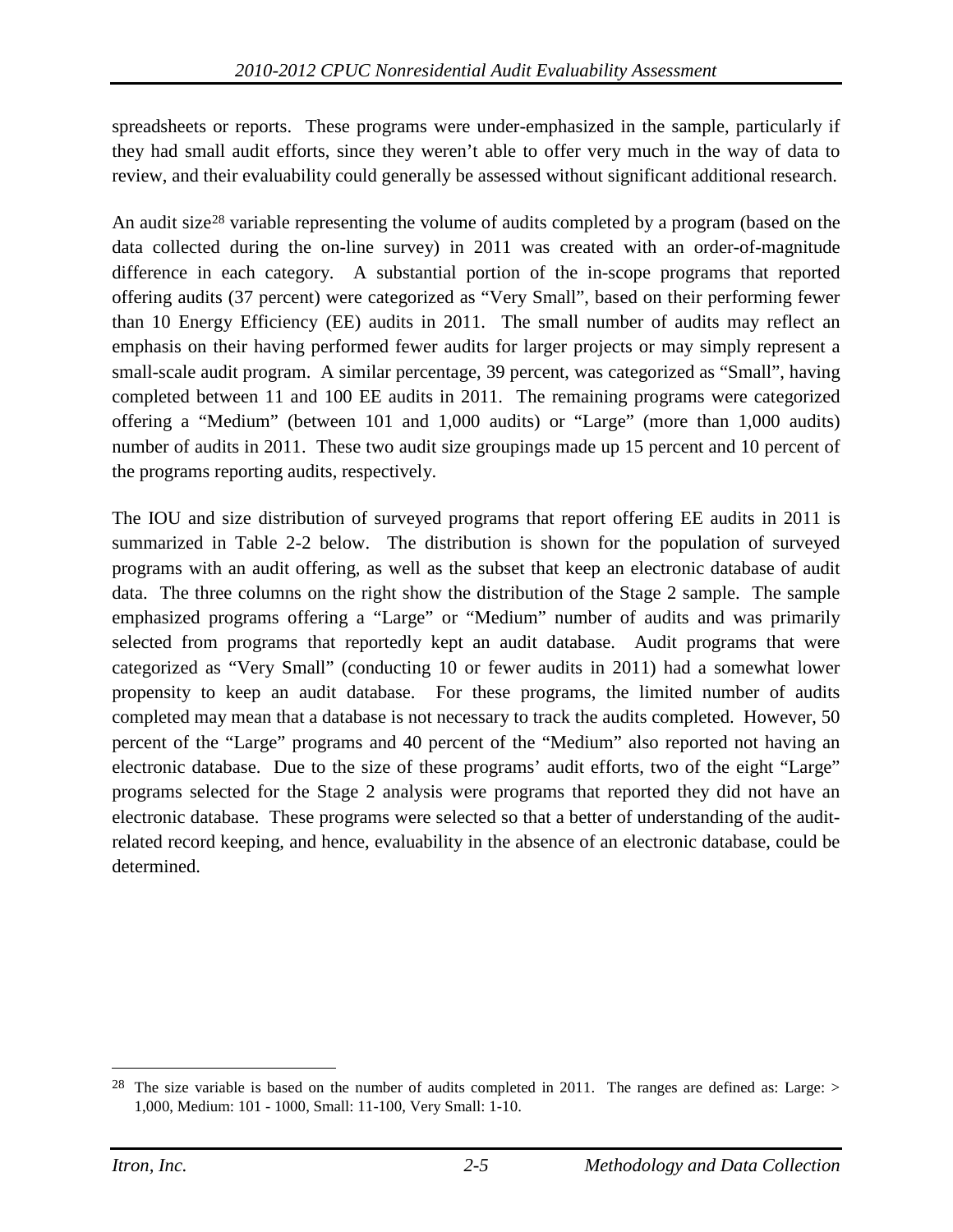|                          |                |                       | Population     |                      |                  |                       |                         |  |  |
|--------------------------|----------------|-----------------------|----------------|----------------------|------------------|-----------------------|-------------------------|--|--|
| IOU & Size <sup>29</sup> |                | <b>Audit Offering</b> |                | <b>With Audit DB</b> |                  | <b>Stage 2 Sample</b> |                         |  |  |
|                          | <b>Total</b>   | <b>Percent</b>        | <b>Total</b>   | <b>Percent</b>       | <b>Total</b>     | Percent               | No DB                   |  |  |
| PG&E                     |                |                       |                |                      |                  |                       |                         |  |  |
| Large                    | 8              | 6%                    | $\overline{4}$ | 6%                   | 6                | 23%                   | $\overline{2}$          |  |  |
| Med                      | 10             | 8%                    | 5              | 8%                   | 3                | 12%                   |                         |  |  |
| <b>Small</b>             | 22             | 18%                   | 15             | 23%                  | $\overline{2}$   | 8%                    |                         |  |  |
| Very Small               | 11             | 9%                    | 6              | 9%                   | $\boldsymbol{0}$ | 0%                    |                         |  |  |
| <b>SCE</b>               |                |                       |                |                      |                  |                       |                         |  |  |
| Large                    | $\overline{2}$ | 2%                    | $\overline{0}$ | 0%                   | $\boldsymbol{0}$ | 0%                    |                         |  |  |
| Med                      | 3              | 2%                    | $\overline{2}$ | 3%                   | 3                | 12%                   | $\mathbf{1}$            |  |  |
| <b>Small</b>             | 17             | 14%                   | 9              | 14%                  | 3                | 12%                   |                         |  |  |
| Very Small               | 16             | 13%                   | $\overline{4}$ | 6%                   | $\mathbf{1}$     | 4%                    |                         |  |  |
| <b>SCG</b>               |                |                       |                |                      |                  |                       |                         |  |  |
| Large                    | 1              | 1%                    | 1              | 2%                   | 1                | 4%                    |                         |  |  |
| Med                      | $\mathbf{1}$   | 1%                    | $\mathbf{1}$   | 2%                   | $\mathbf{1}$     | 4%                    |                         |  |  |
| Small                    | $\overline{2}$ | 2%                    | $\mathbf{1}$   | 2%                   | $\boldsymbol{0}$ | 0%                    |                         |  |  |
| Very Small               | 14             | 11%                   | 6              | 0%                   | $\mathbf{1}$     | 4%                    |                         |  |  |
| <b>SDG&amp;E</b>         |                |                       |                |                      |                  |                       |                         |  |  |
| Large                    | $\mathbf{1}$   | 1%                    | $\mathbf{1}$   | 2%                   | $\mathbf{1}$     | 4%                    |                         |  |  |
| Med                      | $\overline{4}$ | 3%                    | 3              | 5%                   | $\overline{2}$   | 8%                    |                         |  |  |
| Small                    | $\overline{7}$ | 6%                    | 5              | 8%                   | $\boldsymbol{0}$ | 0%                    |                         |  |  |
| Very Small               | 5              | 4%                    | $\mathbf{1}$   | 2%                   | $\mathbf{1}$     | 4%                    |                         |  |  |
| <b>All</b>               |                |                       |                |                      |                  |                       |                         |  |  |
| Large                    | 12             | 10%                   | 6              | 9%                   | 8                | 32%                   | $\overline{2}$          |  |  |
| Med                      | 18             | 15%                   | 11             | 17%                  | 9                | 36%                   | $\mathbf{1}$            |  |  |
| Small                    | 48             | 39%                   | 30             | 47%                  | 5                | 20%                   |                         |  |  |
| Very Small               | 46             | 37%                   | 17             | 27%                  | 3                | 12%                   |                         |  |  |
| <b>Grand Total</b>       | 124            | 100%                  | 64             | 100%                 | 25               | 100%                  | $\overline{\mathbf{3}}$ |  |  |

<span id="page-26-0"></span>

|  |  | Table 2-2: IOU and Size Distributions, Population and Sample |  |  |
|--|--|--------------------------------------------------------------|--|--|
|--|--|--------------------------------------------------------------|--|--|

[Table 2-3](#page-27-1) below shows the distribution of the Stage 2 sample of programs by IOU and Program type. The distribution of the sample is similar to that of the population of programs with an Audit database (DB).

<span id="page-26-1"></span><sup>&</sup>lt;sup>29</sup> The size variable is based on the number of audits completed in 2011. The ranges are defined as: Large: > 1,000, Medium: 101 - 1000, Small: 11-100, Very Small: 1-10.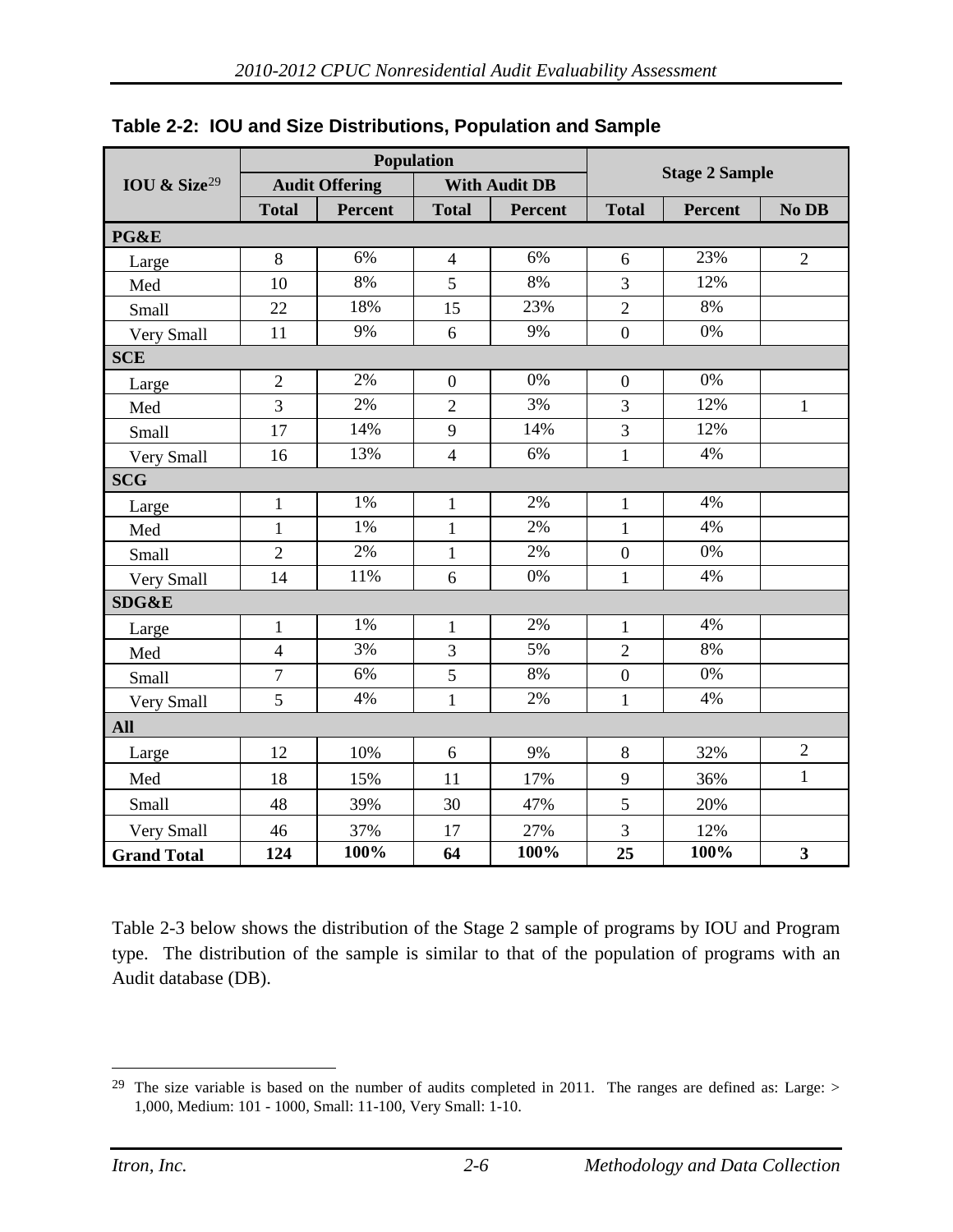| <b>IOU</b> and<br><b>Program Type</b> | <b>Audit Offering</b> |                |                | <b>Audit DB</b> |                | <b>Stage 2 Sample</b> |              |  |  |
|---------------------------------------|-----------------------|----------------|----------------|-----------------|----------------|-----------------------|--------------|--|--|
|                                       | <b>Number</b>         | <b>Percent</b> | <b>Number</b>  | <b>Percent</b>  | <b>Total</b>   | <b>Percent</b>        | No DB        |  |  |
| PG&E                                  |                       |                |                |                 |                |                       |              |  |  |
| <b>Inst Partnerships</b>              | $\overline{4}$        | 3%             | $\overline{2}$ | 3%              | $\overline{0}$ | $0\%$                 |              |  |  |
| <b>LGP</b>                            | 12                    | 10%            | $\overline{4}$ | 6%              | 3              | 12%                   | $\mathbf{1}$ |  |  |
| <b>Third Party</b>                    | 35                    | 28%            | 24             | 38%             | 8              | 32%                   | 1            |  |  |
| <b>SCE</b>                            |                       |                |                |                 |                |                       |              |  |  |
| <b>Inst Partnerships</b>              | 4                     | 3%             | $\overline{2}$ | 3%              | $\overline{2}$ | 8%                    |              |  |  |
| <b>LGP</b>                            | 15                    | 12%            | 4              | 6%              | $\overline{0}$ | 0%                    |              |  |  |
| <b>Third Party</b>                    | 19                    | 15%            | 9              | 14%             | 5              | 20%                   | $\mathbf{1}$ |  |  |
| <b>SCG</b>                            |                       |                |                |                 |                |                       |              |  |  |
| <b>Inst Partnerships</b>              | 4                     | 3%             | $\overline{0}$ | 0%              | $\overline{0}$ | $0\%$                 |              |  |  |
| <b>LGP</b>                            | 9                     | 7%             | 5              | 8%              | 1              | 4%                    |              |  |  |
| <b>Third Party</b>                    | 5                     | 4%             | $\overline{4}$ | 6%              | $\overline{2}$ | 8%                    |              |  |  |
| SDG&E                                 |                       |                |                |                 |                |                       |              |  |  |
| <b>Inst Partnerships</b>              | 4                     | 3%             | 3              | 5%              | $\mathbf{1}$   | 4%                    |              |  |  |
| <b>LGP</b>                            | 5                     | 4%             | $\overline{2}$ | 3%              | 1              | 4%                    |              |  |  |
| <b>Third Party</b>                    | 8                     | 6%             | 5              | 8%              | $\overline{2}$ | 8%                    |              |  |  |
| <b>Grand Total</b>                    | 124                   | 100%           | 64             | 100%            | 25             | 100%                  | 3            |  |  |

#### <span id="page-27-1"></span>**Table 2-3: IOU and Program Type Distributions, Population and Sample**

#### <span id="page-27-0"></span>*2.3.2 Case Studies*

As noted above, the second stage of the evaluation included the selection of five in-scope programs as case studies; these underwent a higher level of data collection and audit assessment rigor. For each of the case study programs, a data request packet was sent to the program manager, which included: 1) a spreadsheet that requested information on customer data tracking, audit data storage, recommendation tracking, and referral tracking; and, 2) a cut of recommendation data provided to audit recipients from a recommendation database. If a data cut of recommendation data was unavailable due to the lack of a recommendation database, program managers were requested to substitute an example of an audit report or other program tracking data.

In parallel, program manager interviews were scheduled with the individuals responsible for the five case study programs. These interviews focused on understanding the role audits played in each of the program designs, and the content and capabilities of audit related data tracking. These interviews were intended to expand on the information obtained from the data request by allowing the program staff the opportunity to describe in greater detail the audits provided to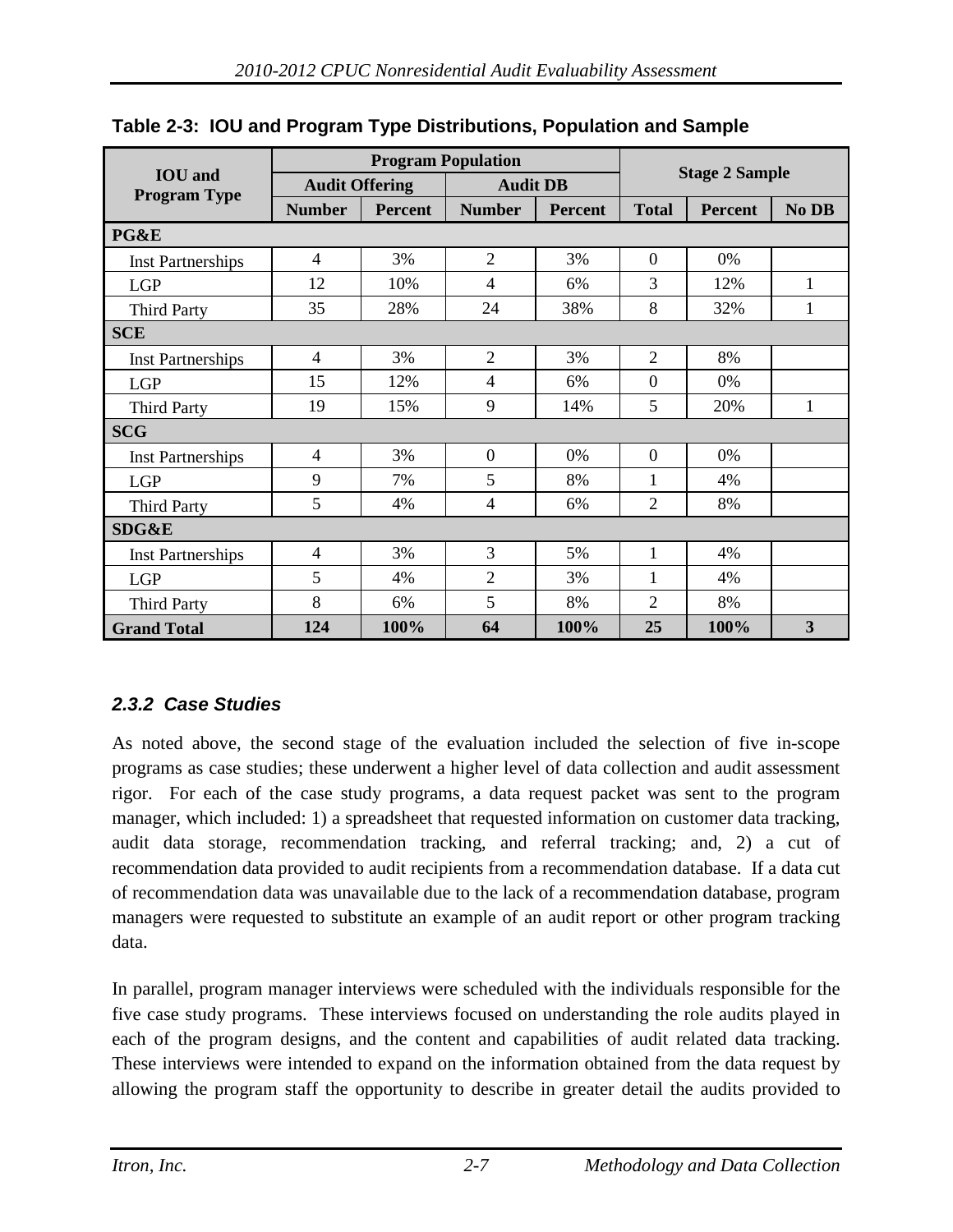utility customers through their program, the data collection and storage procedures used, how the audit data were used by their program, and exactly what audit data were tracked. These interviews allowed the evaluation team to get a fuller understanding of the audit procedures and data systems in place. It also provided the program managers an opportunity to provide feedback and suggestions on the data request template before it was distributed to the wider sample of program managers.

The evaluation team attempted to stratify the selection of programs for the Case Studies by IOU, program size, resource versus non-resource, and target market. [Table 2-4](#page-28-0) below presents a list of the five programs selected for the Case Studies. This sample contains two programs from PG&E, and one program each from the other three IOUs. It addresses most customer sectors and is comprised of two large resource programs, and one from each of the other categories.

| <b>Program</b><br><b>Number</b> | <b>Program Name</b>                                             | <b>Program</b><br><b>Type</b> | Size/Non-<br>resource<br>Strata <sup>30</sup> | <b>IOU</b> | <b>Sector</b> |
|---------------------------------|-----------------------------------------------------------------|-------------------------------|-----------------------------------------------|------------|---------------|
|                                 | <b>Energy Efficiency Services for</b><br>Oil and Gas Production | 3P                            | Large Resource                                | PG&E       | Industrial    |
| 2                               | East Bay Energy Watch                                           | <b>LGP</b>                    | Large Resource                                | PG&E       | Muni/Comm     |
| 3                               | Riverside County Partnership                                    | <b>LGP</b>                    | Non-resource                                  | <b>SCG</b> | Municipal     |
| $\overline{4}$                  | Data Center Energy Efficiency                                   | 3P                            | <b>Small Resource</b>                         | <b>SCE</b> | Comm.         |
| 5                               | CA Department of Corrections<br>Partnership                     | IP                            | Medium<br>Resource                            | SDG&E      | Institutional |

<span id="page-28-0"></span>**Table 2-4: Stage 2 Case Study Sample** 

Out of the five programs in the case study, only two programs submitted all data elements that were requested by the evaluation team. The Riverside County Partnership did not complete the Stage 2 data request spreadsheet, however they did provide information via a phone interview, and they submitted several sample audit reports. The SDG&E California Department of Corrections Partnership (CDCR) program reported they did not perform any audits in the 2010- 2012 program cycle, and thus provided no data. Their data request response indicated that one audit had been performed. However the program manager clarified that it had actually occurred in the previous program cycle and therefore, they declined to participate in a phone interview. Subsequent follow-up conversations with a new CDCR program manager indicated one audit did occur during the 2010-2012 program cycle, however the audited site was a Co-Gen facility and thus SDG&E offered no incentives for energy efficiency measure implementation. As a result no energy efficiency upgrades were implemented. The EE Services for Oil and Gas Production

<span id="page-28-1"></span><sup>&</sup>lt;sup>30</sup> The "Size/Non-resource" category addresses both the resource versus non-resource designation, as well as budget size. Programs are categorized into one of four groups. Non-resource programs are their own group. The resource programs are divided into three groups (small, medium and large) based on budget size.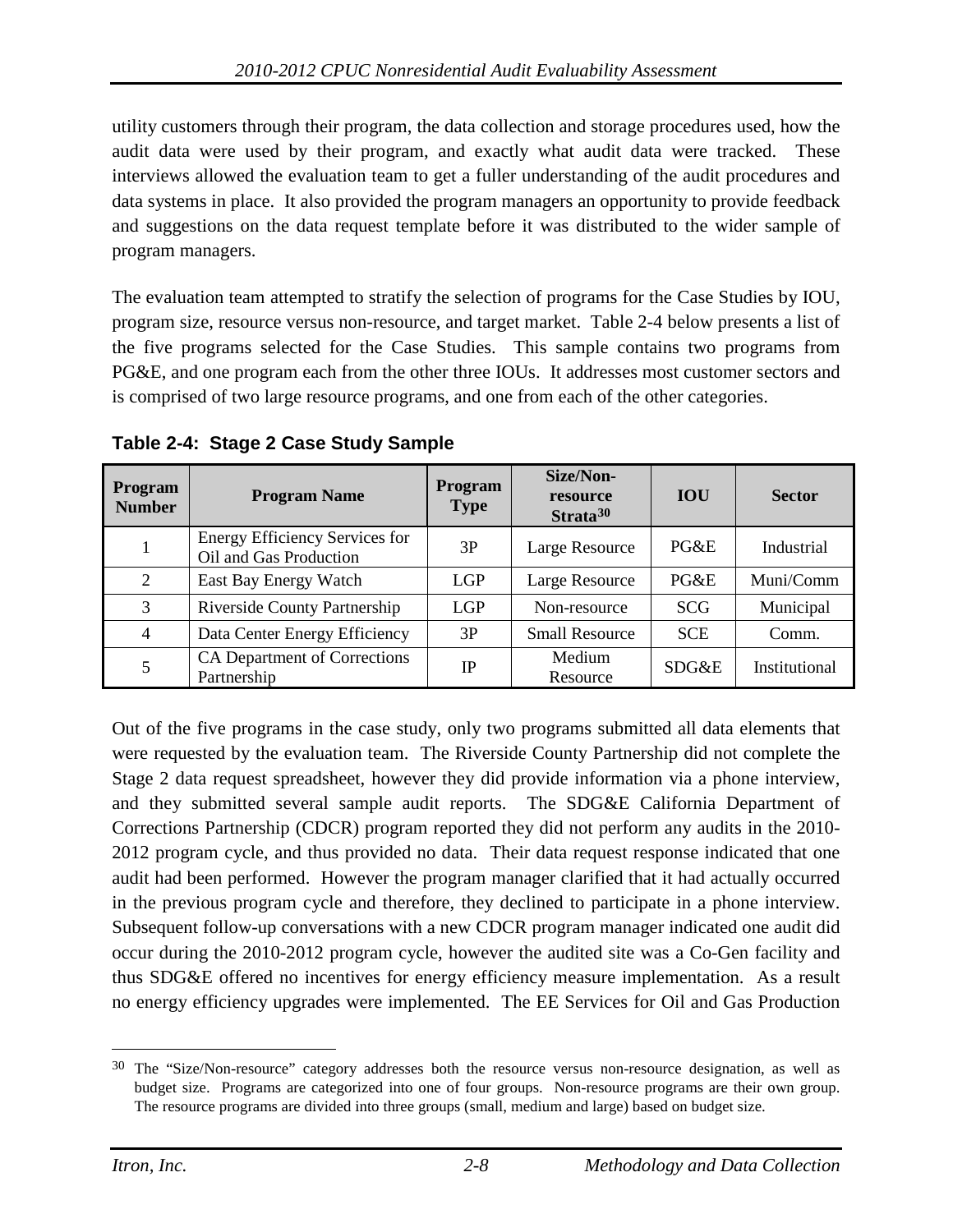program completed the phone interview and spreadsheet data request, however since they do not track audit recommendation data in a traditional database, they were unable to provide any recommendation data to the evaluation team.

After analyzing the data received during the case study, it was apparent that the evaluability assessment would need to capture less conventional forms of record-keeping. Only one of the five programs in the case study sample had a traditional database. The other four programs primarily used Excel and Word files to track their audit data. Questions in the data request were revised so program managers would interpret Excel and Word files as legitimate forms of data keeping. This was done so the evaluability assessment could capture less traditional forms of data storage.

#### *In-Depth Analysis*

Based on lessons learned from the Case Studies, the data request packet was revised to capture the following data elements for each of the audit types offered by LGP/IP/3P programs during the  $2010 - 2012$  program cycle:

- Customer Identification (6 variables)
- Customer/Building Classification (6 variables)
- Site/Building Characteristic (9 variables)
- Date of audit and audit report
- Audit Recommendation variables (including recommended measure, energy savings, cost/payback) (11 variables)
- Baseline Equipment (4 variables)
- Measure implementation status
- Actual cost and payback
- No-cost low-cost recommended measure savings
- Referrals made to other programs and referral outcome
- Date of follow up and follow up activity

The evaluation team sent out their final version of the data request to the 20 non-case study program managers on September 11, 2012. Responses to the data request were submitted between September 28, 2012 and October 8, 2012. Including the five case study programs, data were requested from all 25 programs included in the Stage 2 sample (out of the 124 programs reported to offer audits).<sup>[31](#page-29-0)</sup> The stratification of these programs is shown in [Table 2-5.](#page-30-0)

<span id="page-29-0"></span> <sup>31</sup> Based on the Stage 1 on-line survey responses.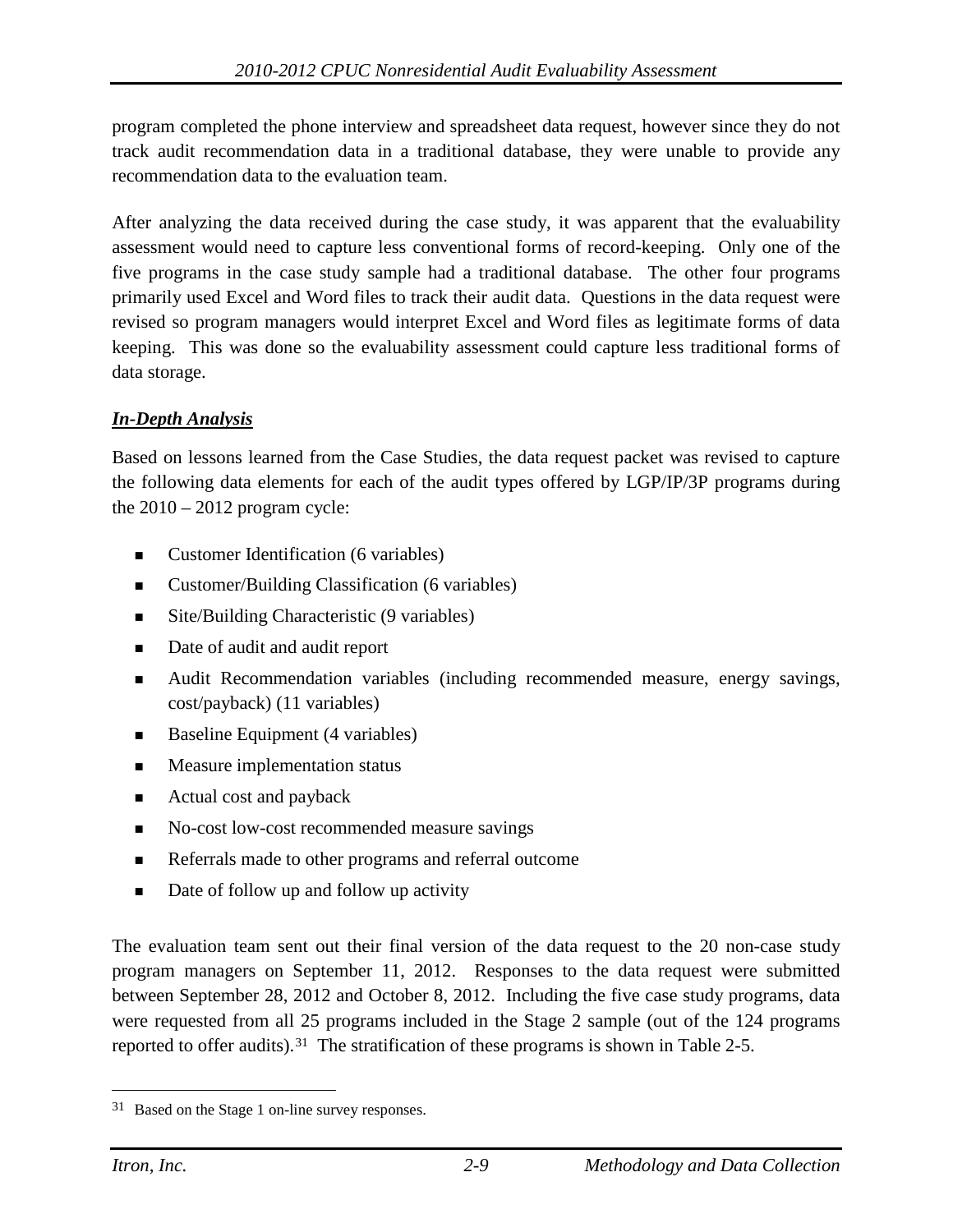| <b>Utility</b> | Program<br><b>Type</b> | <b>Data</b><br><b>Requested</b> | <b>Spreadsheet</b><br><b>Returned</b> | <b>Recommendation</b><br><b>Data Provided</b> | <b>Sample Audit</b><br><b>Reports Provided</b> |  |
|----------------|------------------------|---------------------------------|---------------------------------------|-----------------------------------------------|------------------------------------------------|--|
| PGE            | LGP                    | 3                               | 3                                     | 1                                             | 3                                              |  |
|                | 3P                     | 8                               | 8                                     | $\overline{4}$                                | 4                                              |  |
| <b>SCE</b>     | IP                     | 1                               | $\boldsymbol{0}$                      | $\mathbf{0}$                                  | $\boldsymbol{0}$                               |  |
|                | <b>LGP</b>             | 1                               | $\mathbf{1}$                          | $\theta$                                      | $\overline{0}$                                 |  |
|                | 3P                     | 5                               | 5                                     | 1                                             | $\overline{2}$                                 |  |
| <b>SDGE</b>    | IP                     | 1                               | 1                                     |                                               | $\overline{0}$                                 |  |
|                | <b>LGP</b>             |                                 | 1                                     |                                               | $\boldsymbol{0}$                               |  |
|                | 3P                     | $\overline{2}$                  | $\overline{2}$                        | $\mathbf{0}$                                  |                                                |  |
| <b>SCG</b>     | LGP                    |                                 | $\mathbf{0}$                          | $\theta$                                      |                                                |  |
|                | 3P                     | 2                               | 1                                     | $\theta$                                      | $\overline{0}$                                 |  |
| Total          | IP                     | $\overline{2}$                  | 1                                     | 1                                             | $\boldsymbol{0}$                               |  |
|                | <b>LGP</b>             | 6                               | 5                                     | $\overline{2}$                                | 4                                              |  |
|                | 3P                     | 17                              | 16                                    | 5                                             | $\overline{7}$                                 |  |
|                | Total                  | 25                              | 22                                    | 8                                             | 11                                             |  |

<span id="page-30-0"></span>**Table 2-5: Data Received For Stage 2 In-Depth Assessments**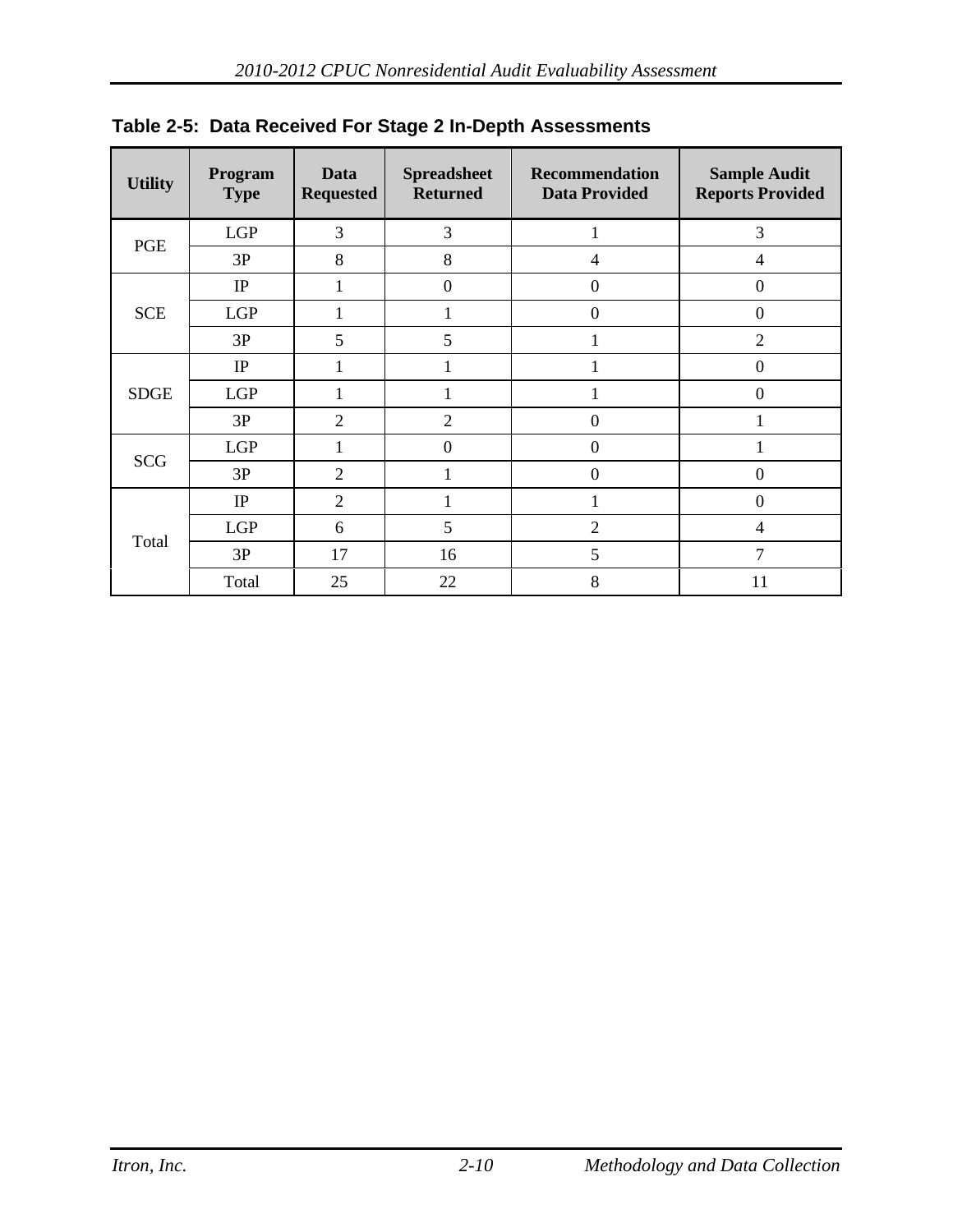## <span id="page-31-0"></span>**Stage 1 Findings**

This section presents a summary of the Draft Interim Findings Memo presented to the CPUC on June 7, 2012. All analysis presented in this section is based on the results of the Stage 1 data collection. The complete Draft Interim Findings Memo is included as an Appendix to this report.

## <span id="page-31-1"></span>**3.1 Audit Offerings**

Programs included in the Stage 1 on-line survey effort represent a diverse range of services intended to identify energy savings opportunities and promote energy efficient practices. With respect to the range of target markets addressed and services offered, survey responses revealed that:

- The programs included in the evaluation provided technical and evaluation assistance, imparted training and education at college campuses, created comprehensive energy solutions for the retail sector, provided lighting and thermostats or sensors at hotels, and developed energy savings projects with petroleum refineries.
- Some of the programs targeted specific market segments, such as multi-family buildings and college campuses, while others served broad market categories such as commercial and industrial structures.
- Some programs addressed specific measures or population segments, while others were more comprehensive and served whole sectors or communities.

Nearly 90 percent of programs surveyed (124 out of 139) reported offering audits of some kind to program participants. [Table 3-1](#page-32-0) below shows the distribution of completed surveys across strata and the proportion of those that offered audits to customers. As defined, an audit included any form of assessment of participant facilities and equipment that would lead to energy savings.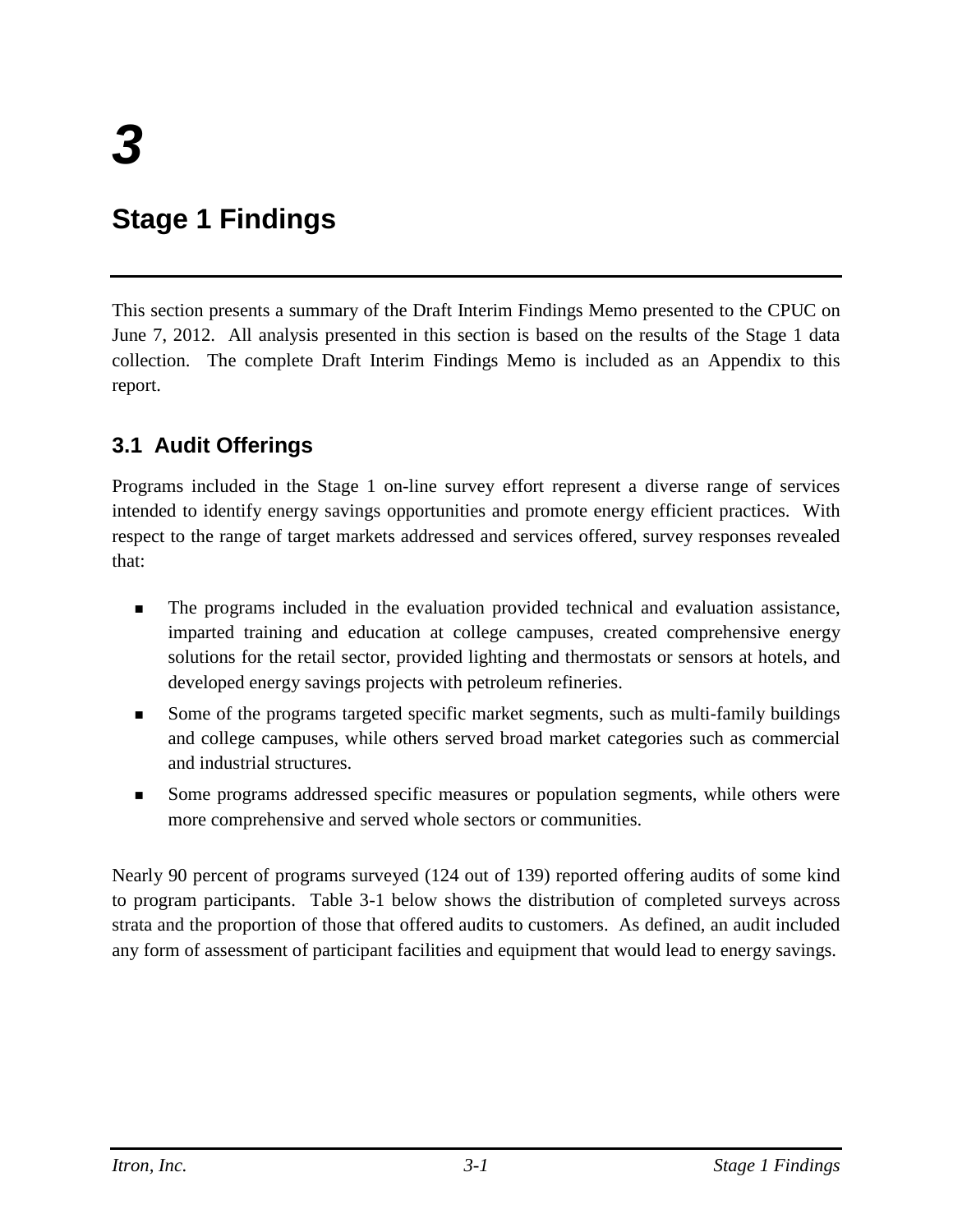| <b>Program Type</b>               | $#$ Programs<br><b>Surveyed</b> | # Programs Offering<br><b>Audits</b> | % Offering Audits |  |
|-----------------------------------|---------------------------------|--------------------------------------|-------------------|--|
| <b>Institutional Partnerships</b> | 17                              | 16                                   | 94%               |  |
| LGP-PG&E                          | 16                              | 12                                   | 75%               |  |
| LGP - SCE                         | 17                              | 15                                   | 88%               |  |
| $LGP - SCG$                       | 10<br>9                         |                                      | 90%               |  |
| LGP - SDG&E                       | ⇁                               | 5                                    | 71%               |  |
| <b>LGP</b>                        | 50                              | 41                                   | 82%               |  |
| Third Party - Agriculture         | 6                               | 6                                    | 100%              |  |
| Third Party – Commercial          | 50                              | 45                                   | 90%               |  |
| Third Party-Industrial            | 16                              | 16                                   | 100%              |  |
| <b>Third Party</b>                | 72                              | 67                                   | 93%               |  |
| Total                             | 139                             | 124                                  | 89%               |  |

<span id="page-32-0"></span>**Table 3-1: Count of Programs Surveyed and Offering Audits**

Among those programs that have an audit component, on-site assessments were found to be the most prevalent type of audit service offered. Just over 95 percent of programs reported offering on-site audits. Other forms of audits offered included on-line, telephone or mail-based audits of energy savings opportunities. As seen in [Figure 3-1,](#page-32-1) LGP programs primarily used on-line surveys as an alternative, or in addition to, on-site surveys. However, 3P programs used a combination of methods including both on-site visits and phone surveys. IP programs offered primarily on-site audits. The percentages by program type sum to more than 100 percent for LGP and 3P programs because multiple types of audits were offered by some of the evaluated programs.



<span id="page-32-1"></span>**Figure 3-1: Distribution of Audit Types by Program Type**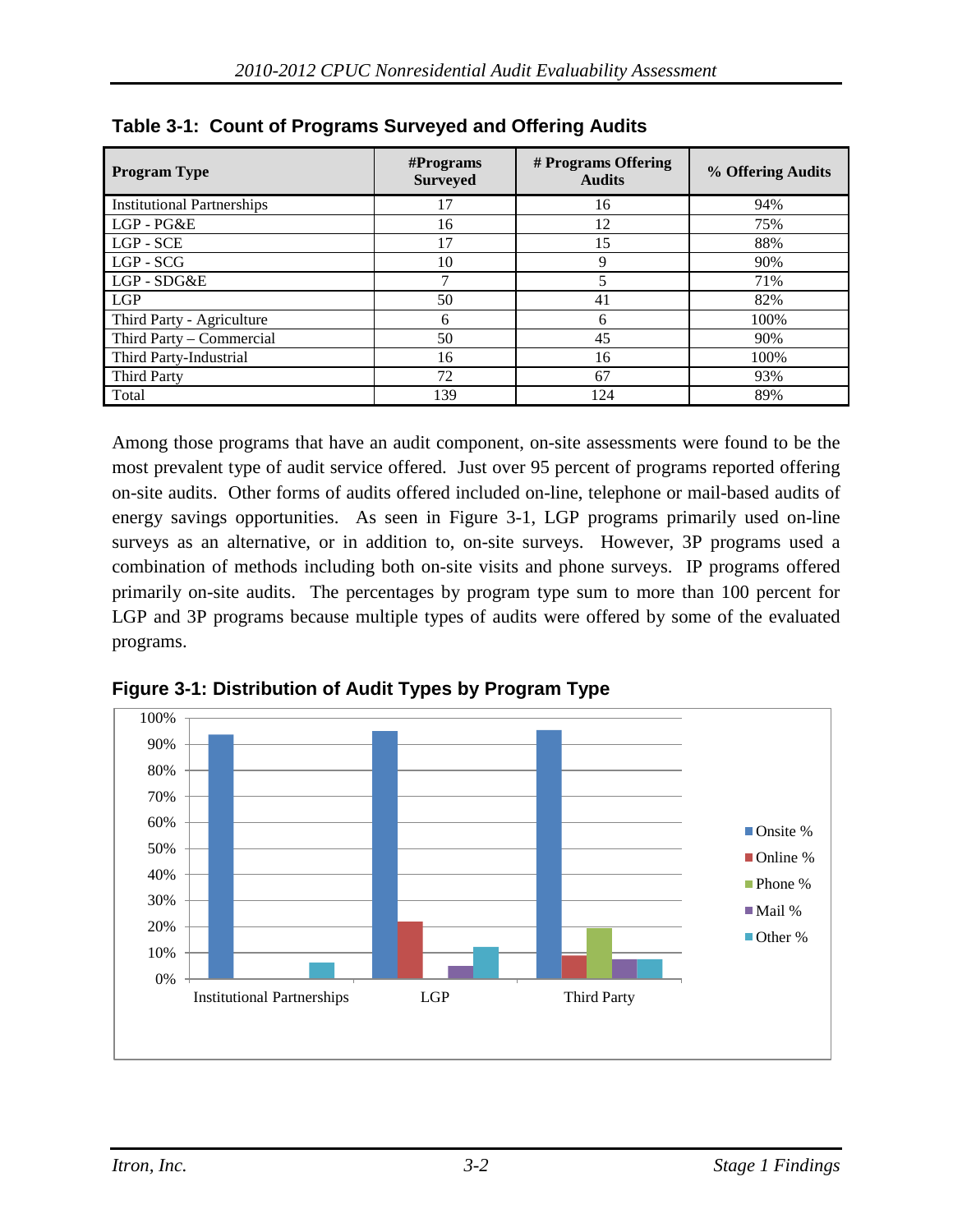## <span id="page-33-0"></span>**3.2 Audits Completed**

[Table 3-2](#page-33-1) shows the distribution by program type of the percentage of program participants who completed an audit.[32](#page-33-2) Overall, the most common response given was that 100 percent of participants go on to complete the audit. One-third of the program managers who responded to the on-line survey reported that 100 percent of their customers completed an audit. This completion rate was highest for Third Party programs (43 percent) and lowest for LGP programs (20 percent). Less than one-fifth of programs (17 percent) reported that only a minority of their program participants went on to complete an audit.

|                                   | Percentage of Participants Who Complete Audit <sup>33</sup> |     |                    |  |  |  |  |
|-----------------------------------|-------------------------------------------------------------|-----|--------------------|--|--|--|--|
| <b>Program Types</b>              | $< 50\%$<br>$50\% - 99\%$                                   |     | Everyone $(100\%)$ |  |  |  |  |
| <b>Institutional Partnerships</b> | 13%                                                         | 19% | 25%                |  |  |  |  |
| <b>LGP</b>                        | 24%                                                         | 17% | 20%                |  |  |  |  |
| Third Party                       | 13%                                                         | 28% | 43%                |  |  |  |  |
| <b>Total</b>                      | 17%                                                         | 23% | 33%                |  |  |  |  |

<span id="page-33-1"></span>**Table 3-2: Portion of Program Participants Who Go on to Complete Audit**

Nearly all of the 124 programs that reported offering audit services also provided information about the quantity of audits conducted in 2011. The number of audits provided by each program that reported results ranged from zero to 4,700. [Table 3-3](#page-34-1) shows the total number of audits completed by program type and the average number of audits per program type across the 121 programs that reported their audits completed in 2011. The audits completed by 3P Agriculture and Commercial programs and PG&E LGP programs accounted for 94 percent of the total audits performed in 2011.

<span id="page-33-2"></span> <sup>32</sup> This analysis is based on program manager responses to the Stage 1 on-line survey.

<span id="page-33-3"></span><sup>&</sup>lt;sup>33</sup> Percentages do not add to 100% as they the remaining 27% of on-line survey respondents reported they were unsure of the percentage of their customers who completed audits.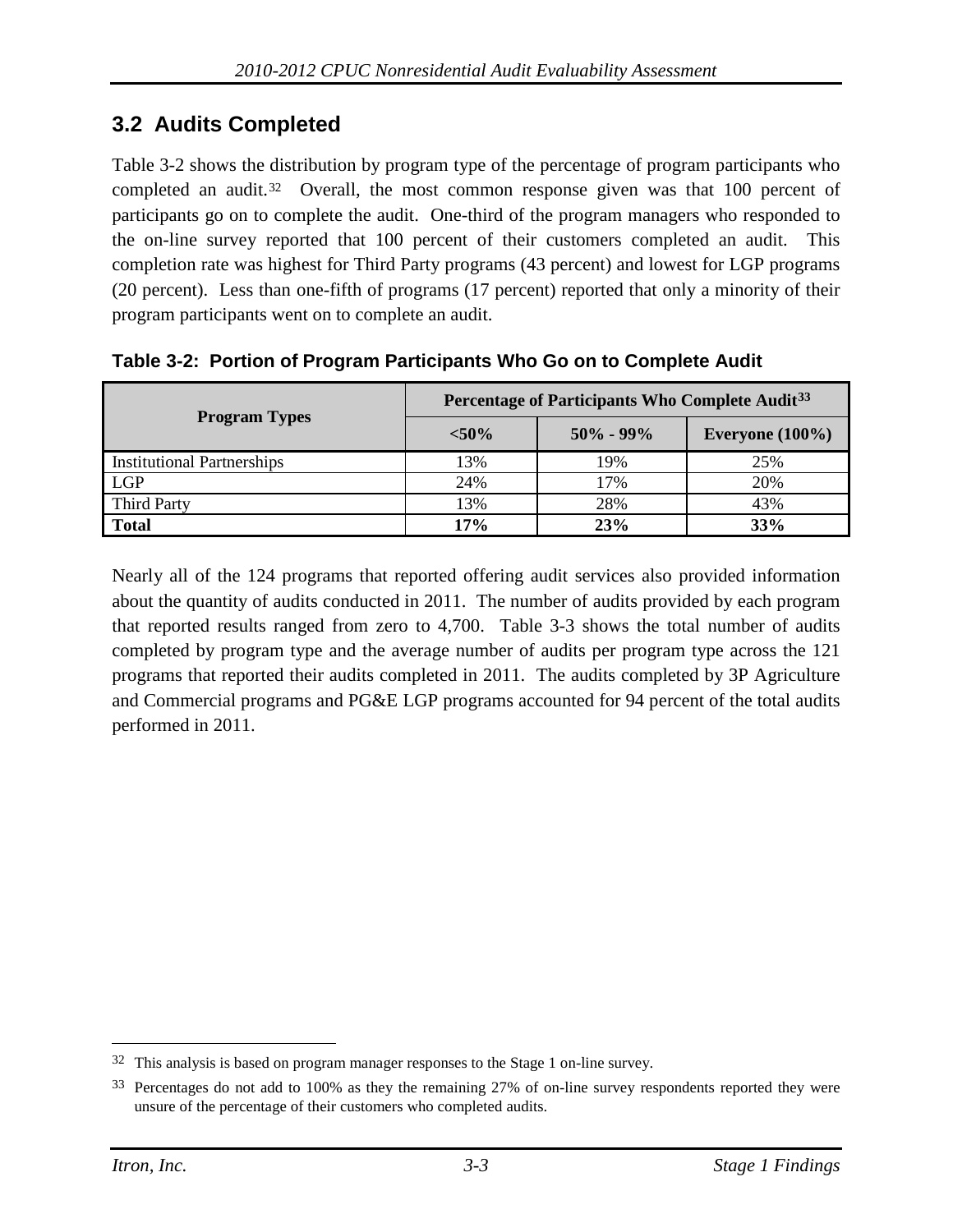| <b>Program Type</b>               | $#$ Programs<br><b>Offering Audits</b> | <b>Total Audits</b><br><b>Completed</b> | <b>Average Audits/</b><br>Program | % of Audits |  |
|-----------------------------------|----------------------------------------|-----------------------------------------|-----------------------------------|-------------|--|
| <b>Institutional Partnerships</b> | 15                                     | 124                                     | 8                                 | $0.4\%$     |  |
| LGP-PG&E                          | 12                                     | 6,370                                   | 531                               | 22%         |  |
| LGP - SCE                         | 14                                     | 262                                     | 19                                | 1%          |  |
| $LGP - SCG$                       | 9                                      | 38                                      | 4                                 | 0.1%        |  |
| LGP-SDG&E                         |                                        | 1,024                                   | 205                               | 4%          |  |
| <b>LGP</b>                        | 40                                     | 7,694                                   | 192                               | 27%         |  |
| Third Party - Agriculture         | 6                                      | 3,877                                   | 646                               | 13%         |  |
| Third Party - Commercial          | 44                                     | 16,904                                  | 384                               | 58%         |  |
| Third Party-Industrial            | 16                                     | 377                                     | 24                                | 1%          |  |
| <b>Third Party</b>                | 66                                     | 21,158                                  | 321                               | 73%         |  |
| <b>Total</b>                      | 121                                    | 28,976                                  | 239                               | 100%        |  |

<span id="page-34-1"></span>**Table 3-3: Completed Audits Reported by Strata[34](#page-34-2)**

## <span id="page-34-0"></span>**3.3 Recommendations Offered**

The goal of audit programs is to customize recommendations based on site and customer characteristics. However, programs can focus on a particular set of measures or end uses. It was found during this Stage 1 assessment that Lighting, HVAC and Hot Water measures dominate the recommendation measure categories, despite the fact that audits in this nonresidential, noncore utility sector offer a vast variety of measures. As shown in [Table 3-4](#page-35-0) below, lighting measures were reported as a major audit offering consistently across most program types and utilities, while HVAC measures dominated the LGP-SCG and Third Party Commercial strata.

<span id="page-34-2"></span> <sup>34</sup> Based on data collected during the Stage 1 on-line survey.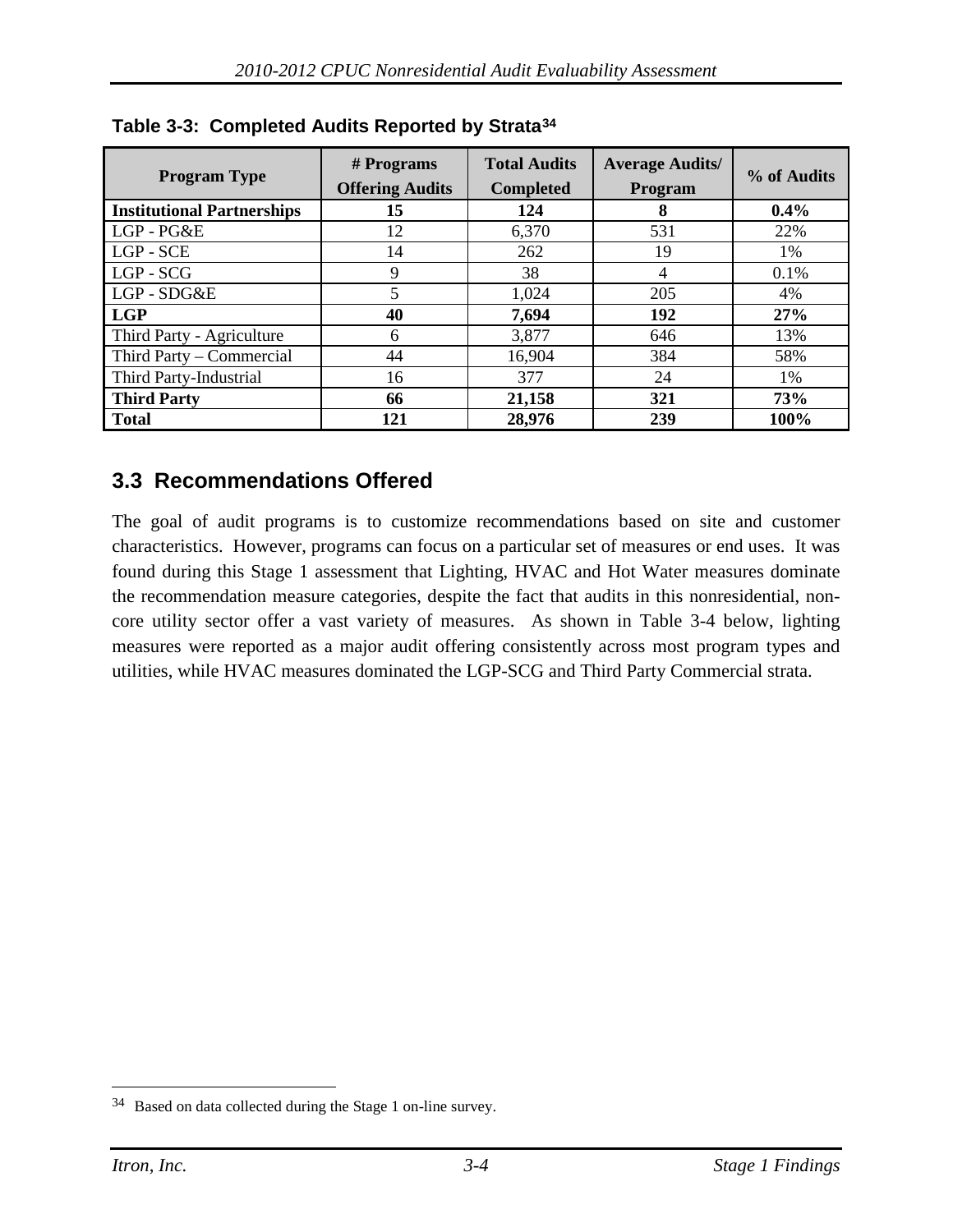|                                    | IP  | <b>LGP</b> |            |            |       |     | 3P  |     |     |     |     |
|------------------------------------|-----|------------|------------|------------|-------|-----|-----|-----|-----|-----|-----|
| <b>Measures</b>                    | All | PG&E       | <b>SCE</b> | <b>SCG</b> | SDG&E | All | Ag  | Com | Ind | All | All |
| <b>Completed</b><br><b>Surveys</b> | 16  | 12         | 15         | 9          | 5     | 41  | 6   | 45  | 16  | 67  | 124 |
| Appliance                          | 13% | 25%        | 20%        | 44%        | 60%   | 32% | 0%  | 20% | 0%  | 13% | 19% |
| <b>Building</b><br>Envelope        | 13% | 33%        | 27%        | 0%         | 40%   | 24% | 17% | 20% | 6%  | 16% | 19% |
| <b>Hot Water</b>                   | 56% | 50%        | 13%        | 89%        | 60%   | 46% | 33% | 33% | 19% | 30% | 39% |
| <b>HVAC</b>                        | 56% | 58%        | 60%        | 78%        | 40%   | 61% | 17% | 71% | 19% | 54% | 56% |
| Lighting                           | 56% | 83%        | 67%        | 11%        | 60%   | 59% | 67% | 73% | 31% | 63% | 60% |
| Process                            | 31% | 33%        | 20%        | 11%        | 20%   | 22% | 67% | 22% | 94% | 43% | 35% |
| Water                              | 0%  | 17%        | 20%        | 0%         | 40%   | 17% | 50% | 7%  | 6%  | 10% | 11% |
| Other                              | 13% | 25%        | 7%         | 0%         | 20%   | 12% | 0%  | 9%  | 19% | 10% | 11% |
| Plug load                          | 0%  | 0%         | 0%         | 0%         | 20%   | 2%  | 0%  | 4%  | 0%  | 3%  | 2%  |
| Refrigeration                      | 0%  | 17%        | 0%         | 0%         | 0%    | 5%  | 0%  | 7%  | 0%  | 4%  | 4%  |
| Natural Gas                        | 25% | 8%         | 0%         | 33%        | 0%    | 10% | 33% | 2%  | 19% | 9%  | 11% |
| Solar and DG                       | 0%  | 0%         | 0%         | 0%         | 0%    | 0%  | 0%  | 4%  | 0%  | 3%  | 2%  |

<span id="page-35-0"></span>**Table 3-4: Measure Recommendations Offered to Audit Participants**

Along with the measure recommendations, most audit programs also provided information to customers on the estimated energy savings, measure costs and payback timeframe for the recommendation, as well as referrals to other utility programs. [Table 3-5](#page-36-1) summarizes the on-line survey results regarding the information provided to customers upon completion of their audit. Although 3P programs were more likely to provide audit customers with information on measure savings and cost, they were less likely to refer them to other programs. Additionally, programs also provided participants with information regarding contractors or vendors, carbon footprint impacts, safety considerations, and utility programs and events. Programs referred audit participants either directly to utility programs or to utility representatives or account executives where customer needs did not align with program design. Referrals to utility Demand Response and Distributed Generation (DG) programs were frequently reported.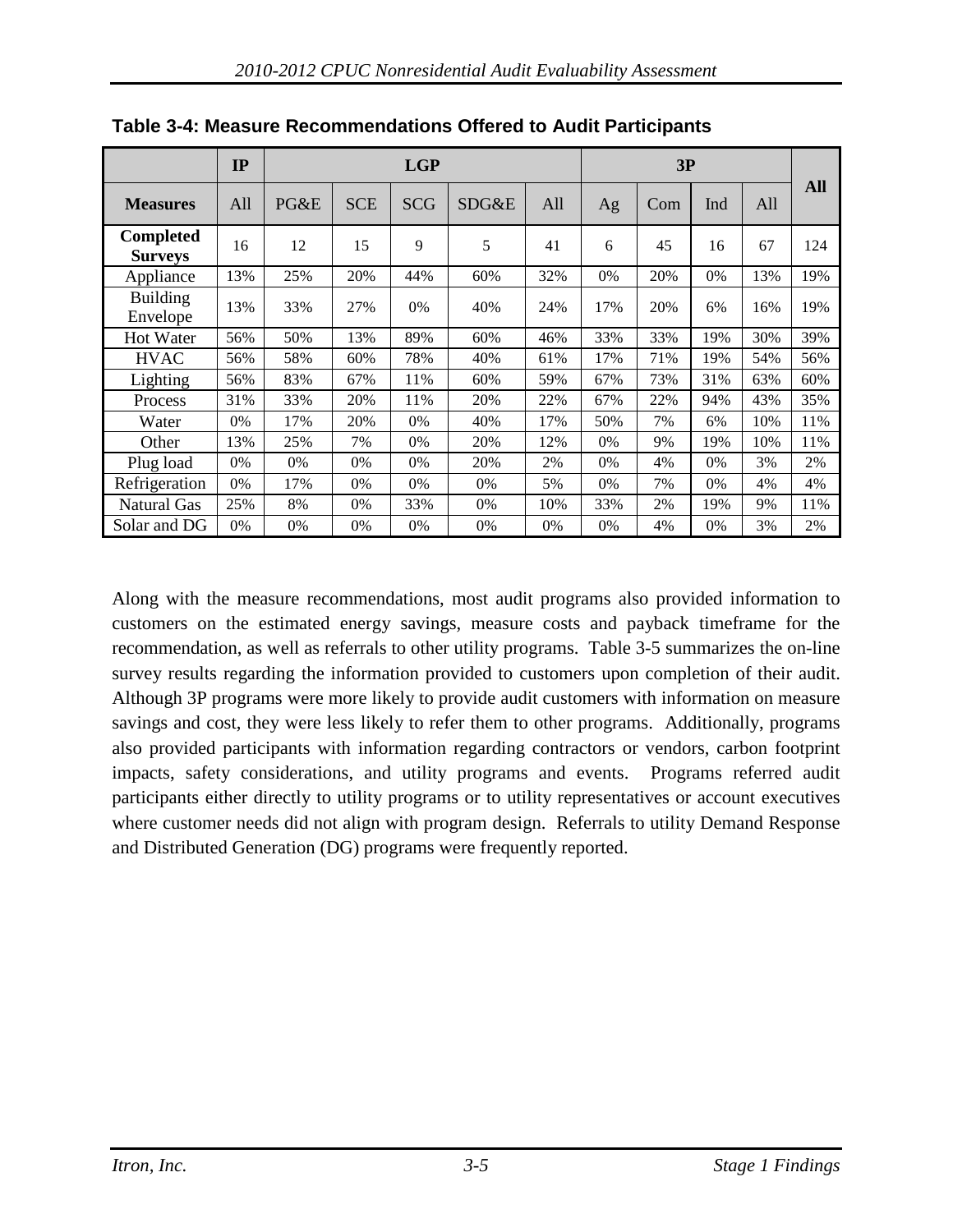|                                   | <b>Programs</b>                | <b>Information Provided Post-Audit</b> |      |            |                             |  |  |
|-----------------------------------|--------------------------------|----------------------------------------|------|------------|-----------------------------|--|--|
| <b>Program Type</b>               | <b>Offering</b><br>Audits $35$ | <b>Energy</b><br><b>Savings</b>        | Cost | Payback    | Program<br><b>Referrals</b> |  |  |
| <b>Institutional Partnerships</b> | 16                             | 88%                                    | 81%  | 81%        | 56%                         |  |  |
| LGP-PG&E                          | 12                             | 92%                                    | 92%  | 92%        | 83%                         |  |  |
| LGP - SCE                         | 15                             | 87%                                    | 67%  | 67%        | 47%                         |  |  |
| LGP - SCG                         | 9                              | 100%                                   | 89%  | 78%        | 89%                         |  |  |
| LGP - SDG&E                       | 5                              | 60%                                    | 60%  | 40%        | 40%                         |  |  |
| l LGP                             | 41                             | 88%                                    | 78%  | <b>73%</b> | 66%                         |  |  |
| Third Party - Agriculture         | 6                              | 83%                                    | 83%  | 83%        | 50%                         |  |  |
| Third Party - Commercial          | 45                             | 93%                                    | 89%  | 71%        | 36%                         |  |  |
| Third Party-Industrial            | 16                             | 100%                                   | 100% | 88%        | 50%                         |  |  |
| <b>Third Party</b>                | 67                             | 94%                                    | 91%  | 76%        | 40%                         |  |  |
| <b>Total</b>                      | 124                            | 91%                                    | 85%  | 76%        | 51%                         |  |  |

**Table 3-5: Information Provided to Customers Post Audit**

# **3.4 Recommendation Uptake**

Program managers were asked if their program design allowed for involved follow up contact with the customer after the audit to see if customers had adopted recommendations (uptake). As shown in [Table 3-6](#page-37-0) below, more than three-quarters of programs reported following up with customers post-audit and over half (52 percent) reported tracking the uptake rate of the recommendations. Overall, only 8 percent of programs estimated that every one of their audits (100%) resulted in uptake (defined as the installation of at least one of the recommended measures). The majority estimated that somewhere between 50 percent and 100 percent of their audits resulted in the uptake of an audit recommendation. About one third of programs were not able to estimate the percent of their audits that resulted in a recommended measure being installed.

<span id="page-36-0"></span> <sup>35</sup> Based on data collected during the Stage 1 on-line survey.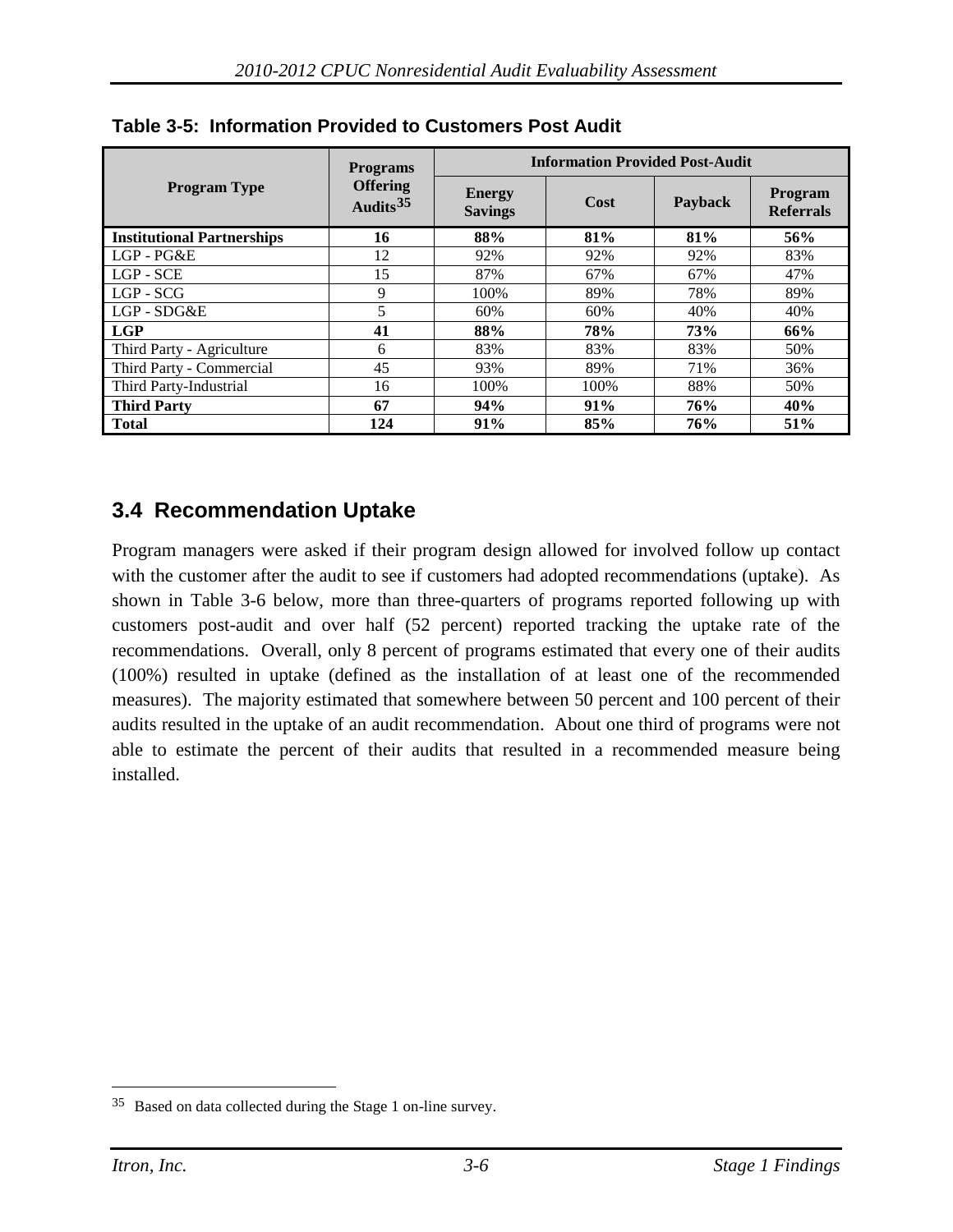| <b>Program</b><br><b>Types</b> | # Programs<br><b>Offering</b> | <b>Followed Up</b><br><b>Post Audit</b> |               | <b>Tracked</b><br><b>Recommendation</b><br><b>Uptake</b> |               | <b>Estimated % of Participants</b><br>who Installed 1 or more<br><b>Recommended Measures</b> |                 |                  |                      |
|--------------------------------|-------------------------------|-----------------------------------------|---------------|----------------------------------------------------------|---------------|----------------------------------------------------------------------------------------------|-----------------|------------------|----------------------|
|                                | <b>Audits</b>                 | $\mathbf n$                             | $\frac{0}{0}$ | $\mathbf n$                                              | $\frac{0}{0}$ | $< 50\%$                                                                                     | $50\%$ -<br>99% | All<br>$(100\%)$ | Don't<br><b>Know</b> |
| IP                             | 16                            | 14                                      | 88%           | 6                                                        | 38%           | 7%                                                                                           | 27%             | 27%              | 40%                  |
| <b>LGP</b>                     | 41                            | 29                                      | 71%           | 13                                                       | 32%           | 8%                                                                                           | 19%             | 5%               | 68%                  |
| <b>Third Party</b>             | 67                            | 54                                      | 81%           | 45                                                       | 67%           | 30%                                                                                          | 50%             | 6%               | 14%                  |
| <b>Total</b>                   | 124                           | 97                                      | 78%           | 64                                                       | 52%           | 20%                                                                                          | 37%             | 8%               | 34%                  |

# <span id="page-37-0"></span>**Table 3-6: Portion of Audit Recipients who Tracked Measure Uptake and Estimated Recommendation Uptake of at least one Measure**

Although follow ups were conducted the majority of the time, the method used and the time interval between the audit and follow up were highly variable by program and project. Phone calls appear to be the most common method used to follow up. In cases where recommendations could not be provided during the initial audit visit, the follow up provided an opportunity to present the final recommendations to owners. Responses regarding the time interval between the audit and follow up ranged from one hour to several months (based on when the project develops). In many cases though, the convenience to the customer was the guiding principle governing the choice of method and time frame for follow up.

# **3.5 Distribution of Reported Savings**

To analyze the percentage of savings by the various categories of in scope audit programs, the evaluation team used a combination of self-reported data collected through on-line surveys and data posted on EEGA. [Table 3-7](#page-38-0) presents the contribution of each program type to the total installed savings (kWh and therm) for those programs that reported the number of audits they completed in 2011 during the on-line survey. Third Party Industrial audits yielded high kWh and therm savings values per audit reported. Also high were the kWh savings per audit for Institutional Partnerships.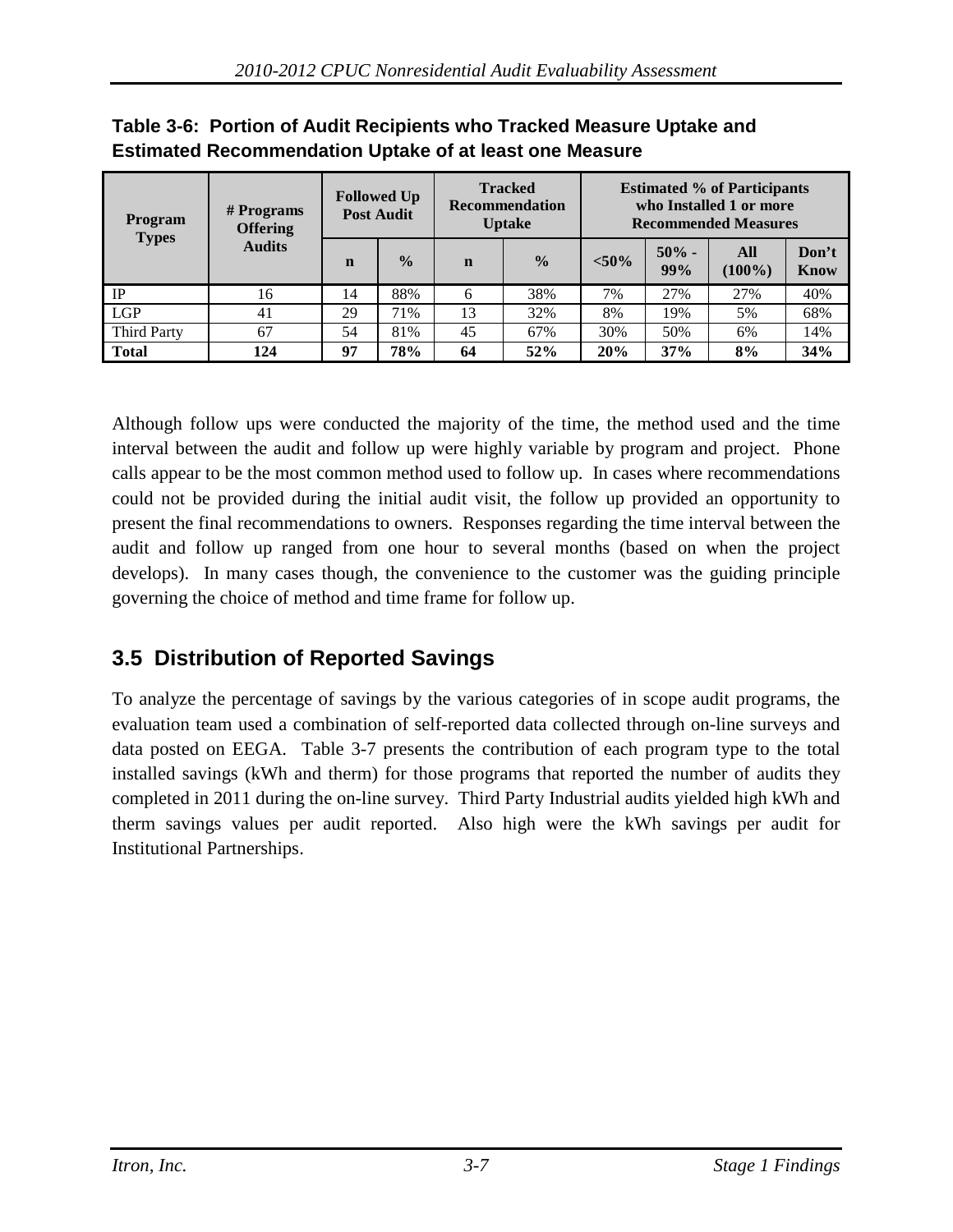| <b>Program Type</b>               | % of Reported kWh Savings | % of Reported Therm Savings |
|-----------------------------------|---------------------------|-----------------------------|
| <b>Institutional Partnerships</b> | 14%                       | 15%                         |
| LGP - PG&E                        | 20%                       | 2%                          |
| LGP - SCE                         | 3%                        | 0%                          |
| $LGP - SCG$                       | 0%                        | 0%                          |
| $LGP - SDG&E$                     | $0\%$                     | 0%                          |
| LGP                               | 23%                       | 2%                          |
| Third Party - Agriculture         | 3%                        | 5%                          |
| Third Party – Commercial          | 39%                       | 17%                         |
| Third Party-Industrial            | 21%                       | 61%                         |
| <b>Third Party</b>                | 63%                       | 83%                         |
| Total                             | 100%                      | 100%                        |

<span id="page-38-0"></span>

| Table 3-7: Installed kWh and Therm Savings for Programs Reporting Audits |  |  |  |
|--------------------------------------------------------------------------|--|--|--|
|                                                                          |  |  |  |

In an effort to assess the level of program activity relative to program size, self-reported audit counts were compared with revised budget numbers for each stratum. [Figure 3-2](#page-39-0) represents the number of audits completed per \$10,000 of the program's budget. This analysis indicates a high level of program activity within the Third Party – Agriculture stratum given resources, while dollar amounts available to programs within the Third Party Industrial and Institutional partnership realized the lowest audit completion reported across all strata. This is not unexpected as the audits completed within these strata tend to be complex and resource intensive. The evaluation recognizes audit offerings are unique and highly varied in magnitude and scope, and the summary below is in no way representative of the relative efficiency of audit implementation across strata.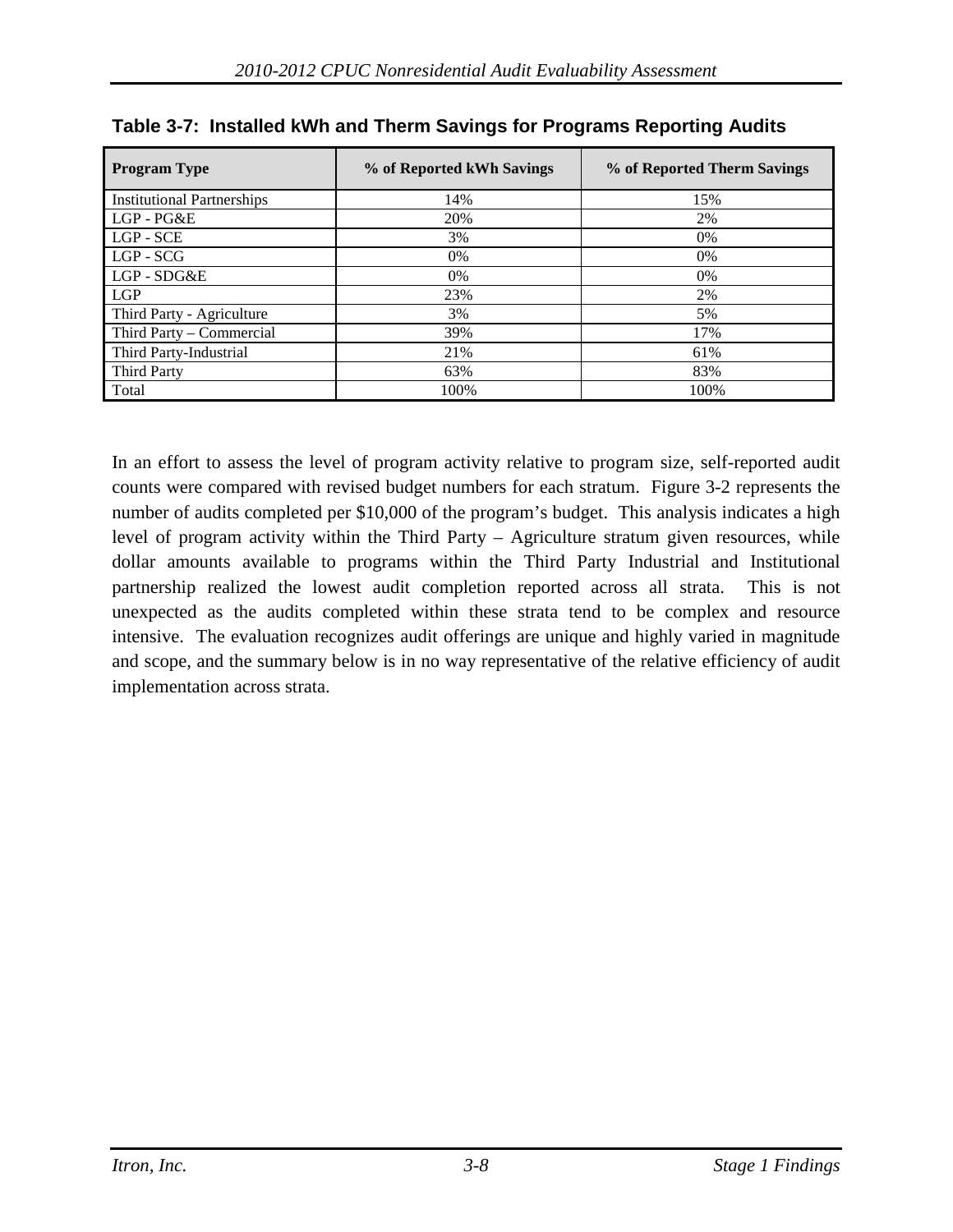

<span id="page-39-0"></span>**Figure 3-2: Completed Audits Reported per \$10,000 of Program Budget**

# **3.6 Data Collection**

In order to evaluate audit programs, certain key information is required. This includes customer tracking data such as the customer name, business name, facility ID, account number, address, phone numbers, and utility Rate Code. Other information that is critical to evaluation includes detailed information on the audit such as technical information regarding the measures installed, the estimated energy savings and costs associated with the implementation of recommended measures, and information about the facility itself.

As part of the evaluability assessment, the on-line survey probed into the data collection and tracking activities conducted by LGP and Third Party programs. In this Stage 1 effort, survey respondents were asked to provide specifics regarding the information that was collected and stored by them as part of the audit. This information included customer, facility and measure level data, as well as other metrics of interest like information provided to participants through the audit, audit recommendation uptake rates and audit follow-ups. [Table 3-8](#page-40-0) lists the percentage of respondents offering audits who reported that they collected key customer and facility information.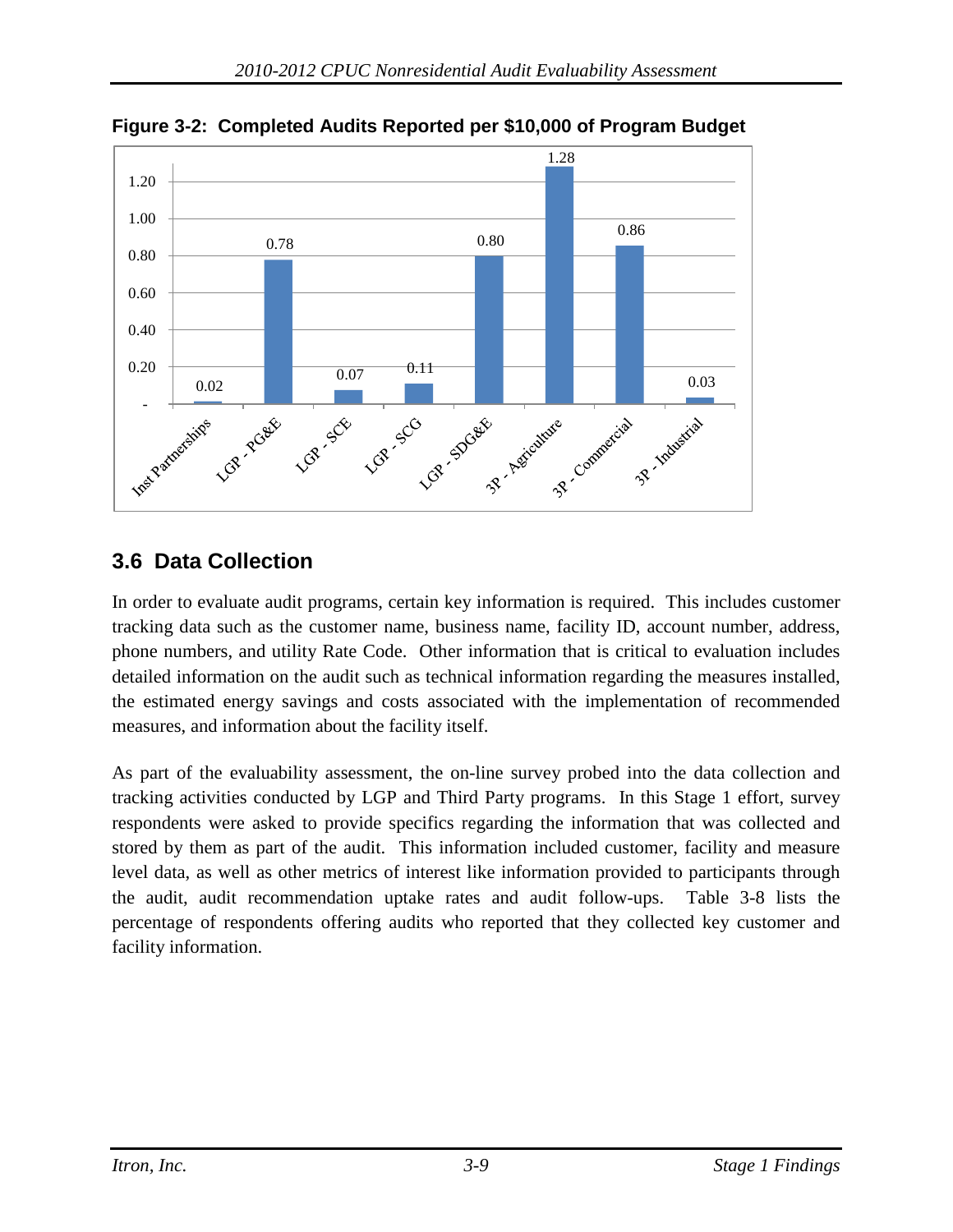| <b>Data Element</b>       | IP  |      |            | LGP        |       |     |       | 3P  |      |     | <b>All</b> |
|---------------------------|-----|------|------------|------------|-------|-----|-------|-----|------|-----|------------|
|                           | All | PG&E | <b>SCE</b> | <b>SCG</b> | SDG&E | All | Ag    | Com | Ind  | All |            |
| # Programs                | 16  | 12   | 15         | 9          | 5     | 41  | 6     | 45  | 16   | 67  | 124        |
| <b>Customer Name</b>      | 56% | 92%  | 47%        | 56%        | 60%   | 63% | 100%  | 88% | 100% | 99% | 81%        |
| <b>Business Name</b>      | 31% | 83%  | 33%        | 33%        | 40%   | 49% | 100%  | 86% | 100% | 97% | 73%        |
| <b>Facility ID</b>        | 25% | 50%  | 33%        | 33%        | 20%   | 37% | 33%   | 44% | 81%  | 55% | 45%        |
| <b>Facility Address</b>   | 50% | 92%  | 67%        | 56%        | 60%   | 71% | 100%  | 86% | 100% | 97% | 82%        |
| Phone number( $s$ )       | 44% | 83%  | 40%        | 33%        | 60%   | 54% | 100%  | 86% | 100% | 97% | 76%        |
| <b>Utility Rate Code</b>  | 56% | 75%  | 40%        | 33%        | 20%   | 46% | 50%   | 48% | 81%  | 60% | 55%        |
| Utility Account #         | 31% | 92%  | 47%        | 56%        | 20%   | 59% | 100%  | 80% | 94%  | 91% | 73%        |
| <b>Billing Data</b>       | 44% | 83%  | 47%        | 56%        | 40%   | 59% | 100%  | 60% | 63%  | 69% | 62%        |
| Hours of Operation        | 56% | 92%  | 47%        | 56%        | 40%   | 61% | 100%  | 78% | 100% | 91% | 77%        |
| Age of facility           | 63% | 83%  | 60%        | 56%        | 20%   | 61% | 50%   | 60% | 44%  | 60% | 60%        |
| Conditioned Sqft          | 50% | 75%  | 60%        | 56%        | 0%    | 56% | 33%   | 52% | 19%  | 46% | 50%        |
| Window Sqft               | 13% | 25%  | 33%        | 0%         | 0%    | 20% | $0\%$ | 18% | 0%   | 13% | 15%        |
| <b>HVAC</b> Specs         | 56% | 42%  | 53%        | 56%        | 20%   | 46% | 33%   | 58% | 25%  | 52% | 51%        |
| <b>Lighting Inventory</b> | 63% | 92%  | 60%        | 22%        | 40%   | 59% | 33%   | 66% | 19%  | 57% | 58%        |
| <b>Insulation Level</b>   | 13% | 42%  | 13%        | 11%        | 20%   | 22% | 50%   | 18% | 0%   | 18% | 19%        |
| Process Equip             | 6%  | 0%   | 0%         | 0%         | 0%    | 0%  | 17%   | 2%  | 0%   | 15% | 9%         |

<span id="page-40-0"></span>**Table 3-8: Customer and Facility Information Collected During the Audit**

Key to meeting evaluation requirements is that the program must track participating customer and site data, as well as audit recommendation details on a platform that renders analysis feasible. This involves recording and storing key metrics in a format that can be transferrable and easy to read. Ideally, such information would be stored electronically in a clearly prescribed form. [Table 3-9](#page-41-0) shows the percentage of programs that reported offering audits and that recorded the customer information either electronically or on paper. Many programs recorded customer information using more than one method. The majority of programs record customer information in some type of electronic format (82 percent). It is important to keep in mind that these electronic records are not always databases, as many programs reported maintaining customer and facility information in electronic reports which are not transferred into databases due to either resource constraints or a lack of need for a database. Some program implementers reported that the audit assessments they offered were unique to each customer and thus, they did not need to be consolidated across program participants.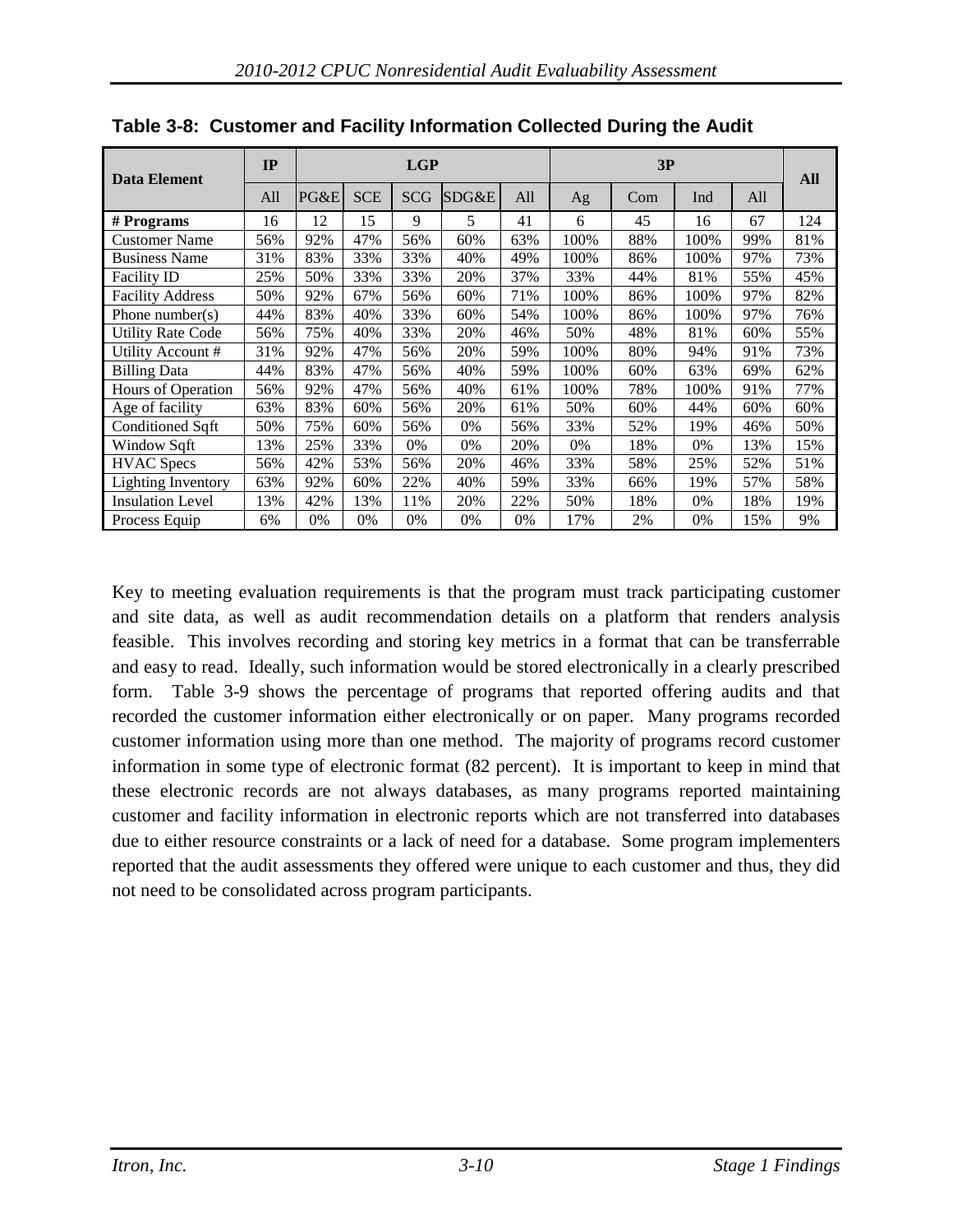| <b>Program Type</b>               | # Programs Offering<br><b>Audits</b> | Paper | <b>Electronic</b> | <b>Other</b> |
|-----------------------------------|--------------------------------------|-------|-------------------|--------------|
| <b>Institutional Partnerships</b> | 16                                   | 63%   | 88%               | 0%           |
| LGP - PG&E                        | 12                                   | 83%   | 58%               | 0%           |
| LGP - SCE                         | 15                                   | 47%   | 60%               | 7%           |
| $LGP - SCG$                       | 9                                    | 89%   | 100%              | 11%          |
| LGP - SDG&E                       | 5                                    | 60%   | 60%               | 20%          |
| LGP                               | 41                                   | 68%   | 68%               | 7%           |
| Third Party - Agriculture         | 6                                    | 83%   | 83%               | 0%           |
| Third Party - Commercial          | 45                                   | 73%   | 89%               | 2%           |
| Third Party-Industrial            | 16                                   | 88%   | 94%               | 13%          |
| <b>Third Party</b>                | 67                                   | 78%   | 90%               | 4%           |
| Total                             | 124                                  | 73%   | 82%               | 5%           |

<span id="page-41-0"></span>

| Table 3-9: Method of Recording Customer Information |
|-----------------------------------------------------|
|-----------------------------------------------------|

[Table 3-10](#page-41-1) summarizes customer and audit information tracked by the in-scope programs that may be available to evaluators to assess the audit components of IP, LGP and 3P programs. While 65 percent of programs reported storing customer data, only 35 percent indicated it was stored electronically. A large percentage of the programs that store customer data raised concerns that could undermine the programs ability to provide these data for evaluation purposes. The issues included:

- confidentiality agreements that exist between the customer and program implementer
- the location of the data (held by the program implementer, utility, sub-contractor)
- incomplete data tracking (i.e., for only the portion of audits that resulted in a project)
- the format of stored data (often in individual files rather than a program-wide database)

| <b>Program Type</b>               | #<br><b>Offering</b><br><b>Audits</b> | % Store<br><b>Customer</b><br>Data in a<br><b>Database</b> | % Store Cust<br>Data in<br><b>Electronic</b><br><b>Database</b> | % Store<br><b>Recom Data in</b><br><b>Electronic</b><br><b>Database</b> | $%$ Track<br><b>Uptake on EE</b><br><b>Pgm Referrals</b> |
|-----------------------------------|---------------------------------------|------------------------------------------------------------|-----------------------------------------------------------------|-------------------------------------------------------------------------|----------------------------------------------------------|
| <b>Institutional Partnerships</b> | 16                                    | 75%                                                        | 42%                                                             | 25%                                                                     | 83%                                                      |
| LGP-PG&E                          | 12                                    | 45%                                                        | 30%                                                             | 30%                                                                     | 75%                                                      |
| LGP - SCE                         | 15                                    | 38%                                                        | 24%                                                             | 33%                                                                     | 47%                                                      |
| $LGP - SCG$                       | 9                                     | 67%                                                        | 20%                                                             | 20%                                                                     | 87%                                                      |
| LGP - SDG&E                       | 5                                     | 50%                                                        | 42%                                                             | 42%                                                                     | 42%                                                      |
| <b>LGP</b>                        | 41                                    | 48%                                                        | 28%                                                             | 31%                                                                     | 63%                                                      |
| Third Party - Agriculture         | 6                                     | 83%                                                        | 50%                                                             | 67%                                                                     | 83%                                                      |
| Third Party - Commercial          | 45                                    | 82%                                                        | 45%                                                             | 68%                                                                     | 71%                                                      |
| Third Party-Industrial            | 16                                    | 87%                                                        | 33%                                                             | 67%                                                                     | 100%                                                     |
| <b>Third Party</b>                | 67                                    | 80%                                                        | 42%                                                             | 36%                                                                     | 76%                                                      |
| <b>Total</b>                      | 124                                   | 65%                                                        | 35%                                                             | 47%                                                                     | 70%                                                      |

<span id="page-41-1"></span>**Table 3-10: Information Tracked by Audit Programs**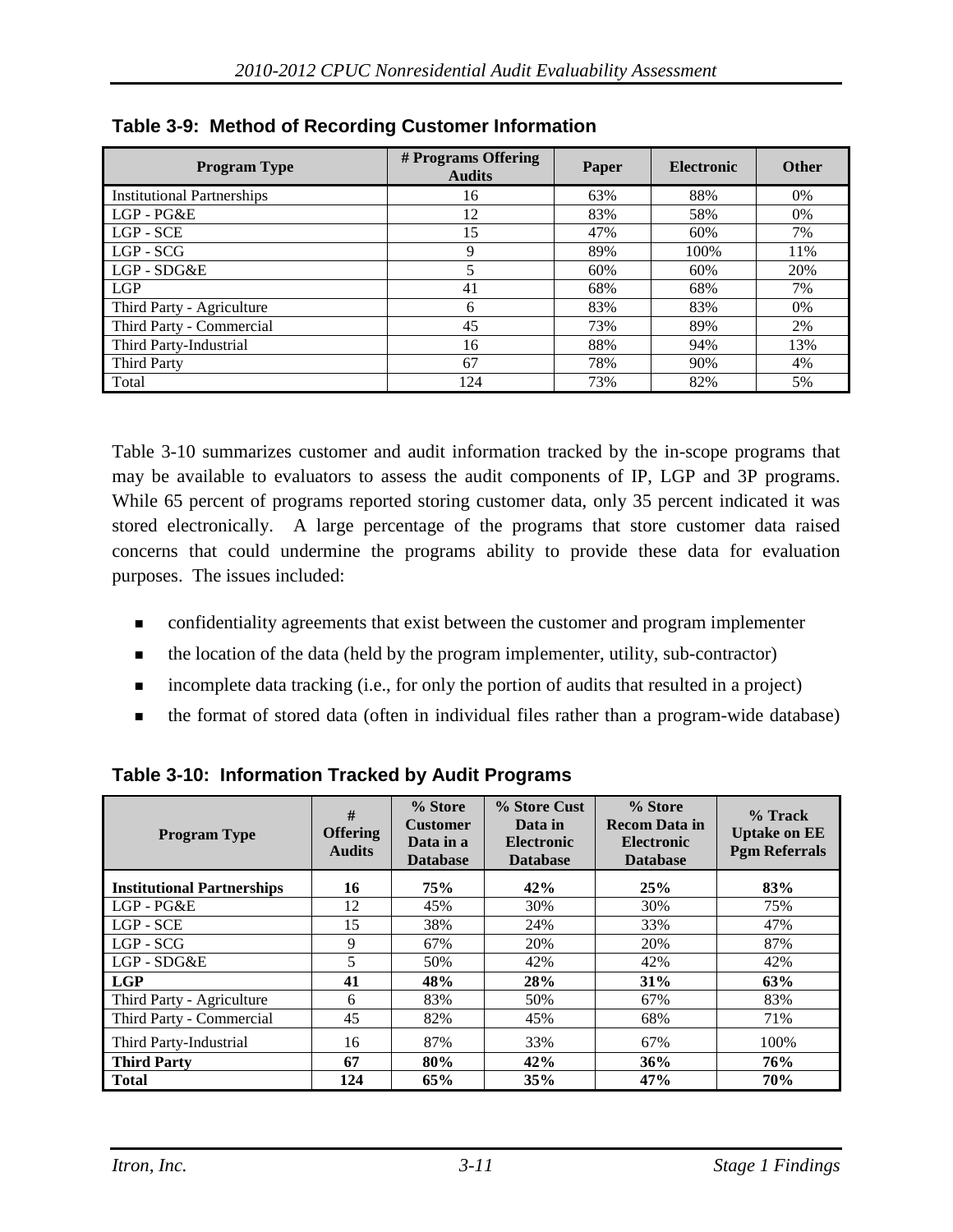# **Stage 2 Findings**

This section contains the findings from the Stage 2 analysis activities, which included five Case Studies plus an additional 20 in-depth data assessments.

# **4.1 Individual Case Study Assessments**

This section presents detailed assessments of the five programs selected for the Case Studies. The programs selected for the Case Studies are shown in [Table 4-1](#page-42-0) below.

| <b>Program</b><br><b>Number</b> | <b>Program Name</b>                                             | <b>Program</b><br><b>Type</b> | Size/Non-<br>resource<br>Strata <sup>36</sup> | <b>IOU</b> | <b>Sector</b> |
|---------------------------------|-----------------------------------------------------------------|-------------------------------|-----------------------------------------------|------------|---------------|
|                                 | <b>Energy Efficiency Services for</b><br>Oil and Gas Production | 3P                            | Large Resource                                | $P G \& E$ | Industrial    |
| $\overline{2}$                  | East Bay Energy Watch                                           | LGP                           | Large Resource                                | $P G \& E$ | Muni/Comm     |
| 3                               | <b>Riverside County Partnership</b>                             | <b>LGP</b>                    | Non-resource                                  | <b>SCG</b> | Municipal     |
| $\overline{4}$                  | Data Center Energy Efficiency                                   | 3P                            | <b>Small Resource</b>                         | <b>SCE</b> | Comm.         |
| 5                               | CA Department of Corrections<br>Partnership                     | <b>IP</b>                     | Medium Resource                               | SDG&E      | Institutional |

<span id="page-42-0"></span>**Table 4-1: Stage 2 Case Study Assessment Programs**

# *4.1.1 Energy Efficiency Services for Oil Production (PG&E 2222)*

The Energy Efficiency Services for Oil Production (EESOP) is a PG&E third-party industrial program that targets the oil and gas production market segment to assist oil and gas producers of all sizes in becoming more energy efficient. Production facilities served include wells, extraction equipment, surface transport, field augmentation, water steam and gas injection, product separation and treatment, and storage and distribution. EESOP is a unique program in that it was designed to audit both buildings and outdoor oil fields and is structured as a whole

<span id="page-42-1"></span> <sup>36</sup> The "Size/Non-resource" category addresses both resource versus non-resource designation, as well as budget size. Programs are categorized into one of four groups with non-resource programs being their own group. The resource programs are divided into three groups based on budget size (small, medium or large).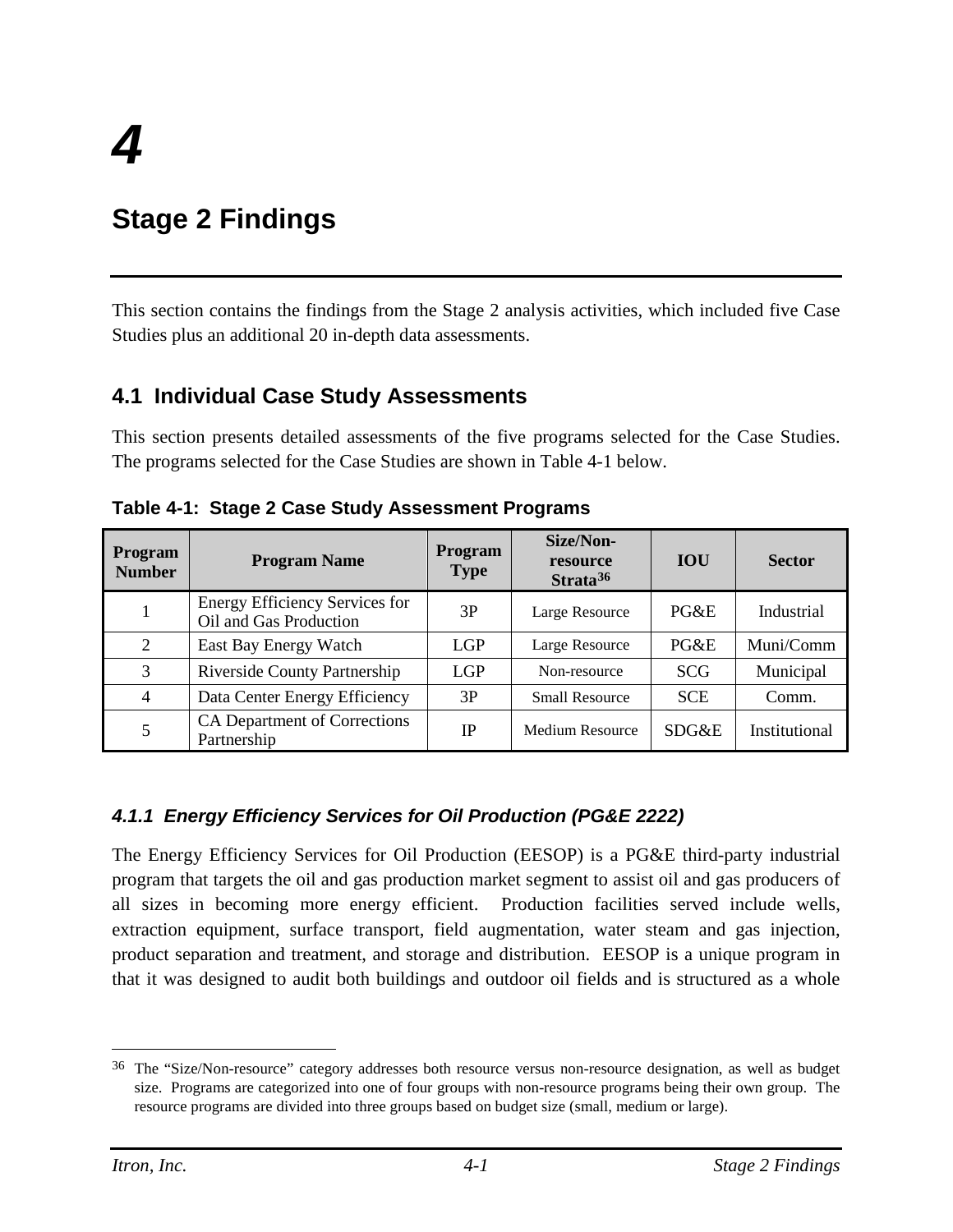systems approach that examines each participant's entire oil and gas production operation to deliver optimal energy savings.

The EESOP Program, which is administered by Global Energy Partners (Global), provides information on energy efficiency opportunities for oil and gas production through site-specific recommendations resulting from targeted audits of oil and gas production sites. These audits are available to all oil and gas companies in PG&E service territory (in 2012, there were approximately 47,000 active oil wells in PG&E's service territory). Customers are recruited into the program via either customer inquiry or program outreach (via industry trade allies, PG&E account executives, industry associations, and a seed list of customers provided by PG&E that contains customer information and billing history). Global has had long-standing relationships with most of these industrial customers and have staff (approximately 15 individuals) who call on these customers regularly. This regular interaction allows the staff to stay informed of upgrades or expansions customers are considering so that they are able to recommend high efficiency upgrades whenever possible. EESOP program staff try to contact each customer before budgets are set for facility upgrades. This allows them to talk with customers about upgrades and pull in the appropriate engineers who can discuss energy efficiency options for specific technologies. Audits provided under the EESOP program primarily identify energy efficiency opportunities associated with premium efficiency motors, oil well artificial lift conversions, rod beam pump-off controllers, variable speed drives, well water shutoff, and field process optimization.

The EESOP Program contributes approximately one-third of the energy savings and demand reduction achieved by all of the PG&E industrial programs (including the Core programs). It has one of the largest budgets for PG&E energy efficiency programs, at approximately \$20 million.

[Table 4-2](#page-44-0) below shows the budget, expenditures and savings through December 2012 for the EESOP Program, as well as the entire portfolio of non-core Industrial, Commercial or Agricultural Third Party programs within PG&E service territory and statewide programs that reported offering audits. The EESOP Program slightly exceeded its budget during the 2010- 2012 program cycle, but also exceeded both its energy and demand savings goals for the threeyear cycle.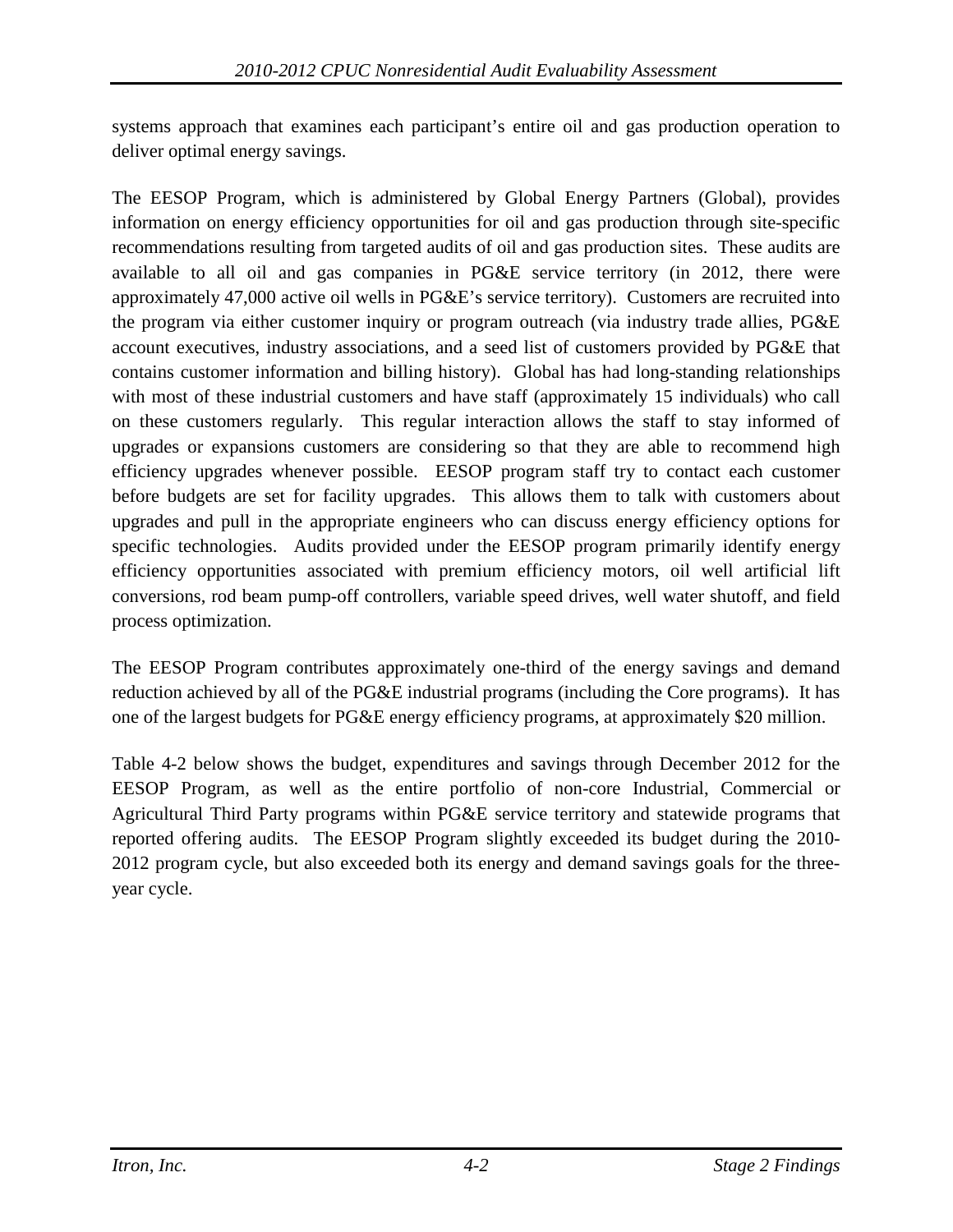|                                          | <b>ESSOP</b><br>Program | <b>PG&amp;E 3P</b><br><b>Programs</b> | <b>Statewide 3P</b><br><b>Programs</b> |
|------------------------------------------|-------------------------|---------------------------------------|----------------------------------------|
| <b>Budget</b>                            | \$20,440,750            | \$235,370,314                         | \$382,131,938                          |
| Expenditures (% of Budget)               | 103%                    | 91%                                   | 80%                                    |
| <b>Gross Annual MWh Goals</b>            | 95,423                  | 500,283                               | 1,014,541                              |
| Gross Annual MWh, Installed as % of Goal | 117%                    | 105%                                  | 71%                                    |
| <b>Gross Peak MW Goals</b>               | 11.0                    | 80.9                                  | 167.9                                  |
| Gross Peak MW, Installed as % of Goal    | 103%                    | 98%                                   | 67%                                    |

<span id="page-44-0"></span>**Table 4-2: Budget, Expenditures, and Energy Savings for ESSOP Program and other In-Scope 3P Programs, As of December 2012**

# *Program Audit Activities*

The audit activities of the EESOP Program start with targeted walk-through audits to assess areas of potential energy efficiency upgrades. These are followed by detailed feasibility study reports for projects that customers are interested in pursuing. The long-standing relationships that Global has with customers in the oil and gas market allow them to stay informed of any upgrades or expansions the customer is considering. This program does not pre-screen customers through a telephone or email survey prior to a site visit. Such surveys are not effective at capturing the layout and complexity of an oil field. Instead, this program uses walk-through audits to assess whether or not there are viable potential projects at a given site. With a budget of approximately \$20 million for the current program cycle, the program can afford to conduct walk-through audits for its customers without needing to screen customers for eligibility. Data collected during the walk-through audits are typically recorded on paper and are not consistently transferred to an electronic format. However, if a customer is interested in moving forward with one or more of the audit recommendations, then a feasibility study is then conducted and the information from the walk-through audit is recorded electronically as a first step in the data collection for this study. If the customer is not interested in implementing any of the audit recommendations then no feasibility study is conducted and the information collected during the walk-through audit is only kept in paper form.<sup>[37](#page-44-1)</sup>

Targeted audits are typically focused on specific pieces of equipment (motors, pumps, and process optimization). These audits usually involve a program staff engineer recording all necessary site information (existing name plate data, hours of operation, etc.). The site information then allows for the creation of a thorough feasibility study for customers interested in pursuing energy efficiency retrofits. Checklists and field form templates are not generally

<span id="page-44-1"></span> $37$  Typically these paper notes are kept in within auditors' personal files and which would likely make conducting an evaluation of the audits that do not turn into projects infeasible.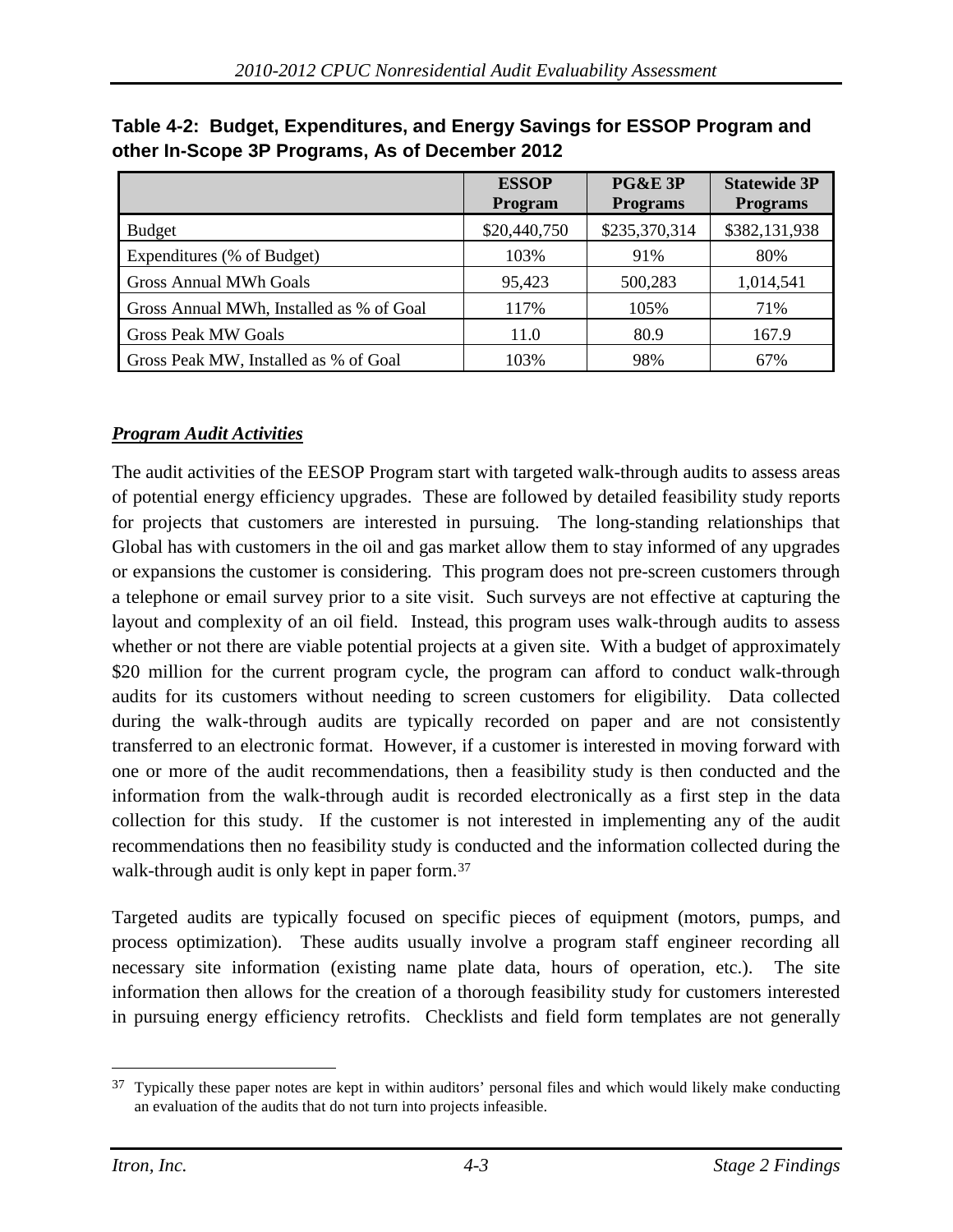used within this program as industrial equipment tends to vary quite significantly from one site to another.

After completing the targeted audit, program staff meet with the customer to present the audit findings. If a customer expresses interest in the energy savings project identified by the audit, program staff then produce a feasibility study report, detailing the project equipment, costs, implementation process, and estimated energy savings. Writing up this feasibility study may require additional site visits to collect supplementary site details to further inform the feasibility study.

In addition to collecting data directly from the customer, the EESOP Program also receives historical energy usage and billing data from PG&E. These data are used in the feasibility study to inform the energy and cost savings calculations for the recommended energy efficiency measures.

Once a feasibility study is created, it is reviewed by an internal program implementation staff engineer for quality assurance, and then submitted to PG&E for project approval. The projects approved by PG&E are then sent to a third-party engineering firm to confirm the projected energy savings estimated by the program implementation team (Global). Approval from the third-party engineering firm is required before the project is eligible for program incentive dollars.

# *Customer Data Tracking*

Global staff members keep track of each of the customers they call in spreadsheets that they store on their individual computers. These records provide the staff members information about when the customer was last called, when the customer should be contacted next, and any other details that will assist the customer with future energy efficient upgrades.

# *Audit Data Tracking*

No database or other electronic tracking system is used to record the targeted audits that occur as part of this program unless a customer commits to installing a measure recommended in the audit. Hand-written notes are typically taken during the audit and are not formally written up unless a feasibility study is to be completed. The program implementer stores the handwritten audit notes in boxes. If a customer is interested in pursuing a proposed energy efficiency upgrade, the audit notes are used to inform feasibility studies which are tracked and submitted as project documentation to PG&E (electronically via FTP). The way the EESOP Program collects and stores audit data has not changed significantly since the program's inception in 2006.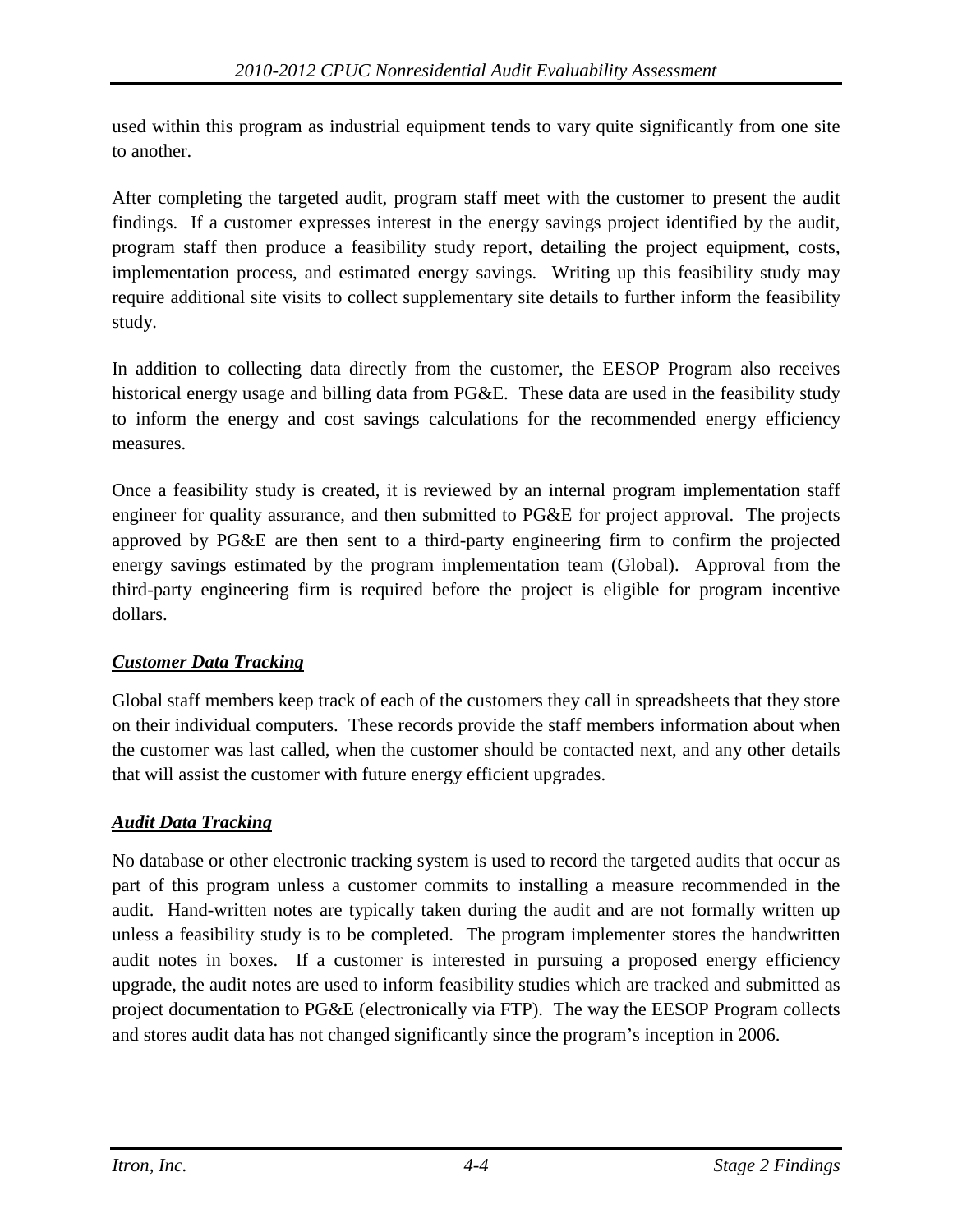# *Audit Recommendation Tracking*

The EESOP Program only tracks data associated with completed projects. As a result, data are only retained for recommendations that result in feasibility studies; any additional audit data collected concerning other non-implemented recommendations is not easily retrieved. Some of these data may be stored in archived boxes of paper notes, but are not available in a format that would be useful for evaluation activities.

# *Audit Follow-Up Activities*

The EESOP Program follows up with a customer multiple times after an audit occurs. After the walk-through audit, program staff meet with the customer to present audit findings containing estimates of expected performance of specific energy efficient measures, as well as anticipated project costs. Should the customer commit to installing the recommended energy efficiency measures, then the audit is considered a project. Once an energy efficiency project has been established, a feasibility study is written to document recommended measures identified during the walk-through audit. On an as-needed basis, there are follow-up calls and site visits to support the generation of feasibility study report. According to the data request spreadsheet, the date of follow-up activity and whether or not the recommended measures were eventually implemented is tracked for all feasibility studies.

Approximately six months after the original audit, the program staff follow up with customers who were not originally interested in implementing any of the measures recommended in the audit to see if their interest level has changed for any reason.

#### *Referrals to Other Programs*

During Stage 2 of this Evaluability Assessment, the EESOP program staff indicated that information regarding program referrals to other programs is not tracked.

#### *Project Reporting*

Global, as the program administrator, submits the feasibility study report to PG&E in a secure manner using an FTP website. The feasibility study report contains all necessary data for project approval and incentive processing. Hard copies of feasibility studies are retained by Global for 7 years. The data PG&E receives from Global are used to track the energy savings resulting from program installed measures.

#### *Analysis of Stage 2 Data Received*

As mentioned previously, while the evaluation team requested data on all audits performed, this program only tracks feasibility study data. As a result, this assessment of the Stage 2 data received is only representative of the fraction of the audits completed that result in a feasibility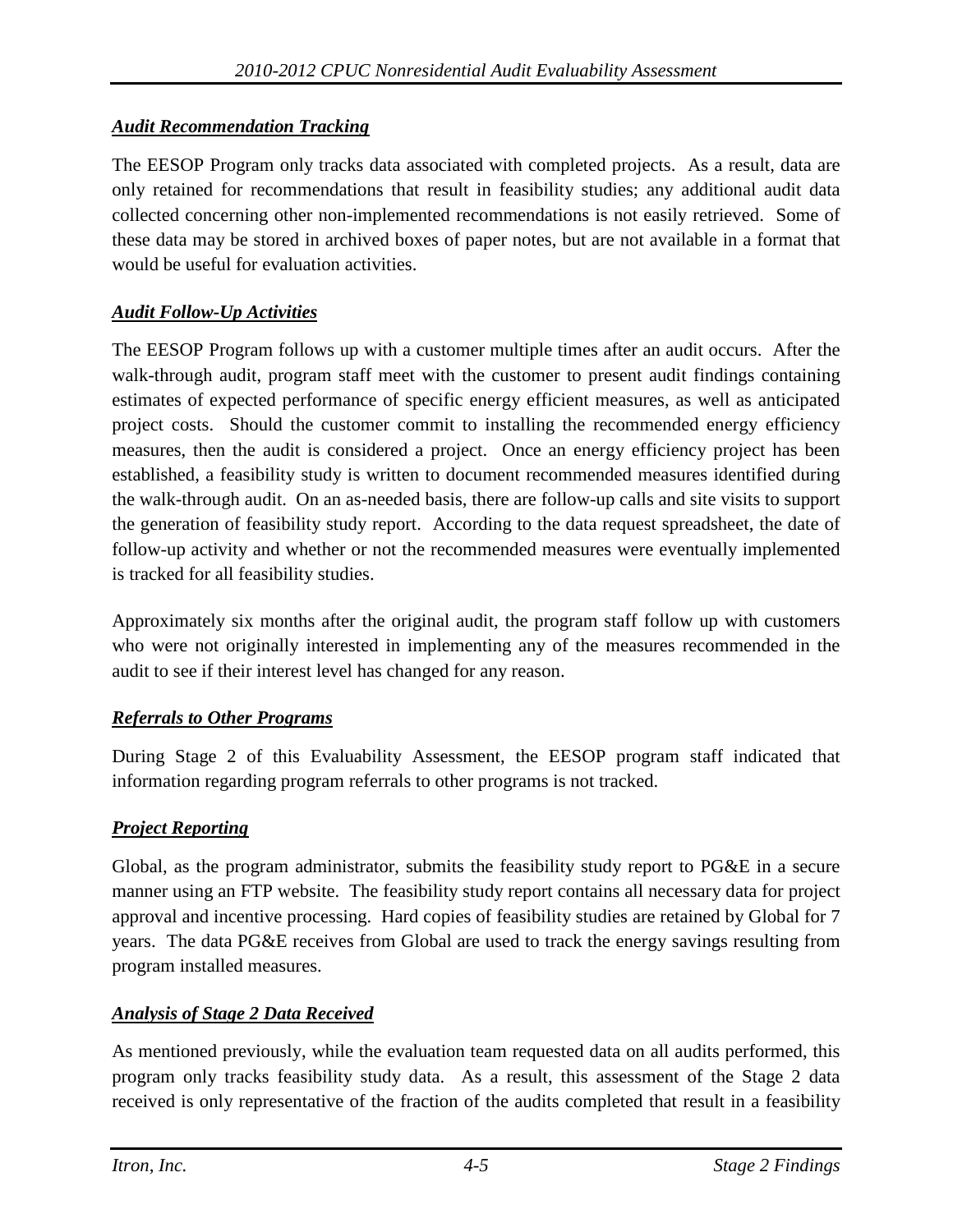study. The number of audits conducted that do not result in a feasibility study is unknown because these data are not tracked.

According to the data received, 281 feasibility studies were completed between January 2010 and August 2012. These feasibility studies were completed for approximately 27 unique customers and 63 unique sites. Feasibility study data are stored in one of two ways, either within the individual feasibility study report (Microsoft Word file), or within a program-wide database (Microsoft Excel). [Table 4-3](#page-47-0) below shows the data reported to be included in the individual feasibility study reports based on the Stage 2 data request spreadsheet. These data include the date of the audit, the date of the audit report, details on the measure recommendation (such as the equipment type, size, and quantity), information on the existing equipment recommended for replacement and the project cost. As mentioned previously, this information is only included in the individual feasibility reports and is not housed inside any type of database. The feasibility study reports were developed to include all information needed for both PG&E and the third party engineering firm to approve a proposed project. No feasibility study reports were provided to the evaluation team and thus, it was not possible to verify these data elements.

| Data Type                            | Data Element                                                     |
|--------------------------------------|------------------------------------------------------------------|
| <b>Customer Contact Information</b>  | Unverified                                                       |
| <b>Audit Information</b>             | Date of Site Visit, Date of Audit Report                         |
| <b>Measure Recommendation</b>        | End-Use, Equipment Type, Size/Volume, Quantity, Incremental Cost |
| <b>Existing Baseline Information</b> | End-Use, Equipment Type, Size/Volume, Quantity,                  |
| <b>Financial Information</b>         | Project Cost                                                     |

<span id="page-47-0"></span>**Table 4-3: Data Elements Stored in Feasibility Study Reports**

[Table 4-4](#page-48-0) below shows the data elements reported to be stored in a feasibility study database for this program, based on data collected via the Stage 2 data request spreadsheet. This table also shows which of these data elements were verified based on the database cut provided to the evaluation team. A number of fields said to be stored in the database were intentionally not provided to the evaluation team due to confidentiality concerns.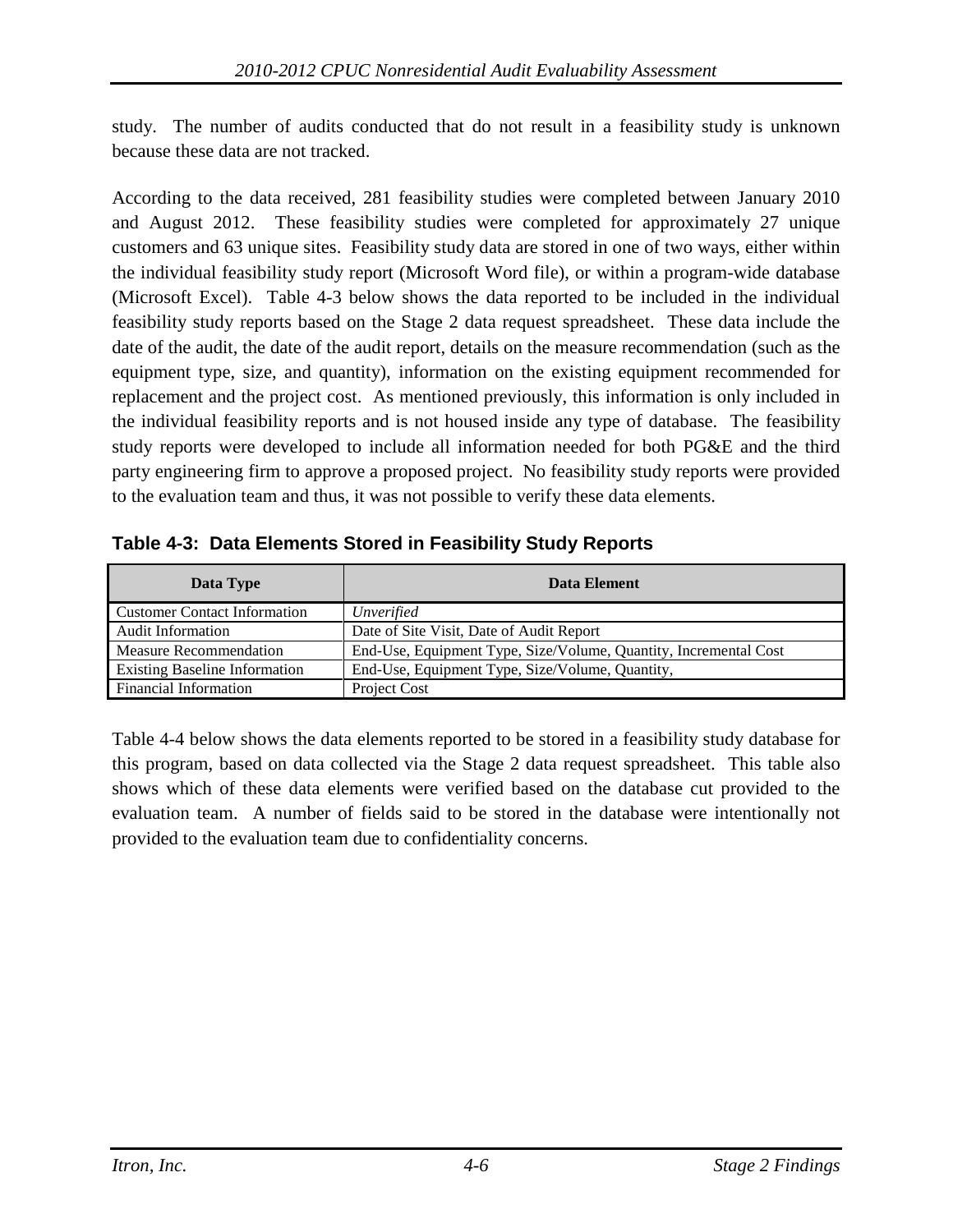| Data Type                     | Data Element                                                                                              | <b>Evaluation Verified</b>                    |
|-------------------------------|-----------------------------------------------------------------------------------------------------------|-----------------------------------------------|
| Site Information              | Customer Contact Info (Business Name,<br>Address, Account Number), Rate Schedule,<br><b>Business Type</b> | Unverified due to confidentiality<br>concerns |
|                               | Hours of operation, Size and Type of Process<br>Equipment                                                 | Unverified due to confidentiality<br>concerns |
| <b>Audit Information</b>      | Audit status codes (complete, partially<br>completed, refused, incomplete)                                | N <sub>0</sub>                                |
|                               | <b>Measure Description</b>                                                                                | Yes                                           |
|                               | <b>Ouantity</b>                                                                                           | Yes                                           |
| <b>Measure Recommendation</b> | Annual Energy Savings (kWh, Peak kW)                                                                      | Yes                                           |
|                               | Cost                                                                                                      | N <sub>0</sub>                                |
|                               | <b>Rebate Amount</b>                                                                                      | N <sub>0</sub>                                |
|                               | Referrals to other Programs                                                                               | N <sub>0</sub>                                |
| Outcome                       | Date of Follow-up                                                                                         | N <sub>0</sub>                                |
|                               | Description of Follow-up                                                                                  | N <sub>0</sub>                                |

<span id="page-48-0"></span>

|  |  | Table 4-4: Data Elements Stored in Program-Wide Excel database |  |
|--|--|----------------------------------------------------------------|--|
|  |  |                                                                |  |

The recommendation database provided to the evaluation team included a record for each of the 281 feasibility studies created. In total, there were 19 unique measure descriptions, which are shown in [Table 4-5](#page-49-0) below, and the estimated energy and demand savings were provided for all but nine of these 281 feasibility studies. The table below also shows the number of times each measure description was recommended, and the average estimated energy and demand savings for each of the recommended measures.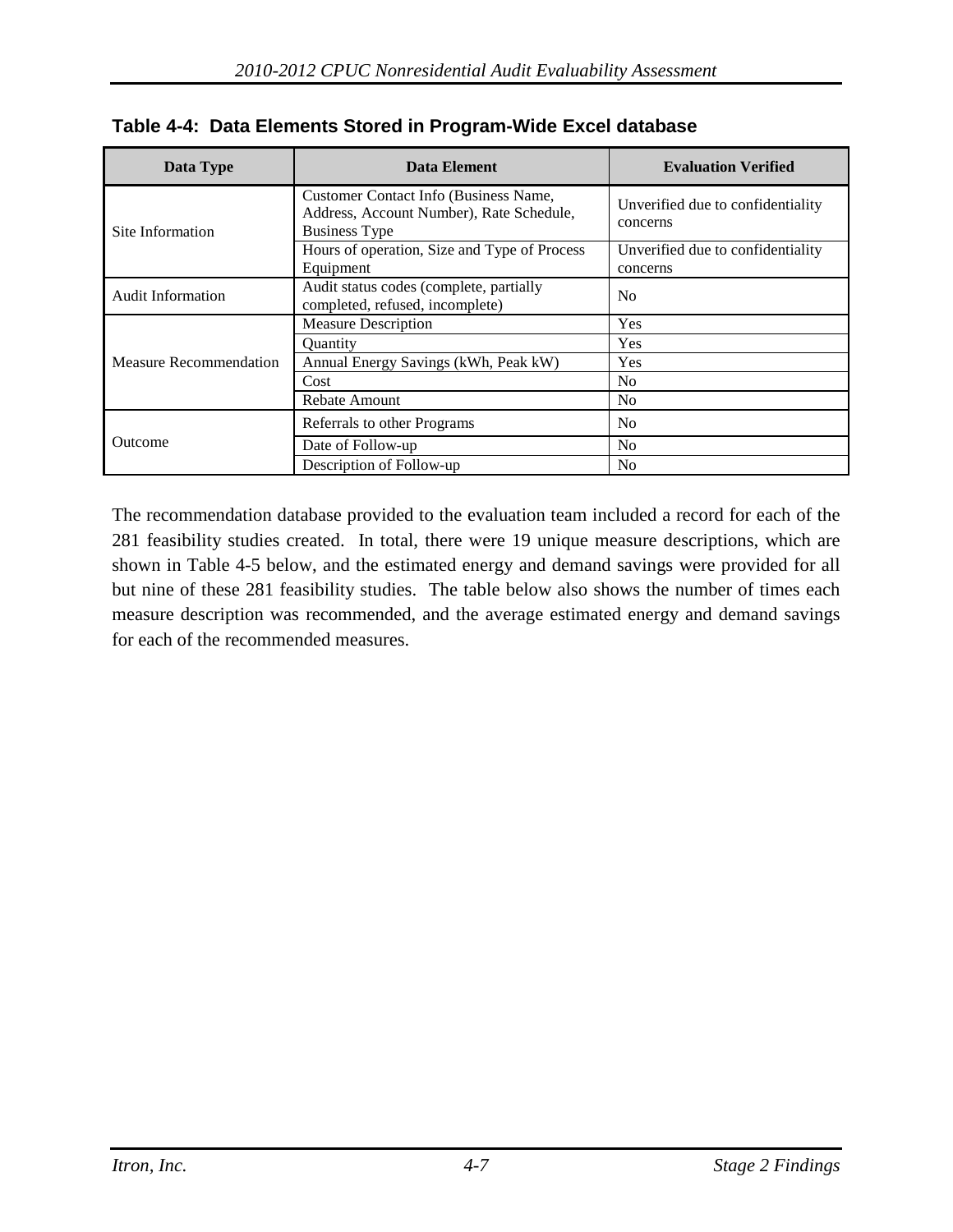| <b>Measure Recommendation</b>                                                        |                | Quantity       | Average<br>kWh<br><b>Savings</b> | <b>Average kW</b><br><b>Savings</b> |
|--------------------------------------------------------------------------------------|----------------|----------------|----------------------------------|-------------------------------------|
| High Efficiency Motors for Rod Beam Pumping Unit                                     | 5              | 60             | 101,604                          | 11.8                                |
| Process Optimization                                                                 | 6              | 32             | 3,337,783                        | 114.4                               |
| Process Optimization, Pipeline Optimization                                          | $\overline{2}$ | $\mathfrak{D}$ | 754,460                          | 78.4                                |
| Pump Off Controllers and High Efficiency Motors for Rod<br><b>Beam Pumping Units</b> | 6              | 76             | 261,900                          | 26.1                                |
| Pump Off Controllers for Rod Beam Pumping Unit                                       | 23             | 300            | 183,184                          | 17.8                                |
| VSD and High Efficiency Motor for Rod Beam Pumping<br>Units                          | 5              | 67             | 307,493                          | 35.8                                |
| VSD for ESP Pumping Units                                                            | 50             | 99             | 404,271                          | 48.0                                |
| VSD for Facility Centrifugal Pump                                                    | 12             | 39             | 613,348                          | 71.8                                |
| <b>VSD</b> for Gas Compressor                                                        | $\overline{2}$ | $\overline{2}$ | 120,014                          | 14.0                                |
| VSD for Positive Displacement Pump                                                   | 12             | 26             | 204,779                          | 24.4                                |
| VSD for Rod Beam Pumping Units                                                       | 16             | 159            | 122,153                          | 14.2                                |
| VSD for Steam Generator Equipment                                                    | 29             | 34             | 572,021                          | 66.2                                |
| VSD for Steam Generator Feedwater Pump and/or Fan                                    | 34             | 49             | 600,254                          | 69.9                                |
| Variable Speed Drives for ESP Pumping Units                                          | 1              | 1              | 250,000                          | 28.9                                |
| Water Shutoff, Rod Beam Artificial Lift                                              |                | 10             | 154,094                          | 18.0                                |
| Well Conversion, Gas Lift to Rod Beam                                                |                | 12             | 242,351                          | 17.6                                |
| Well Conversion, to Long Stroke Rotaflex Pumping Unit                                |                | 166            | 647,798                          | 74.6                                |
| Well Conversion, To Progressive Cavity Pumping Unit<br>w/VSD                         | 39             | 152            | 385,397                          | 44.9                                |
| <b>Total</b>                                                                         | 281            | 1286           | 467,687                          | 47.7                                |

# <span id="page-49-0"></span>**Table 4-5: Measure Recommendations included in Database**

# *Stage 1 to Stage 2 Data Comparison*

The data collected for this program during the Stage 1 on-line survey was fairly consistent with the data collected in Stage 2 of this evaluability assessment. One item that was revealed in Stage 2 was that the data tracked for this program were only representative of the fraction of audits completed. Only those audits that turned into feasibility studies were electronically recorded. The data from all other audits were only stored in paper form and are thus significantly less accessible.

# *Evaluability Assessment of Program*

Based on the data collected and analyzed for the EESOP Program, it appears as though the EESOP Program data tracking in its current state is insufficient to conduct a comprehensive evaluation of the audits delivered through this program. Any audit evaluation activities conducted would be limited to the audit recommendations that turned into projects (as opposed to all recommendations given) and a significant portion of data on these recommendations would need to be mined out of feasibility reports (Word documents) since the data are not stored in a database that is easily transferable.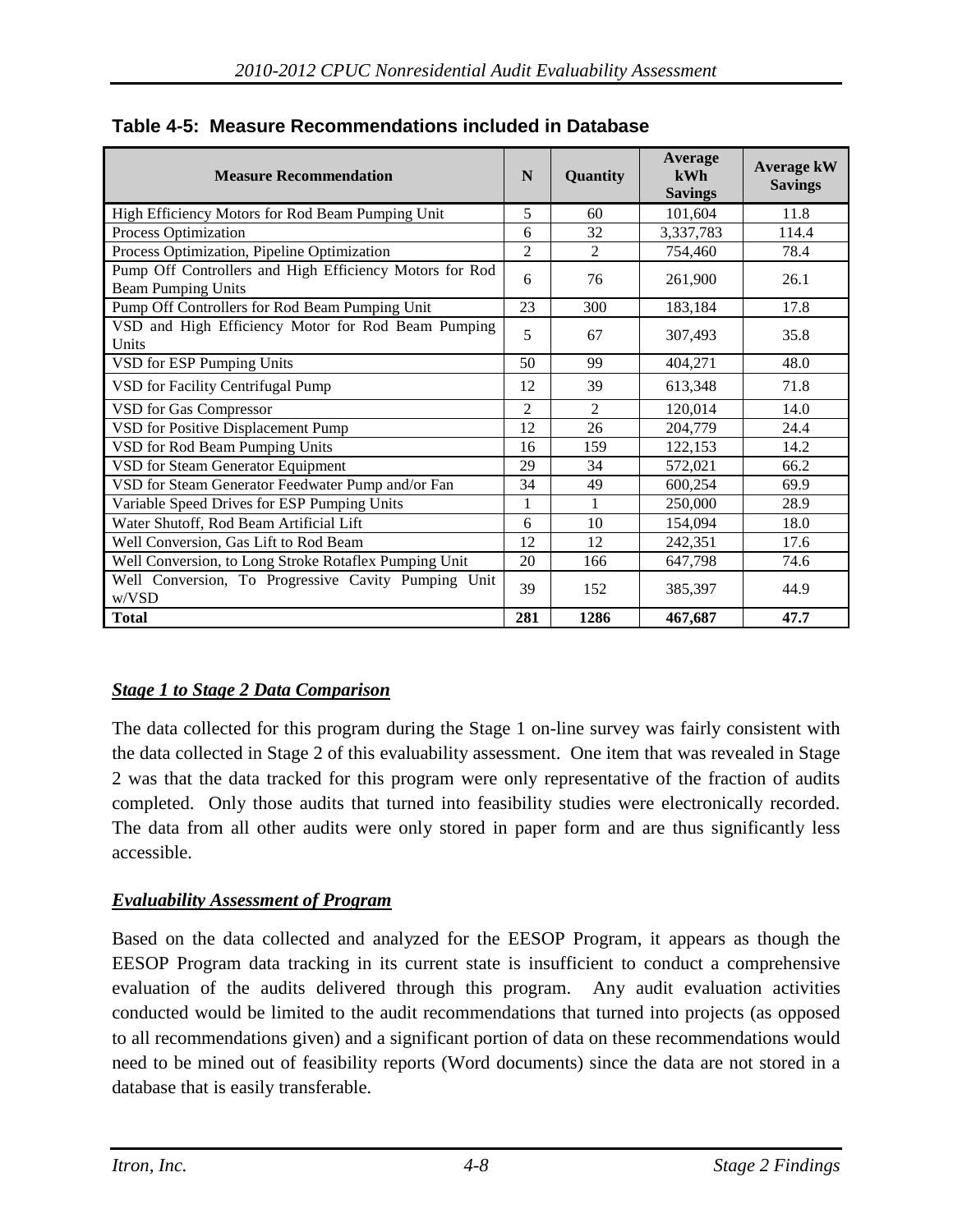# *4.1.2 East Bay Energy Watch (PG&E 2132)*

East Bay Energy Watch (EBEW) is a large resource, Local Government Partnership program which is a collaboration between PG&E, local governments, non-profit and for-profit energy service providers in Northern California. EBEW provides energy efficiency solutions for municipalities, businesses, and residents throughout Alameda and Contra Costa Counties. The Program is a joint venture between PG&E, Quantum Energy Services & Technologies, Inc. (QuEST), Rising Sun Energy Center – California Youth Energy Services (CYES), KEMA, and Community Energy Services Corporation (CESC).

EBEW is a cross-cutting program that targets municipal, small commercial (average maximum electricity demand under 200 kW), and residential markets. QuEST administers the overall program and implements the municipal portion of the program. The small commercial and residential components utilize a "Direct Install" design and are implemented by third-parties (CYES implements the residential sub-program and KEMA and CESC implement two the small commercial sub-programs, Business Energy Services Team (BEST) and SmartLights, respectively). The small commercial and residential direct install program components recruit customers for audits by intensively canvassing a neighborhood, and going door-to-door for a number of days to complete as many audits as possible. The municipal part of the program works directly with cities, business associations, and PG&E account representatives to recruit municipal customers for energy audits and retrofits. The program does not have a goal or a target number of audits to complete for the cycle, but does have energy savings goals.

EBEW is a relatively large LGP within PG&E's portfolio, accounting for 25 percent of PG&E's total LGP budget for programs that reported offering audits. It should be noted that while spending is on par with the portfolio of PG&E LGP programs, the program outperforms its energy savings goals by a greater margin. [Table 4-6](#page-50-0) below shows the budget, expenditures and savings through December 2012 for the EBEW program, the portfolio of PG&E LGP programs offering audits,[38](#page-50-1) and all statewide LGP programs that offer audits.

### <span id="page-50-0"></span>**Table 4-6: Budget, Expenditures, and Energy Savings for EBEW Program and other In-Scope LGP Programs, As of December 2012**

|                                          | <b>EBEW Program</b> | <b>PG&amp;E LGP</b><br><b>Programs</b> | <b>Statewide LGP</b><br><b>Programs</b> |
|------------------------------------------|---------------------|----------------------------------------|-----------------------------------------|
| <b>Budget</b>                            | \$23,183,707        | \$92,336,645                           | \$147,320,648                           |
| Expenditures (% of Budget)               | 98%                 | 99%                                    | 86%                                     |
| <b>Gross Annual MWh Goals</b>            | 40,893              | 123,343                                | 195,131                                 |
| Gross Annual MWh, Installed as % of Goal | 209%                | 180%                                   | 138%                                    |
| <b>Gross Peak MW Goals</b>               | 6.2                 | 22.5                                   | 38.3                                    |
| Gross Peak MW, Installed as % of Goal    | 198%                | 164%                                   | 118%                                    |

<span id="page-50-1"></span> <sup>38</sup> Population of programs offering audits is based on program manager responses to the Stage 1 on-line survey.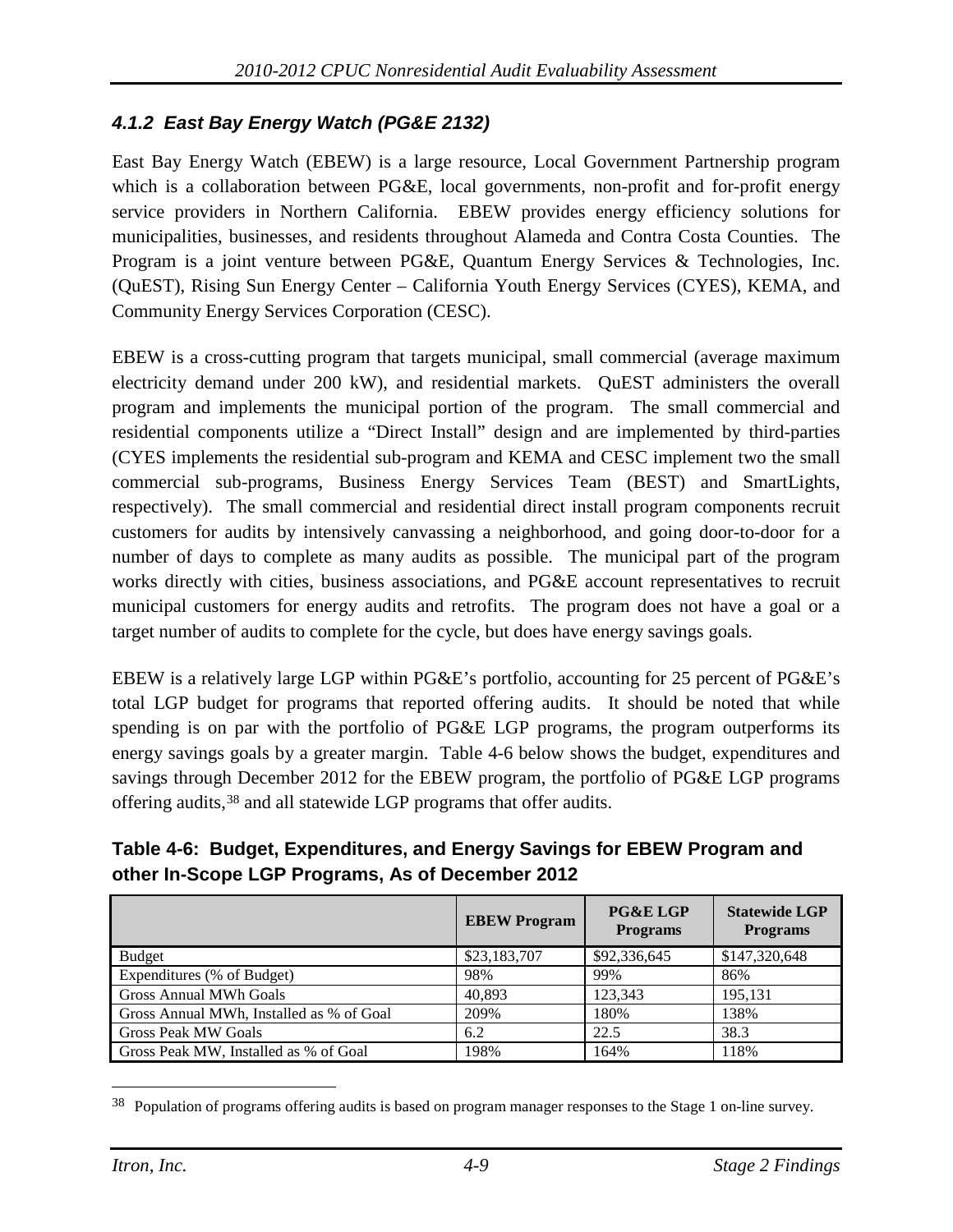#### *Program Audit Activities*

All types of energy efficiency audits completed under EBEW share some common characteristics. All audits document baseline conditions; they all provide energy efficiency recommendations; and all recommendations are presented to the customer in the form of an audit report. However, for each target market – residential, small commercial and municipal - the delivery and focus of the energy efficiency audits are different, as described below.

#### *Small Commercial Market, Direct Install Audits*

The small commercial direct-install portion of Program is implemented by two third party vendors (KEMA - BEST program and CESC – SmartLights program). One vendor hires contractors to perform the audits, while the other performs the audits themselves. Both third parties utilize vendors for the installation of measures.

The direct install audits offered to small commercial customers (< 200kW), through the BEST and SmartLights sub-programs, focus primarily on lighting and refrigeration measures. The direct install audit process is similar to cold calling, but is typically performed in person. The auditor approaches the business and requests permission to perform an audit to identify no-cost and low-cost energy efficiency opportunities. A business owner can also contact EBEW to request an audit. If the business agrees to an audit, the audit may occur immediately or can be scheduled for a later date. If the business declines the audit, the auditor continues going door-todoor to the neighboring businesses. While on-site, auditors use a checklist during the audit to make sure that common energy efficiency opportunities are not overlooked. Small commercial customers wishing to install one or more of the recommended direct install measures are required to pay a co-payment equal to 10 to 20 percent of the total cost of the energy efficiency upgrade. [Table 4-7](#page-51-0) below provides a list of measures included in the checklist audit.

<span id="page-51-0"></span>

| Table 4-7: Small Commercial Energy Efficiency Measures Offered by Direct |  |
|--------------------------------------------------------------------------|--|
| <b>Install Audits</b>                                                    |  |

| <b>Lighting Measures</b>  | <b>Refrigeration Measures</b>       | <b>Other Measures</b>            |
|---------------------------|-------------------------------------|----------------------------------|
| <b>CFLs</b>               | <b>Strip Curtains</b>               | <b>HVAC</b>                      |
| <b>Hardwired Fixtures</b> | Gaskets                             | <b>Motors</b>                    |
| <b>Lighting Controls</b>  | <b>Electronic Commutated Motors</b> | Retro-Commissioning              |
| T <sub>8s</sub>           | <b>Anti-Sweat Heat Controls</b>     | <b>Boilers and Natural Gas</b>   |
| <b>LED</b> Exit Signs     | Fridge/Freezer Fan Controls         | <b>Computer Power Management</b> |
| LED Outdoor Lighting      |                                     | <b>Steam Traps</b>               |
| Linear FL Delamping       |                                     | <b>Vending Misers</b>            |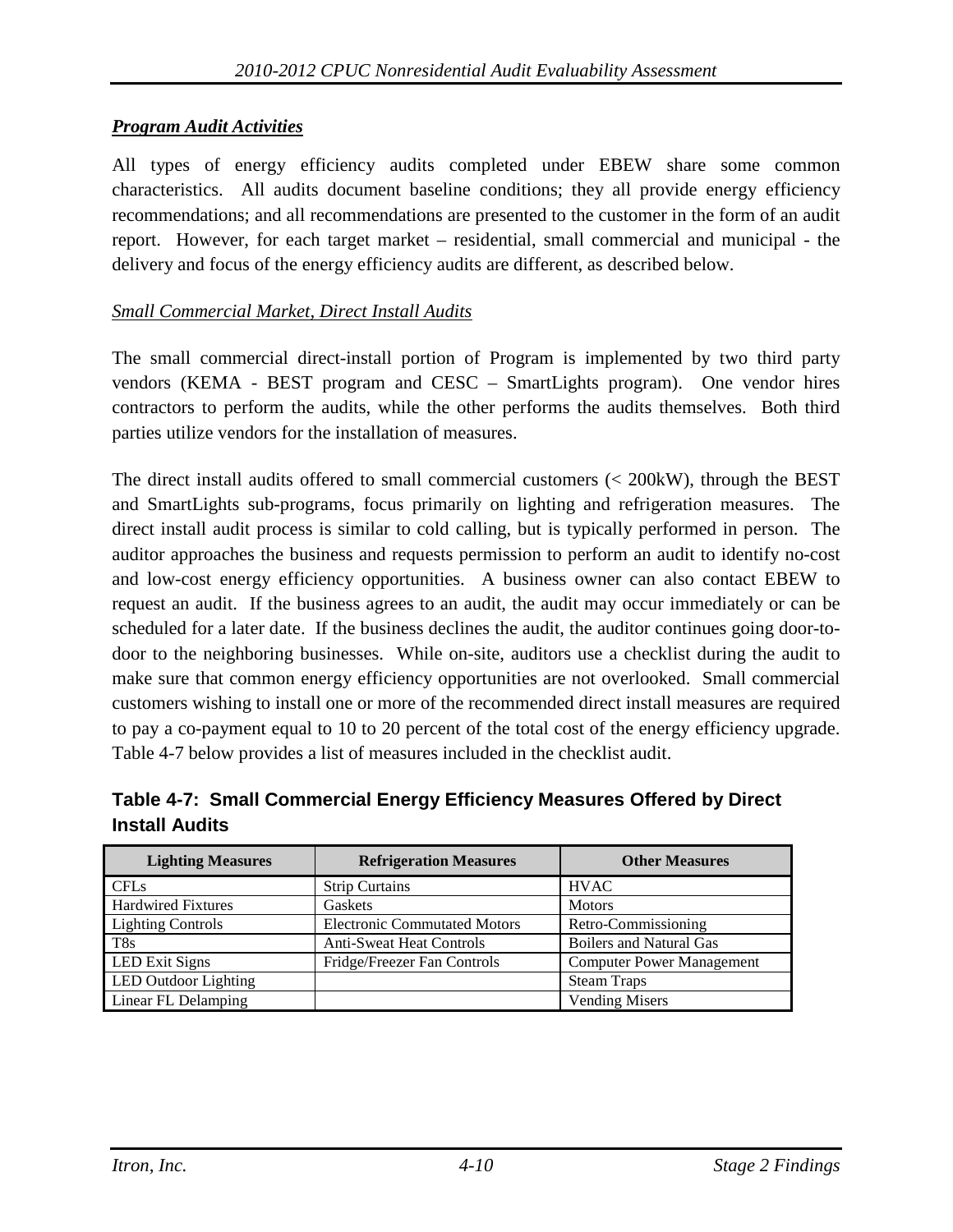# *Residential Market, Direct Install Audits*

The residential direct install component of EBEW is implemented by a third party vendor (CYES). This vendor hires local youth to perform energy efficiency audits. Home energy audits provide customers with conservation strategies and energy efficiency education tailored specifically to their homes. Audits focus primarily on measures such as water heaters, faucet aerators, lighting and insulation. Residential direct install audits are offered to all residences, but are primarily targeted to low-moderate and moderate income residents whose incomes exceed the eligibility thresholds for Energy Partners, PG&E's low income energy efficiency program. While the audits are provided free of charge, residential customers wishing to install any of the recommended direct install measures are required to pay a co-payment equal to 10 to 20 percent of the cost of the upgrade. [Table 4-8](#page-52-0) below provides a list of lighting and other residential energy efficiency measures included in the in-home audits.

| <b>Lighting Measures</b>   | <b>Other Measures</b>            |
|----------------------------|----------------------------------|
| <b>CFLs</b>                | <b>HVAC</b>                      |
| <b>Hardwired Fixtures</b>  | Pipe Wrap                        |
| <b>Lighting Controls</b>   | Duct Sealing                     |
| <b>Torchiere Exchanges</b> | Floor, Attic And Wall Insulation |
| T <sub>8s</sub>            | Domestic Hot Water               |
| <b>LED Exit Signs</b>      | Appliances                       |
| LED Outdoor Lighting       | Window Film                      |
|                            | Fenestration                     |

<span id="page-52-0"></span>**Table 4-8: Residential EE Measures Included in Direct Install Audits**

# *Municipal Market*

EBEW provides free audits and benchmarking to municipalities to facilitate retrofit projects. The municipal portion of the EBEW Program is implemented by QuEST, with QuEST using their own engineers to perform the municipal audits. Targeted municipal facilities include buildings such as administration offices, libraries, and firehouses. These facilities are fairly small in number but have large equipment which requires a comprehensive and often complex audit. QuEST performed approximately 44 audits for municipal facilities during the 2010-2012 program cycle, compared to thousands of direct install audits performed for small commercial and residential customers.

# **Basic On-Site and Retrocommissioning Audits**

QuEST performs both basic on-site and retrocommissioning (RCx) audits for municipalities to gather details about the baseline equipment operating at their facilities. During municipal audits, QuEST engineers collect not only the quantity of baseline equipment, such as the number of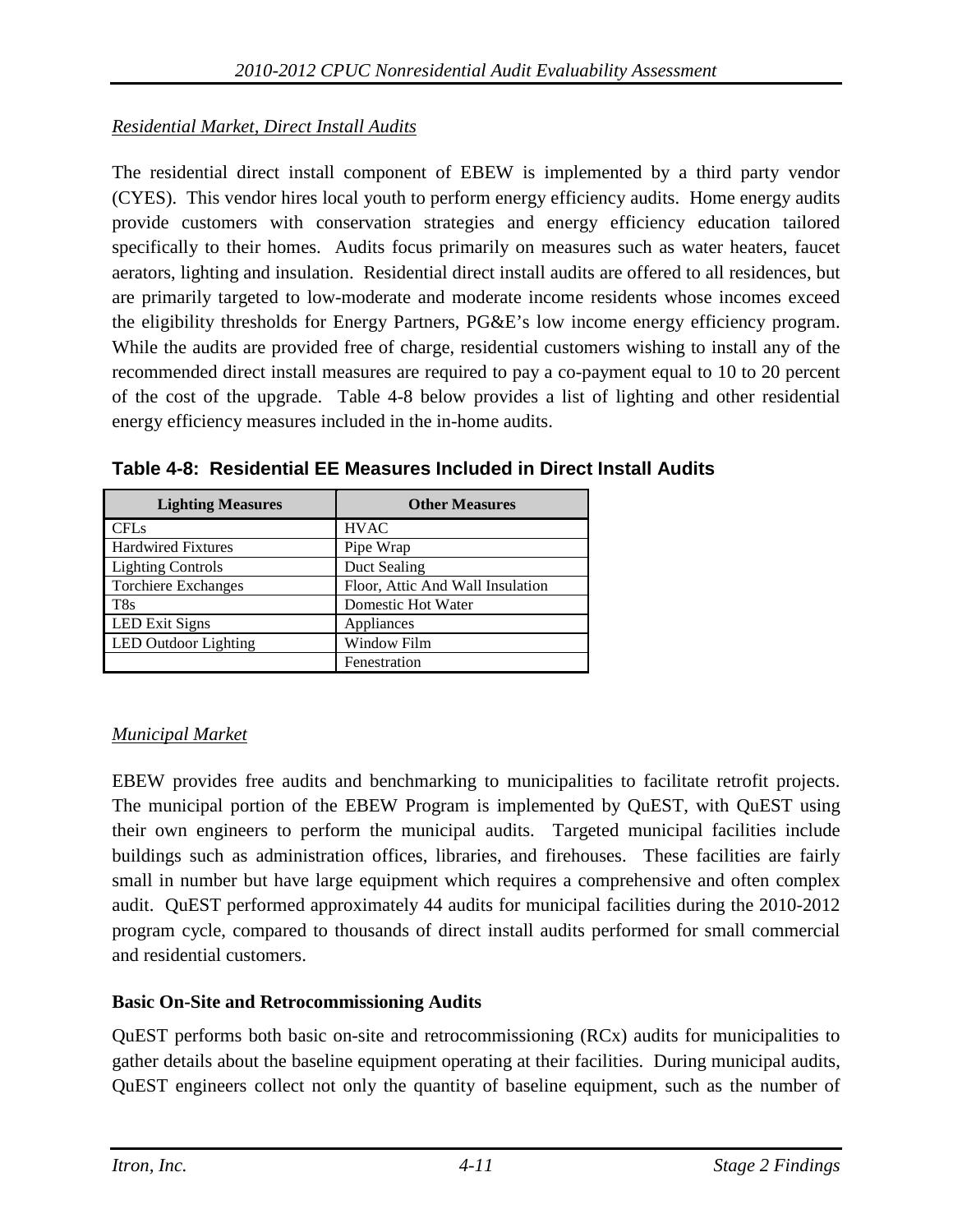lighting fixtures, but also the manufacturer and model number of the baseline equipment. QuEST engineers use an audit form to ensure that equipment is not overlooked. Once these data are collected they are used to calculate potential energy savings resulting from the energy efficiency upgrades. Recommended measures and estimated payback periods are based on these potential energy savings and, therefore, are dependent on the data collected during the audit. Out of the 44 audits that QuEST performed in the 2010-2012 program cycle, 31 were basic on-site audits and 13 were RCx audits.

### **Benchmarking**

In addition to audits, the EBEW Program offers free benchmarking for municipal buildings in Alameda and Contra Costa Counties using the EPA Portfolio Manager. Portfolio Manager is an energy management tool that tracks and assesses energy and water consumption. This tool helps facilities set investment priorities, identify under-performing buildings, verify efficiency improvements, and receive EPA recognition for superior energy performance. The Program develops electric and gas usage baselines for government facilities within PG&E service territory by inputting customer electric and gas consumption data into the EPA's Energy Star Benchmarking Tool. This tool allows municipalities to track their energy consumption on-line.

# *Customer Data Tracking*

### *Commercial Market*

The SmartLights sub-program, administered by CESC, tracks customer data for all program participants who complete an audit, as well as those identified as potential audit candidates. The customer data stored include customer contact information, the source of the lead (besides the typical contractor lead, customers are also directed to the program from PG&E, and other programs such as Oakland Shines and the Green Business Program), and the status of the audit. CESC stores all of these data in a BEAM database, which is Access based. While CESC tracks these data for all audits going back approximately 10 years, they only provide QuEST customer data associated with completed projects.

The BEST sub-program, administered by KEMA, tracks customer data only for customers whose audit leads to an energy efficiency upgrade project. KEMA stores these customer records in an access database along with the measure recommendation data. KEMA only provides QuEST, the EBEW Program administrator, customer data associated with completed projects.

PG&E provides billing data to both CESC and KEMA for all customers who complete audits in order to estimate measure recommendation savings. According to the data collected during Stage 2 of this assessment, these data are provided only in hard copy form and stored in project folders.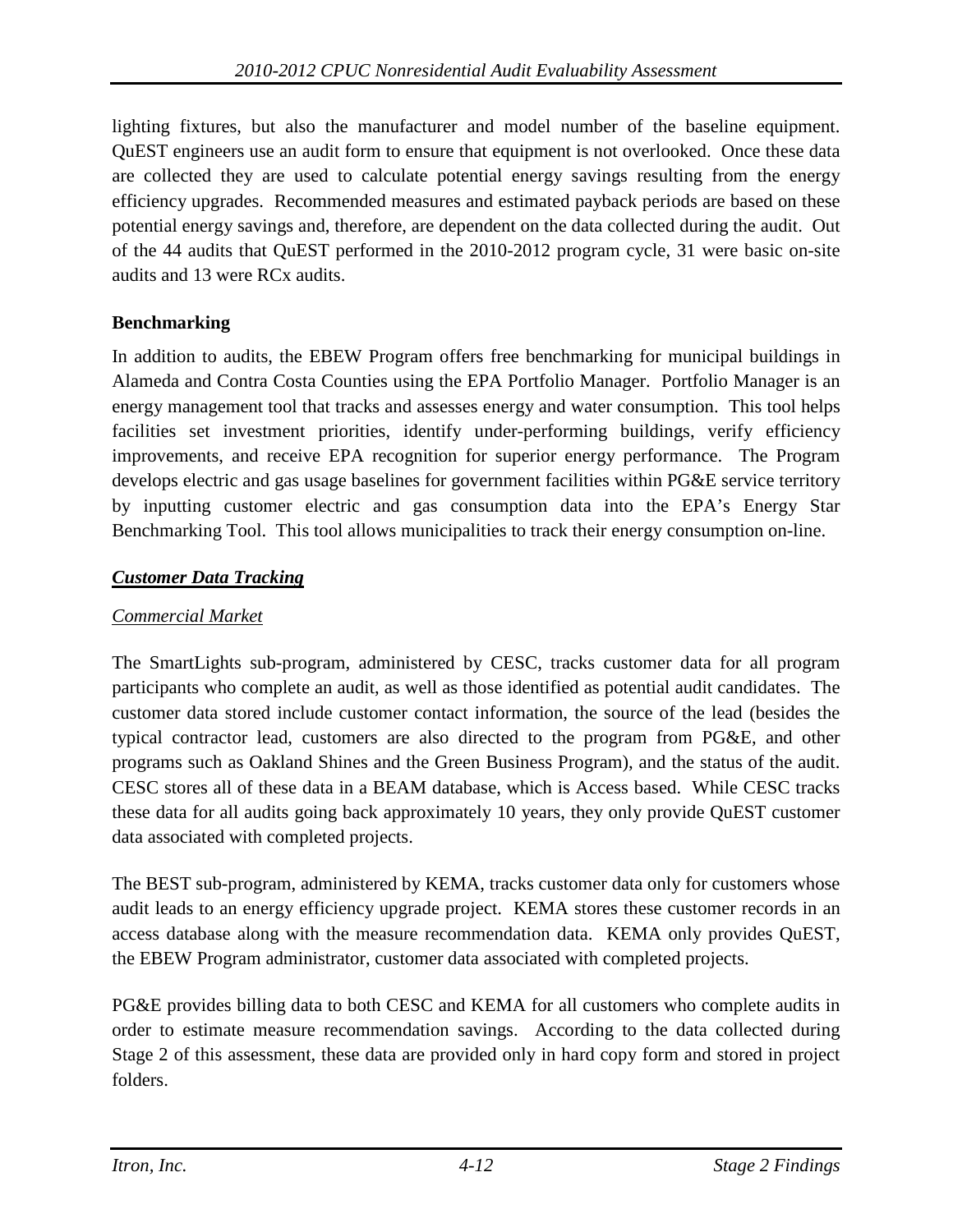# *Residential Market*

CYES stores residential program customer data in an on-line portal. These data are stored for each audit separately in individual client reports and cannot be aggregated. Additionally, they are only stored for customers who implement one or more of the audit recommendations.

# *Municipal Market*

For the municipal program, QuEST created their own relational database that houses customer, audit, and project data. The Program Manager reported it was beneficial to house all of these data in one database since it makes finding items, such as the cost savings, incentive amount, or payback period for a project, much easier. This database is also capable of outputting data as flat files which can be sent to PG&E for tracking purposes. Refer to [Table 4-9](#page-54-0) below for a detailed list of the municipal customer data stored in QuEST's database.

<span id="page-54-0"></span>**Table 4-9: Municipal Customer Data Tracked in the Database**

| <b>Tracked Customer Data</b>  |
|-------------------------------|
| Customer/facility identifier  |
| Contact name                  |
| Phone number                  |
| Service address               |
| Billing address               |
| <b>Utility Account Number</b> |
| Utility Rate Code/Schedule    |
| <b>Business name</b>          |

As stated above, PG&E provides QuEST with historical energy usage and account numbers for all municipal customers participating in the program. The utility delivers these data to QuEST twice monthly in a CSV file format.

# *Audit and Recommendation Data Tracking*

One of the disadvantages of having third-party implementers is the potential loss of knowledge about the audits performed through the program. While QuEST has full knowledge of their auditing practices, their knowledge of the third-party implementers' audits is somewhat lost, as described below.

# *Small Commercial Market*

As stated previously, KEMA and CESC (the program implementers), only provide QuEST with data from audits that lead to projects. Data for audits that do not lead to projects, due to either the lack of identification of energy saving opportunities or a customer's refusal to install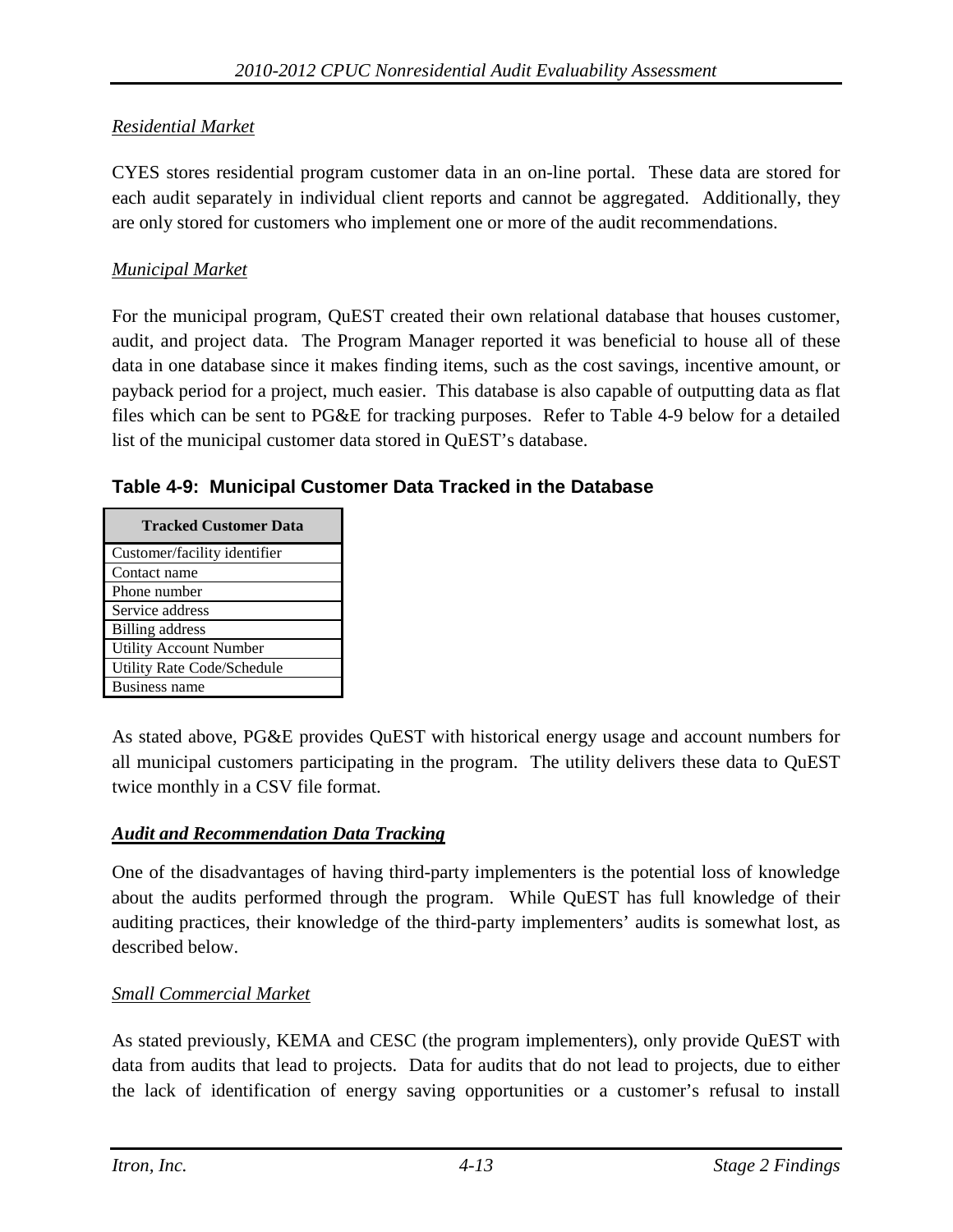recommended measures, are not sent to QuEST. As a result, QuEST does not know the details of how or what the program implementer records for the small commercial audits that do not turn into projects. During the 2010-2012 program cycle there was no standardized format for audit data tracking for the EBEW sub-programs.

# *Residential Market*

Similar to the small commercial audit tracking, QuEST only receives data from CYES for audits that lead to projects. QuEST does not receive any data on audits that do not identify energy saving opportunities or where the recommended measures are not implemented by the customer. Again, QuEST does not know the details of how or what is tracked for these audits that do not result in a project.

# *Municipal Market*

As mentioned above, QuEST has developed their own database to keep track of all clients, project milestones, projected and installed energy savings, and paid incentives. The database is also used to manage project progress and audit results. While details about how the database was programmed are proprietary knowledge, QuEST reported that the database is more advanced than typical spreadsheet software. For example, the software's "dashboard" shows kW, kWh, and therm savings for implemented projects at a glance. The database was implemented in 2010 to track municipal audits and may eventually be used to track commercial and residential audit data.

Before an audit takes place, QuEST uses their database to keep track of their municipal customers and all instances of communication made with these customers. As part of the program, QuEST staff work closely with municipal staff to provide them information and technical assistance on energy efficiency and conservation programs and practices. QuEST staff also reach out to other municipalities that have not contacted the EBEW Program to discuss the energy saving services they offer.

Whenever possible, QuEST reviews previously performed audits for potential energy savings opportunities before performing an audit for a municipality. QuEST consolidates existing audits and planned projects from each city into a single database and financial model, incorporates potential solar and demand response activities, and determines aggregate savings and savings potential. In some cases these data can be used to pre-populate audit forms or can be used in lieu of conducting an additional audit. [Table 4-10](#page-56-0) below provides a list of data fields collected during municipal audits.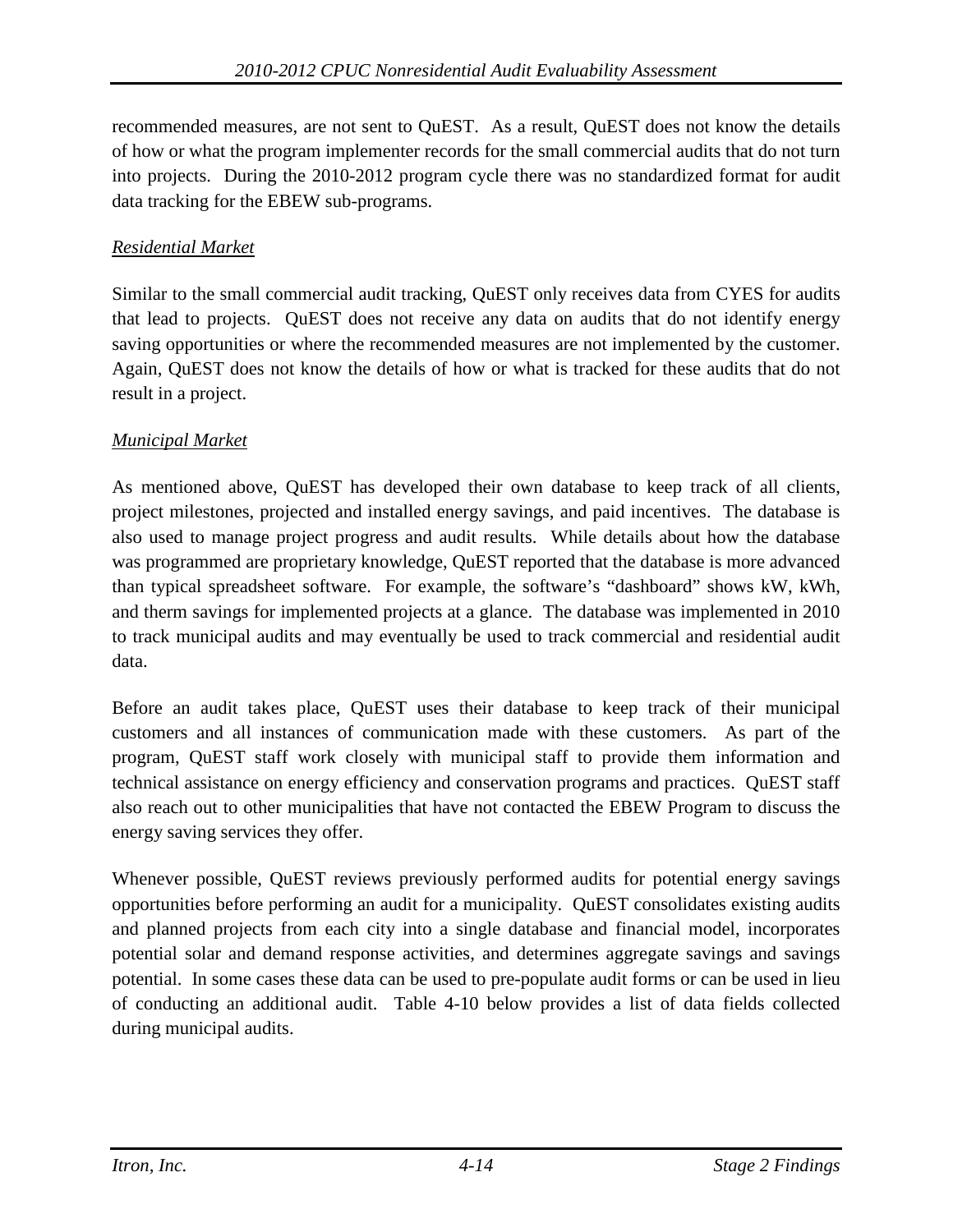| Data Fields Collected                              |  |  |  |  |
|----------------------------------------------------|--|--|--|--|
| Climate/region codes                               |  |  |  |  |
| Building type code or categorization               |  |  |  |  |
| Building construction date                         |  |  |  |  |
| Conditioned square footage                         |  |  |  |  |
| Inventory of lighting in use                       |  |  |  |  |
| Inventory of HVAC in use                           |  |  |  |  |
| Hours of operation                                 |  |  |  |  |
| Customer energy usage /billing history information |  |  |  |  |
| Existing/Baseline - End-Use                        |  |  |  |  |
| Existing/Baseline - Equipment Type                 |  |  |  |  |
| Existing/Baseline - Size/Volume                    |  |  |  |  |
| Existing/Baseline - Quantity                       |  |  |  |  |

# <span id="page-56-0"></span>**Table 4-10: Data Fields Collected During Municipal Audits**

After an audit has been performed, QuEST program staff enter the audit data into the database so they can be stored electronically. The database has been programmed to identify potential data entry errors. For example, if an incorrect zip code is entered into the database, the software will flag the zip code for review. Another beneficial feature of the database is that it is capable of linking files to the project. For example, engineering calculation spreadsheets can be linked to a project's database entry. These archived spreadsheets are then accessible by loading the project's details.

After an audit has been completed, program engineers calculate potential energy savings and present a report to the customer that recommends a number of energy efficiency measures. If the customer decides to implement one or more of the recommended measures, then the audit turns into a project.

It is interesting to note that in some instances it is necessary for QuEST to refer to an older (and less sophisticated) version of their database. This is necessary when they need to look up municipal audit data from a previous program cycle since the new database did not import project data from previous program cycles. Since the new database launched in 2010, project data from previous program cycles are stored in the older version of the database. Municipal projects are considered open until all recommendation measures are installed or declined. It is possible that a project may remain open for multiple years and thus accessing historical audit data is essential so that a new audit does not have to be performed.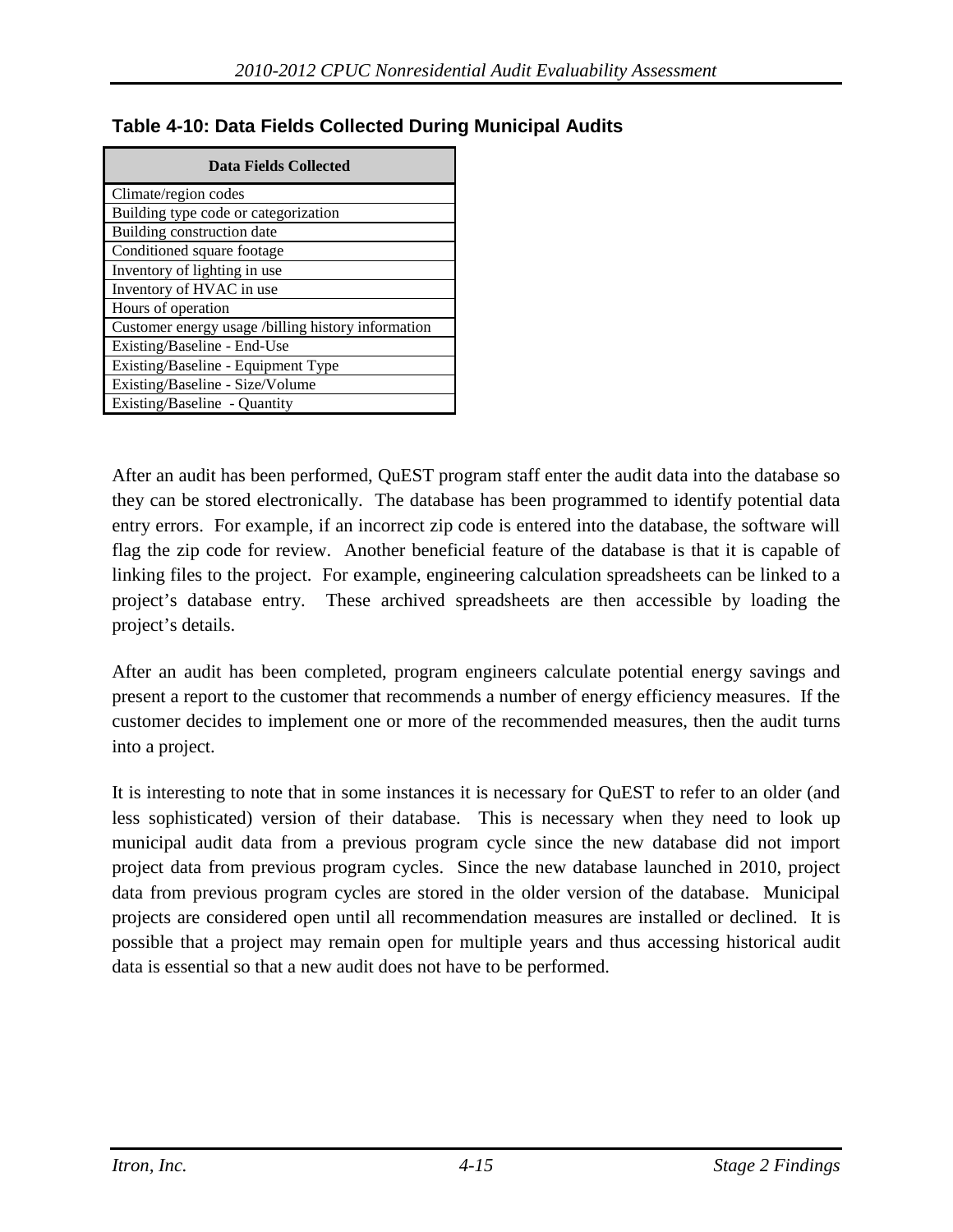# *Audit Follow-Up Activities*

### *Small Commercial Market*

One of the main benefits of direct install audits is the potential for the immediate installation of recommended measures. As such, KEMA and CESC usually present their recommendations to the business owner immediately after the audit has been completed. Depending upon the audit recommendations and the business owner's priorities, measures can be either installed right away or scheduled for a later date. Should a business owner decide to install any of the measures recommended by the audit, the business owner is responsible for a co-pay (between 10 and 20 percent) to offset the cost of the audit. However, there is no charge to the customer for audits that do not identify any energy saving opportunities or in instances where the customer declines installation of any of the recommended measures. After every completed audit, a survey is delivered to the customer to gather feedback on the customer's experience with the program.

### *Residential Markets*

Residential direct install audits are promoted differently than commercial audits. CYES does not typically solicit residential audits door-to-door and the home occupant usually communicates with CYES prior to the direct install audit. While this communication increases the chances that the resident will choose to install recommended measures offered during the audit, the customer has the right to refuse to install any of the recommended energy efficiency measures. Similar to small commercial direct install audits, there is a co-payment equal to 10 to 20 percent of the cost of the recommended measures if the homeowner chooses to install a recommended measure. Depending on which measures are identified during the audit, the installation of the recommended measures may occur at the time of the audit or may be scheduled for a later date. There is no charge for the audit if the homeowner declines to install any of the recommended measures or if no energy saving opportunities are identified during the audit. After every completed audit, a survey is delivered to the customer to gather feedback on the customer's experience.

#### *Municipal Market*

As mentioned above, QuEST offers two types of audits to municipal customers: basic on-site and RCx. While no two audits are the same, QuEST's presentation of audit findings to customers does not vary significantly between audits and thus the data presented for basic on-site and RCx audits are very similar. [Table 4-11](#page-58-0) below provides a list of the data provided to each customer after an audit has been performed. As this table shows, QuEST presents municipal audit recipients with detailed recommendation data, including the estimated project cost and payback period for each measure which helps customers make an informed decision regarding the implementation of the recommended measure.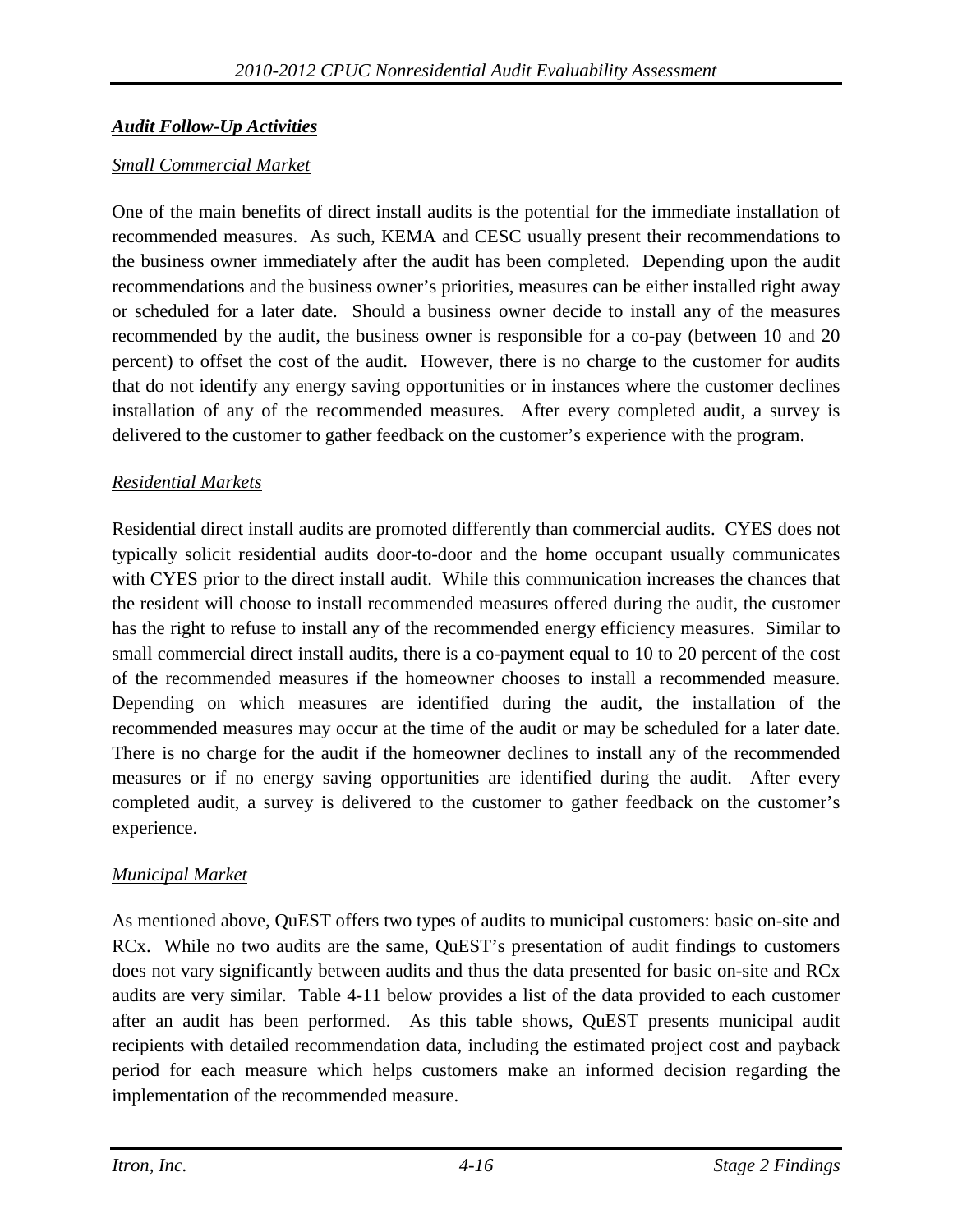### <span id="page-58-0"></span>**Table 4-11: Data Provided on Recommended Energy Efficiency Measures for Municipal Basic On-Site and Retrocommissioning Audits**

| Data Presented After an Audit                         |  |  |  |
|-------------------------------------------------------|--|--|--|
| Measure Recommendation - End-Use                      |  |  |  |
| Measure Recommendation - Equipment Type               |  |  |  |
| Measure Recommendation - Size/Volume                  |  |  |  |
| Measure Recommendation - Quantity                     |  |  |  |
| <b>Measure Recommendation - Annual Energy Savings</b> |  |  |  |
| Measure Recommendation - Natural Gas Therm Savings    |  |  |  |
| Measure Recommendation - Rebate Size (Dollars)        |  |  |  |
| Measure Recommendation - Payback                      |  |  |  |
| Measure Recommendation - Cost                         |  |  |  |
| Measure Recommendation - Incremental cost             |  |  |  |

After a municipal audit has been completed and QuEST has completed their analysis, all recommended measures and engineering calculations are sent to PG&E for review and approval.[39](#page-58-1) If PG&E approves the recommended measures, EBEW sets up a meeting with the customer to deliver the project agreement. Again at this point there is no charge for the municipal audit and there is no obligation to install the recommended measures.

Every time QuEST contacts a customer, program staff creates an event in the database. For example, program staff would create a phone event in the database for every phone call made to the customer. As such, customer details, including when customers are contacted for follow-up, are tracked in the database.

#### *Referrals to Other Programs*

#### *Commercial Market*

Both the SmartLights program and the BEST program often refer customers who take an audit to other energy efficiency programs offered by PG&E. SmartLights tracks these referrals in an audit notes field and BEST tracks these referrals in an excel database. Neither program track the outcome of the program referral.

#### *Residential Market*

The residential sub-program provides reports to all customers who completed an audit and install one or more recommended measures. In addition to the summary of installed measures, these reports refer customers to other applicable utility programs. The outcomes of these referrals are not tracked.

<span id="page-58-1"></span> <sup>39</sup> This process can take 2 to 4 weeks.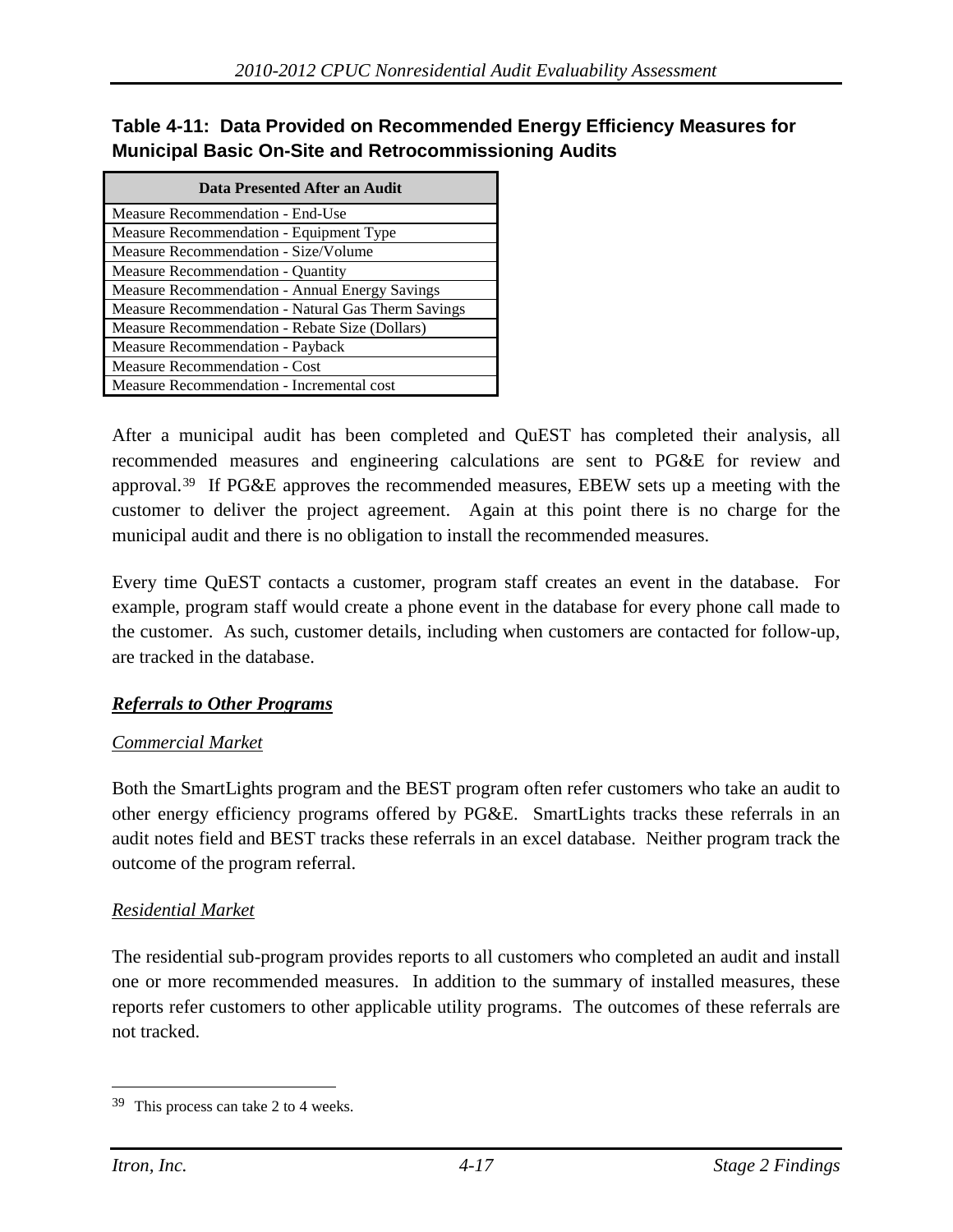### *Municipal Market*

When applicable, customers are referred directly to other programs that may provide financial incentives and technical assistance. These programs include Enovity (boilers), SmartAC, EnergySmart Grocer, Cool Biz, and Global's Comprehensive Food Processing Programs. Referrals to other programs are tracked in QuEST's database, but the outcome of the referral is not tracked by QuEST.

#### *Project Reporting*

#### *Commercial Market*

QuEST, as the Program administrator, sends the project details they receive from the third-party implementers, KEMA and CESC, to PG&E to fulfill program reporting requirements. All files sent to PG&E are flat files.[40](#page-59-0) The details of what is included in these flat files was not provided to the evaluation team.

#### *Residential Market*

QuEST, as the Program administrator, sends the project details they receive from CYES, the third-party implementer, to PG&E to fulfill program reporting requirements. All files sent to PG&E are flat files, however the details of what is included in these flat files was not provided to the evaluation team.

#### *Municipal Market*

The database that QuEST built for its municipal audits is capable of tracking audit data and producing files that fulfill the necessary PG&E reporting requirements. The database was built from the ground up with the intention of creating "flat files" that can be directly submitted to PG&E. According to the EBEW program manager, the database developed for this program is primarily used for reporting purposes, and can generate a benchmark, savings report, or "event" with one click.

#### *Analysis of Stage 2 Data Received*

In addition to the data request spreadsheets that were completed for each of the EBEW subprograms; a number of datasets were delivered to the evaluation team in response to the Stage 2 data request. An assessment of the data received is provided below.

<span id="page-59-0"></span> $40\,$  A "flat file" is a text file which usually contains one record per line. Within such a record, the single fields can be separated by delimiters (e.g. commas or semicolons) or have a fixed length. In a flat file, there are no structural relationships between the records.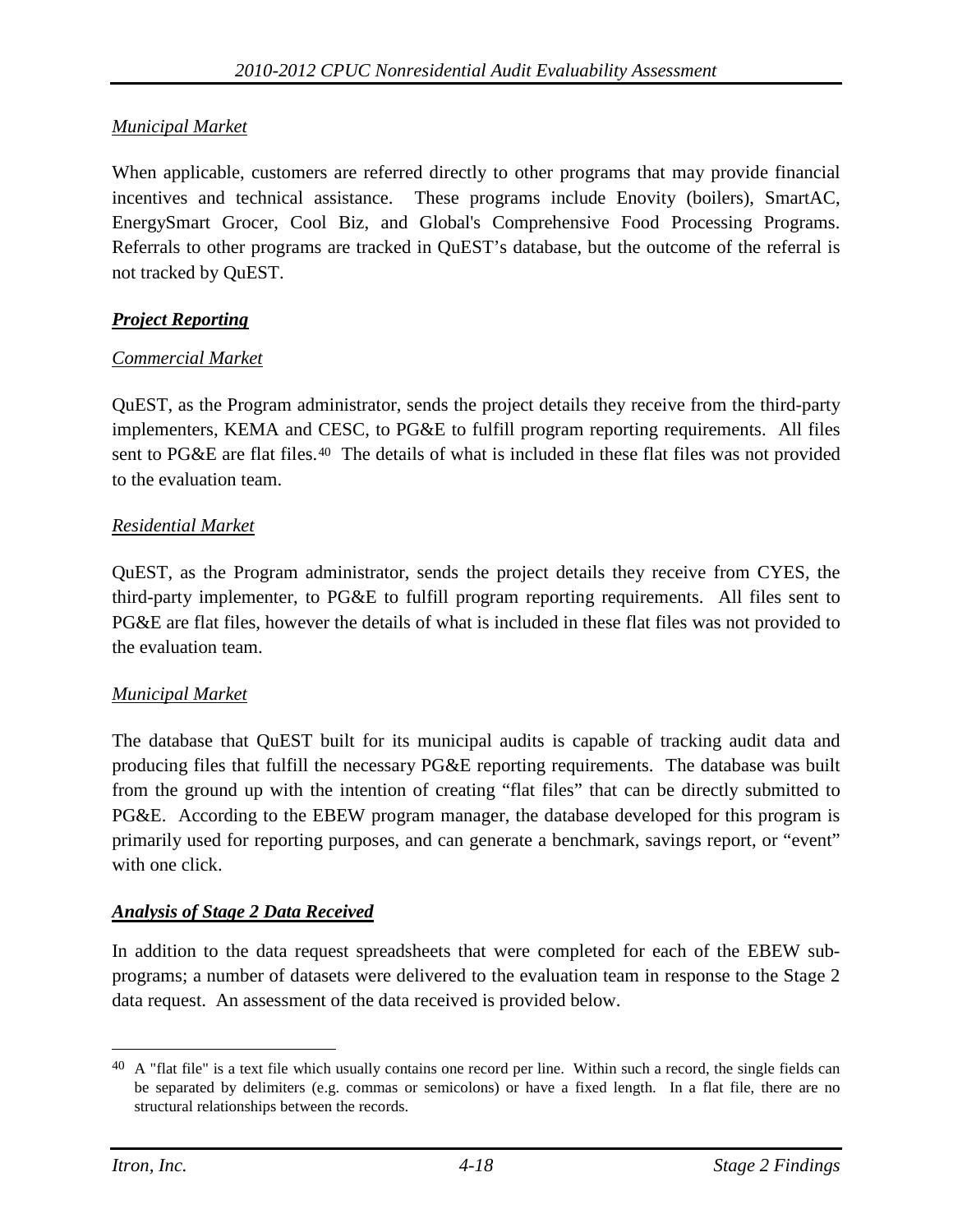# *Commercial Market*

According to the data received for the commercial EBEW sub-programs there is a good deal of customer, audit and recommendation data retained in electronic databases. The sample of databases provided for this evaluability assessment allowed the evaluation team to verify a portion of the tracked data. The primary concern with these data is that the data are only tracked for implemented recommendations and data from all non-implemented recommendations are not tracked or stored electronically.

- 1. SmartLights Final Invoicing Database this database contained records for all audit recommendations that had been implemented and invoiced for during the 2010-2012 program cycle. This database contained a detailed measure description, estimated kWh and kW savings, installation date, rebate amount, program year and the project status for each recommendation. This database contained 13,829 records, corresponding to 1,945 completed projects. There were 6,123 unique audit recommendations which could potentially be collapsed, but it would require a great deal of manual effort. This large number of unique audit recommendations would significantly increase the difficulty of evaluating this portion of the EBEW Program. Future evaluation potential of such a program could be improved by creating a standardized measure description field and including an additional details field that holds the details that make the individual recommendations different.
- 2. SmartLights Audit Database this database contains records for audits and audit leads going back as far as 2004. All records in this database include customer data, source of lead, and date of program enrollment. For records where an audit has been completed, data also include estimated kWh and kW savings (site-level, not recommendation level), cost of measure installation, rebate, payback period, date the audit was completed, date the audit findings were presented to the customer, date of the customer response, status date, the customer response and the project status. This database contained 3,854 records, of which 3,751 had a status date in 2010-2012. This database did not contain any detailed measure descriptions.
- 3. BEST Database this database contains records for all audit recommendations that had been implemented and invoiced for during the 2010-2012 program cycle. This database contained a detailed measure description, quantity installed, estimated kWh and kW savings, rebate amount, measure cost, customer building type and climate zone for each implemented recommendation. This database contained 1,719 records, corresponding to 944 unique vendor ids (assumed to be a site id). This database contained a total of 23 unique audit recommendations. The lack of audit recommendation data for audits that do not turn into projects would limit the scope of an evaluation of this program component.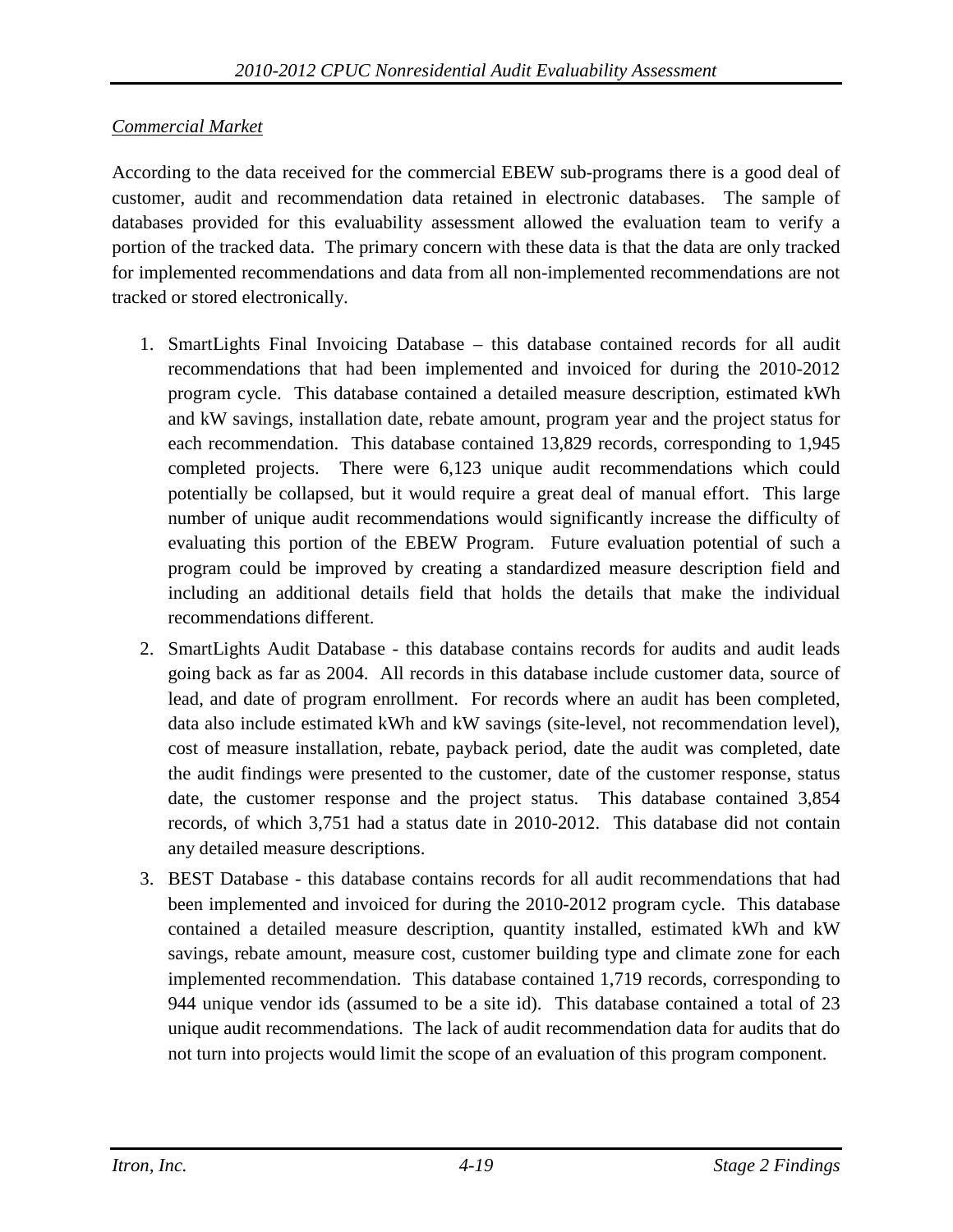# *Residential Market*

According to the data received for the residential sub-program, there is a limited amount of customer, audit and recommendation data retained in an on-line portal. The key data elements tracked include: customer name and contact information, date of audit, measure recommendation and savings estimates for the recommended measures that are implemented. No database was delivered for this program since the audit and recommendation data are stored in client reports and are not tracked in aggregate for this program. As a result, the evaluation team was unable to verify the audit data for the residential program. According to CYES, who implements this portion of the program, the on-line portal is only set up to compile and email out client reports and is not capable of aggregating data across customers. The individual client reports include a summary of installed measures and additional measure recommendations that could be installed through other programs.

### *Municipal Market*

A single spreadsheet was delivered to the evaluation team containing data for the basic and RCx audits offered to the municipal market through the EBEW program. This Excel spreadsheet contained the audit type, end-use, equipment type, size and quantity of the recommended measure, and the resulting kW, kWh and therm savings. While the evaluation team requested data on all audits performed, the municipal market sub-program only tracks audits that turn into projects and therefore the Stage 2 data assessment was only representative of the fraction audits that resulted in a project. The number of audits conducted that did not result in a project is unknown because these data are not tracked.

[Table 4-12](#page-62-0) below shows the data elements reported to be tracked for EBEW municipal audits based on data collected via the Stage 2 data request spreadsheet. This table indicates which data elements were verified based on the data provided to the evaluation team. As this table shows, a number of fields that were reportedly stored in the database were intentionally not provided to the evaluation team to avoid confidentiality issues.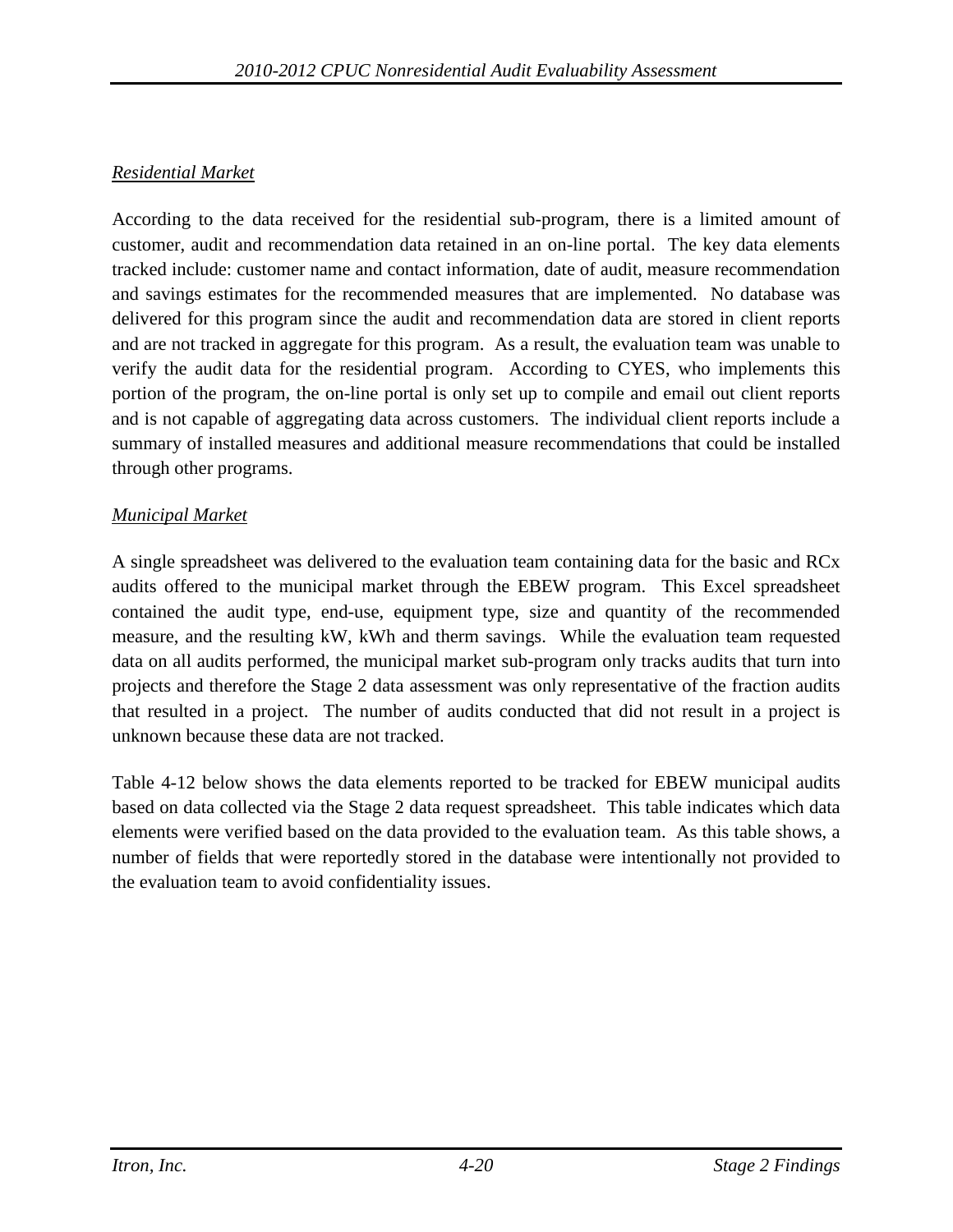| Data Type                 | Data Element                                                                     | <b>Evaluation Verified</b>                       |  |
|---------------------------|----------------------------------------------------------------------------------|--------------------------------------------------|--|
| Site information          | Customer contact info (business name, address,<br>account number), rate schedule | Not requested due to confidentiality<br>concerns |  |
|                           | Hours of operation, inventory of lighting and<br>HVAC equipment                  | Not requested due to confidentiality<br>concerns |  |
| Audit information         | Date of data collection and report                                               | N <sub>0</sub>                                   |  |
|                           | Recommendation end-use                                                           | <b>Yes</b>                                       |  |
| Measure<br>recommendation | Size and quantity                                                                | <b>Yes</b>                                       |  |
|                           | Annual energy savings (kWh, Peak kW)                                             | <b>Yes</b>                                       |  |
|                           | Cost                                                                             | No.                                              |  |
|                           | Rebate amount                                                                    | No.                                              |  |

<span id="page-62-0"></span>

|  |  | Table 4-12: Data Elements Stored in Program-Wide Excel database |  |  |  |  |
|--|--|-----------------------------------------------------------------|--|--|--|--|
|--|--|-----------------------------------------------------------------|--|--|--|--|

The municipal recommendation database cut provided for this evaluation included data for 35 audits (both basic and RCx). In total, there were 15 unique equipment type descriptions for basic audits and 16 unique equipment type descriptions for RCx audits, which are shown in [Table](#page-63-0)  [4-13.](#page-63-0) Estimated energy and demand savings were not provided for all equipment recommendations and the equipment type descriptions are lacking the detail needed for evaluation purposes. It is likely that more descriptive recommendation data are available; however they were not provided to the evaluation team and thus have not been verified as part of this evaluability assessment.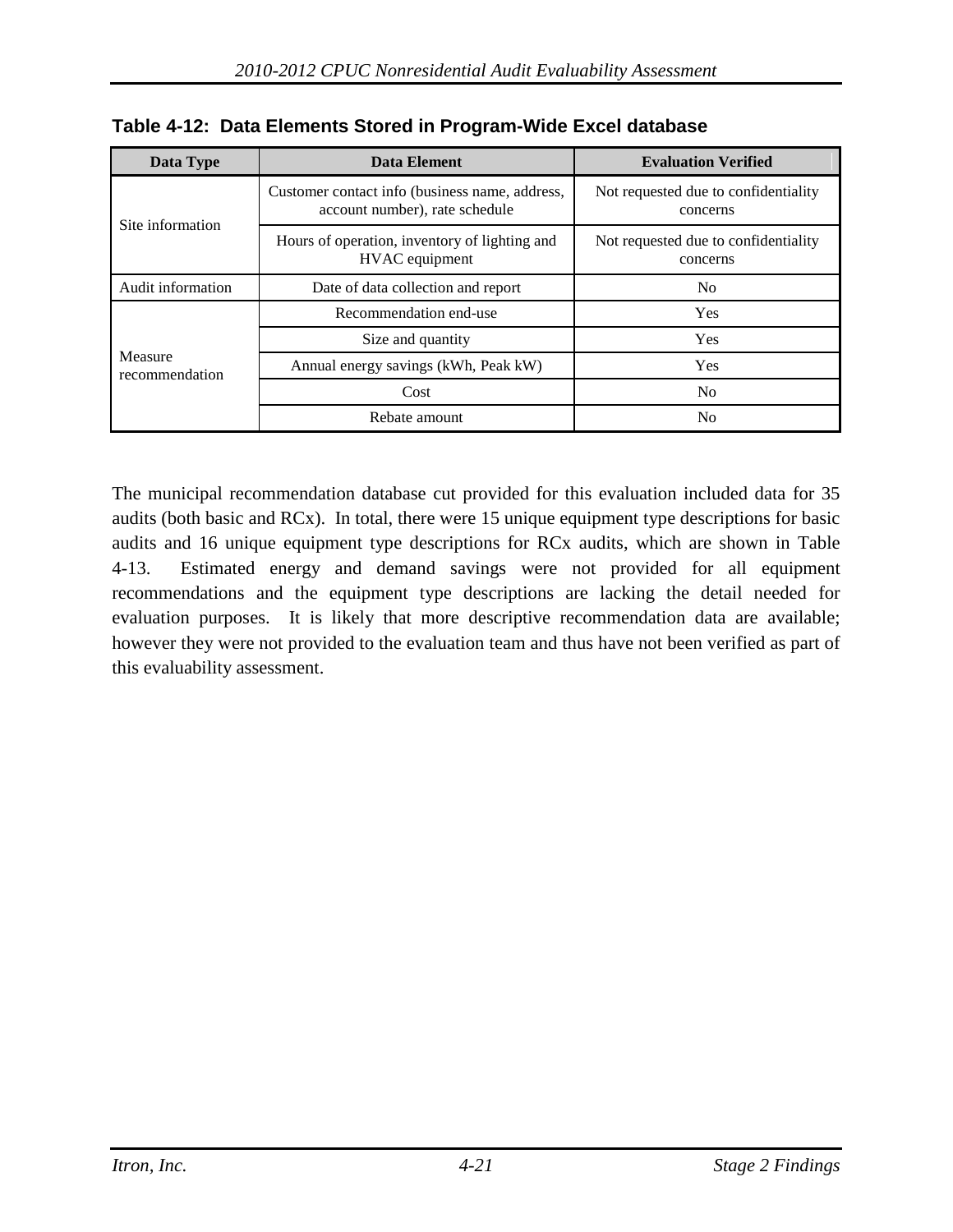| <b>Audit</b><br><b>Type</b> | <b>Equipment Type</b>               | <b>Average kWh</b><br><b>Savings</b> | <b>Average kW Savings</b> |
|-----------------------------|-------------------------------------|--------------------------------------|---------------------------|
|                             | Add VSD                             | 5,332                                |                           |
|                             | <b>Boiler</b>                       | 1,801                                |                           |
|                             | Cooling tower retrofit              | 30,229                               | 2.0                       |
|                             | Furnace                             | 1,394                                | 2.0                       |
|                             | <b>Install VFD</b>                  | 49,746                               | 3.0                       |
|                             | Install VFDs on pumps               | 77,796                               | 4.0                       |
|                             | Isolation dampers/VFD on fans       | 378,938                              |                           |
| <b>Basic</b>                | Occupancy sensors                   | 4,720                                | 1.0                       |
|                             | Photocell                           | 814                                  |                           |
|                             | Replace halogen with CFLs           | 2,584                                |                           |
|                             | Replace halogen with LED            | 10,249                               |                           |
|                             | Replace metal halide with induction | 1,336,085                            | 115.5                     |
|                             | Vending miser                       | 1,612                                |                           |
|                             | Water heater                        | $\equiv$                             |                           |
|                             | Window film                         | $\overline{716}$                     |                           |
|                             | <b>Boiler</b> lockout               |                                      |                           |
|                             | Change VAV min stop                 | 28,508                               | 2.0                       |
|                             | Chilled water reset                 | 3,317                                |                           |
|                             | <b>Controls Scheduling</b>          | 39,402                               |                           |
|                             | Controls-air flow reduction         | 215,918                              |                           |
|                             | Controls-reset                      | 8,629                                | 8.0                       |
| <b>RCx</b>                  | Controls-scheduling                 | 11,306                               |                           |
|                             | Economizer                          | 15                                   |                           |
|                             | Economizer repair                   | 6,362                                |                           |
|                             | <b>HVAC</b>                         | 6,696                                |                           |
|                             | HVAC tune-up                        | 7,438                                | 5.0                       |
|                             | Repair controls on AHUs             | 81,667                               |                           |
|                             | Repair economizer                   | 6,204                                |                           |
|                             | Scheduling                          | 16,115                               |                           |
|                             | VAV min setting                     | 798                                  |                           |
|                             | Enable economizers                  | 4,901                                |                           |

<span id="page-63-0"></span>

|  |  | Table 4-13: Data Elements Stored in Program-Wide Excel database |  |  |  |
|--|--|-----------------------------------------------------------------|--|--|--|
|--|--|-----------------------------------------------------------------|--|--|--|

# *Stage 1 to Stage 2 Data Comparison*

The data collected for this program during the Stage 1 on-line survey were, for the most part, consistent with the data collected in Stage 2. One thing that was not apparent from the Stage 1 survey data was that the EBEW was comprised of four sub-programs. Each sub-program offered their own unique audits and tracked data separately and in incompatible formats, which complicates the evaluation of this program. It was also apparent, from the Stage 2 data received, that the majority of audit data are only tracked for the fraction of audits that eventually turn into projects.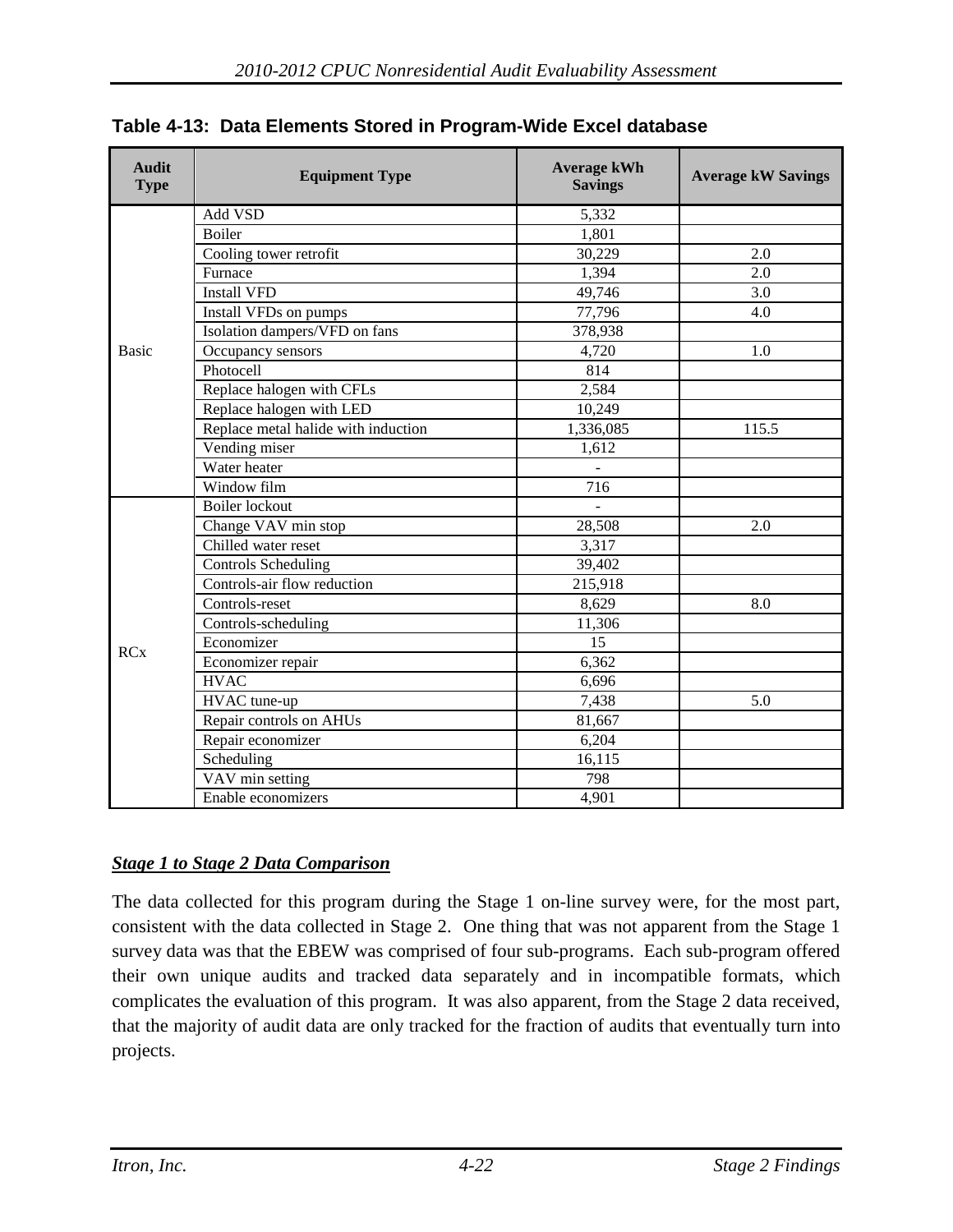### *Evaluability Assessment of Program*

Based on the data collected and analyzed for the EBEW Program, it appears the data tracked for the 2010-2012 program cycle would be insufficient to conduct an evaluation of all audits delivered through the EBEW Program. The EBEW Program is comprised of four sub-programs, each of which provides distinct audits with independent data tracking. Evaluating this program would require individual evaluation activities to be completed for each of the EBEW subprograms. For two of the sub-programs, the audit evaluation activities conducted would be limited to the audits that eventually turned into projects (due to data availability). Additionally, for one of the sub-programs, the large number of unique audit recommendations increases the complexity of conducting an evaluation and possibly limits the applicability of the evaluation findings. The lack of aggregate audit data tracking within the residential sub-program would require that recommendations be mined out of individual client reports. This would be a time consuming endeavor.

# *4.1.3 Riverside County Partnership (SCG 3632)*

# *Introduction*

The Riverside County Partnership Program is a LGP program that aims to reduce electricity and natural gas consumption at municipalities located within Riverside County. This partnership was launched during the 2006-2008 program cycle between SCE and the County of Riverside, and SCG, the newest partner, joined in 2010. This program is a non-resource program whose goal is to build an infrastructure that delivers cost-effective energy efficiency projects. This program provides a comprehensive outreach and education element, with the goal of raising partner and customer awareness about the benefits of energy efficiency. This program helps the County in two ways: 1) by providing audits, and 2) by providing technical assistance. The audits identify energy saving opportunities (both electricity and gas) for the County's municipalities and the energy efficiency measures identified in the audits "act as a roadmap" for customers. Projects adopt a comprehensive approach by including retrofits and demand side management alternatives, including demand-response and distributed generation.

Program eligibility is restricted to Riverside County municipal facilities. Audits available through the program include basic on-site audits, retrocommissioning audits, and steam assessments (gas side only). The type of audit delivered depends on the type and the needs of the facility. Program audits are implemented by the County of Riverside via contractors and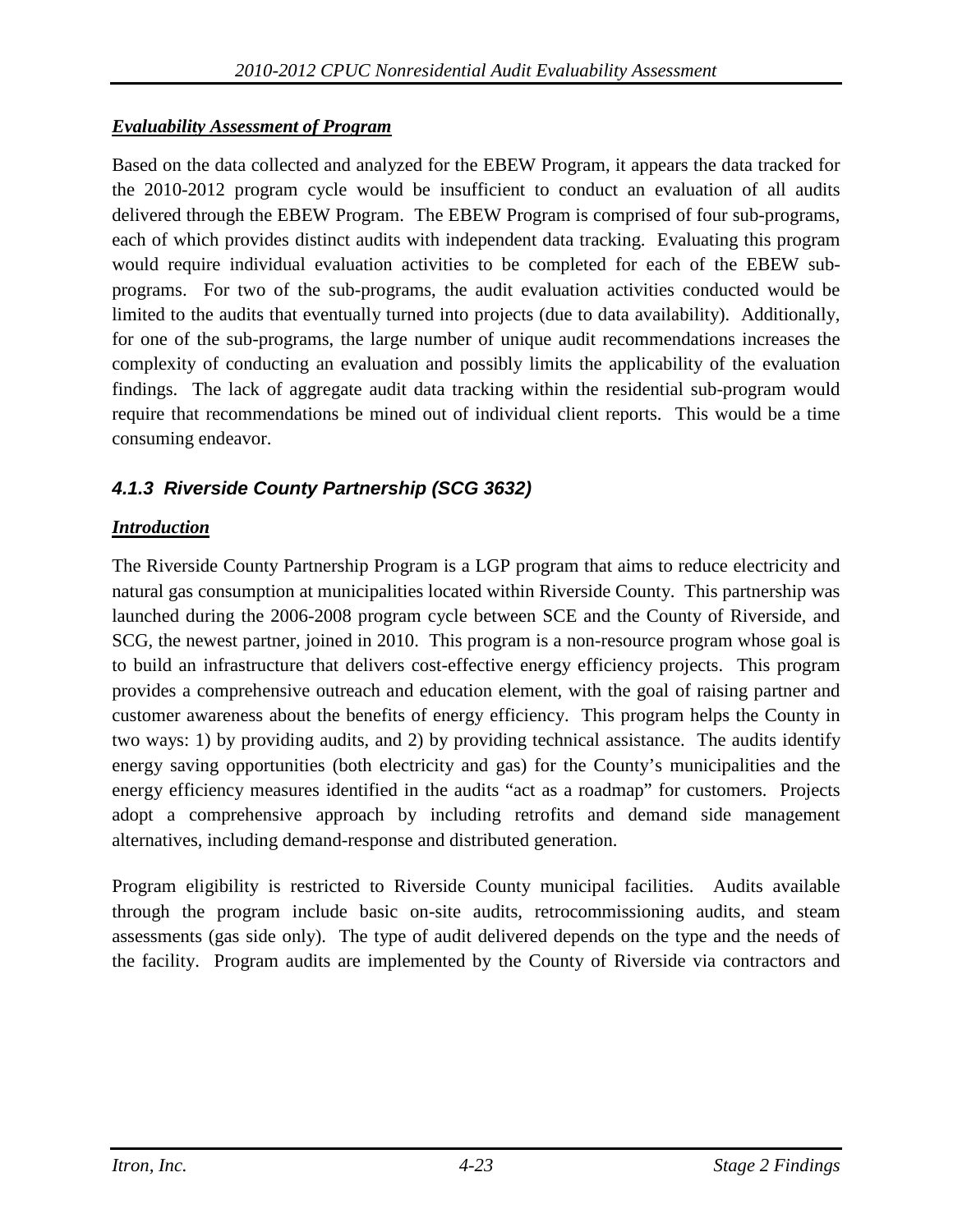engineering consultants. The County has contracts with two external contractors, Enovity<sup>[41](#page-65-1)</sup> and Energy Band Group, and two internal contractors, Airometrix Mfg., Inc. and Spirax Sarco.

Since this program is a non-resource program, all incentives are paid by core programs, but the program has a technical assistance budget for funding the audits. All energy savings resulting from projects identified through an audit are counted towards core program savings. The utilities work with the County of Riverside internal program staff to allocate appropriate partnership incentives for qualified projects. They also collaborate with all applicable demand side management programs to ensure that agencies can include incentive information in the life cycle cost analysis to support any financing requests, where applicable.

The Riverside County Partnership program is an average size LGP program for SCG, making up 13 percent of SCG's total LGP budget for the nine programs who report offering audits. [Table](#page-65-0)  [4-14](#page-65-0) below shows that this program, along with the rest of the SCG LGP programs, claimed no electric or gas savings during the 2010-2012 program cycle.

<span id="page-65-0"></span>**Table 4-14: Budget, Expenditures, and Energy Savings for the Riverside County Partnership and other In-Scope LGP Programs, As of December 2012**

|                                          | <b>RCP Program</b> | <b>SCG LGP</b><br><b>Programs</b> | <b>Statewide LGP</b><br><b>Programs</b> |
|------------------------------------------|--------------------|-----------------------------------|-----------------------------------------|
| <b>Budget</b>                            | \$441,178          | \$3,431,406                       | \$147,320,648                           |
| Expenditures (% of Budget)               | 53%                | 51%                               | 86%                                     |
| <b>Gross Annual MWh Goals</b>            |                    |                                   | 195,131                                 |
| Gross Annual MWh, Installed as % of Goal | n/a                | n/a                               | 138%                                    |
| <b>Gross Therms Goals</b>                |                    |                                   | -13                                     |
| Gross Therms, Installed as % of Goal     | n/a                | n/a                               | $-2451%$                                |

# *Program Audit Activities*

Audits available through the program include basic on-site audits, retrocommissioning audits (RCx), and steam assessments (gas side only). The type of audit delivered depends on the type of facility and the needs of the facility. The basic audit uses an internal audit tool to collect site information such as: facility hours of operation and load factors of baseline equipment. It is a relatively simple tool that is used by account executives, as well as interns. The basic audit tool is either handed to the customer when the auditor visits the site or is emailed to the customer. The RCx audit uses third party contractors hired by the Partnership. One of these contractors, Energy Band Group, utilizes their own engineering staff to perform audits using an internal tool.

<span id="page-65-1"></span><sup>&</sup>lt;sup>41</sup> While third-party contractors are usually selected on a bid process, Enovity was selected as a contractor to perform RCx audits for this program because Enovity was already in contract with SCE to perform core program audits.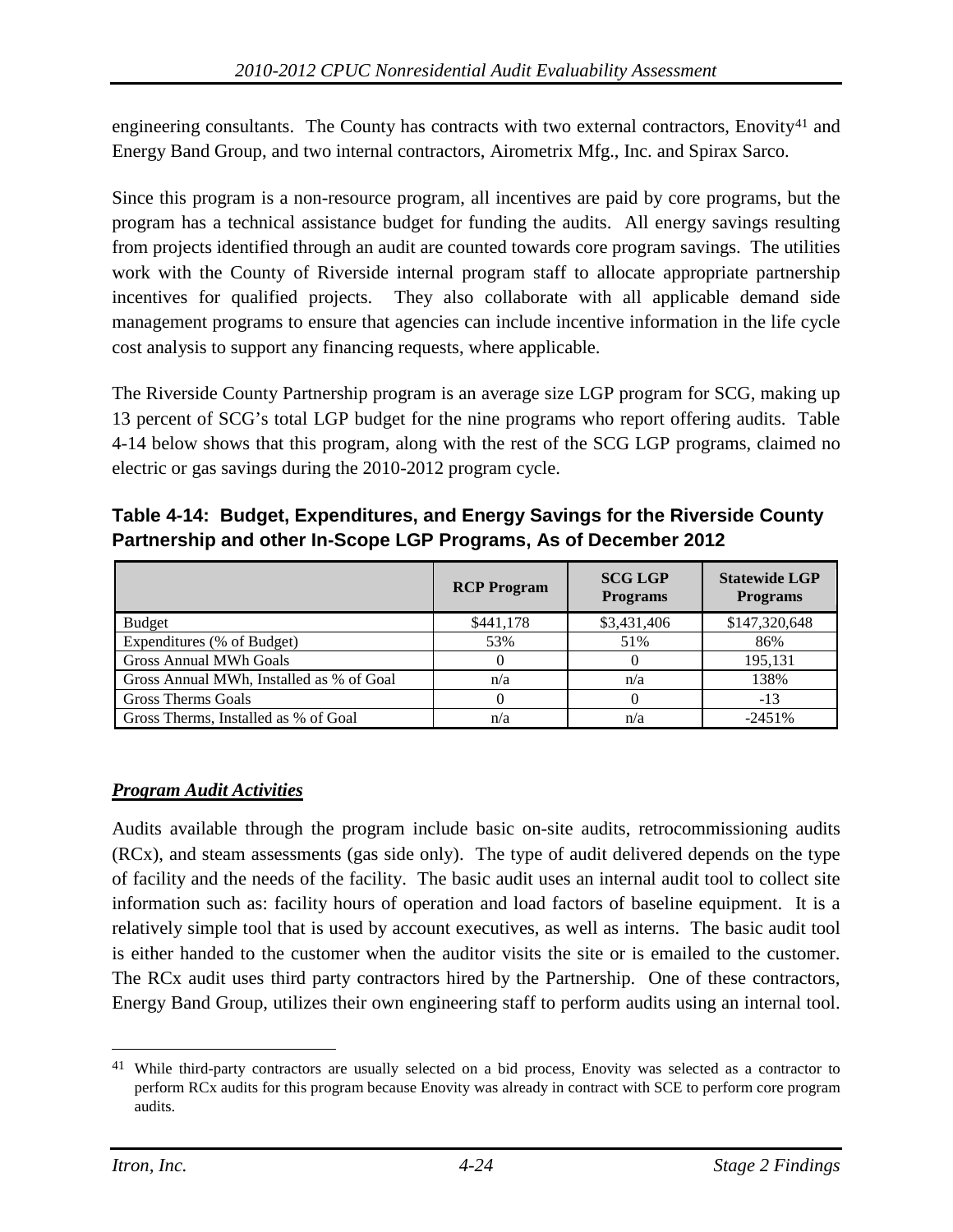Steam assessments are the third form of audit available through the program. These assessments are completed by third party steam assessment vendors contracted through SCG. While the program utilizes these third party vendors for the audits, customers typically provide their own installation vendors for any audit recommendations that result in projects.

# *Customer Data Tracking*

The Riverside County Partnership has an agreement with all participating vendors to ensure the confidentiality of customer data. Customers must sign letters of consent to release data prior to it being transferred or the County fills out a letter of authorization to move data from a vendor to the County (via a secured file transfer site).

Customer-level energy consumption data are provided by the utility in the form of a CSV or Excel file. The program uses these data to characterize the total load of a facility, as well as to break out consumption of each piece of equipment and create a load profile. Consumption data are referenced in most audits, but these data are not specifically documented or placed onto the shared drive.

Customer data from program applications are stored in a database that is similar to a CRM system. These are used along with measure and consumption data from the audits to calculate incentives and process the different phases of the application.

#### *Audit Data Tracking*

Tracking of data collected during an audit has been relatively inconsistent to date, with some improvements and standardization taking place near the end of the 2010-2012 program cycle. Audit data are stored in a number of different file types and in a variety of locations. Data from basic audits are typically saved on the Program Manager's computer.[42](#page-66-0) Data from audits that are conducted by a third party vendor are typically emailed to the program administrator and stored internally on a shared drive. Data from RCx audits are stored as Excel spreadsheets on the shared drive. Data from steam assessments are typically sent by the third party contractors as PDF files, which makes accessing and analyzing those data more difficult than data delivered within spreadsheets or databases.

According to the Program Manager interviewed for this evaluability assessment, the program has not made significant changes to the way audit data are stored since program inception. Collected audit data are kept for a minimum of three years. The historic data serve as a source of contact information for program outreach to county facilities that have not expressed interest in pursuing energy efficiency projects in the past but that may express interest in the future. Current efforts

<span id="page-66-0"></span> <sup>42</sup> In some cases this data is stored on a shared drive, but not consistently.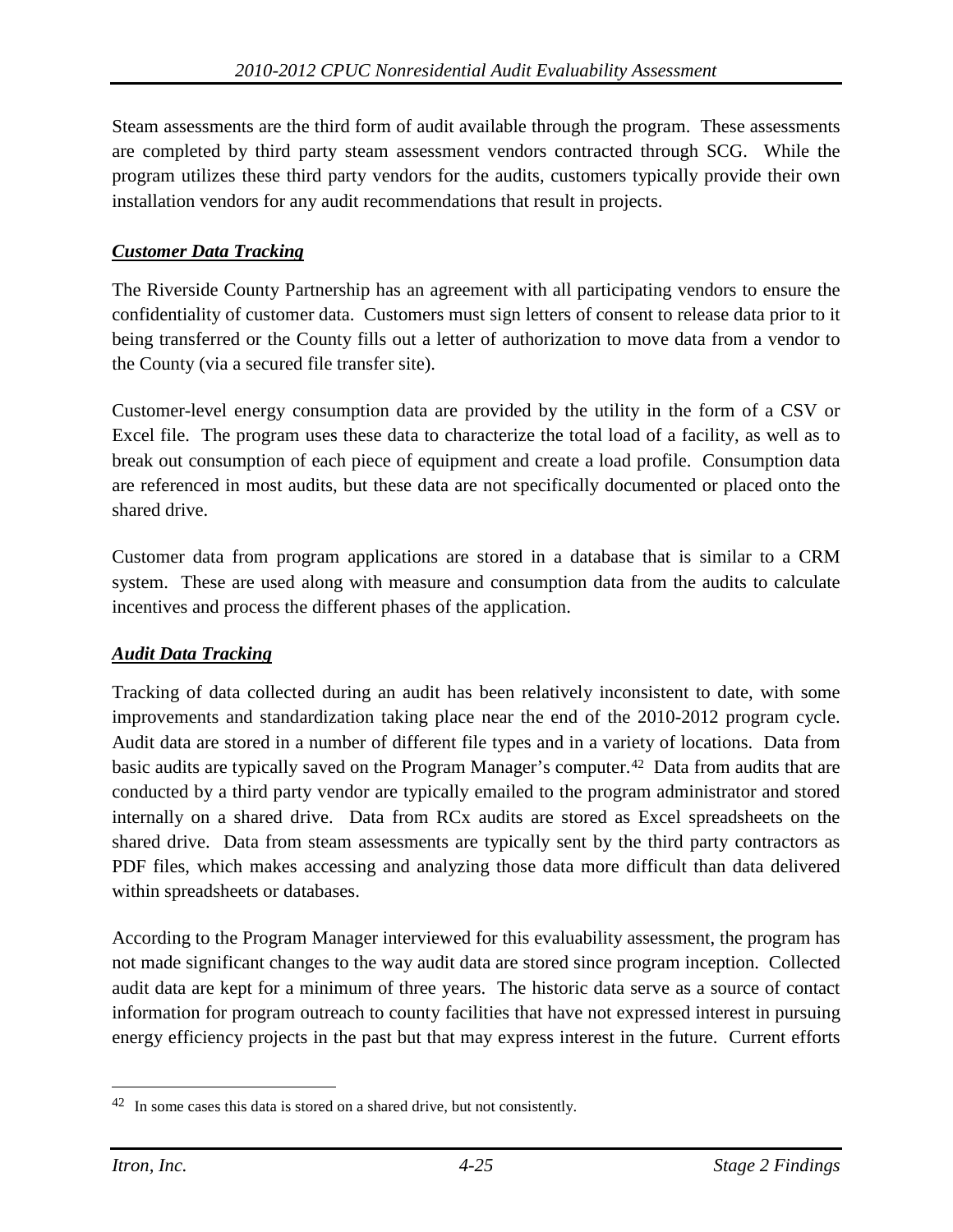to standardize and organize these data on the shared drive are targeted at making it easier for the Program Manager to identify and follow up on outreach opportunities.

Data from audits that have not led to active projects are not consistently tracked. These audits are stored on the Program Managers computer and not on a shared drive. Data from the audits are not aggregated across customers for analytical purposes. The program does not use the data to look for general trends in program participation. Audit data are primarily used to calculate potential energy savings resulting from the implementation of recommended measures. Calculations based on the audit data help validate the program approach and provide reassurance that the correct measures are being identified and recommended to customers.

# *Audit Recommendation Tracking*

In the case of a basic audit, the audit form organizes recommended Energy Conservation Measures (ECMs) into short term and long term measures and also specifically identifies ECMs associated with operations and maintenance. Customer name, account number, and report date are included in the report, which is presented to the customer by Sempra. Annual gas usage and gas equipment are listed in the context of presenting load balance results. Data on existing operating conditions are presented in the context of recommended ECMs.

Recommendations from RCx audits are similarly structured and tracked. The audit report provides a project description and recommendations organized by specific retrocommissioning and retrofit opportunities. Customer name, address, and report date are included in the report, which is presented by Enovity. The report also includes a verification plan and project schedule.

Steam Assessments are presented by Airometrix Manufacturing Inc. and by Spirax Sarco, which are contracted by SCG to perform the steam system audits and steam trap surveys. The report includes baseline data on boiler operation, steam generation, steam distribution, and steam recovery, as well as characterization data on facility square footage and hours of operation. A table is included in each steam assessment that contains the recommended ECM along with their estimated therm savings, water savings, and CO<sub>2</sub> emissions reductions. For each ECM an estimate of annual cost savings, an implementation budget, a simple payback period, and whether the measure would be eligible for an SCG incentive is also provided.

# *Audit Follow-Up Activities*

Findings from an audit are presented to the customer in the form of a summary of the data collected during the audit, a series of recommended energy efficiency measures, and estimates of the potential savings associated with implementing the recommended measures. Once audit findings have been approved by the Program Manager, they are typically given to the customer within the same week, either in person, by email or phone. A meeting with the customer is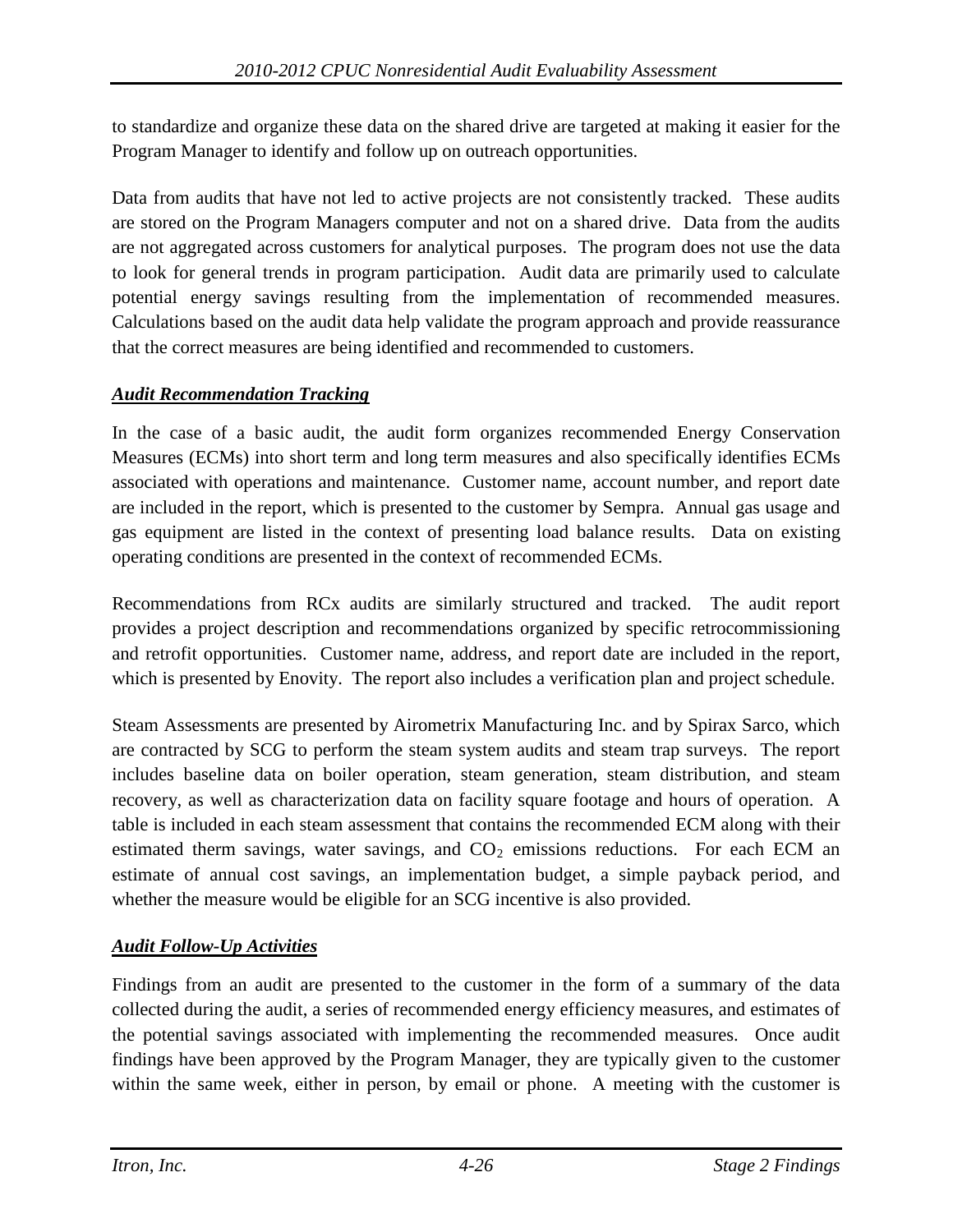usually set up for approximately one month after the delivery of the audit findings, to go over them in person.

The energy efficiency measures identified in the audit act as a "roadmap" for the customer. The customer is shown no cost and low cost recommendations as well as longer term recommendations that may be achievable at higher cost. Follow up with the customer is conducted on an as needed basis, rather than according to a specific schedule. Follow up activity is not specifically tracked in a database or spreadsheet, but is mentioned by the Program Manager in regular update meetings with the utility.

#### *Referrals to Other Programs*

Because this program is a non-resource program, the audits typically lead to a referral to a utility rebate programs and, in some cases, solar thermal and distributed generation programs. However, according to the program manager, the program does not track the uptake of referrals to other utility programs.

#### *Project Reporting*

During the 2010-2012 program cycle, there were no project reporting requirements in terms of data. Most of the reporting is fairly informal. The program manager has monthly update calls with SCG and they go through the audits that have been conducted at that time. Most of the data from the current program cycle are kept either locally, on a partnership staff member's computer, or on a shared drive. The data are not aggregated but there is talk of doing this in the future.

#### *Analysis of Stage 2 Data Received*

The Riverside County Partnership Program did not complete the data request spreadsheet as their data are not stored in a database and thus they felt the template was not appropriate for their program.

The data received as part of the Stage 2 evaluability assessment included the following files:

- 1. **Basic Audit Report**. This report provides a description of the recommended energy conservation measures (ECMs) that were identified at the facility during the walkthrough audit and an overview of the energy consuming systems at their facility. The ECMs are broken down into short and long term ECMs. Estimated incentives and  $CO<sub>2</sub>$ reductions are provided. The report also directs the customer to contact their Account-Executive before implementing savings measures.
- 2. **RCx Assessment Scoping Brief**. This report provides a project description of the proposed energy efficiency opportunities that were identified during the RCx assessment. The project description provides details on the proposed optimized control and low cost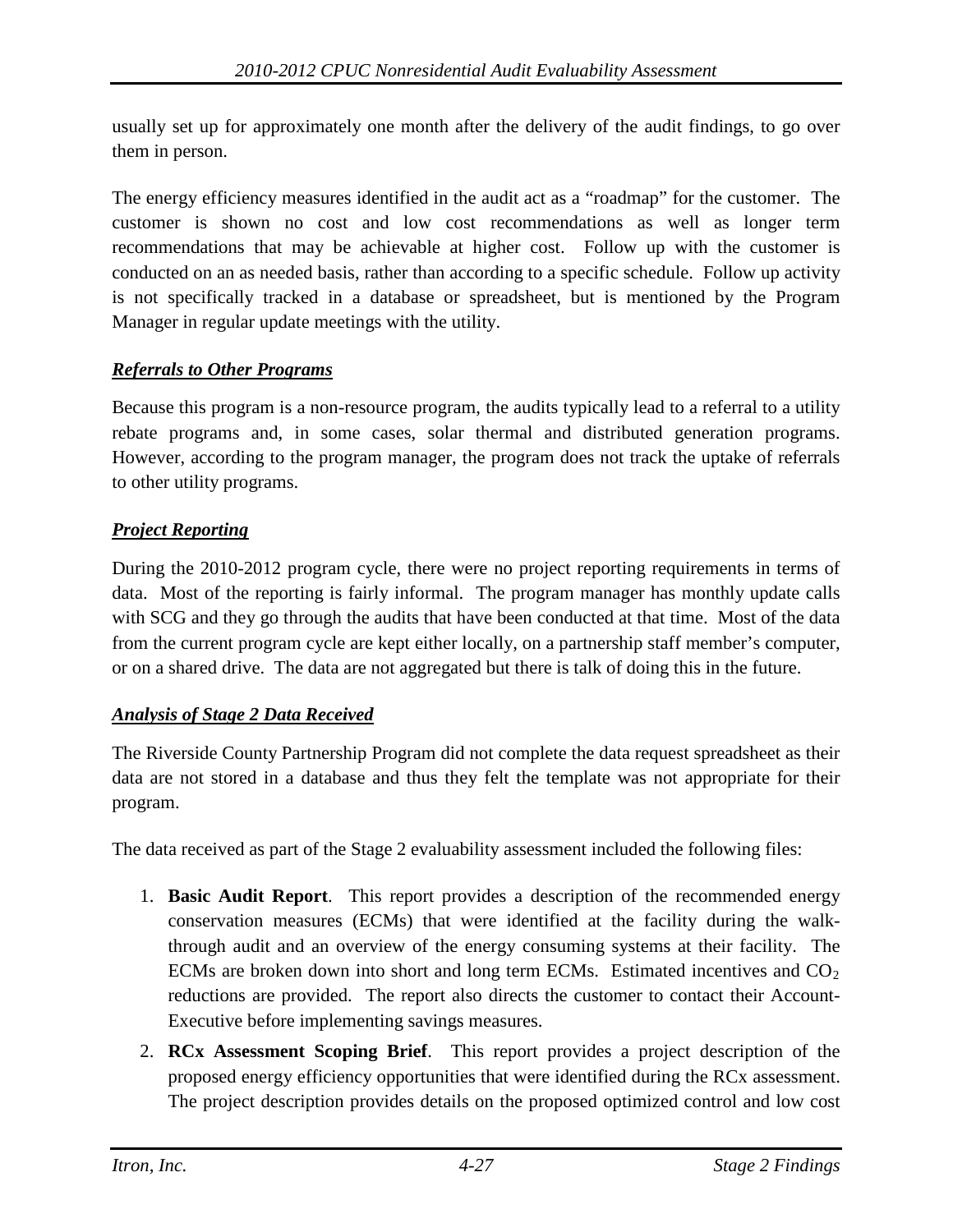energy retrofit measures, including the projected electricity and therm savings, the estimated costs and payback periods. It also outlines the incentives available from the utility to offset the cost of the work and the project schedule and verification plan.

3. **Steam Assessment Best Practices Audit Report**. This report is a detailed summary of audit findings and energy savings estimates (59 pages long) and a complete listing of the measure recommendations resulting from the steam assessment audit. Recommendations can be either Energy Conservation Measures or Operational and Maintenance Measures. For each recommended measure, the report includes the annual therm, water, cost and CO2 savings, an estimate of the cost of implementation, the estimated payback period and whether or not the measure was eligible for an SCG incentive. All of these recommendations are prioritized in an action plan provided in the report. The audit report also contains results from a Steam Trap Survey conducted while the engineers were on-site.

### *Stage 1 to Stage 2 Data Comparison*

The data collected for this program during the Stage 1 on-line survey was generally consistent with the data collected in Stage 2. It was not apparent from the Stage 1 survey data that the program was comprised of three distinct audit types that function independently from one another and store their customer and audit data differently. It was also not apparent from the data collected in Stage 1 that audit data for non-implemented recommendations are not tracked in a consistent manner.[43](#page-69-0)

#### *Evaluability Assessment of Program*

Based on the data collected for this program, it appears as though the current program data tracking is insufficient to conduct a comprehensive evaluation of the audits delivered through this program. The majority of the audit data retained are kept in an ad-hoc manner on program staff members' computers. It is possible that some recommendation data could be mined out of the various audit reports that are saved locally or, in some cases, saved to a shared drive.

# *4.1.4 Data Center Energy Efficiency (SCE-TP-010)*

#### *Introduction*

The Data Center Energy Efficiency Program (DCEEP) is Third-Party program offered through SCE that offers free complete audit and project identification, in addition to cash incentives for completing energy-saving retrofits of existing equipment or systems in data centers and other ITrelated facilities. The program is administered by Willdan Energy Solutions. They offer both

<span id="page-69-0"></span><sup>&</sup>lt;sup>43</sup> The program manager interviewed indicated that she often stores files location on her desktop but that these files are not in a format that is intended ever to be shared.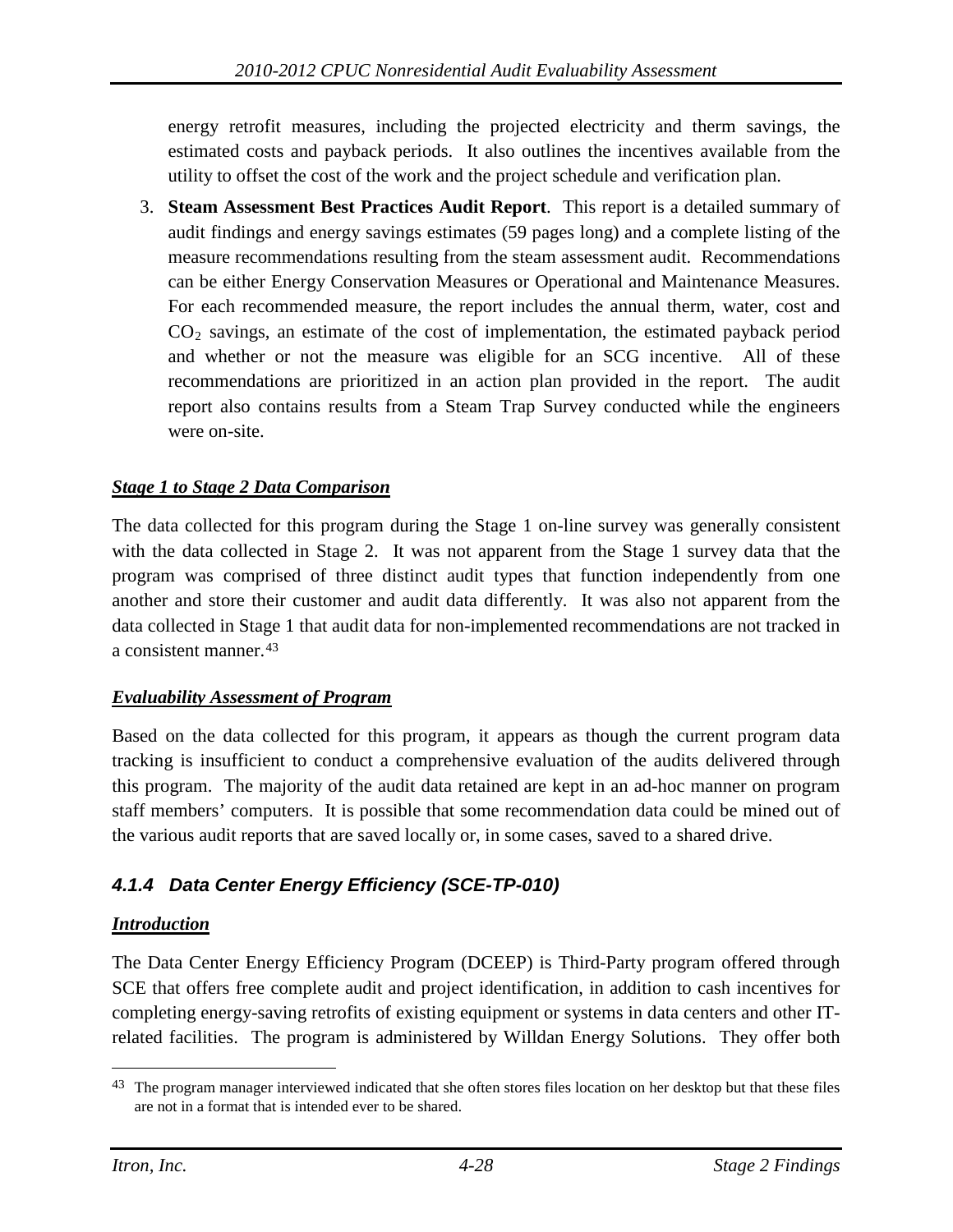email and investment grade in-depth on-site audits which result in audit reports. These reports identify energy efficiency opportunities, along with the implementation costs and available incentives. The program recruits customers by reaching out to program vendors. Vendors inform customers of available incentives and help them fill out incentive application forms. This program has an in-house marketing team that creates marketing materials. The program manager also performs outreach while attending the quarterly meetings of various trade ally groups.

Program participation consists of two major phases: the Project Application (PA) phase and the Installation Report (IR) phase. In the first phase, an audit is conducted by Willdan Energy Solutions who then helps the customer with the application process. The application is then sent to SCE for review. Applications that pass SCE's review are then forwarded to Intergy Corporation for inspection and review of the energy savings calculations. The second milestone occurs once the customer fully commissions the new equipment. Intergy returns to inspect the installed equipment and review the final energy savings calculations. The program does not use outside contractors to perform program audits, however due to a large number of audits coming down the pipeline, the program manager reported plans to train contractors with data center audit experience to assist with the audits.

As part of the incentive program process, energy savings and incentives are estimated at the beginning of the application (PA phase) and verified after the retrofit has been completed (IR phase). A variety of factors can affect the energy savings and incentive including differences in installed equipment or a change in operating hours.

As of May 2011, when the current program manager started at SCE, the program was not achieving its energy savings goals. However the program has since gotten back on track. Higher than expected energy savings have been achieved by the program managers involvement on some large projects. Because program goals are based on energy savings rather than number of projects, there is no minimum number of audits that need to be completed.

[Table 4-15](#page-71-0) below presents the budget and expenditures for the DCEEP and other in-scope programs. As shown in the table below, the budget for the DCEEP is small relative to the other third party programs in SCE territory (less than four percent of total SCE 3P program budget). Energy and demand savings goals were relatively small too (less than two percent). This table also shows that through December 2012 the program energy and demand savings have exceed budget expenditures.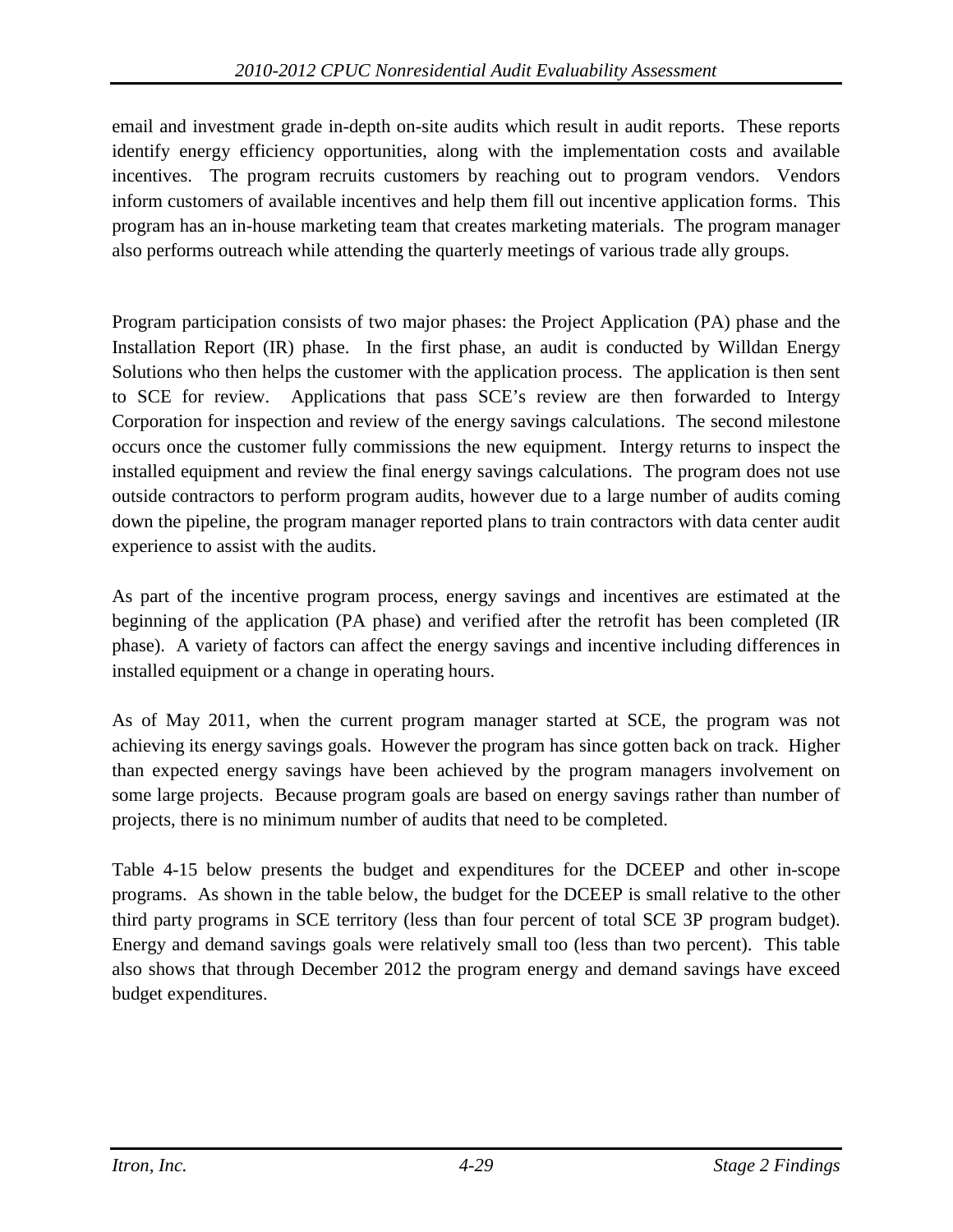|                                          | <b>DCEEP</b> | <b>SCE 3P</b><br><b>Programs</b> | <b>Statewide 3P</b><br><b>Programs</b> |
|------------------------------------------|--------------|----------------------------------|----------------------------------------|
| <b>Budget</b>                            | \$4,751,219  | \$121,751,608                    | \$382,131,938                          |
| Expenditures (% of Budget)               | 78%          | 60%                              | 80%                                    |
| <b>Gross Annual MWh Goals</b>            | 8.774        | 495,731                          | 1,014,541                              |
| Gross Annual MWh, Installed as % of Goal | 94%          | 36%                              | 71%                                    |
| <b>Gross Peak MW Goals</b>               | 0.6          | 82.9                             | 167.9                                  |
| Gross Peak MW, Installed as % of Goal    | 162%         | 39%                              | 67%                                    |

<span id="page-71-0"></span>**Table 4-15: Budget, Expenditures, and Energy Savings for the DCEEP and other In-Scope 3P Programs, As of December 2012**

# *Program Audit Activities*

In order to participate in the program, a customer prepares and submits a Project Application (PA), which includes customer information, site information, data regarding specific measures to be installed and estimated energy savings. SCE reviews the application and forwards the application to Intergy Corporation for inspection and review of the PA energy savings calculations. Intergy then reviews the PA form and performs an audit to verify baseline equipment.

DCEEP offers email surveys and in-depth on-site audits; however, the program does not deliver both types of audit for a given project. A customer will receive either an email survey or an indepth on-site audit based on the program's determination of which audit best fits the customer's needs. During the audit, program staff inquire into the customer's budget so as to target recommended measures within a feasible range. Once the customer fully commissions the new equipment, Intergy returns to inspect the installed equipment, review the paperwork, and finalize the energy savings calculations.

As part of the program process, energy savings and incentives are estimated at the beginning of the application (PA phase) and verified after the retrofit has been completed (IR phase). A variety of factors can affect the energy savings and incentive, including differences in installed equipment or a change in operating hours. The Program Manager follows up once a month to determine if any changes are anticipated to the energy savings and incentive and makes adjustments to the program tracking data accordingly.

# *Customer Data Tracking*

As part of developing a project file and its associated measure recommendations, SCE provides a year's worth of customer billing data to program staff, summarized by month. The billing data are provided to program staff in a PDF file or an Excel spreadsheet.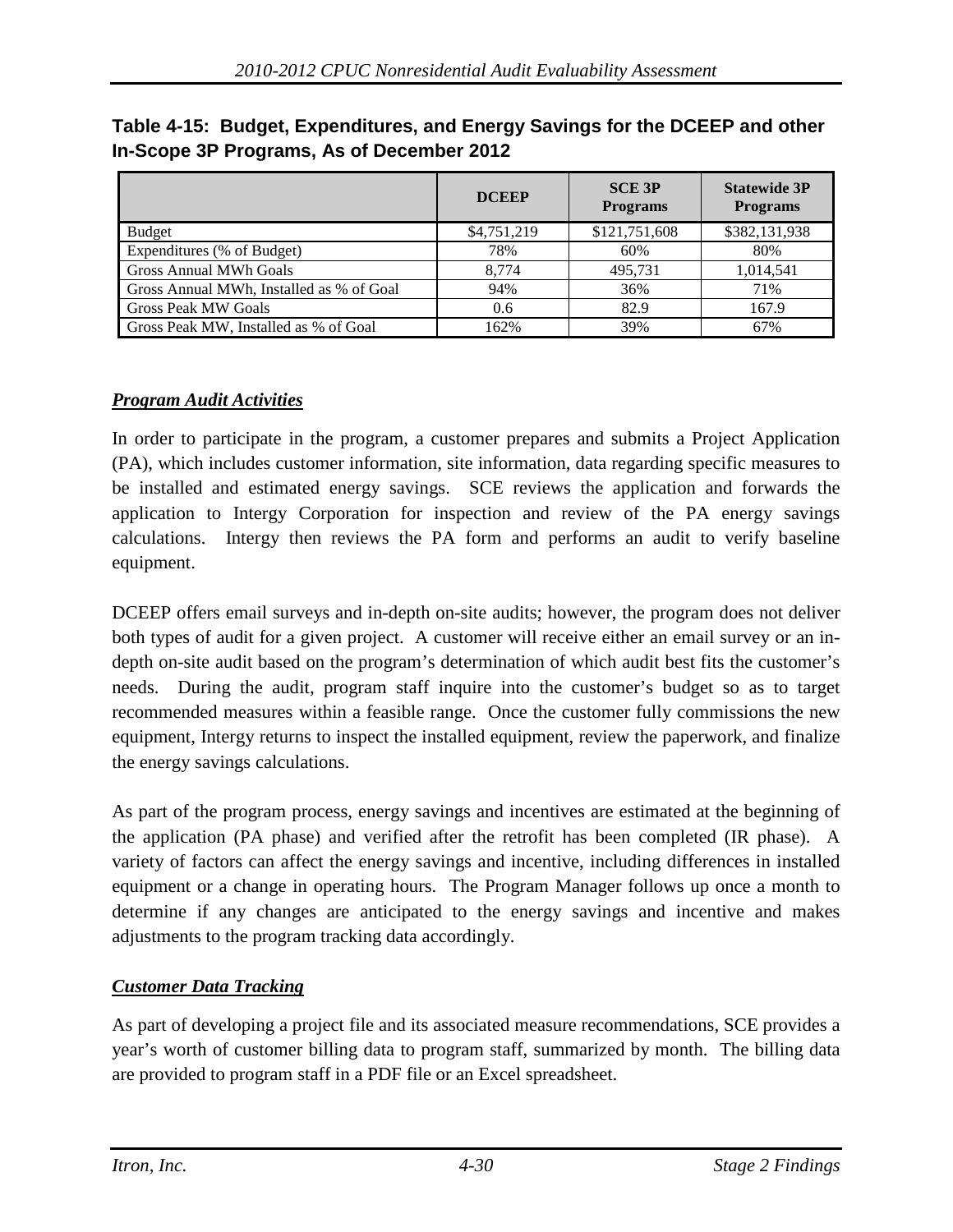### *Audit Data Tracking*

Program staff take handwritten notes while performing an audit. These notes are typed up and formalized as audit findings after the site visit is complete. Calculations are performed using Excel spreadsheet templates and eQuest. Additionally, mechanical drawings or configurations of equipment are stored on a server with the calculations.

While the program has no specific file type requirements for recording and filing audit data, the Customer Relationship Management (CRM) system only accepts electronic files. Thus it is convenient to store audit data electronically in Excel files. EQuest files are also generated and saved as part of the modeling component of the program for savings estimation.

The forms and Excel spreadsheet calculations that are used for data collection and storage have been approved by SCE and EEGA. Each spreadsheet is based off of a template organized by solution codes, and while the spreadsheets do not have any built-in quality check mechanisms per se, the Program has an in-house process that involves a more senior engineer performing quality checks on an engineer's work.

Audit data are stored on a central server, which can be accessed by all program staff members. The change to the file storage system was implemented in January 2010 to make locating audit files easier. The current system of storing audit information in Excel spreadsheets on a shared server is satisfactory to Program staff. There are no existing plans to change the structure of the audit forms or data storage systems looking forward.

Audits that do not result in projects<sup>[44](#page-72-0)</sup> are tracked by the program, but this tracking is on an ad hoc basis. If a customer refuses an audit or if there is no follow up for three months, then the customer is no longer actively tracked.

The Program Manager communicates with SCE on a monthly basis to provide an update on how many customers were contacted, how many audits were performed, and the specific calculations associated with those audits. These data remain on the server without any scheduled deletion.

#### *Audit Recommendation Tracking*

Data collected during the audits are a mixture of observations of existing conditions and notes on how program savings may be achieved for the customer. These data help illustrate the customer's current energy usage and how much energy the customer can save. Savings calculations performed by Intergy are reviewed by a third party, and after the PA review or IR review document is finalized, the document is uploaded to SCE's CRM system.

<span id="page-72-0"></span><sup>&</sup>lt;sup>44</sup> A project is defined as the implementation of one or more audit recommendation.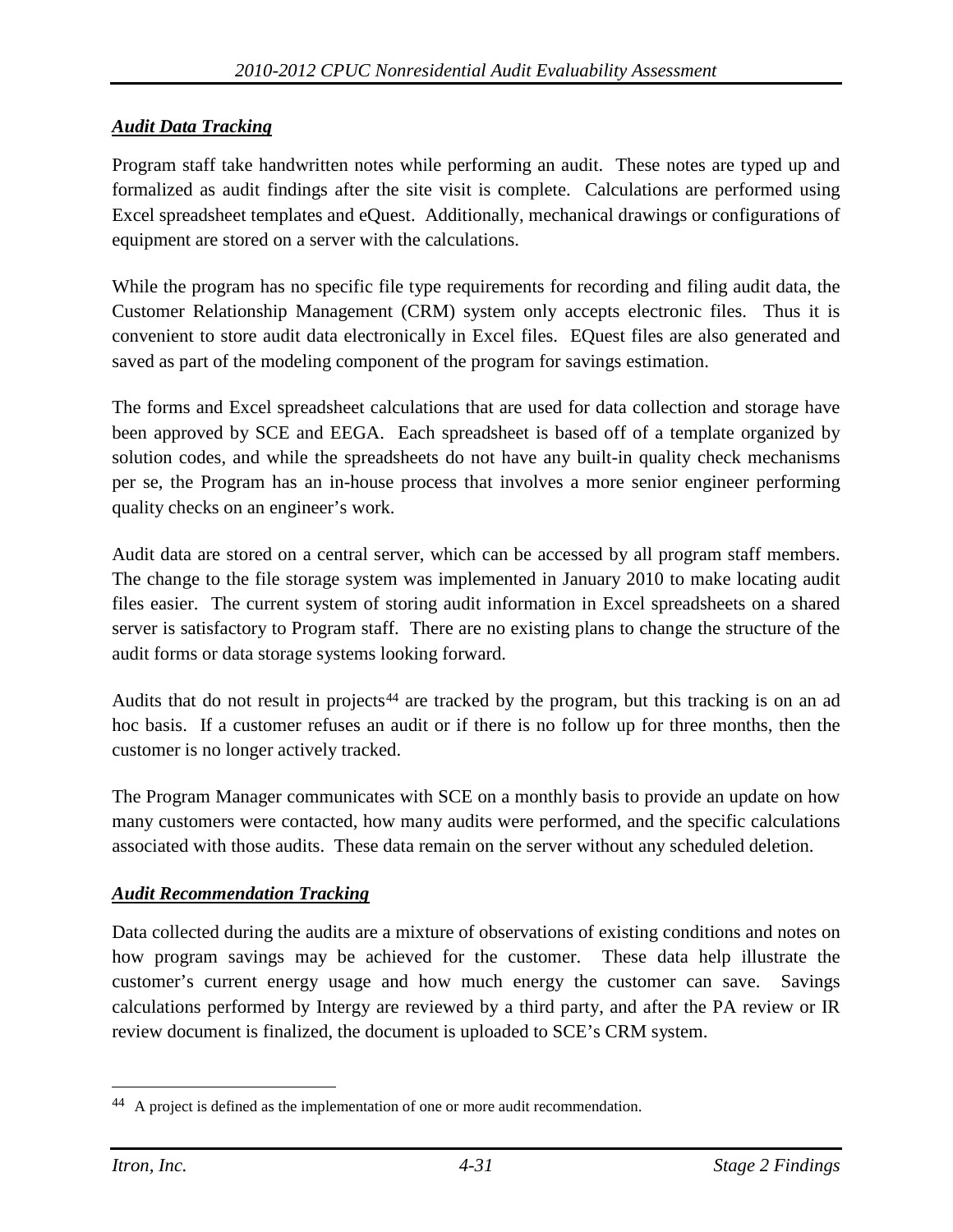The formation of recommended measures is dictated, in part, by the length of the relationship between the customer and the program. Audit data for customers that have been associated with the program for a longer time generally contain many energy efficiency measures and are used as project roadmaps for 3-5 years. In cases where the relationship between the customer and the program is likely to be short term, audit data are treated as short-term snapshot, and recommended measures are developed around this view.

While the Customer Relationship Management (CRM) solution used by the Program provides some necessary file sharing capability, it was not designed with file sharing in mind. The CRM tools are usually used for sales teams, but SCE has altered the tool to be used for sharing project files. One of the consequences of using a CRM tool as a file sharing solution is upload speed of documents is slow.

### *Audit Follow-Up Activities*

Once an audit has been completed, the Program delivers a report containing recommendations to the customer in 3 to 6 weeks, depending on the availability of engineers. Typically recommended energy efficiency measures include: uninterruptable power supply replacements, variable frequency drives, storage consolidation, and air flow tiles. The audit findings report includes return on investment (ROI) calculations by measure, as well as combined measures, in an attempt to achieve a ROI that is low enough to meet the customer's threshold. The customer and Program staff jointly review audit findings and determine which projects to address in the short-term and which projects may be addressed in the longer term depending on available budget. Program staff also assist customers with applying for SCE rebates.

Once the report has been delivered, the program follows up with the customer on a regular basis to determine the status of the project. Depending on the needs of the customer, these meetings may be weekly, biweekly, or monthly.

### *Referrals to Other Programs*

No mention of referrals to other programs was made, nor did they report tracking any such data.

### *Project Reporting*

The Program Manager talks to SCE on a monthly basis to update them about how many customers were contacted and how many audits were performed.

Calculations performed by Intergy are reviewed by a third party. After a PA review or IR review document is finalized, the document is uploaded to SCE's CRM system. The CRM system only accepts electronic files, but there is not a file type requirement. Excel and eQuest are the primary file types used to capture the audit data and calculate recommended measure savings.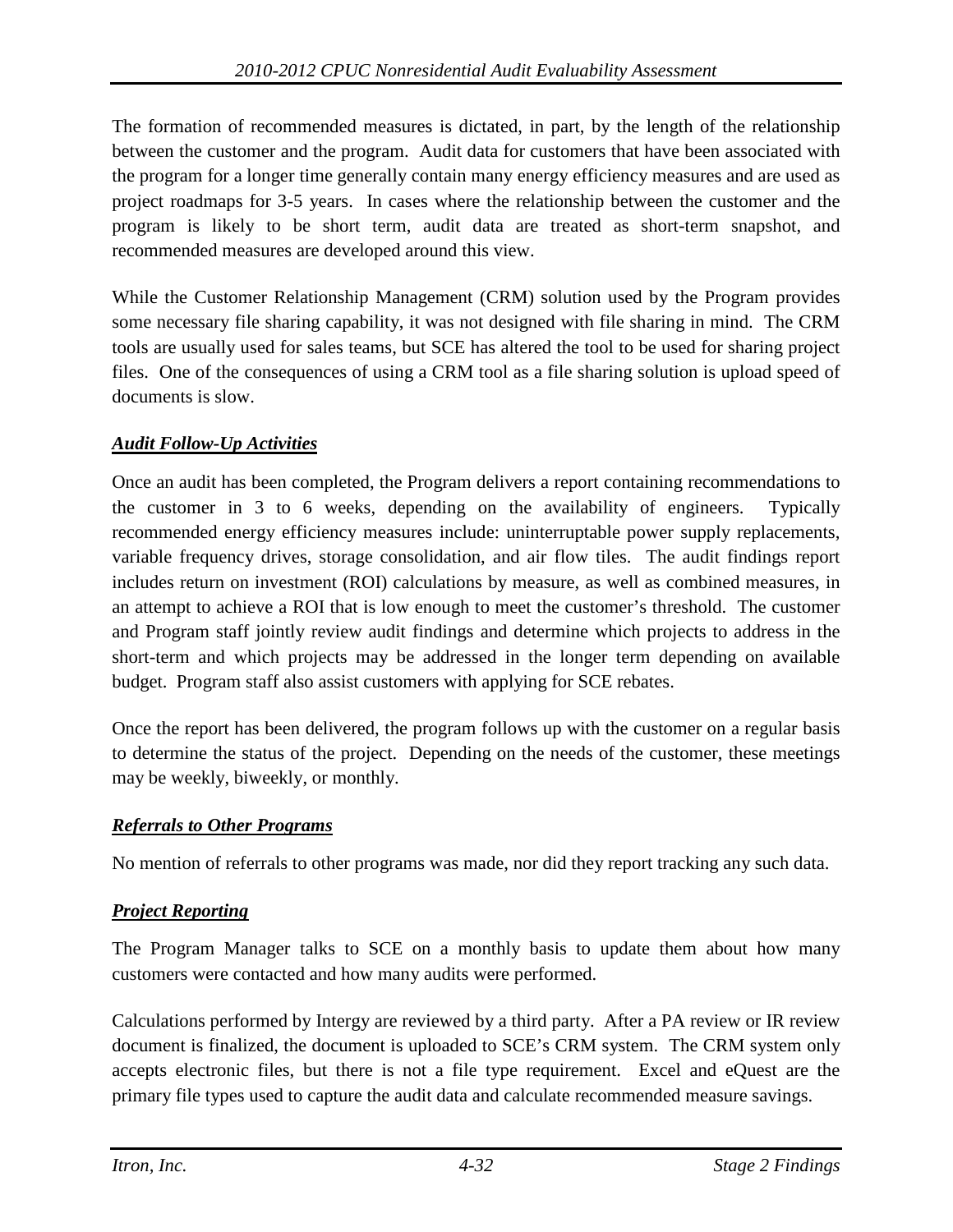### *Analysis of Stage 2 Data Received*

DCEEP completed the data request spreadsheet for both the in-depth and email surveys they offer through the program. They did not provide a cut of the recommendation database as recommendation data are stored in separate Excel or eQuest files that cannot be queried as a single database. Individual audit reports were provided for a significant portion of the audits completed during the 2010-2012 program cycle. These audit reports contained the following data elements:

- **Executive Summary** which included description of site, audit conducted, measure recommendations, and energy and savings overview (including estimated energy, demand and electric cost savings, as well as total estimated project cost and incentive funds available).
- **Detailed Explanation of Energy Efficiency Measures Recommendations**
- **Baseline Site Information** including square footage of site, approximate Hours-of-Operation, Climate Zone and historical billing data.
- **Benchmarking**
- **Incentives and Financing Options**
- **Project Process and Timeline**

### *Stage 1 to Stage 2 Data Comparison*

The data collected for this program were, for the most part, consistent between Stage 1 and Stage 2. It was not apparent from the Stage 1 on-line survey response that audit data were not stored in an aggregated database. Additionally, although some audit data were reported to be stored in individual electronic (Excel) files, these files were not provided to the evaluation team and thus were not verified. Individual audit reports containing audit recommendations were only provided for audits that resulted in a project during the 2010-2012 program cycle.

### *Evaluability Assessment of Program*

Based on the data collected for this program as part of this evaluability assessment, it appears as though the current program data tracking is insufficient to conduct a comprehensive evaluation of the audits delivered through this program. No program-wide tracking database exists. Audit data are stored in a series of individual Excel and eQuest files and only summarized in an audit report. The evaluation team was provided sample audit reports, but not the Excel and eQuest files, and therefore, only audit report data were reviewed. Additionally, data on audits that did not turn into projects<sup>[45](#page-74-0)</sup> were not retained. It is possible that recommendation data for audits that

<span id="page-74-0"></span><sup>&</sup>lt;sup>45</sup> A project is defined as the implementation of one or more audit recommendation.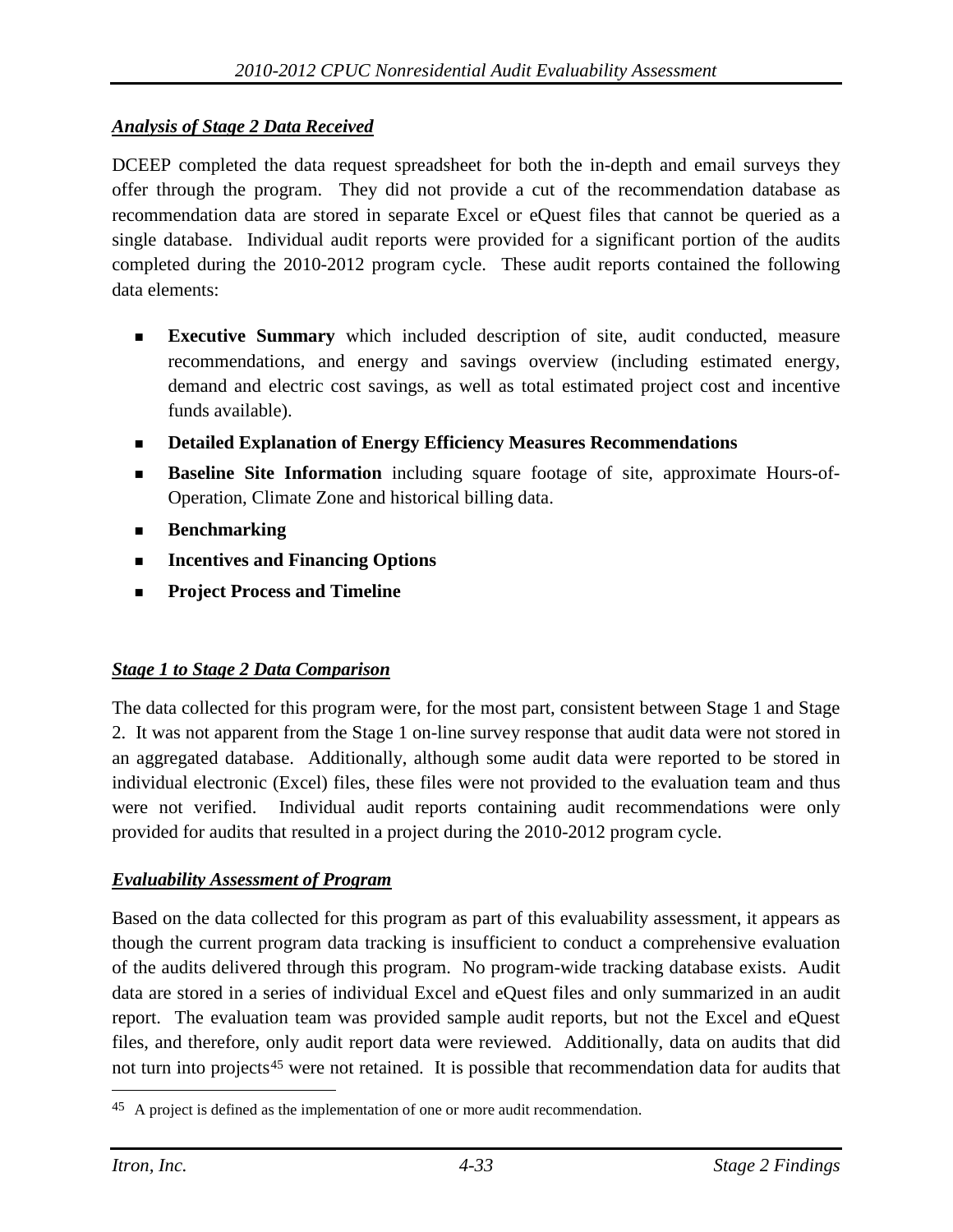did lead to projects could be mined out of the various audit reports (or Excel files if they contain the necessary data), however that process would require a great deal of manual effort for each audit conducted.

### *4.1.5 SDG&E California Department of Correction Partnership (SDG&E 3123)*

The 5<sup>th</sup> program selected for the Case Study assessment was SDG&E's California Department of Corrections Partnership Program. This program is part of a statewide Institutional Partnership (IP) program which is a joint effort between the California Department of Corrections and Rehabilitation (CDCR) and the four California IOUs. It was created to identify energy efficiency projects that will lead to a sustained energy consumption reduction at prisons and other CDCR-owned facilities. This program also assists the CDCR in identifying incentives and other funding available for the implementation of energy efficiency projects.

The SDG&E CDCR program works with nine ESCO contractors statewide who perform investment grade audits at CDCR faculties. The data collected during these audits are used to estimate the energy savings, costs, and payback periods for each of the energy efficiency opportunities identified during the audits.

The CDCR program manager filled out the evaluations data request spreadsheet, but granted no interview as no projects<sup>[46](#page-75-0)</sup> were completed during the 2010-2012 program cycle within the SDG&E program. A follow-up phone conversation with a CDCR staff member clarified that a single audit was conducted within the 2010-2012 program cycle. A number of energy efficiency recommendations were provided to the customer. However, due to the fact that this facility was primarily powered by a Cogeneration facility located on-site, SDG&E declined to offer incentives to this facility for the implementation of the energy efficiency upgrades. As a result, no energy efficiency projects were undertaken.

The CDCR program made up approximately 14 percent of the SDG&E budget for all IP programs reporting to offer audits,  $47$  but less than 1 percent of the statewide budget for IP programs. As shown in [Table 4-16](#page-76-0) below, this program, along with the other SDG&E IP programs, had no energy savings or demand reduction goals and reported no energy savings for the current program cycle.

<span id="page-75-0"></span> <sup>46</sup> A project is defined as the implementation of one or more audit recommendation.

<span id="page-75-1"></span><sup>47</sup> Based on the Stage 1 on-line survey responses.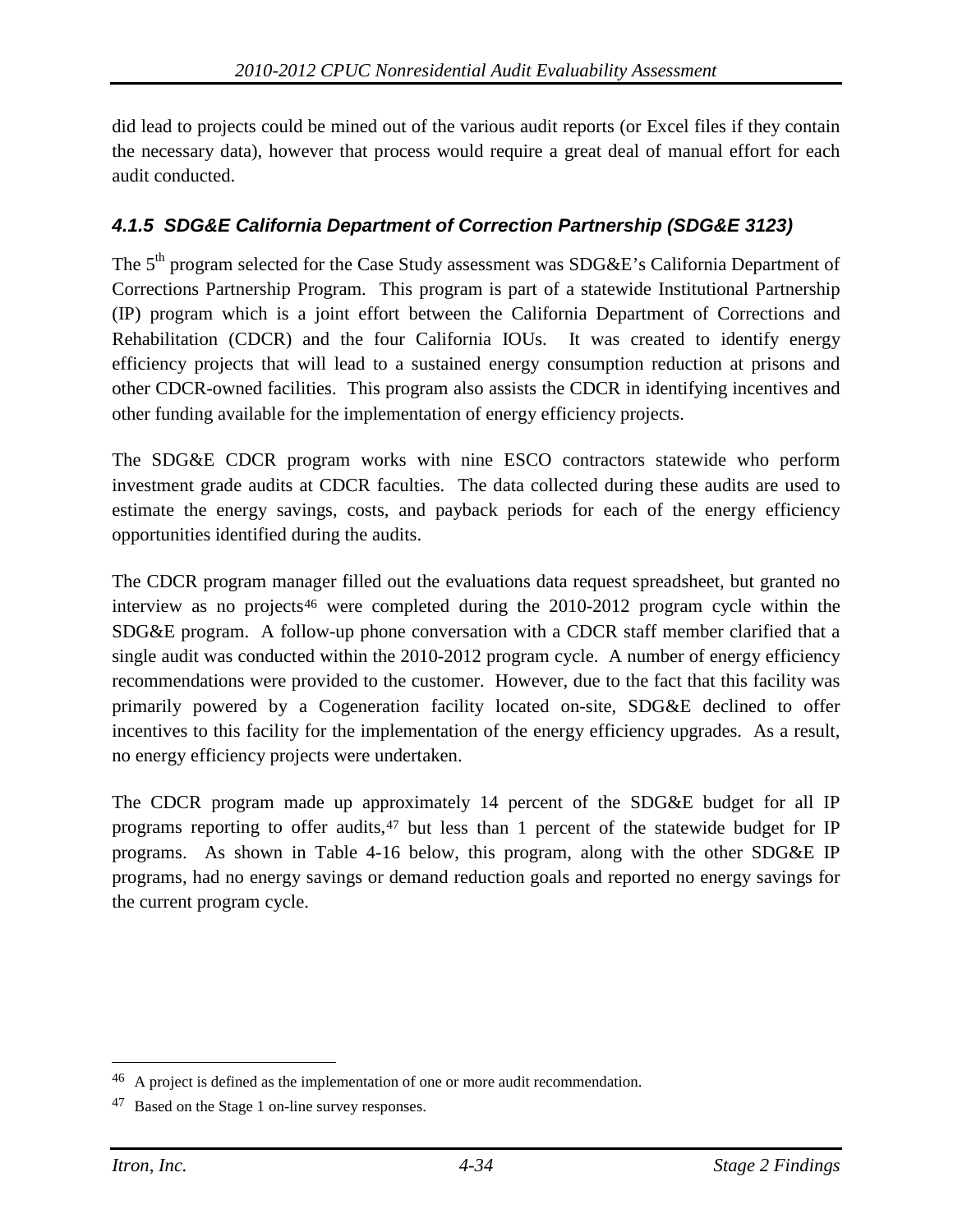|                                          | <b>CDCR Program</b> | <b>SDG&amp;E IP</b><br><b>Programs</b> | <b>Statewide IP</b><br><b>Programs</b> |
|------------------------------------------|---------------------|----------------------------------------|----------------------------------------|
| <b>Budget</b>                            | \$665,975           | \$4,632,909                            | \$93,030,536                           |
| Expenditures (% of Budget)               | 30%                 | 58%                                    | 87%                                    |
| <b>Gross Annual MWh Goals</b>            |                     |                                        | 194.491                                |
| Gross Annual MWh, Installed as % of Goal | N/A                 | N/A                                    | 79%                                    |
| <b>Gross Peak MW Goals</b>               |                     |                                        | 28                                     |
| Gross Peak MW, Installed as % of Goal    | N/A                 | N/A                                    | 95%                                    |

<span id="page-76-0"></span>**Table 4-16: Budget, Expenditures, and Energy Savings for CDCR Program and other In-Scope IP Programs, As of December 2012**

Since no program manager interview was conducted for this program, little is known about the audit activities beyond what was provided in response to the Stage 1 on-line survey. The recommendation data provided for the single audit appeared to be complete. It is possible that if additional audits were conducted by this program in the future that an evaluation of the audit activities could be completed.

# **4.2 In-Depth Analysis**

This section presents detailed findings from the 25<sup>[48](#page-76-1)</sup> programs that were included in the Stage 2 Evaluability Assessment analysis.

### *4.2.1 Data Requested*

As previously described, the programs included in the Stage 2 in-depth assessment were sent a data request packet that included: 1) a spreadsheet requesting information on customer data tracking, audit data storage, recommendation tracking, and referral tracking; and 2) a request for a cut of the recommendation data provided to audit recipients from the program's recommendation database. Since not all programs use a conventional database like SQL, the data request allowed programs to substitute sample audit reports that contain recommendations in the absence of a database.

The data request packet sent to each of the 25 in-depth assessment program managers consisted of an Excel workbook containing instructions on the data request, a data dictionary, and a separate data request tab for each audit type reported to be offered based on the program managers' on-line survey responses (Stage 1). The data request workbooks contained anywhere from one to five tabs, representing the unique audit offerings of each of the programs.

<span id="page-76-1"></span><sup>&</sup>lt;sup>48</sup> The five case study programs described above, along with 20 additional in-depth analysis programs.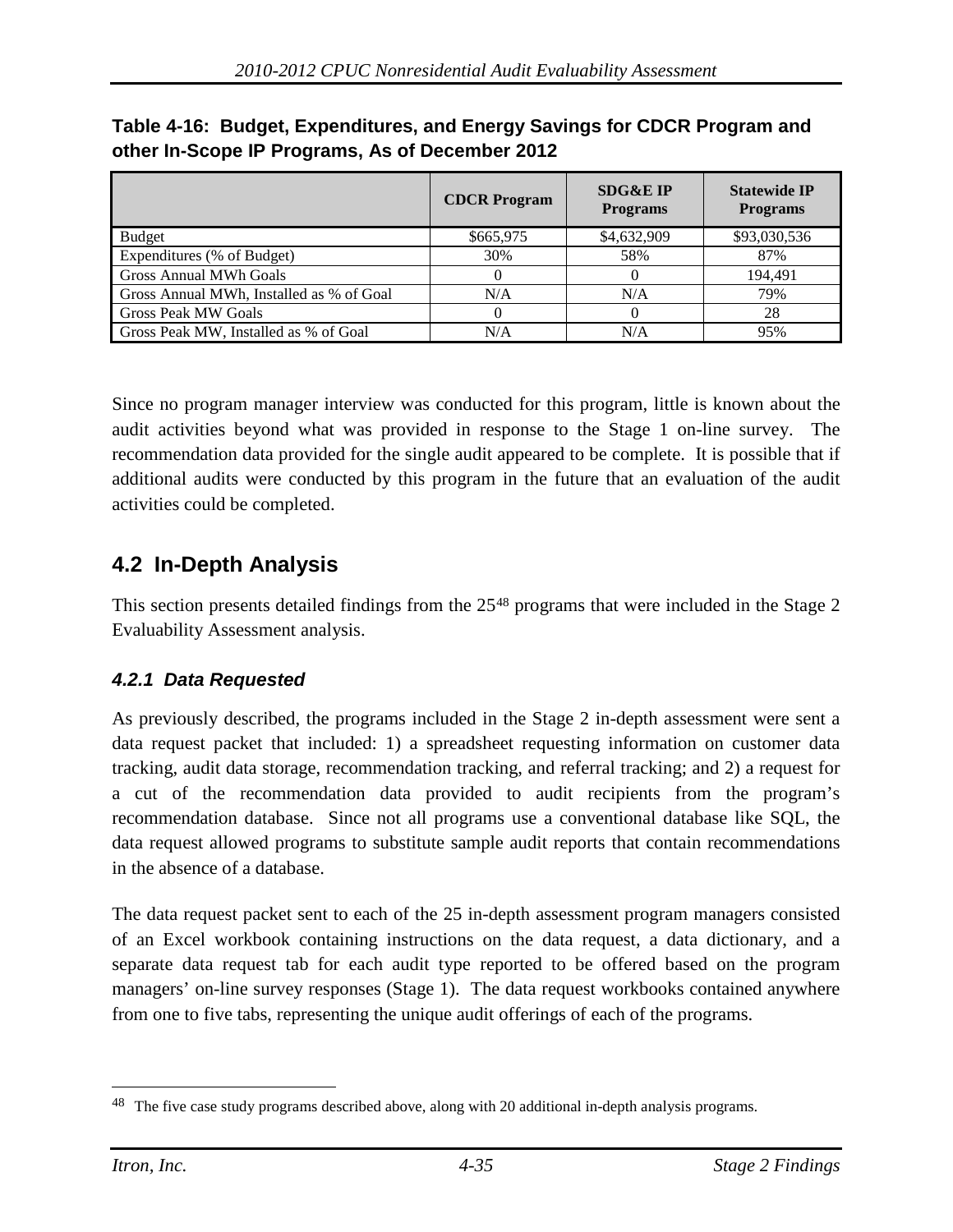### *4.2.2 Data Received*

[Table 4-17](#page-77-0) below shows the distribution of the 25 programs included in the Stage 2 in-depth assessment across the four utilities and three program types. Out of the 25 programs, for which data were requested,<sup>[49](#page-77-1)</sup> 22 completed and returned the data request spreadsheet, and eight provided a database extract containing a sample of the audit recommendation data that are stored by the program. Although sample audit reports were not requested, 11 programs provided them to the evaluation. Eight of these 11 were provided in lieu of the recommendation data requested and three were provided in addition to the recommendation data requested. Two programs (UCCSU and SaveGas) did not provide any data in response to the request, citing their programs did not conduct any audits during the 2010-2012 program cycle. One program, the Riverside County Partnership Program, discussed in the case study section above, only provided sample audit reports as their data are not stored in a database and thus, they felt the spreadsheet template was not appropriate for their program.

| <b>Utility</b> | Program<br><b>Type</b> | <b>Data Requested</b> | <b>Spreadsheet</b><br><b>Returned</b> | Recommendation<br><b>Data Provided</b> | <b>Sample Audit</b><br><b>Reports Provided</b> |
|----------------|------------------------|-----------------------|---------------------------------------|----------------------------------------|------------------------------------------------|
| PGE            | LGP                    | 3                     | 3                                     | 1                                      | 3                                              |
|                | 3P                     | 8                     | 8                                     | $\overline{4}$                         | $\overline{4}$                                 |
|                | $\rm IP$               | 1                     | $\boldsymbol{0}$                      | $\boldsymbol{0}$                       | $\boldsymbol{0}$                               |
| <b>SCE</b>     | LGP                    |                       |                                       | $\boldsymbol{0}$                       | $\mathbf{0}$                                   |
|                | 3P                     | 5                     | 5                                     | 1                                      | $\overline{2}$                                 |
|                | IP                     | 1                     | 1                                     | 1                                      | $\mathbf{0}$                                   |
| <b>SDGE</b>    | LGP                    | 1                     | 1                                     | 1                                      | $\mathbf{0}$                                   |
|                | 3P                     | $\overline{2}$        | $\overline{2}$                        | $\mathbf{0}$                           | 1                                              |
|                | LGP                    |                       | $\overline{0}$                        | $\mathbf{0}$                           |                                                |
| <b>SCG</b>     | 3P                     | $\overline{2}$        |                                       | $\boldsymbol{0}$                       | $\mathbf{0}$                                   |
|                | IP                     | $\overline{2}$        |                                       | 1                                      | $\mathbf{0}$                                   |
|                | LGP                    | 6                     | 5                                     | $\overline{2}$                         | $\overline{4}$                                 |
| Total          | 3P                     | 17                    | 16                                    | 5                                      | $\overline{7}$                                 |
|                | Total                  | 25                    | 22                                    | 8                                      | 11                                             |

<span id="page-77-0"></span>**Table 4-17: Stage 2 In-Depth Analysis Data Collection**

<span id="page-77-1"></span> <sup>49</sup> The data requested was described in the section above.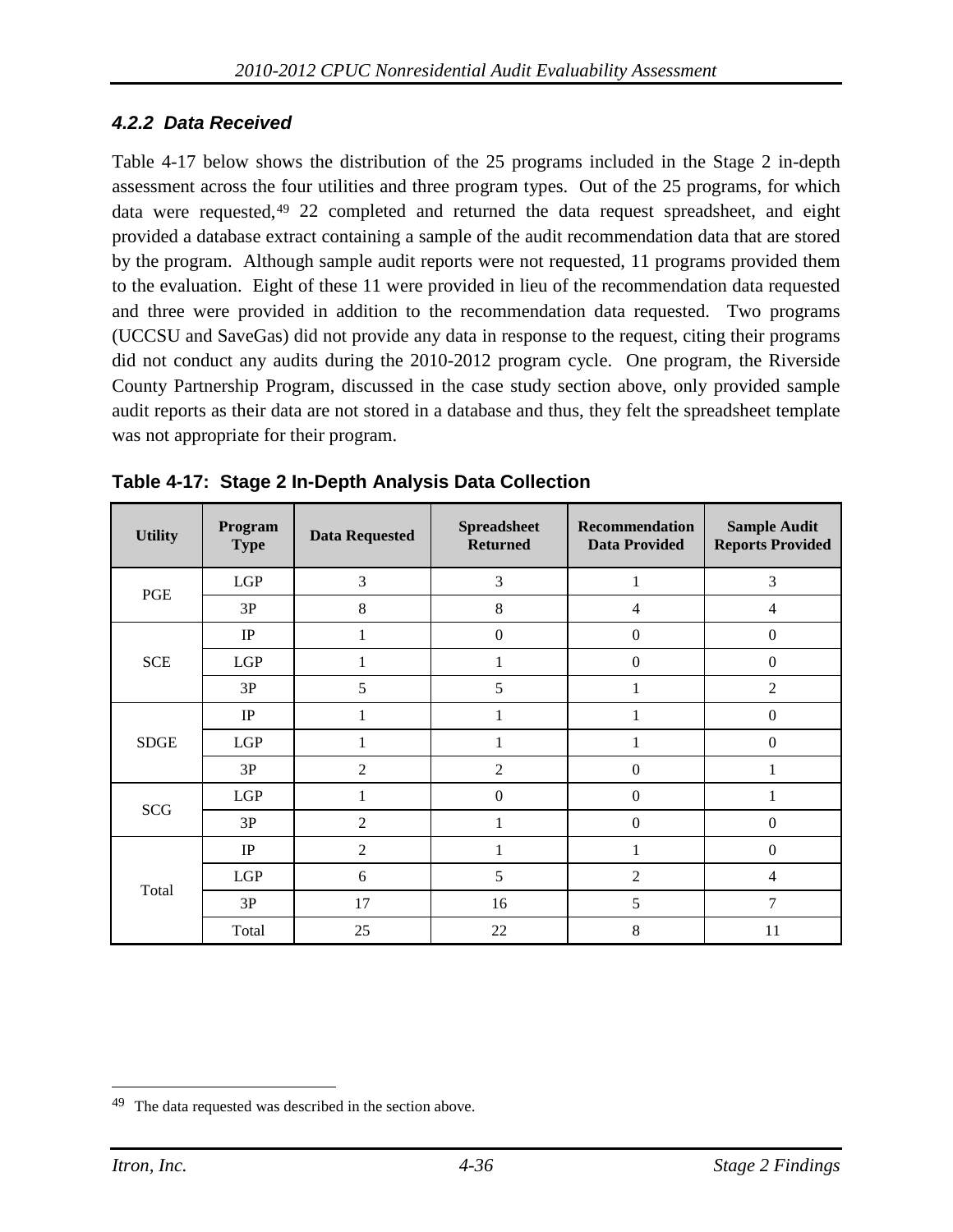#### *Data Request Spreadsheet*

Out of the 59 individual data request spreadsheets<sup>[50](#page-78-0)</sup> delivered to the 25 program managers included in the Stage 2 in-depth assessment, 47 percent were either not returned or returned blank. Reasons for not completing the spreadsheets included:

- **Program was cancelled**
- No audits were performed during 2010-2012 program cycle (for the whole program or for a particular audit type)
- Email survey response was incorrect (audit type not actually offered by program)
- **Program lacked a central database, data were tracked in ad hoc form, and thus it was not** feasible to complete the spreadsheet

A number of program managers did not complete the spreadsheets, nor did they provide a reason for not doing so. In these cases, the evaluation team attempted to follow up with the program manager to gather additional information on the missing data, but in some cases the follow up attempt was unsuccessful.

The data request worksheets that were returned to the evaluation team were generally well populated.

### *Recommendation Database*

Recommendation databases were received from eight of the 25 programs (32 percent) included in the in-depth assessment. Reasons given for not providing recommendation data included:

- **Program did not conduct any audits during the time period (2 programs),**
- Program did not keep records in a central database (6 programs), and
- **Program needed additional information and/or approval from utility**<sup>[51](#page-78-1)</sup> and/or participants to share data with evaluators (8 programs).

Again, for a number of programs, neither a recommendation database nor a reason for its absence was provided to the evaluation team. These programs did not respond to follow-up requests from the evaluation team.

<span id="page-78-0"></span> <sup>50</sup> Separate spreadsheets were sent for each audit type (mail, phone, on-line, etc.) reportedly offered by a program based on the data collected during the Stage 1 on-line survey.

<span id="page-78-1"></span><sup>51</sup> This was an interesting response as the data request for the Stage 2 in-depth assessment was sent to the program implementers directly from the utilities.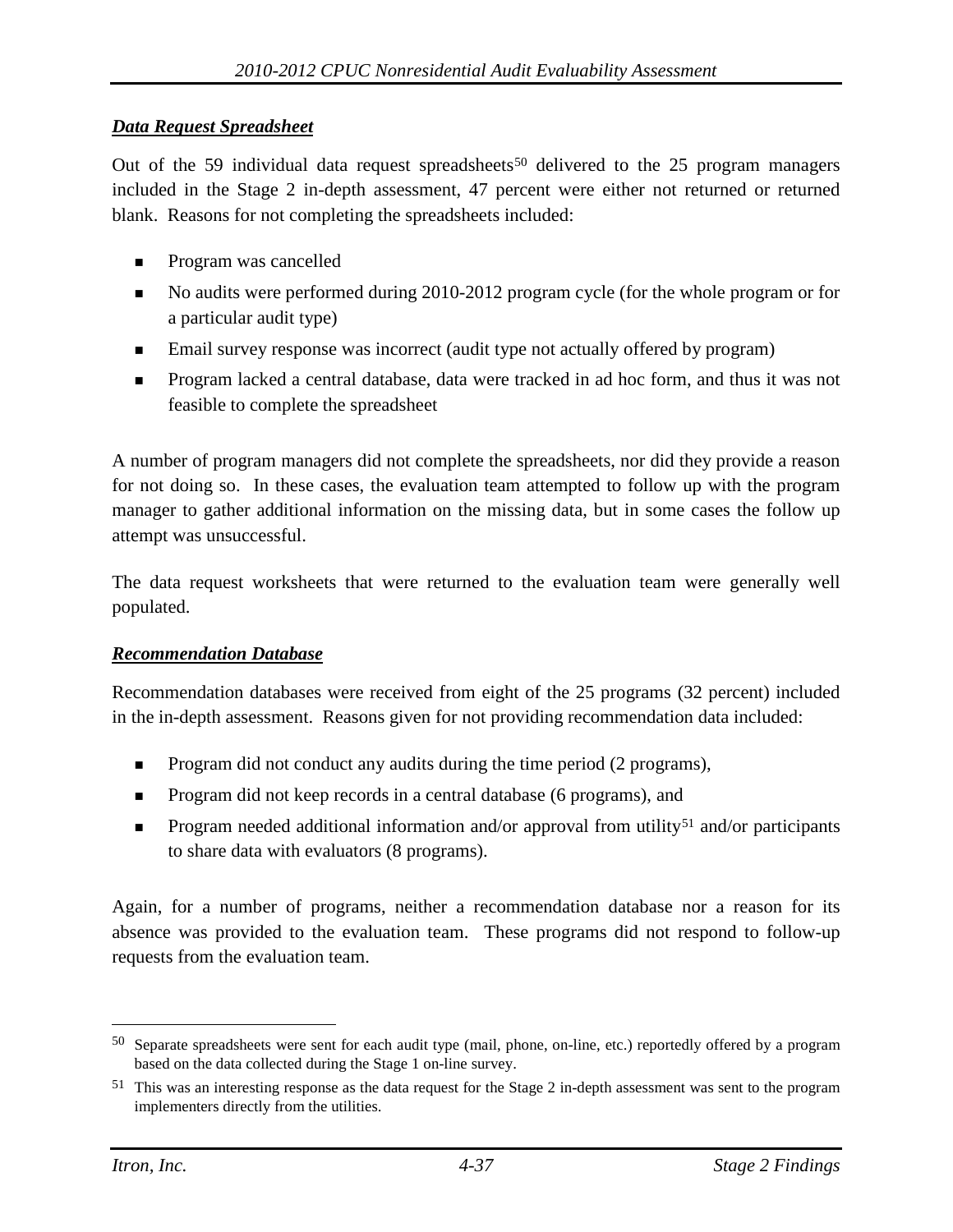In the process of attempting to collect audit recommendation data, it became apparent to the evaluation team that while some program managers reported in both Stage 1 and Stage 2 that their program stored audit recommendation data in a database, there was some confusion regarding what was meant by a database. A number of programs that indicated their data were stored in a database turned out not to have a central database that could be queried in response to evaluation requests, and instead kept records in individual files on shared or hard drives. Due to the lack of recommendation databases provided from many of the programs in response to the Stage 2 data request, it was difficult to assess the magnitude of the confusion regarding a centralized audit tracking database.

The recommendation data request sought the following data elements:

- Measure Recommendation End Use
- Measure Recommendation Equipment Type
- **Measure Recommendation Size/Volume**
- **Measure Recommendation Quantity**
- $\blacksquare$  Measure Recommendation Energy Savings (kW, kWh, therms per year)
- **Measure Recommendation Description**
- Recommendations for Practices/No-Cost/Low-Cost Measures

The recommendation data received allowed the evaluation team to verify that eight of 25 programs (32 percent) selected for Stage 2 kept audit recommendation data in a central flat file database. This percentage may be higher but could not be verified by the evaluation team based on the data received. All eight programs that provided a sample of the data stored in their recommendation databases provided high quality data that included most of the elements included in the Stage 2 data request. The most common missing recommendation data elements were the end use categorization (which was only provided by two of eight programs), the size or volume of the recommended measure (provided by four of eight programs), and the quantity of measures to be installed (provided by six of eight programs). The missing end use categorization would likely not cause any evaluation issues as the measure descriptions can typically be used to determine the end use involved. However, missing information on the size, volume and/or quantity associated with the audit recommendation can make confirmation of audit recommendation implementation difficult.

### *Sample Audit Reports*

Sample audit reports were provided for eleven of the 25 programs. Eight of these programs provided sample audit reports in place of an electronic database of records. The sample audit reports varied from simple short forms (listing recommended or installed measures) to very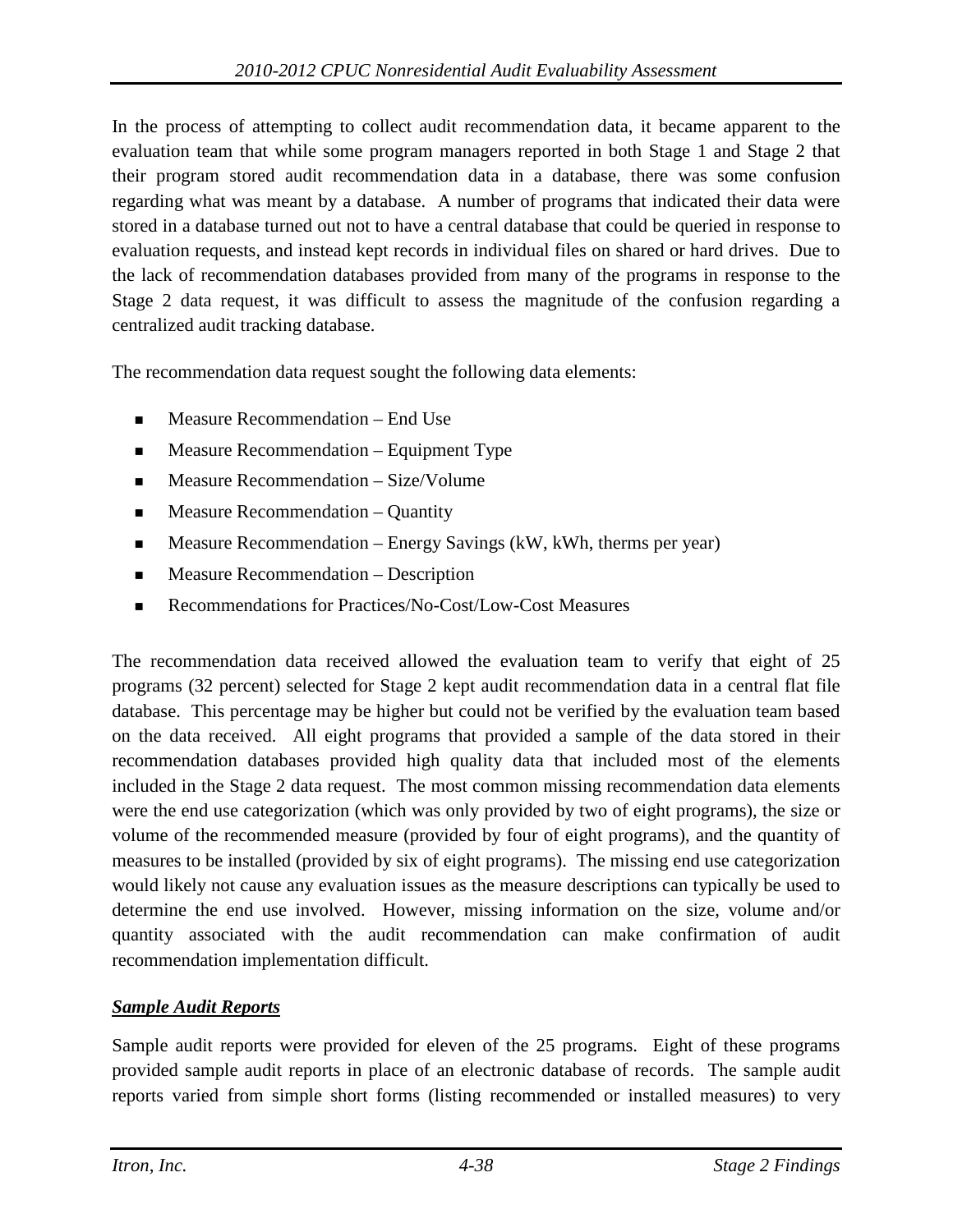detailed reports of recommended measures that included pictures, estimates of savings, costs, and payback periods. Sample audit reports were typically send as PDF or word files as part of the Stage 2 data request.

### *4.2.3 Stage 2 Data Analysis*

#### *Spreadsheet Data Assessment*

Data collected during Stage 2 of the evaluability assessment indicated that the across the 25 programs analyzed, there were more than 36 sub-programs that offered audits to program participants. As shown in [Table 4-18](#page-81-0) below, across these 36 sub-programs more than 70,000[52](#page-80-0) audits were conducted. The majority of the audits delivered were On-site In-depth audits (48 percent)[53](#page-80-1) followed by Direct Install audits (24 percent) and On-site Basic audits (17 percent). Third-party programs made up 50 percent of the sub-programs offering audits but accounted for 71 percent of the total audits completed. In comparison, LGP programs made up 44 percent of the Stage 2 sub-programs and conducted 29 percent of the reported audits. This indicates that across the Stage 2 programs analyzed, 3P programs on average conducted significantly more audits than LGP programs (2,883 audits per program compared to 1,322 audits per program). Similarly, 53 percent were PGE&E programs and these programs accounted for 83 percent of the total audits completed. At the opposite end of the spectrum, 22 percent of the programs in Stage 2 were SCE programs and these programs accounted for just two percent of the total audits offered. While this is an interesting finding, it is important to keep in mind that while the Stage 2 program sample selection tried to take into account both the utility and the program size, it is hard to determine how much of this difference in audits completed is a function of the utility versus the programs selected for the Stage 2 in-depth assessment.

<span id="page-80-0"></span><sup>&</sup>lt;sup>52</sup> A portion of these audits were conducted at residential locations since four of the in-scope programs offered audits to both residential and nonresidential customers. We are unable to separate out the residential audits from the nonresidential audits entirely, however we estimate less than 10,000 are residential audits.

<span id="page-80-1"></span><sup>53</sup> It is important to keep in mind these distributions are only representative of the sample of programs included in the Stage 2 analysis.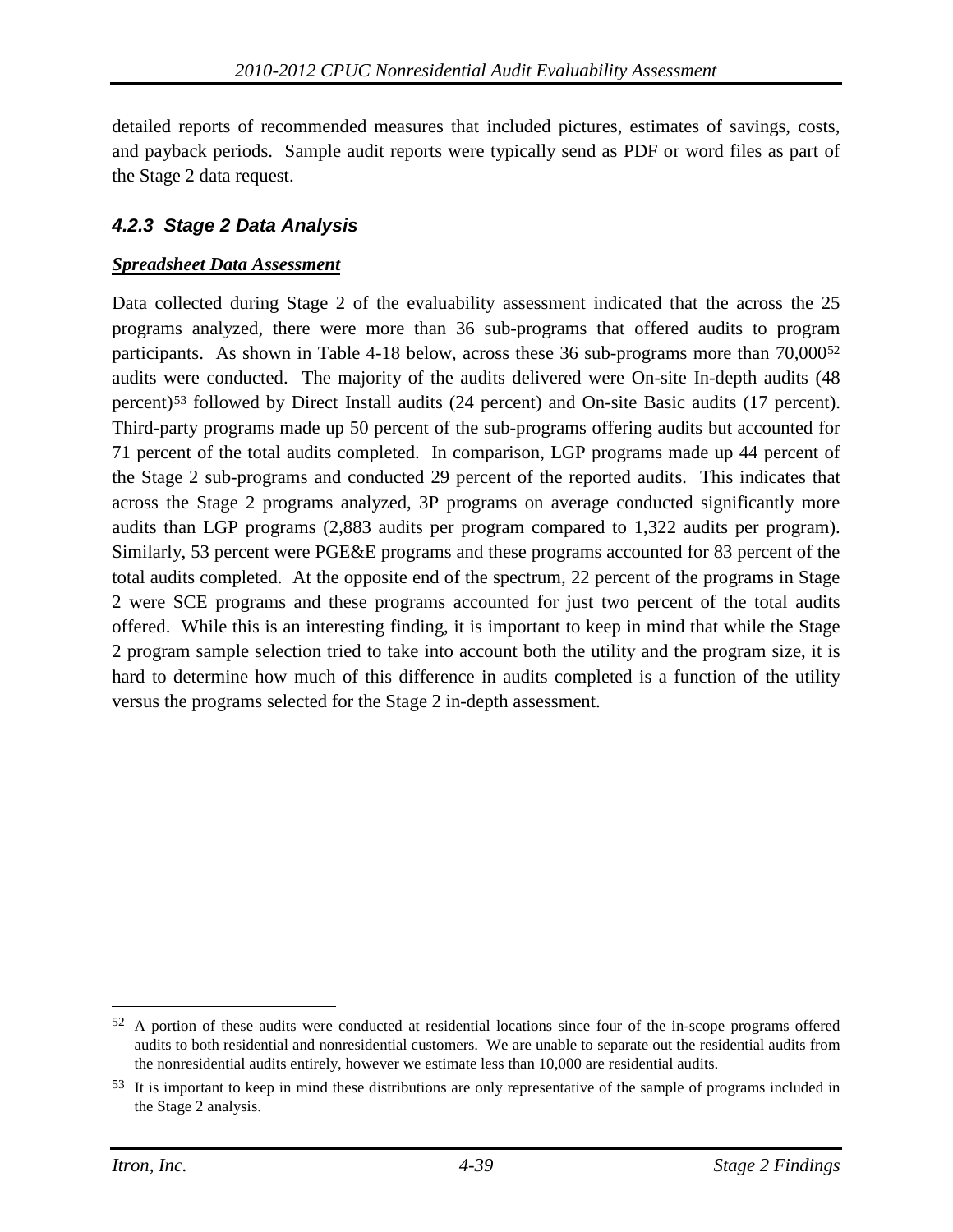|              | <b>Segmentation</b>        | <b>Sub-Programs</b><br><b>Offering</b><br><b>Audit Type</b> | <b>Audits</b> | Percent of Audits <sup>54</sup> |
|--------------|----------------------------|-------------------------------------------------------------|---------------|---------------------------------|
|              | Direct Install             | 7                                                           | 17,616        | 24%                             |
|              | <b>Feasibility Study</b>   | 3                                                           | 660           | 1%                              |
|              | Mail                       |                                                             | 35            | 0%                              |
| Audit        | On-line                    | 2                                                           | 7,166         | 10%                             |
| Type         | <b>On-Site Basic</b>       | 9                                                           | 12,278        | 17%                             |
|              | On-Site In-Depth           | 10                                                          | 35,287        | 48%                             |
|              | <b>Retro Commissioning</b> | $\overline{c}$                                              | 14            | 0%                              |
|              | <b>Steam Assessment</b>    |                                                             |               | $0\%$                           |
|              | Varied                     |                                                             | $\theta$      | 0%                              |
|              | <b>IP</b>                  | $\overline{2}$                                              |               | 0%                              |
| Program      | <b>LGP</b>                 | 16                                                          | 21,159        | 29%                             |
| Type         | 3P                         | 18                                                          | 51,897        | 71%                             |
|              | PG&E                       | 19                                                          | 60,446        | 83%                             |
|              | <b>SCE</b>                 | 8                                                           | 1,288         | 2%                              |
| Utility      | SCG                        | 5                                                           | 3,499         | 5%                              |
|              | SDG&E                      | 4                                                           | 7,824         | 11%                             |
| <b>Total</b> |                            | 36                                                          | 73,057        | 100%                            |

<span id="page-81-0"></span>**Table 4-18: Distribution of Audits Conducted by Stage 2 Programs**

Analysis of the Stage 2 data found there were a significant number of programs (approximately 20 percent) that tracked customer and recommendation data only for audits that eventually turned into projects.[55](#page-81-2) Additionally, a number of programs reported that these data are not tracked in a single electronic integrated database. Several programs reported they "tracked" audit data informally (for example on paper notes that were never transferred to any type of electronic database) and only began formally tracking data for energy efficiency recommendations that a customer indicated they were interested in seriously pursuing. This is problematic from an evaluation perspective as a comprehensive evaluation cannot be conducted of an audit program that does not store at a minimum either customer contact information or a utility account number for all audits conducted. [Table 4-19](#page-82-0) below shows, for the programs and sub-programs that returned the Stage 2 data request spreadsheet, the proportion of data elements that are tracked for audits that result in a project, as well as the percent of programs that do not result in a project. The table also provides the percentage of audit data that were reported to be stored in a single integrated electronic database.

<span id="page-81-1"></span> <sup>54</sup> It is important to keep in mind these distributions are only representative of the sample of programs included in the Stage 2 analysis.

<span id="page-81-2"></span><sup>55</sup> A project is defined as the implementation of one or more audit recommendation.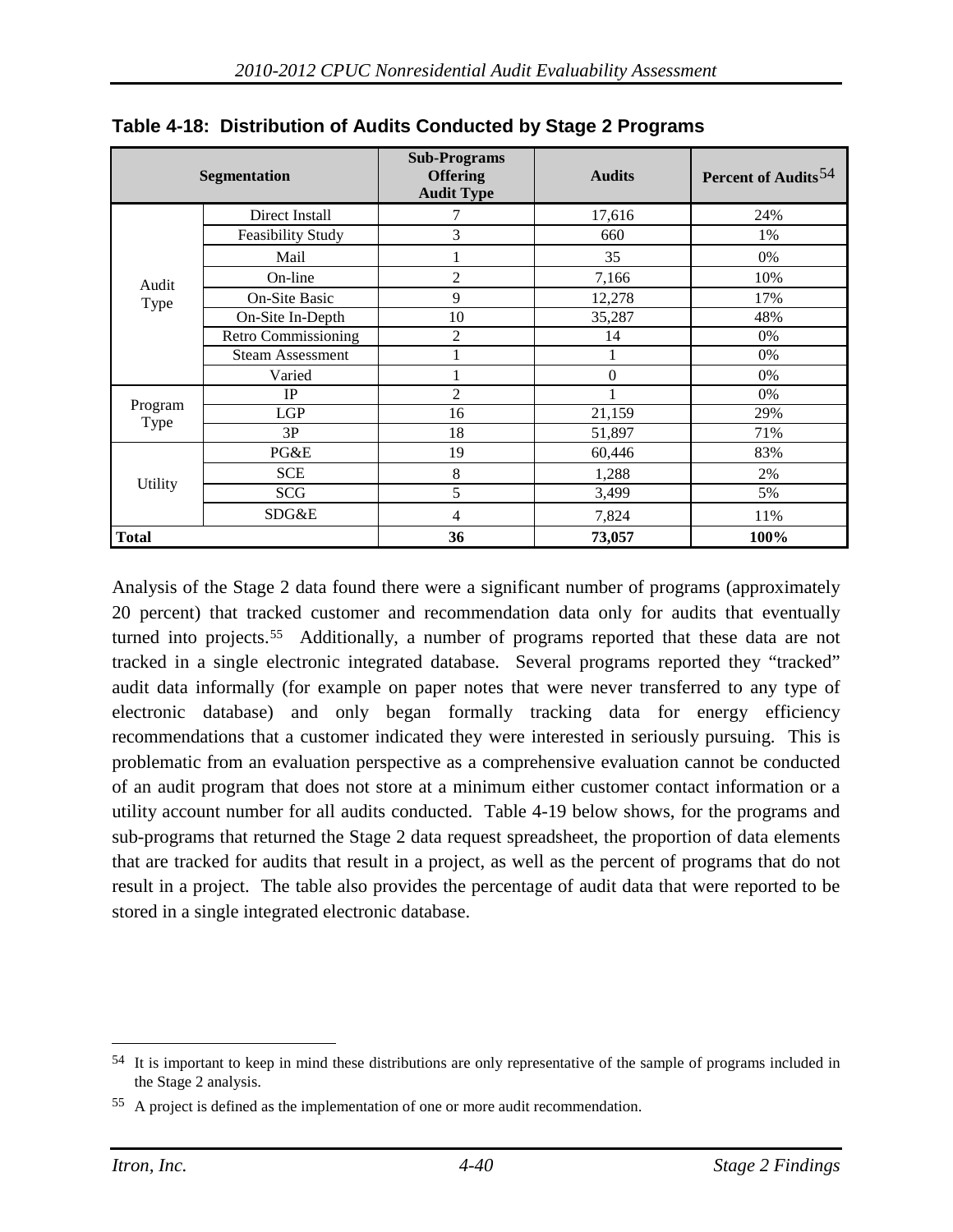| Data<br><b>Element</b>                                     | <b>Tracked for a</b><br><b>Portion of Audits</b> | Stored in an<br>Integrated<br><b>Electronic DB</b> | <b>Tracked for Audits</b><br>that do not become<br><b>Projects</b> |  |  |  |
|------------------------------------------------------------|--------------------------------------------------|----------------------------------------------------|--------------------------------------------------------------------|--|--|--|
| $\mathbf n$                                                | 31                                               |                                                    |                                                                    |  |  |  |
| Contact name                                               | 100%                                             | 77%                                                | 65%                                                                |  |  |  |
| Phone number                                               | 94%                                              | 71%                                                | 65%                                                                |  |  |  |
| Service address                                            | 97%                                              | 77%                                                | 61%                                                                |  |  |  |
| Utility account number                                     | 84%                                              | 71%                                                | 48%                                                                |  |  |  |
| Utility rate rode/schedule                                 | 61%                                              | 45%                                                | 39%                                                                |  |  |  |
| NAIC/SIC codes                                             | 23%                                              | 19%                                                | 19%                                                                |  |  |  |
| Building construction date                                 | 55%                                              | 48%                                                | 39%                                                                |  |  |  |
| Conditioned square footage                                 | 55%                                              | 39%                                                | 35%                                                                |  |  |  |
| Window space                                               | 10%                                              | 10%                                                | 3%                                                                 |  |  |  |
| Inventory of lighting at the site at the time of the audit | 65%                                              | 48%                                                | 45%                                                                |  |  |  |
| Inventory of HVAC at the site at the time of the audit     | 39%                                              | 26%                                                | 19%                                                                |  |  |  |
| <b>Current insulation levels</b>                           | 16%                                              | 10%                                                | 0%                                                                 |  |  |  |
| Types and sizes of process equipment                       | 29%                                              | 16%                                                | 10%                                                                |  |  |  |
| Hours of operation                                         | 74%                                              | 48%                                                | 42%                                                                |  |  |  |
| Customer energy usage /billing history information         | 42%                                              | 16%                                                | 13%                                                                |  |  |  |
| Measure recommendation - equipment type                    | 77%                                              | 42%                                                | 48%                                                                |  |  |  |
| Measure recommendation - size/volume                       | 74%                                              | 45%                                                | 45%                                                                |  |  |  |
| Measure recommendation - quantity                          | 77%                                              | 52%                                                | 55%                                                                |  |  |  |
| Measure recommendation - peak demand reduction             | 61%                                              | 42%                                                | 45%                                                                |  |  |  |
| Measure recommendation - annual energy savings             | 87%                                              | 52%                                                | 52%                                                                |  |  |  |
| Measure recommendation - natural gas therm savings         | 58%                                              | 32%                                                | 42%                                                                |  |  |  |
| Measure recommendation - rebate size (dollars)             | 71%                                              | 45%                                                | 48%                                                                |  |  |  |
| Measure recommendation - payback                           | 58%                                              | 29%                                                | 39%                                                                |  |  |  |
| Measure recommendation - cost                              | 61%                                              | 42%                                                | 45%                                                                |  |  |  |
| Existing/Baseline - equipment type                         | 74%                                              | 48%                                                | 39%                                                                |  |  |  |
| Existing/Baseline - Size/Volume                            | 68%                                              | 42%                                                | 42%                                                                |  |  |  |
| Measure Recommendation implementation status               | 65%                                              | 58%                                                | 39%                                                                |  |  |  |
| Referrals made to other programs                           | 35%                                              | 10%                                                | 10%                                                                |  |  |  |
| <b>Measure Implementation Status</b>                       | 35%                                              | 23%                                                | 19%                                                                |  |  |  |

<span id="page-82-0"></span>**Table 4-19: Stage 2 Reported Data Element Tracking[56](#page-82-1)**

<span id="page-82-1"></span> <sup>56</sup> Based on the 31 programs and sub-programs that returned the Stage 2 data request spreadsheet. These represent the percentage of programs reporting tracking this information and are not weighted by the percentage of audits each of the programs performed.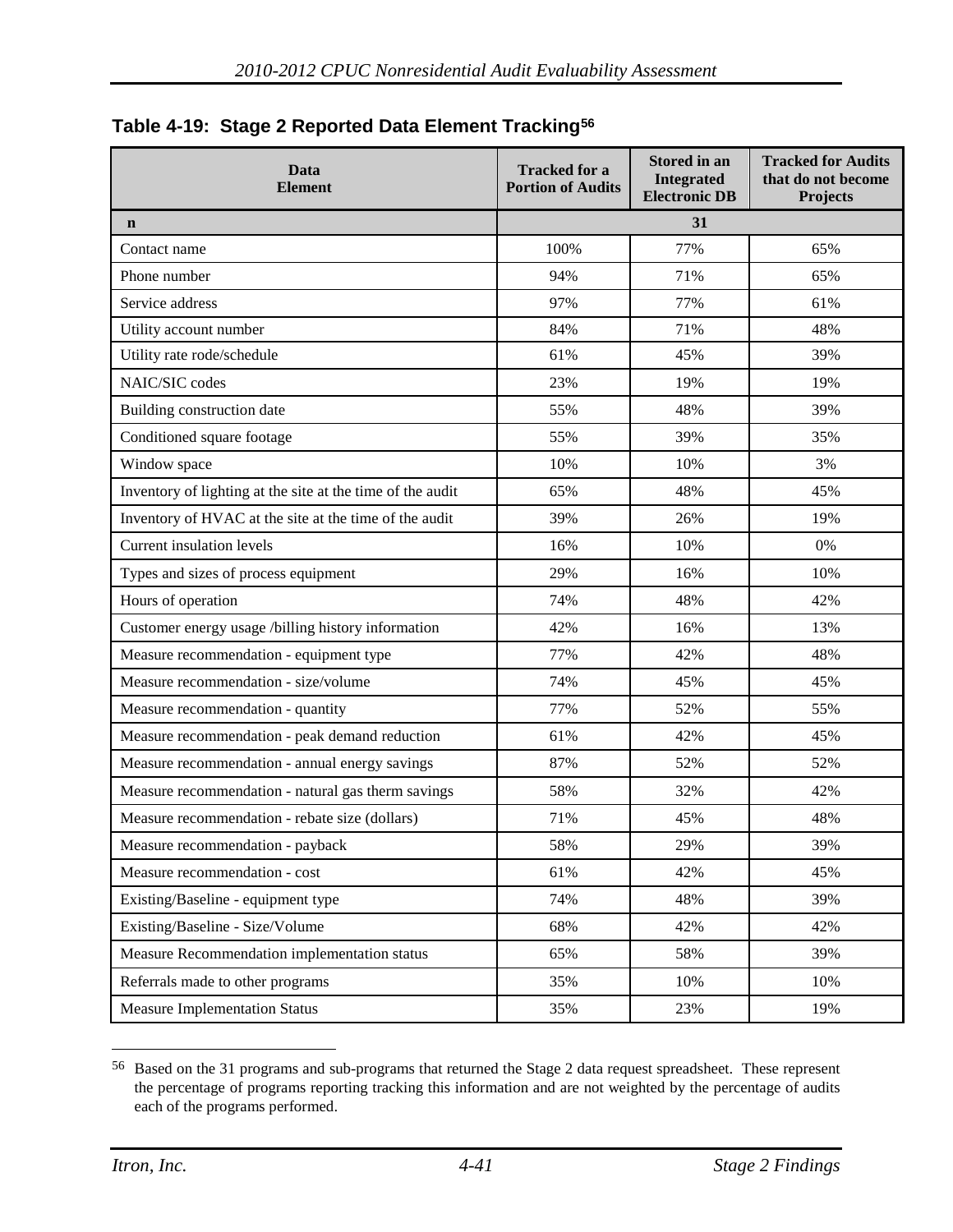Approximately 90 percent of in-scope programs tracked customer identification data (such as customer name, phone number and service address) for all audits that resulted in projects. This same information was only stored for two-thirds of audits that did not turn into projects. Measure recommendation data (such as the quantity and volume/size of the recommended measures as well as the energy savings associated with its implementation) were tracked less frequently, at around 60 to 70 percent.

One large opportunity, identified through this evaluability assessment, was the large volume of data collected during the audits but not systematically retained (including lighting and HVAC inventories, types and sizes of process equipment, current insulation levels, and conditioned square footage). While the percentage of programs tracking these data ranged from 16 percent to 65 percent depending on the specific data element, the loss of any of these data is unfortunate. It is strongly recommended that the CPUC work with the utilities and the program implementers to create a formal process to retain, at a minimum, a basic set of site-level data collected during the audits and provide this data electronically to the utilities. The aggregation of these audit data could assist the utilities in building a comprehensive customer-wide database of the existing inventory of equipment installed at customer facilities. Expanding the role of the audits to capture and track these data would greatly enhance the value of the audits and would provide each of the utilities with a resource that could be mined for future energy efficiency program design, targeting, and market characterization efforts.

[Table 4-20](#page-84-0) below shows the reported<sup>[57](#page-83-0)</sup> level of recommendation tracking provided by the Stage 2 LGP/IP/3P programs across the audit types offered and overall. Across all of the audit types, only 17 percent reported tracking all audit recommendations provided to participants in an electronic database. For the majority of audits conducted (65 percent), only a portion of the recommendations are tracked in an electronic database. The most common reason for this is that only the recommendations that are implemented are tracked. For the remaining 17 percent of audits performed during the 2010-2012 program cycle, none of the recommendations were tracked in an electronic database.[58](#page-83-1)

<span id="page-83-0"></span> <sup>57</sup> This is the program manager reported level of recommendation tracking. Whenever possible this reported level was verified based on the cut of recommendation data provided, however for most in-scope programs data were not provided to verify that audit recommendations were actually tracked.

<span id="page-83-1"></span><sup>58</sup> Some of these recommendations may be made available to an evaluator; however they are not stored in an electronic database on centralized server. This may significantly increase the complexity of conducting an evaluation.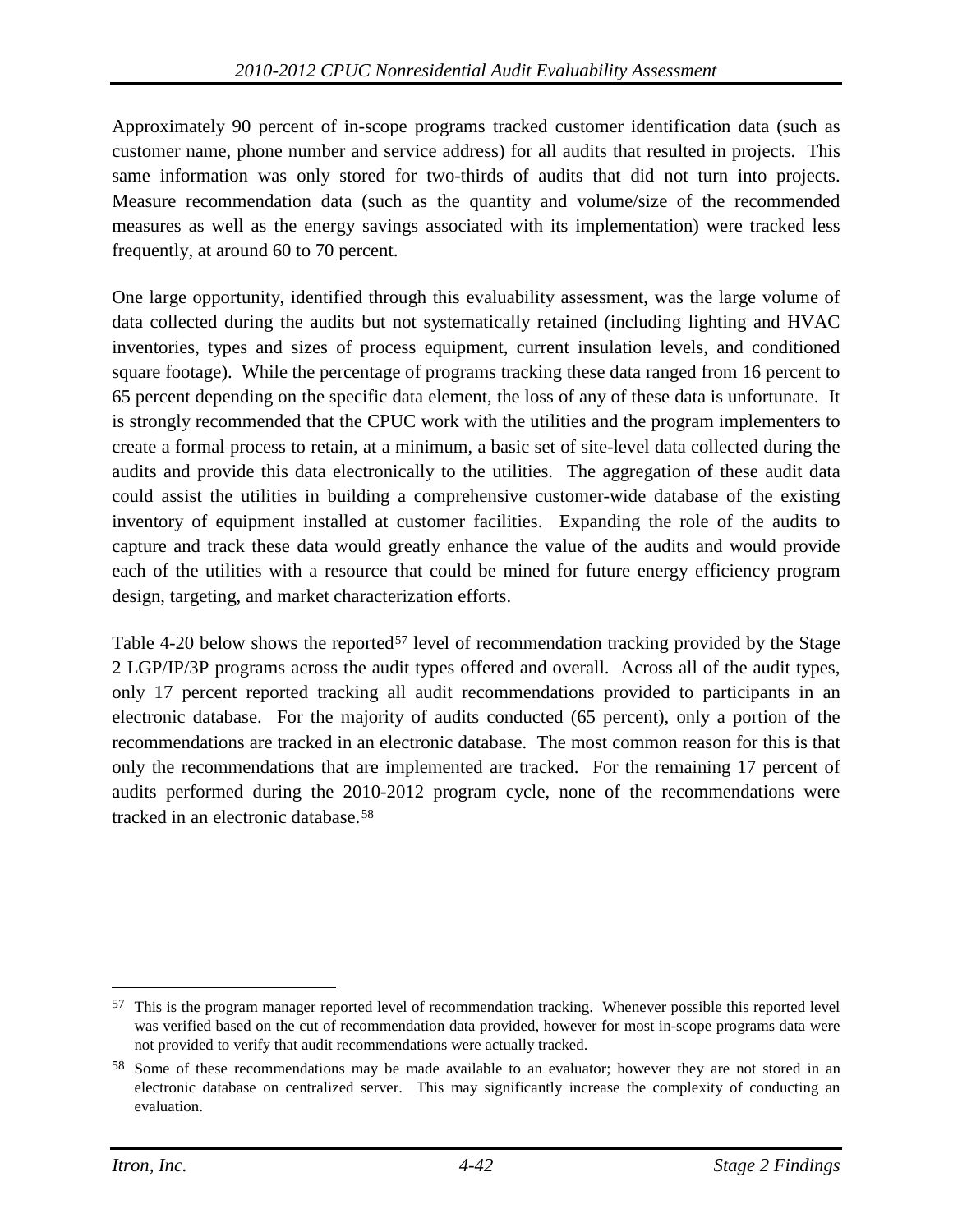| <b>Segmentation</b> |                          | <b>Audits</b>    | <b>Audit Recommendation Tracked in an</b><br><b>Electronic Tracking Database</b> |             |             |  |  |
|---------------------|--------------------------|------------------|----------------------------------------------------------------------------------|-------------|-------------|--|--|
|                     |                          | <b>Completed</b> | All                                                                              | <b>Some</b> | <b>None</b> |  |  |
|                     | Direct Install           | 17,616           | 13%                                                                              | 87%         | $0\%$       |  |  |
|                     | <b>Feasibility Study</b> | 660              | 24%                                                                              | 76%         | 0%          |  |  |
|                     | Mail                     | 35               | $0\%$                                                                            | $0\%$       | 100\%       |  |  |
|                     | On-line                  | 7,166            | $0\%$                                                                            | $0\%$       | 100%        |  |  |
| Audit<br>Type       | <b>On-Site Basic</b>     | 12,278           | 25%                                                                              | 35%         | 40%         |  |  |
|                     | On-Site In-Depth         | 35,287           | 20%                                                                              | 78%         | 1%          |  |  |
|                     | RCx                      | 14               | $0\%$                                                                            | 93%         | 7%          |  |  |
|                     | <b>Steam Assess</b>      | 1                | $0\%$                                                                            | $0\%$       | 100\%       |  |  |
|                     | Varied                   | $\theta$         | n/a                                                                              | n/a         | n/a         |  |  |
| <b>Total</b>        |                          | 73,057           | 17%                                                                              | 65%         | 17%         |  |  |

<span id="page-84-0"></span>**Table 4-20: Audit Recommendation Data Tracking**

The process used by audit programs to track recommendation implementation varies significantly by audit program. Some programs that track measure uptake receive data from the utility on audit participants who have received incentives for installed measures. Other programs work closely with audit participants through the whole process from audit, to savings estimation and finally through measure installation and incentive processing. Eleven of the 36 subprograms included in the table above did not provide any data on the percentage of audits that turned into projects<sup>[59](#page-84-1)</sup> (implemented audit recommendations). [Table 4-21](#page-85-0) below shows that across the 36 programs and sub-programs that provided data on audit recommendations, more than 43,000 audit participants (67 percent of audits performed) reported they had installed one or more of the audit measure recommendations.

Feasibility studies had the highest rate of follow through. This is likely a result of most programs only completing a comprehensive feasibility study, which requires a great deal of effort, if the participant has expressed a genuine desire to implement the recommended measure. Direct Install audits also had high follow through rates which is likely due to the nature of those programs which typically install the recommended measure at the time the audit is completed and require little to no cost on the part of the participant. On-site Basic audits had significantly lower measure uptake than On-site In-depth audits. This suggests that the audits which put in the extra effort for in-depth analysis, pays off in a higher follow through percentage.

<span id="page-84-1"></span><sup>&</sup>lt;sup>59</sup> This could be because they did not track recommended measure uptake or because they did not provide the data to the evaluation team.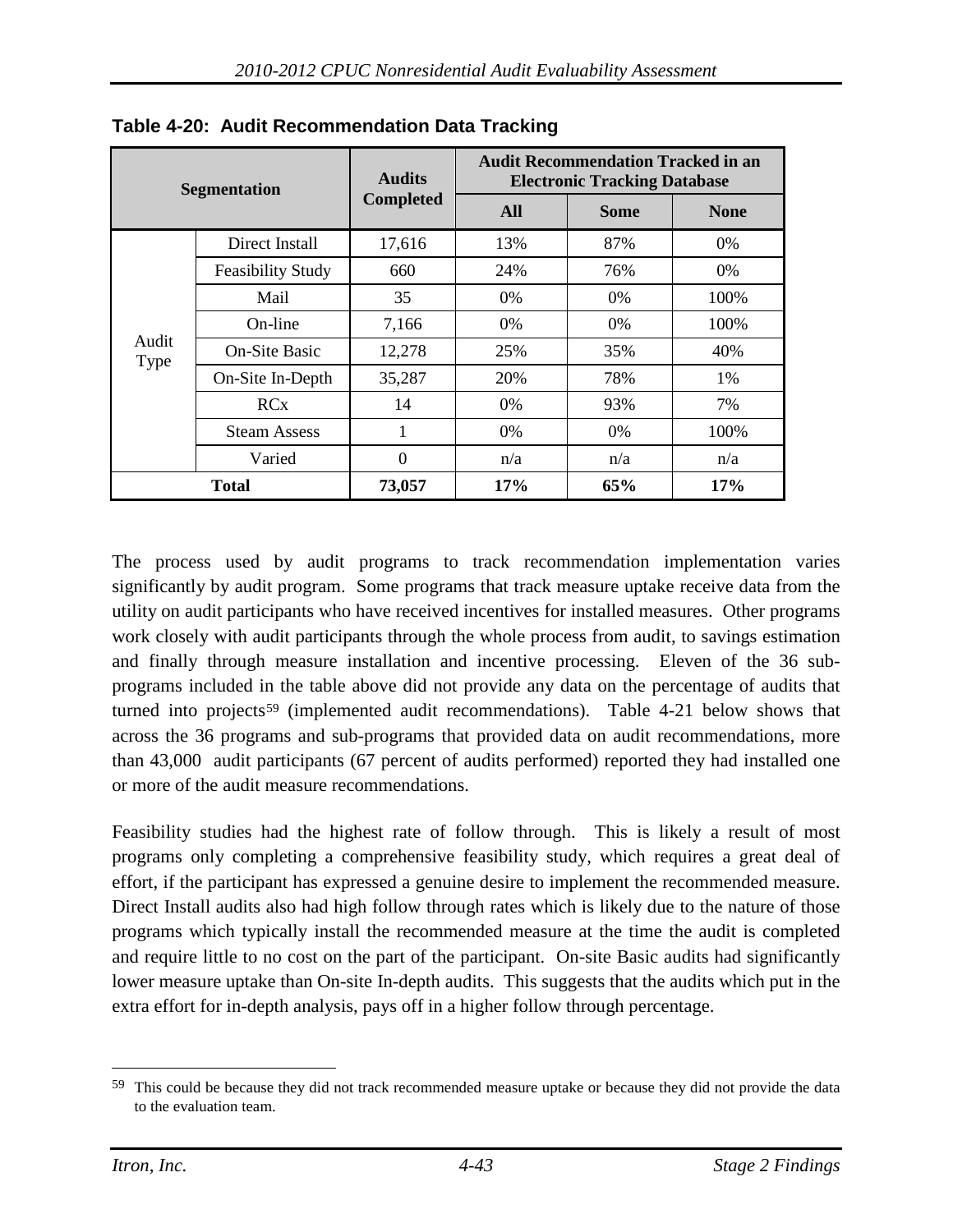|                 | <b>Segmentation</b>        | Audits $60$      | Projects <sup>61</sup> | % Follow Through |
|-----------------|----------------------------|------------------|------------------------|------------------|
|                 | Direct Install             | 17,616           | 13,908                 | 79%              |
|                 | Feasibility Study          | 660              | 646                    | 98%              |
|                 | Mail                       | $\boldsymbol{0}$ | $\boldsymbol{0}$       | n/a              |
|                 | On-line                    | $\boldsymbol{0}$ | $\boldsymbol{0}$       | n/a              |
| Audit<br>Type   | On-Site Basic              | 12,246           | 5,596                  | 46%              |
|                 | On-Site In-Depth           | 35,045           | 23,455                 | 67%              |
|                 | <b>Retro Commissioning</b> | $\boldsymbol{0}$ | $\boldsymbol{0}$       | n/a              |
|                 | <b>Steam Assessment</b>    | $\boldsymbol{0}$ | $\boldsymbol{0}$       | n/a              |
|                 | Varied                     | $\mathbf{0}$     | $\boldsymbol{0}$       | n/a              |
|                 | $\rm IP$                   | $\boldsymbol{0}$ | $\boldsymbol{0}$       | n/a              |
| Program<br>Type | LGP                        | 21,112           | 15,842                 | 75%              |
|                 | 3P                         | 44,455           | 27,763                 | 62%              |
|                 | PG&E                       | 60,402           | 39,598                 | 66%              |
|                 | <b>SCE</b>                 | 1,212            | 977                    | 81%              |
| Utility         | SCG                        | $\overline{0}$   | $\boldsymbol{0}$       | n/a              |
|                 | SDG&E                      | 3,953            | 3,030                  | 77%              |
|                 | <b>Total</b>               | 65,567           | 43,605                 | 67%              |

<span id="page-85-0"></span>**Table 4-21: Audit Recommendation Follow Through**

The Stage 2 data request spreadsheets provides an in-depth look into the nature of the data that audit programs capture and how they are stored. Apart from several programs that appeared to misunderstand what was being asked for, the data request worksheets were an important tool to understanding which programs could undergo evaluation and which programs lack sufficient data to be evaluated. Analysis of the data submitted to the evaluation team via the data request spreadsheets indicated the following:

**There is a large volume of audits that are being conducted by LGP/IP/3P programs** offered to nonresidential customers in California. The estimated number of audits that occurred during the 2010-2012 program cycle across the 25 programs included in the Stage 2 in-depth analysis was more than 73,000. Based on the Stage 1 data, these 25 programs made up approximately 75 percent of the audits conducted by the in-scope LGP/IP/3P programs during 2011. Extrapolating the Stage 2 results to the entire population of LGP/IP/3P programs believed to offer audits would suggest there is likely

<span id="page-85-1"></span> <sup>60</sup> This is the number of audits that also provided measure uptake information.

<span id="page-85-2"></span> $61$  A project is defined as the implementation of one or more audit recommended measure.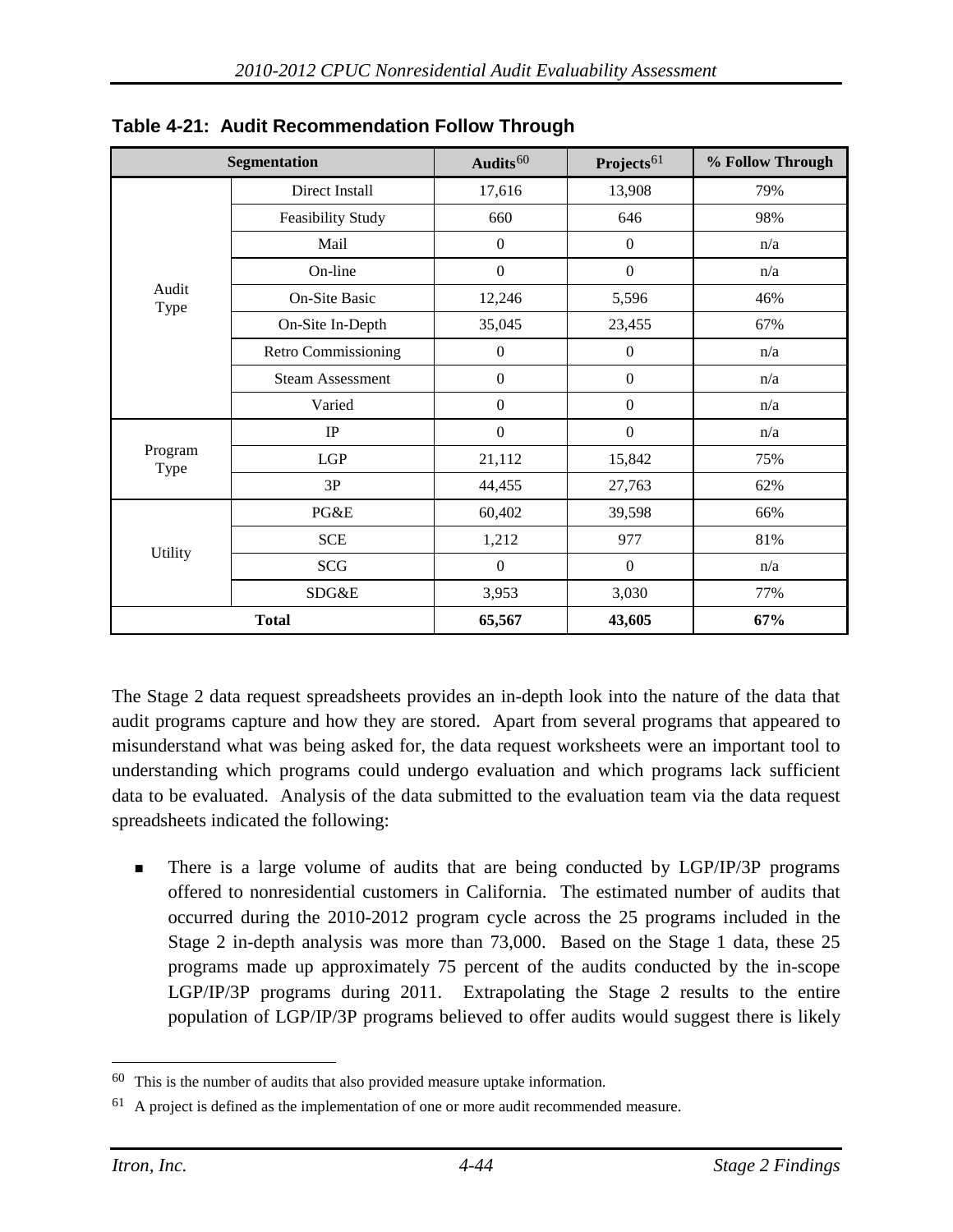close to 100,000[62](#page-86-0) audits occurring annually through nonresidential LGP/IP/3P programs in California.

- Many programs offer a variety of audits to program participants either through the LGP/IP/3P program directly or through sub-programs that fall within the LGP/IP/3P program. In most cases, each of the audit types track data independently. This increases the complexity of conducting an evaluation due to the magnitude of distinct tracking databases which would need to be processed.
- Audit recommendation data tracking varies significantly by program.
	- Some programs track all recommendations given to program audit recipients.
	- **─** Some programs track only the recommendations given to participants who implement one or more of the measures recommended by the audit.
	- **─** Some programs track only the recommended measures that are implemented.
	- **─** Some programs track recommendation data in an ad hoc manner.
- The method of data tracking also varies significantly by program.
	- **─** Some track data in electronic centralized databases.
	- **─** Some track data in individual audit reports or non-database formats (such as Word files, PDFs or on paper).
	- **─** Some store all audit data on a centralized server (regardless of the format).
	- **─** Some store data on individual staff member's computers (or if on paper in separate files).
- Gathering data from a large volume of distinctly managed programs would be a very time consuming endeavor. For this in-depth analysis stage of the evaluation, 17 of the 25 programs contacted did not submit a cut of their recommendation measure data as requested.
	- **─** Eight programs reported needing approval from the utility or additional information on the use of the data (although the utility provided the data request to program implementers and the data request clearly explained the purpose of the data request).
	- **─** Five reported having no central database and thus the data could not be easily transferred.
	- **─** Three programs claimed to not conduct any audits during the 2010-2012 program cycle and so had no data to provide.

<span id="page-86-0"></span><sup>&</sup>lt;sup>62</sup> The volume of audits could be substantially higher since many programs indicate they only track audits that result in projects or are seriously considered by program participants. It is estimated that approximately 15 percent of these audits are conducted with residential customers. A number of the large scale LGP and 3P programs, such as East Bay Energy Watch, were found to offer audits to residential customers.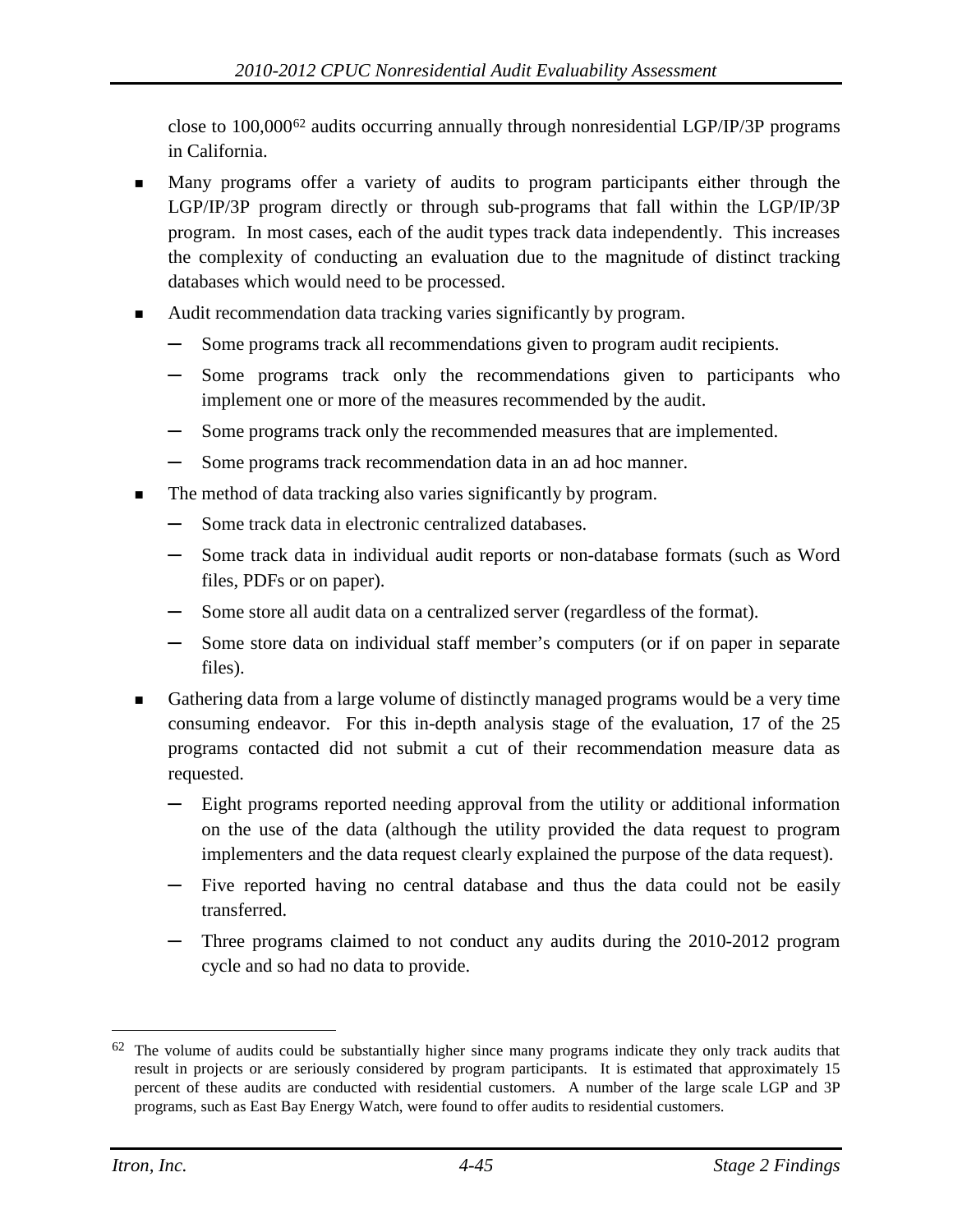- **─** One program gave no reason for not providing the requested data and did not respond to follow up attempts.
- The data collected during Stage 2 of this evaluability assessment were somewhat compromised. There appeared to be some confusion over several data elements in the data request worksheet. Thirteen programs appeared to not fully understand the field "How many distinct (unique) values does this data item have across all of your audit records?" Several programs listed for this field the exact number of records that they listed under the question "For how many audits is this data item stored?" Other programs listed very low numbers for fields that should have many more unique entries (such as contact name or phone number).

### *Audit Recommendation Data Assessment*

Eight programs provided a cut of their recommendation database. The audit recommendation data received from this data request was generally well populated. Some of the databases included additional data elements that provide a more detailed description of the recommendations provided. [Table 4-22](#page-87-0) shows which data elements were included in the eight databases provided. Energy and demand savings estimates, as well as detailed measure descriptions, were provided by all eight programs. The size or volume and quantity of recommended measures were missing for several programs.

| <b>Program Name</b>                                      | Audits<br>Z | Records<br>Z | Savings<br>kWh/kW | Savings<br>ack<br>$\mathbf{Payb:}$<br>Cost | Cost<br>Measure | tion<br>Measure<br>Descript | <b>Size/Volume</b> | Quantity     | Incentiv     |
|----------------------------------------------------------|-------------|--------------|-------------------|--------------------------------------------|-----------------|-----------------------------|--------------------|--------------|--------------|
| CA Department of Corrections Program                     |             |              | X                 | X                                          | $\mathbf{x}$    | $\mathbf{x}$                |                    |              | $\mathbf{x}$ |
| East Bay Energy Watch                                    | 13,901      | 4,797        | X                 | X                                          | X               | X                           |                    |              | X            |
| Energy Efficiency Services for Oil and Gas<br>Production | 281         | 281          | $\mathbf x$       |                                            |                 | X                           |                    | X            |              |
| City of Chula Vista Partnership                          | 2,503       | 2,505        |                   |                                            |                 | $\mathbf{x}$                | X                  | $\mathbf{x}$ | X            |
| Dairy Industry Resource Advantage                        | 55          | 371          | X                 |                                            |                 | $\mathbf{x}$                | X                  | X            |              |
| Air Care Plus                                            | 22,083      | 106,520      | X                 |                                            |                 | X                           |                    | X            | $\mathbf{x}$ |
| Small Commercial Comprehensive Retrofit                  | 3,830       | 1,560        | X                 |                                            | $\mathbf{x}$    | $\mathbf{x}$                | X                  | X            | X            |
| <b>Retail Energy Action</b>                              | 218         | 136          | X                 |                                            |                 | X                           | X                  | X            |              |

<span id="page-87-0"></span>**Table 4-22: Data Elements Included in Recommendation Databases**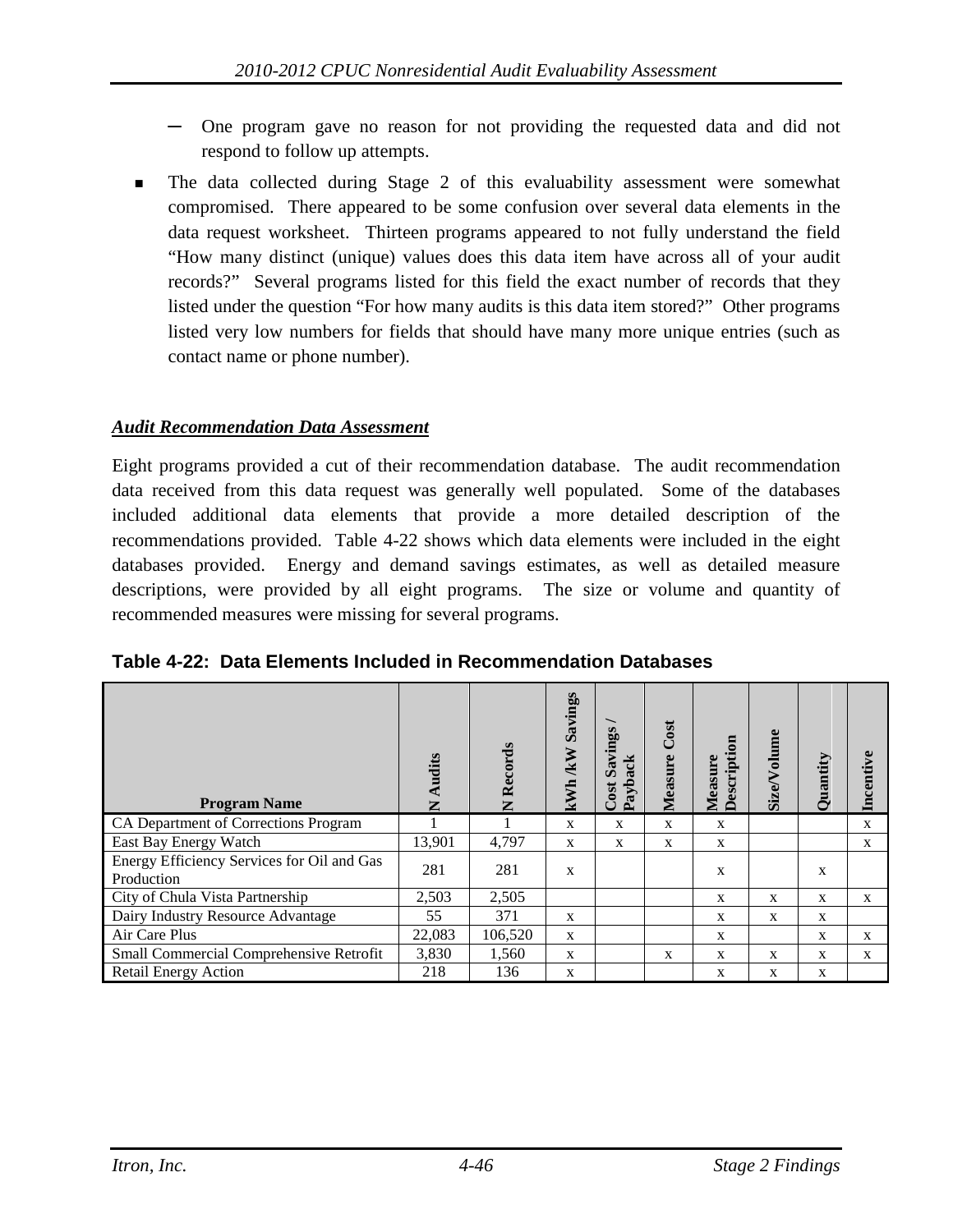Concerns with recommendation data included:

- Three of the eight programs only tracked recommendation data for the measures that were implemented.
- Two programs did not provide a unique site identifier to determine how many sites the recommendation data represents. One of these programs indicated they only provided a sample of their database, and thus the evaluation team was unable to assess the population of recommendation tracked.
- Two programs provided recommendation databases that contained data for more customers than the program reported auditing.
- Four programs provided recommendation databases that were missing the size or volume of recommended measures. Two of these programs were also missing the quantity of measures recommended.

### *Sample Audit Report Analysis*

As mentioned previously, sample audit reports were not requested specifically as part of the Stage 2 data request, but were provided by 11 of the 25 programs. Eight of these programs provided these sample reports in lieu of the requested recommendation data cut and three programs provided them in addition to the recommendation data cut. The sample audit reports delivered to the evaluation team provided valuable insight into types of data audit participants receive post-audit. Basic audit programs tended to provide short and simple audit reports compared to on-site in-depth audit programs that often provide lengthy and detailed audit reports. Many of these audit reports contained estimates of payback for all recommended measures, as well as estimated measure costs and pictures of the equipment to be replaced. The detailed audit reports for the on-site in-depth audits are likely partially responsible for the higher follow through rate for on-site in-depth audits than for on-site basic audits. The detailed information on costs and payback likely give decision makers the information they needed to move forward with the project.

<span id="page-88-0"></span>[Table 4-23](#page-88-0) shows the data elements included in the sample audit reports provided by eleven of the 25 programs. Energy and demand savings are presented in all of the audit reports as well as measure costs or total costs. Cost savings or payback is reported in all but two programs. The sample audit reports provide valuable decision making information to building owners and managers and will also be valuable in any program evaluation as an insight into the nature of the audits.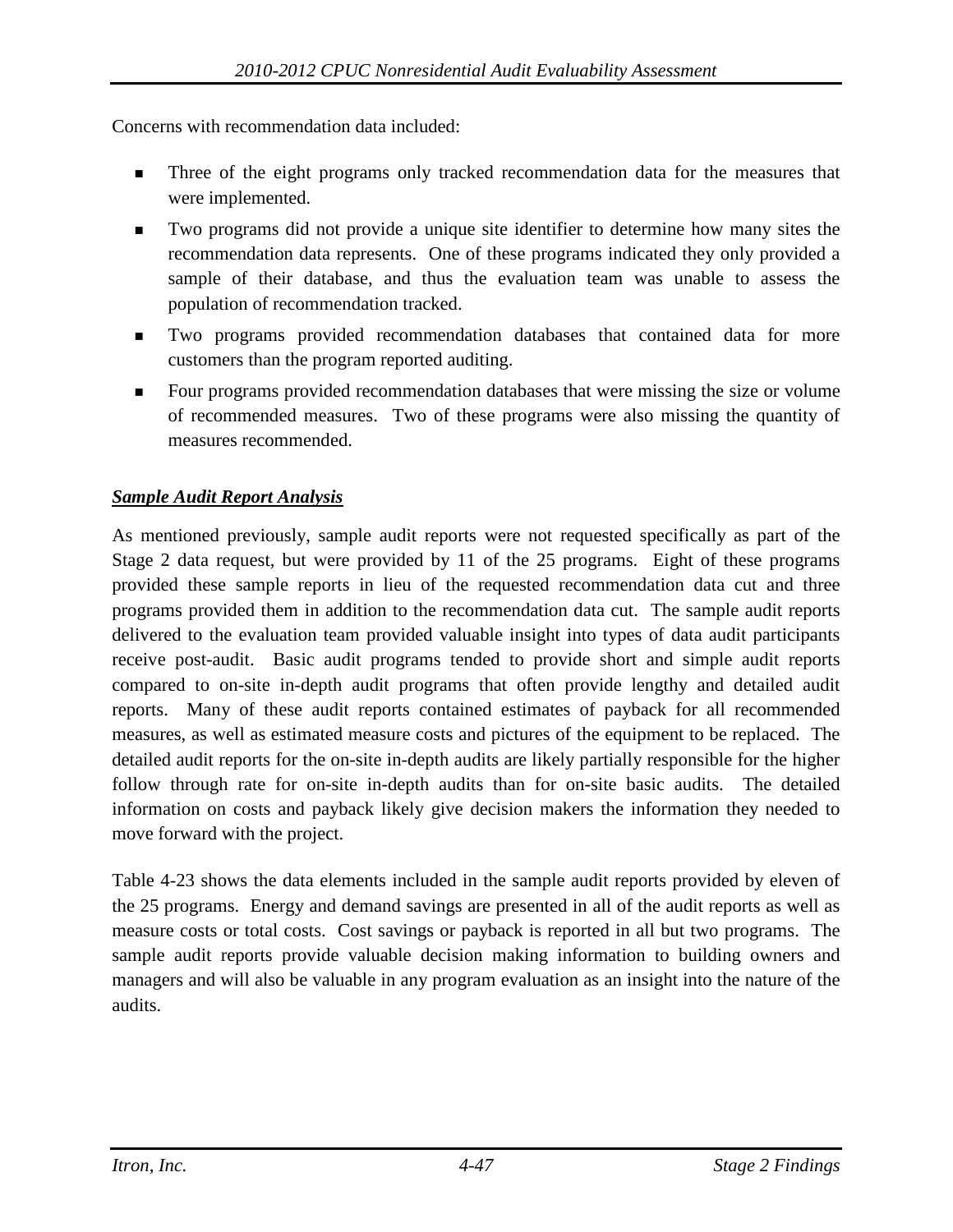| <b>Program Name</b>                 | <b>Energy / Demand Savings</b> | Cost Savings / Payback | Project or Measure Cost | <b>Baseline Equipment</b> | Characteristics<br>Building | Hours of Operation | Measure Descriptions | Size/Volume  | Quantity     | Program Incentive | <b>Existing Equipment</b><br>Photos of |
|-------------------------------------|--------------------------------|------------------------|-------------------------|---------------------------|-----------------------------|--------------------|----------------------|--------------|--------------|-------------------|----------------------------------------|
| <b>AMBAG</b>                        | $\mathbf X$                    | $\mathbf X$            | $\mathbf X$             |                           |                             | $\mathbf X$        | $\mathbf X$          | $\mathbf{X}$ | $\mathbf X$  | $\mathbf X$       |                                        |
| San Francisco Energy Watch          | $\mathbf X$                    | X                      | $\mathbf X$             |                           |                             | X                  | X                    | X            | X            | X                 |                                        |
| East Bay Energy Watch               | $\mathbf{X}$                   | $\mathbf X$            | $\mathbf X$             | X                         | $\mathbf X$                 | $\mathbf{X}$       | $\mathbf{X}$         | $\mathbf{X}$ | $\mathbf{X}$ | $\mathbf X$       |                                        |
| Riverside                           | X                              | X                      | $\mathbf X$             | X                         | X                           | X                  | X                    | X            | X            | X                 | $\mathbf X$                            |
| Dairy Industry                      | $\mathbf X$                    | $\mathbf X$            | $\mathbf X$             | $\mathbf{X}$              | X                           | $\mathbf{X}$       | $\mathbf{X}$         | $\mathbf{X}$ | $\mathbf X$  | X                 | $\mathbf{X}$                           |
| <b>Energy Smart Grocer</b>          | $\mathbf X$                    | $\mathbf X$            | $\mathbf X$             | $\mathbf{X}$              | $\mathbf X$                 | $\mathbf{X}$       | $\mathbf{X}$         | $\mathbf{X}$ | $\mathbf X$  | $\mathbf{X}$      | $\mathbf X$                            |
| <b>Energy Fitness</b>               | X                              | $\mathbf X$            | $\mathbf X$             |                           | $\mathbf X$                 | X                  | $\mathbf X$          | X            | $\mathbf X$  | X                 |                                        |
| <b>Small Commercial</b>             |                                |                        |                         |                           |                             |                    |                      |              |              |                   |                                        |
| Comprehensive                       | X                              | X                      | X                       | X                         | X                           | X                  | X                    | X            | X            | X                 |                                        |
| <b>EE</b> for Entertainment Centers | $\mathbf X$                    |                        | $\mathbf X$             |                           |                             |                    | $\mathbf X$          | X            | $\mathbf X$  |                   |                                        |
| Mobile Energy Clinic                | X                              |                        | $\mathbf X$             |                           |                             |                    |                      |              |              |                   |                                        |
| Data Center EE                      | X                              | X                      | X                       | X                         | X                           |                    | X                    | X            | X            | X                 |                                        |
| Total Included (out of 11)          | 11                             | 9                      | 11                      | 6                         | $\overline{7}$              | 8                  | 10                   | 10           | 10           | 9                 | $\mathfrak{Z}$                         |

### **Table 4-23: Data Elements Included Sample Audit Reports**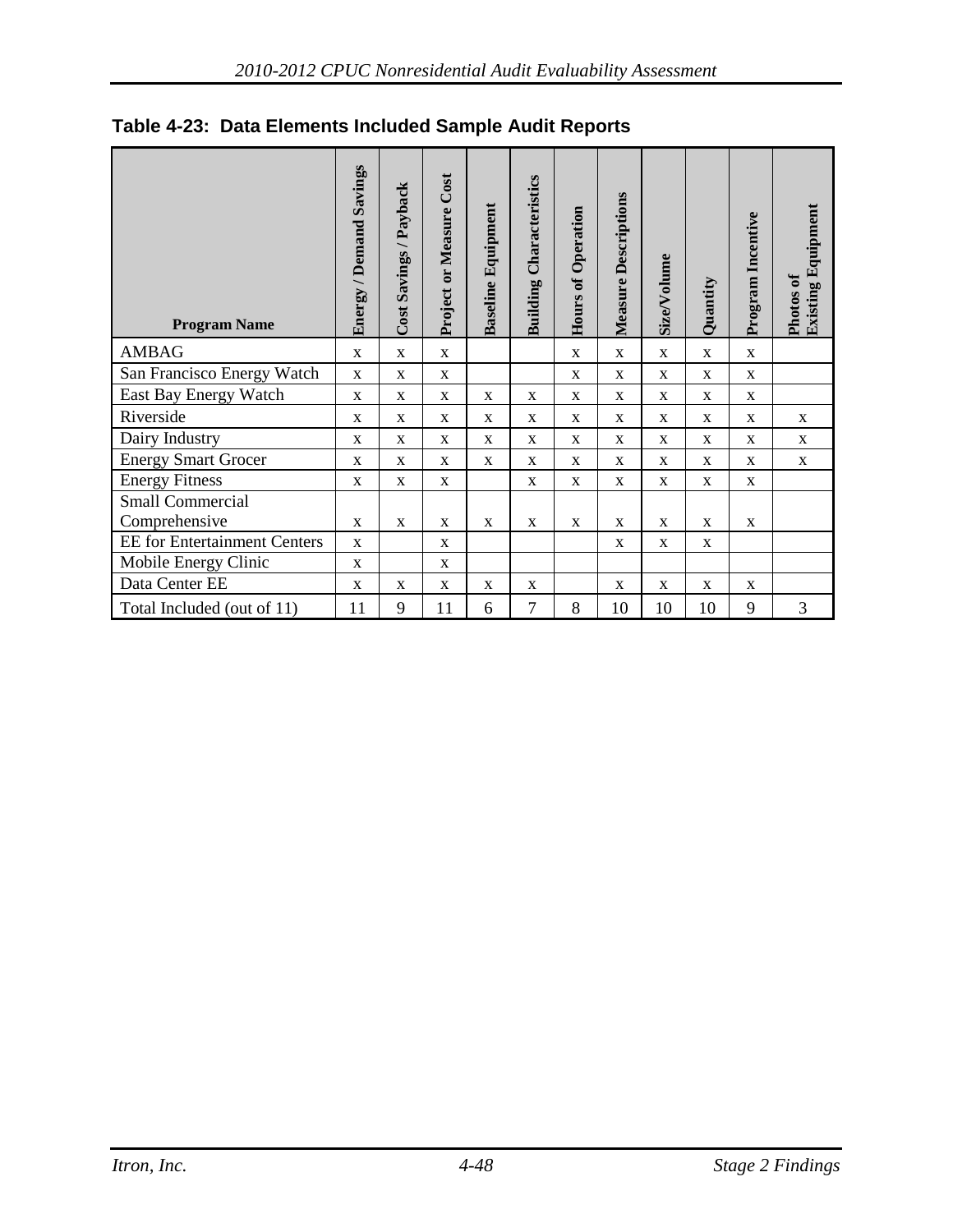### *4.2.4 Overall Evaluability Assessment of Stage 2 Programs*

Based on the Evaluability Assessment conducted, the evaluation team believes conducting a comprehensive evaluation of the audit offered through the nonresidential non-core LGP/IP/3P programs during the 2010-2012 program cycle would be infeasible for the majority of in-scope programs. Conducting audit evaluation activities for the small portion of programs where an evaluation may be feasible would produce results that would not be representative of the magnitude of audits being performed through these LGP/IP/3P programs in California.

Based on a thorough review and analysis of the data collected on the sample of programs included in the in-depth research (Stage 2), an evaluability assessment rating was assigned to each of the 25 programs. This evaluability assessment rating classified each program into one of the following categories:

- $\blacksquare$  Yes An evaluation of the audits conducted for this program is feasible.
	- **─** Verified Audit recommendation data have been verified in support of this assessment.
	- **─** Not Verified Audit recommendation data were not provided and thus have not been verified in support of this assessment.
- Likely The likelihood of being able to conduct an evaluation of the audits conducted for this program is high.
- Unlikely The likelihood of being able to conduct an evaluation of the audits conducted for this program is low.
- No An evaluation of the audits conducted for this program is infeasible.
	- **─** Audit recommendations not tracked
	- **─** Audit recommendations tracked only for those implemented
	- **─** Program cancelled

The overall evaluability assessment ratings are shown in [Table 4-24](#page-91-0) below based on Stage 2 findings. The conclusion from these ratings is that an evaluation of the audit offerings could likely only be conducted for 32 percent of the programs in the sample (and less than 40 percent of this estimate was verified with audit recommendation data). For the remaining 68 percent of the programs in the sample, the assessment found that it is unlikely that an evaluation of the audit offerings could be conducted. These "unlikely" programs accounted for 83 percent of the audits conducted during the 2010-2012 program cycle.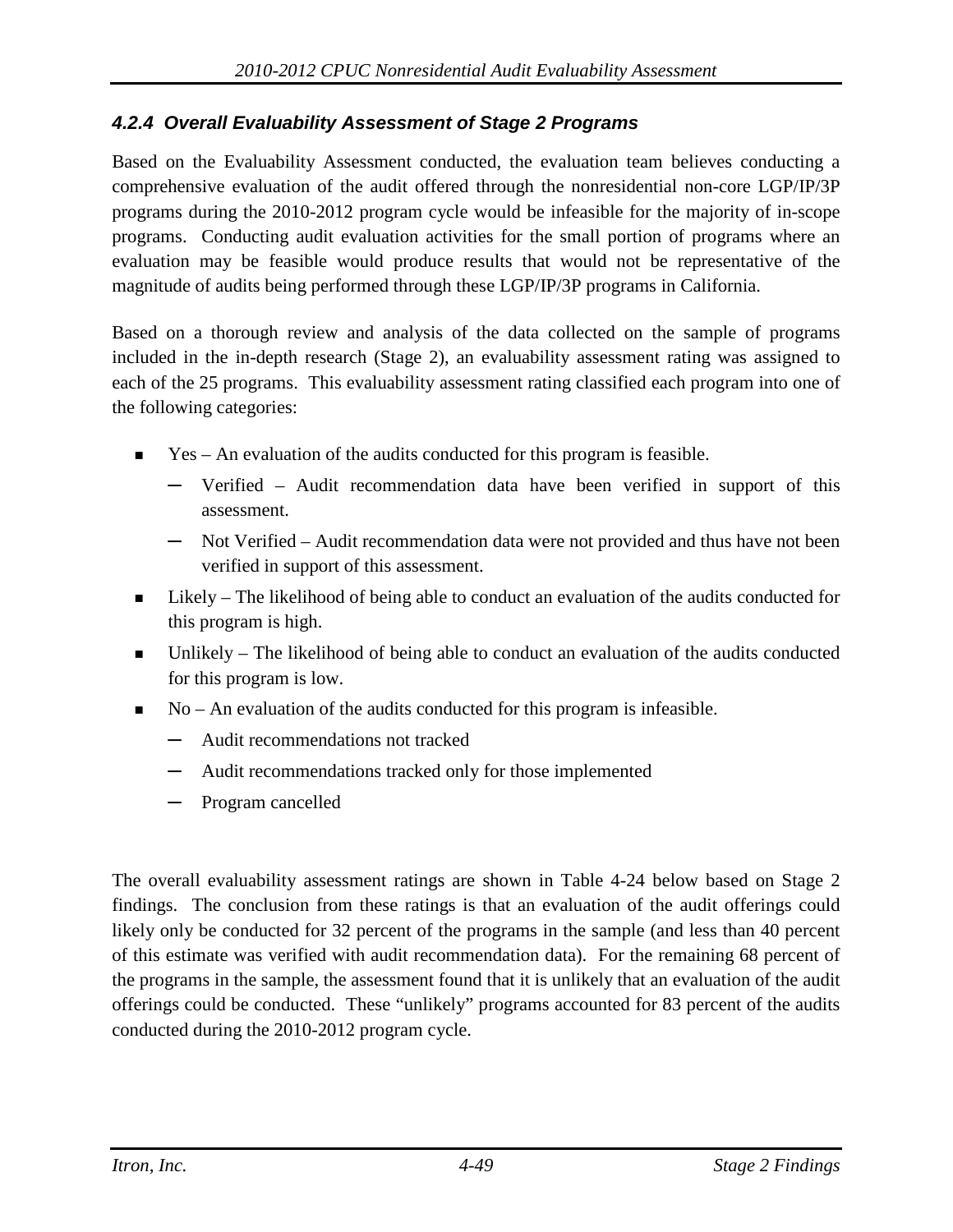

<span id="page-91-0"></span>**Table 4-24: Overall Evaluability Assessment of Sample of 25 Programs**

Detailed evaluability ratings are provided in [Table 4-25](#page-91-1) below for the Stage 2 sample. Both the detailed evaluability rating and the assessment data verification are provided for the 25 programs included in the Stage 2 in-depth assessment and the 73,000 audits conducted through these programs during the 2010-2012 program cycle. Only four percent of the programs provided sufficient data for the evaluation team to confidently claim the audit programs could be evaluated. Perhaps an additional 20 percent of the programs could also be evaluated; however no data were provided to the evaluation team to verify this assessment. However, fully 40 percent of the programs (which comprised 69 percent of the audits) did not track or retain the data needed for evaluation and thus could not be evaluated.

| <b>Overall</b><br><b>Evaluability</b><br>Rating | <b>Assessment Data</b><br><b>Verification</b> | <b>Programs</b> | $%$ of<br><b>Programs</b> | <b>Audits</b> | $%$ of<br><b>Audits</b> | <b>Evaluability Issue</b>                          |
|-------------------------------------------------|-----------------------------------------------|-----------------|---------------------------|---------------|-------------------------|----------------------------------------------------|
| Yes                                             | Verified                                      |                 | 4%                        | 2,503         | 3%                      | None                                               |
|                                                 | Not Verified                                  | 5               | 20%                       | 10,026        | 14%                     | None                                               |
| Likely                                          | Partially Verified                            | 2               | 8%                        | 56            | $0\%$                   | Unable to verify based on data<br>provided         |
| Unlikely                                        | Not Verified                                  | 7               | 28%                       | 10,056        | 14%                     | No Electronic Database                             |
|                                                 | N/A                                           | 3               | 12%                       | 3,427         | 5%                      | Recommendations not tracked                        |
| N <sub>o</sub>                                  | N/A                                           |                 | 4%                        | <b>200</b>    | $0\%$                   | Program Cancelled                                  |
|                                                 | Partially Verified                            | 6               | 24%                       | 46,789        | 64%                     | Program Tracks Implemented<br><b>Measures Only</b> |
| Total                                           |                                               | 25              | 100%                      | 73,057        | 100%                    |                                                    |

<span id="page-91-1"></span>**Table 4-25: Overall Evaluability Rating of Stage 2 Sample of Programs**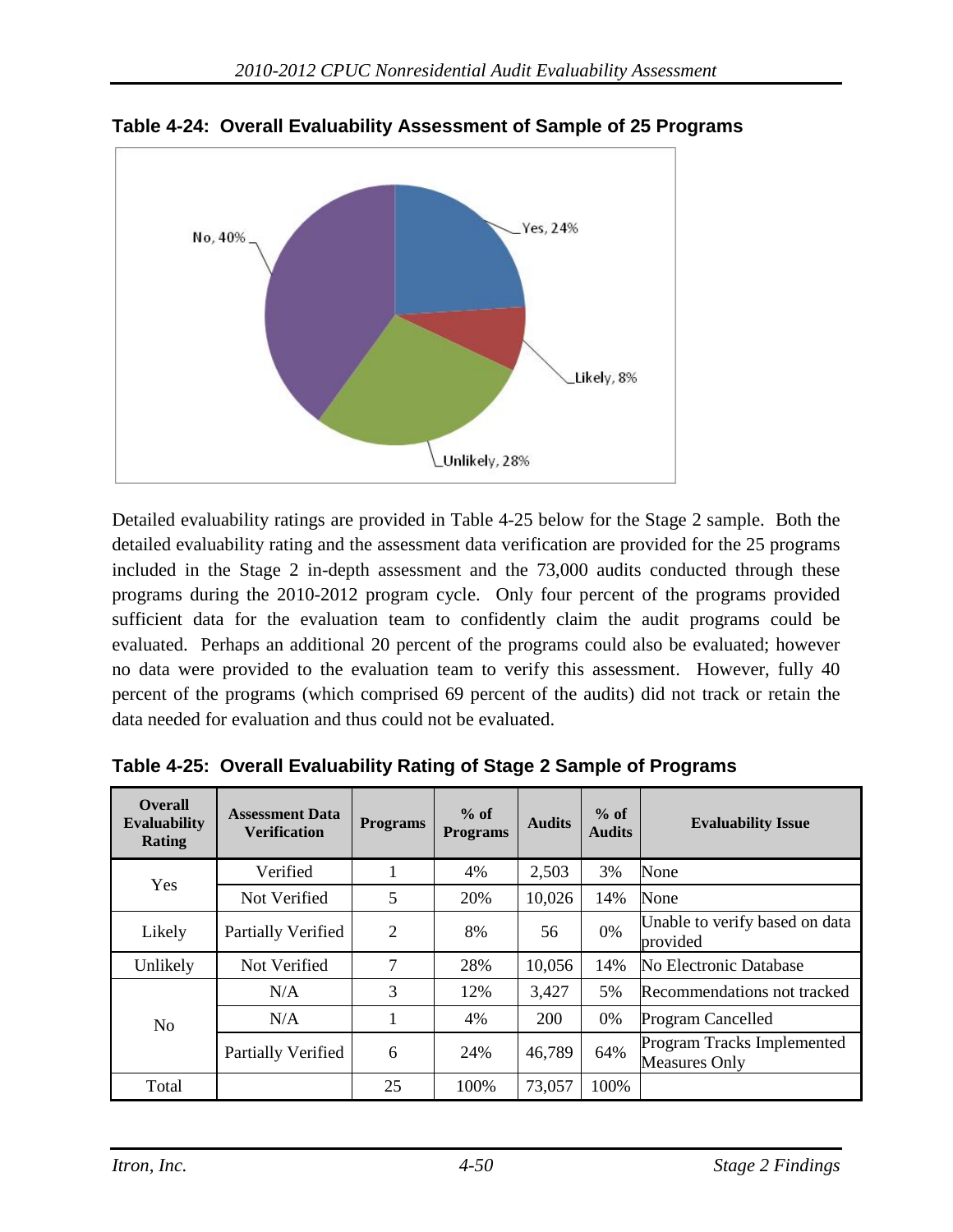# **Findings and Recommendations**

This Evaluability Assessment reviewed the 2010-2012 audit offerings provided through the nonresidential Local Government Programs (LGP), Institutional Partnership (IP)<sup>[63](#page-92-0)</sup> and Third Party programs (3P) that fall outside of the Core statewide NRA programs. As part of this assessment, the quality and accessibility of the associated tracking data were assessed for a sample of the in-scope programs to determine the feasibility of conducting a comprehensive evaluation of the audit offerings.

The research conducted for this study found a large percentage (nearly 90 percent) of the inscope nonresidential non-core LGP/IP/3P programs offered audits of some kind to program participants, which amounted to an estimated 100,000[64](#page-92-1) audits being conducted statewide during the 2010-2012 program cycle. While this evaluation found significant audit activity, the availability, quality and consistency of the audit data collected by these programs is in such a poor state that conducting a statewide evaluation of the audit activities would be difficult and provide results that are not representative of the vast array of audits that occur across the portfolio of programs. The majority of programs lack comprehensive customer audit and recommendation data tracking which are necessary for a robust audit evaluation.

Current data collection activities across these programs would allow for an evaluation of the audit offerings for potentially only 36 percent of the Stage 2 programs (representing 17 percent of the Stage 2 audits conducted). [Table 5-1](#page-93-0) shows the distribution of the assessed evaluability of the Stage 2 programs. The criterion for evaluability includes:

- $\blacksquare$  Program has audit activity
- **Program tracks customer information and recommendations for all audit participants, not** only participants who implement one or more of the audit recommendations
- Electronic database of customer information and recommendations is available and stored in a format that can be easily transferable

<span id="page-92-0"></span> <sup>63</sup> This category includes the following statewide partnership programs – Department of Corrections and Rehabilitation, University of California and California State University, State of California IOU, and California Community Colleges.

<span id="page-92-1"></span> $64$  This estimate includes some residential audits that are conducted through the in-scope programs.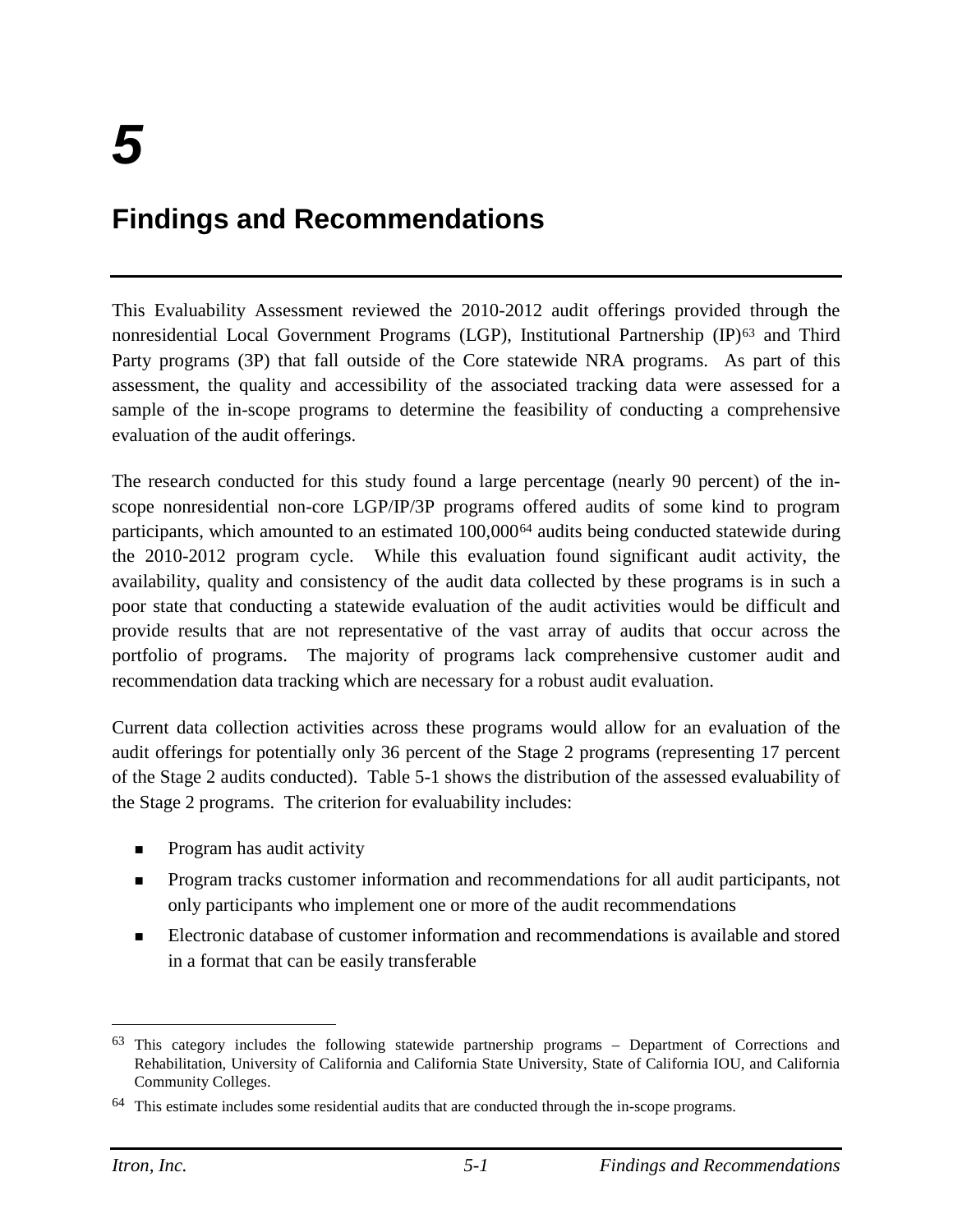| <b>Overall</b><br><b>Evaluability</b><br><b>Rating</b> | <b>Assessment Data</b><br><b>Verification</b> | <b>Programs</b> | $%$ of<br><b>Programs</b> | <b>Audits</b> | $%$ of<br><b>Audits</b> | <b>Evaluability Issue</b>                          |
|--------------------------------------------------------|-----------------------------------------------|-----------------|---------------------------|---------------|-------------------------|----------------------------------------------------|
| Yes                                                    | Verified                                      | 1               | 4%                        | 2,503         | 3%                      | None                                               |
|                                                        | Not Verified                                  | 5               | 20%                       | 10,026        | 14%                     | None                                               |
| Likely                                                 | Partially Verified                            | $\overline{2}$  | 8%                        | 56            | $0\%$                   | Unable to verify based on<br>data provided         |
| Unlikely                                               | Not Verified                                  | 7               | 28%                       | 10,056        | 14%                     | No Electronic Database                             |
|                                                        | N/A                                           | 3               | 12%                       | 3,427         | 5%                      | Recommendations not<br>tracked                     |
| N <sub>o</sub>                                         | N/A                                           | 1               | 4%                        | <b>200</b>    | $0\%$                   | Program Cancelled                                  |
|                                                        | Partially Verified                            | 6               | 24%                       | 46,789        | 64%                     | Program Tracks<br><b>Implemented Measures Only</b> |
| Total                                                  |                                               | 25              | 100%                      | 73,057        | 100%                    |                                                    |

<span id="page-93-0"></span>**Table 5-1: Overall Evaluability Assessment of Stage 2 Programs**

Findings from these in-depth assessments can be used to shed light on the reliability of the data indicated in the on-line survey, as well as to create a set of recommended tracking practices that can improve data availability, comparability and evaluability of audit offering in the LGP, 3P and IP sectors.

# **5.1 Tracking System Assessment**

# *5.1.1 Audit Tracking System Assessment Findings*

The collection and storage of customer audit<sup>[65](#page-93-1)</sup> data were of particular interest to this evaluation as these data are essential to effectively evaluate the portfolio of audit offerings. Responses to the on-line survey suggest that the majority of the programs offering audits (82 percent) record customer data electronically, however, only 40 percent store these data in an electronic database. Stage 2 analysis indicates that almost every program claims to keep some form of electronic database but there appears to be confusion about the difference between individual files kept in folders electronically and actual electronic databases of tracking data. Eight programs did provide recommendation databases that were of high quality and could support program evaluation, however for at least three of these eight programs, the electronic databases only retained audit data on recommendations that were implemented. The loss of audit data on recommendations that are not implemented limits the scope of the evaluation activities that can be conducted.

<span id="page-93-1"></span> <sup>65</sup> Such as customer contact information, account numbers, baseline equipment installed, hours-of-operation, etc.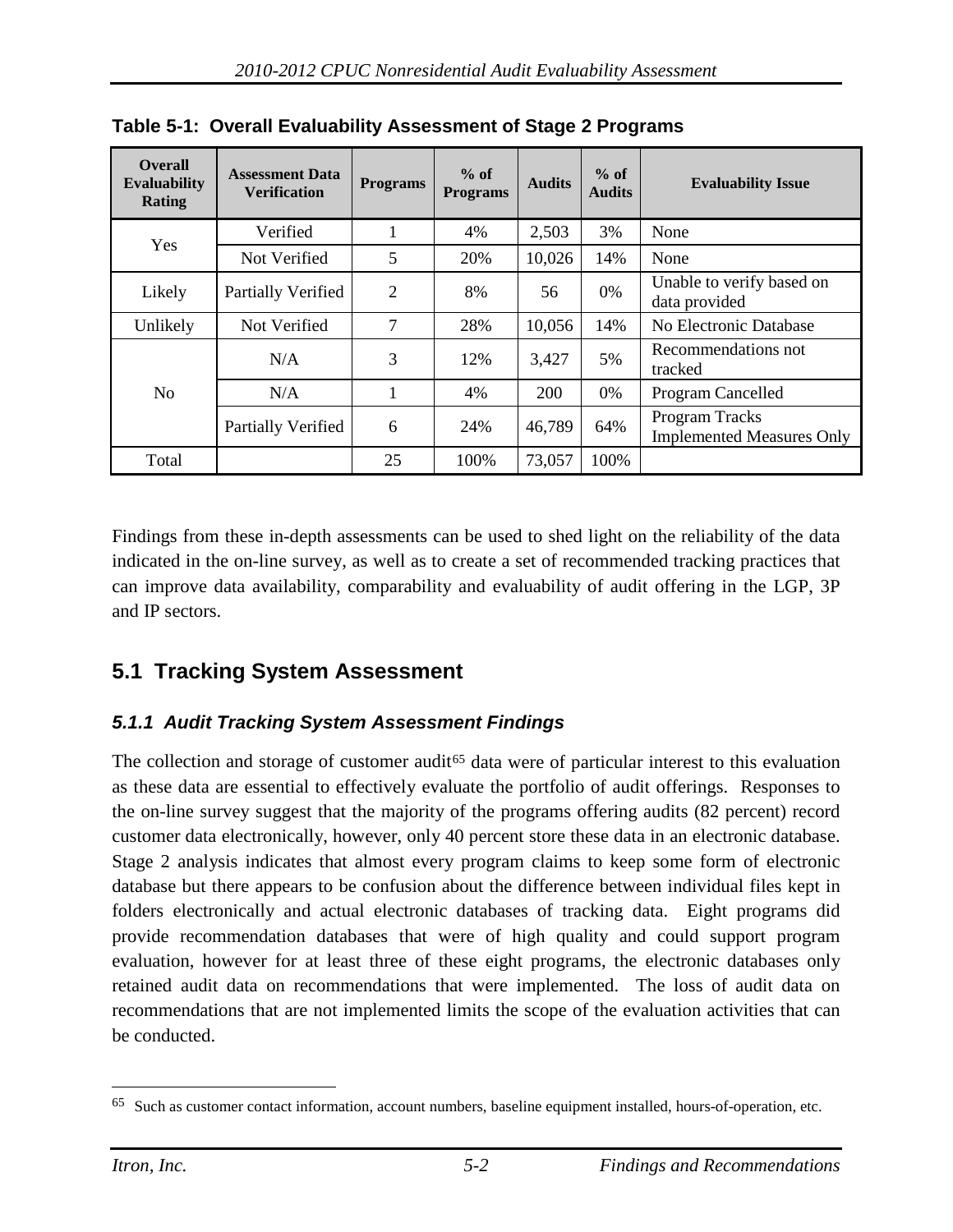The data elements reported to be tracked based on the on-line survey were generally similar to the data elements reported to be tracked based on the in-depth Stage 2 data assessment. However, in Stage 2 it became apparent that much of the data retained were only for the subset of recommendations implemented by program participants.

### *5.1.2 Tracking System Recommendations*

- It is recommended that each IOU create a comprehensive tracking database format that would be used by all LGP/IP/3P programs and would include a uniform set of basic data required for all audits performed. Ideally, this basic content would be consistent statewide.
- Customer Data should include, at a minimum, account numbers, contact names, and phone numbers.
- A comprehensive set of measure recommendation descriptions that are consistent and precise should be created and used across programs statewide
- Energy savings estimates should be included, whenever available, for measure recommendations provided through the LGP/IP/3P audits.
- Audit follow up should take place and be captured electronically to assess audit effectiveness, project uptake, and measure uptake.
- Requiring a tracking database for all programs receiving program dollars would significantly increase the availability of audit data, which would in turn allow for a more robust evaluation. Predetermining a consistent format and variable requirements would improve the comparability of audits offerings provided by the in-scope programs across the state.

# **5.2 Customer and Recommendation Data**

### *5.2.1 Customer and Recommendation Data Findings*

Approximately 60 percent of the programs provided audits that gave participants a combination of no-cost, low-cost and customized site-level recommendations. An additional 10 percent focused entirely on custom recommendations and the remaining programs provided only no or low-cost recommendations. The recommendations given spanned a wide variety of measures, with Lighting, HVAC and Hot Water measures being the predominant recommendations offered (given to 60 percent, 56 percent and 39 percent of audit recipients respectively).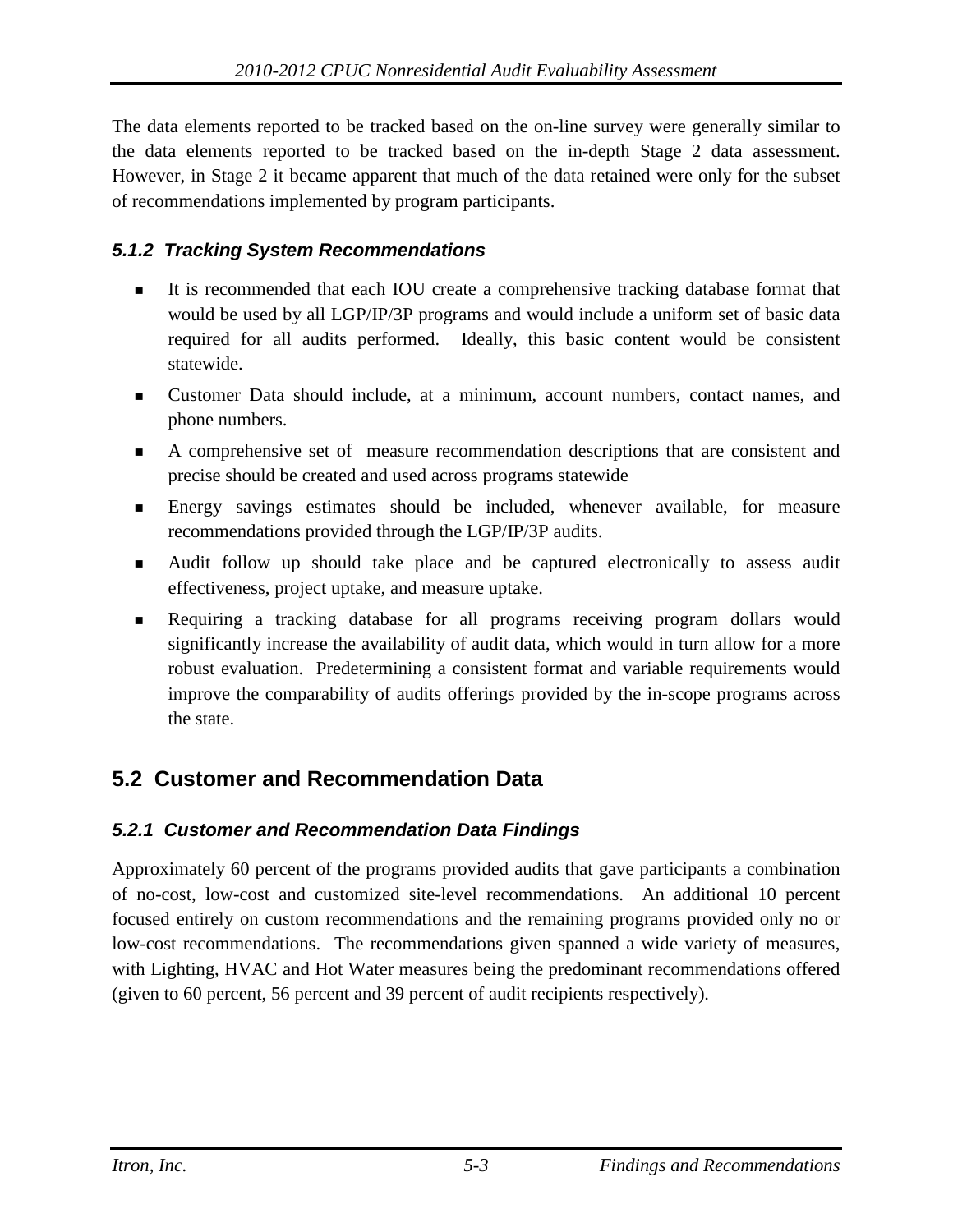Similar to customer audit data, the collection and storage of measure recommendation<sup>[66](#page-95-0)</sup> data is necessary to effectively evaluate audit offerings. Data collected during the on-line survey indicated that only 40 percent of programs store recommendation data in an electronic database.

### *5.2.2 Stage 2 Findings*

The data collected during Stage 2 found that most programs were tracking customer information and somewhat less capture building information. Several (8 of 31 audit types) programs tracked information informally (paper notes) and only started tracking seriously if customer was interested in pursuing an energy efficiency recommendation.

Most programs (73 percent) indicated they stored customer information records in a single file or database, while the remaining programs indicated that site records were stored independently in their own files or on paper. The individual data elements that programs indicated they captured in the Stage 2 data request mostly aligned with what the programs indicated in Stage 1. There were occasions where certain data elements were indicated as being captured based on Stage 1 data and not captured based on Stage 2 data, however there were only a small number of such cases.

Most programs reported tracking audit recommendations; however, three programs only keep records for sites that implement a recommended measure. Estimated energy savings from recommended measures is more likely to be tracked than the equipment type or end use, according to the Stage 2 data request worksheets. Only about 50 percent of programs capture estimated measure costs, payback, or estimated incentives. About 30 percent of programs capture estimated savings for no cost or low cost measures or referrals made to other programs.

We received recommendation databases for eight of the 25 programs, so the verification of recommendation data was limited.

### *5.2.3 Customer and Recommendation Data Recommendations*

- Customer Data should include, at a minimum, account numbers, contact names, and phone numbers.
- A comprehensive set of measure recommendation descriptions that are consistent and precise should be created and used across programs statewide
- Energy savings estimates should be included, whenever available, for measure recommendations provided through the LGP/IP/3P audits.

<span id="page-95-0"></span> <sup>66</sup> Including elements such as detailed measure end-use description, estimated energy savings, and implementation costs.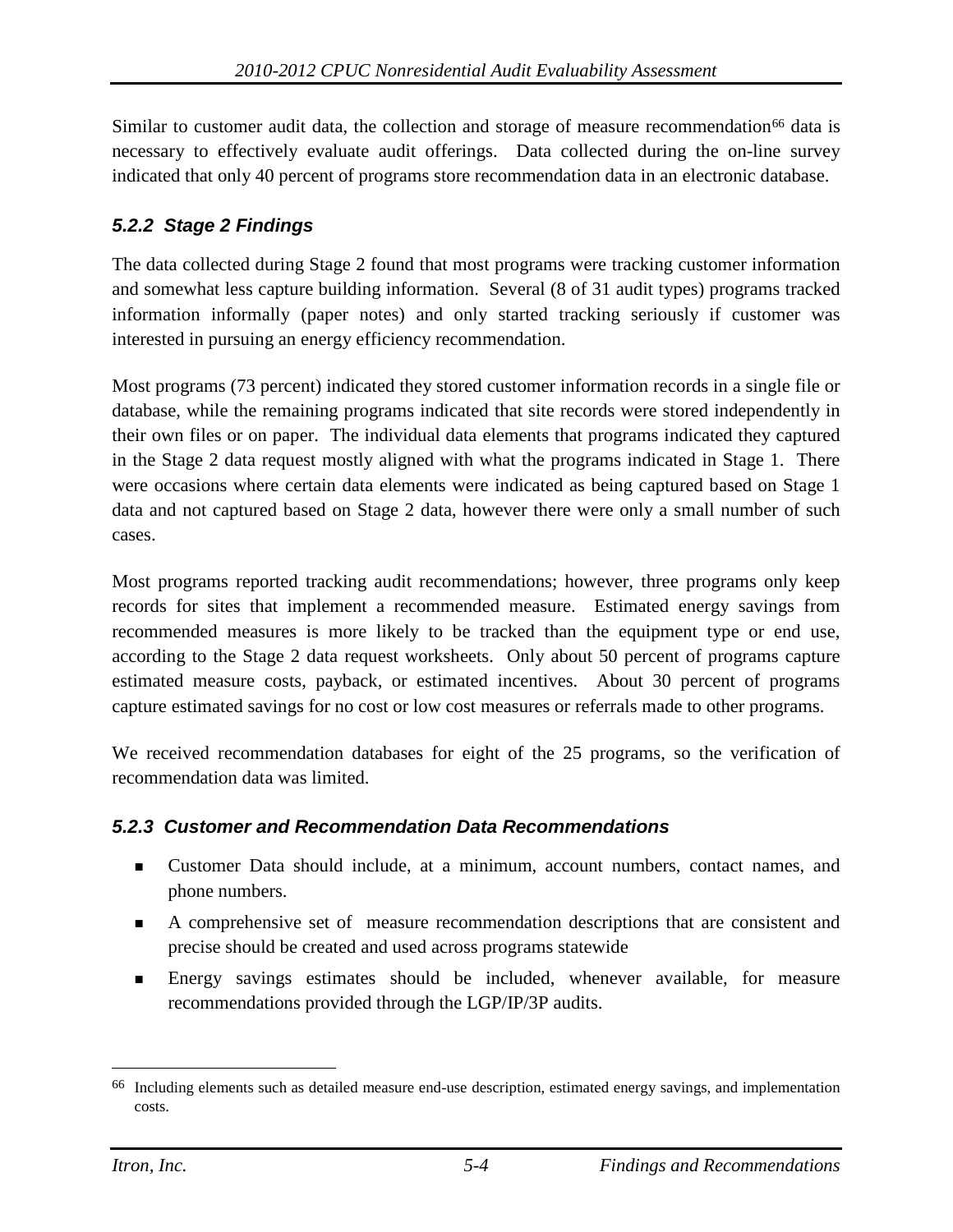## **5.3 Recommendation Follow-Up, Uptake and Referrals to other Programs**

### *5.3.1 Recommendation Follow-Up, Uptake and Program Referral Findings*

Stage 1 findings indicted that 51 percent of programs offering audits provided referrals to other utility programs as part of their recommendations, and 27 percent of those tracked the uptake on those referrals. Seventy-eight percent of programs reported following up with customers after the audits to see if they have followed through on any of the recommendations and 57 percent of those reported tracking this uptake metric. Stage 2 analysis indicates that 35 percent of programs in Stage 2 report capturing referrals to other programs and no program indicates that they track follow up to referrals. Sixty-five percent of programs reported tracking the implementation status of recommended measures.

#### *5.3.2 Recommendation Follow-Up, Uptake and Program Referral Recommendations*

- Audit follow up should take place and be captured electronically to assess audit effectiveness, project uptake, and measure uptake.
- Referrals to other programs should be tracked electronically and follow up should be captured to assess audit effectiveness.

# **5.4 Overall Findings and Recommendations**

### *5.4.1 Findings*

Based on the Evaluability Assessment conducted, the evaluation team believes conducting a comprehensive evaluation of the audit offered through the nonresidential non-core LGP/IP/3P programs would be difficult. The primary reasons for this conclusion are as follows:

**1 – Lack of a Comprehensive Database of Audit Activities and Accomplishments.** The Evaluability Assessment conducted identified a minimum of 124[67](#page-96-0) nonresidential non-core LGP/IP/3P programs that offer audits to participating customers across California. The volume of audits conducted through these programs was estimated to be around 100,000[68](#page-96-1) during the 2010-2012 program cycle. No comprehensive statewide or utility specific databases were

<span id="page-96-0"></span> <sup>67</sup> This is likely a lower bound on the actual number of LGP/IP/3P programs offering audits since 31 of the 182 programs implementers contacted either did not respond or provided an incomplete response to the Stage 1 online survey.

<span id="page-96-1"></span><sup>68</sup> This estimate does include a portion of residential audits (~15 percent) that are completed through in-scope programs that serve both residential and nonresidential customers.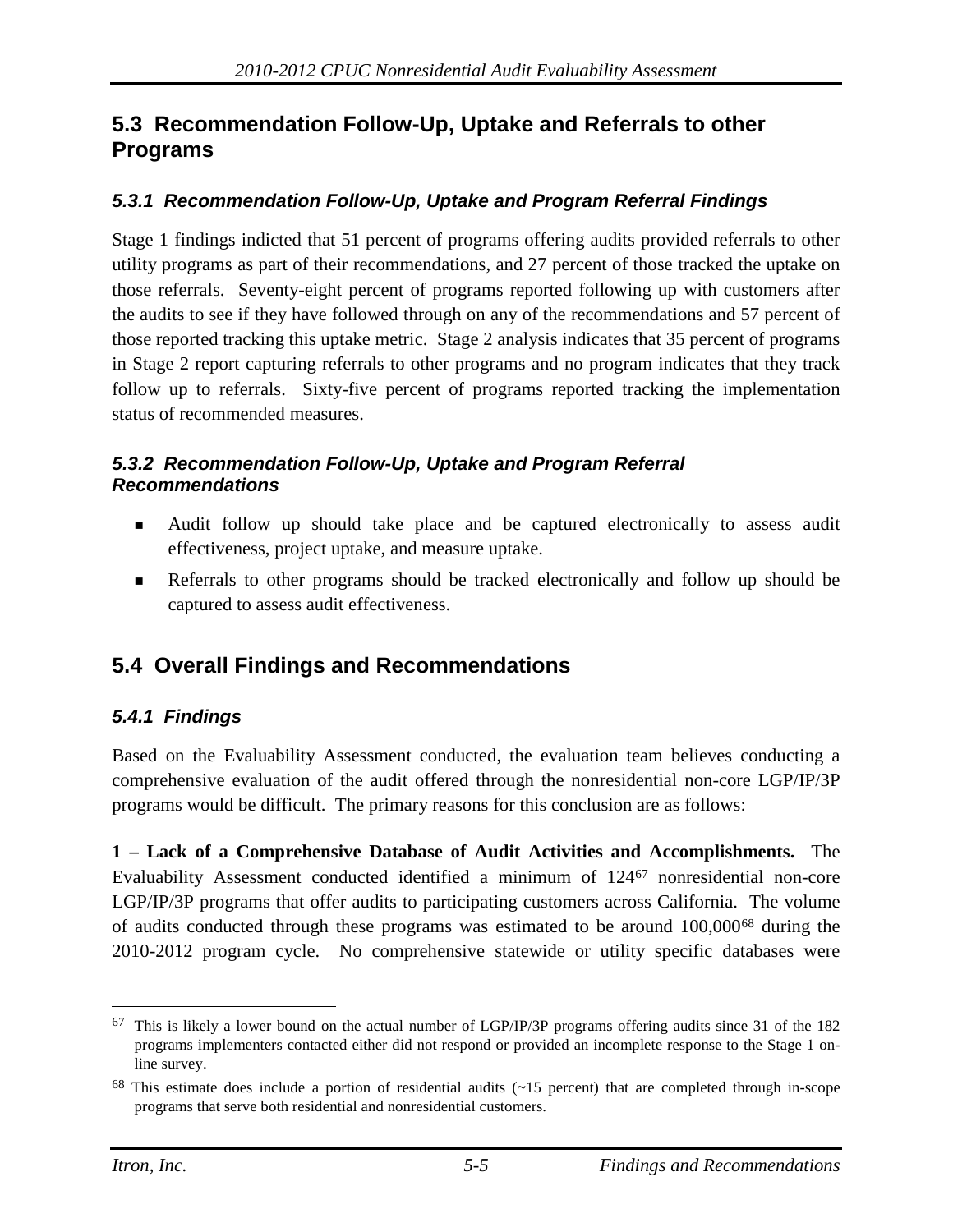identified to capture and store all of the customer, audit and recommendation data that are gathered and analyzed as part of these audits.

**2 – A Lack of Consistency across Programs.** The majority of the programs analyzed were unique in their approach and delivery of audits, as well the manner in which they captured and stored data. As a result, each program included in a statewide evaluation of the audit components of these programs would require an individualized approach to data collection and analysis, which would be difficult and time consuming given the large portfolio of LGP/IP/3P programs offered statewide.

**3 – Few Comprehensive Program Databases Exist**. Few of the programs that capture and record customer baseline, audit and recommendation data store these data in comprehensive electronic database that could be easily transferred and/or mined for evaluation purposes. Accessing this data would likely require significant manual effort by both program staff and evaluators in order to compile the data required to complete a comprehensive evaluation. This extensive manual effort is magnified by the large volume of the LGP/IP/3P programs offering audits.

**4 – Magnitude of Programs.** Through the on-line survey conducted with a census of LGP/IP/3P program implementers, a total of 124 programs were identified as offering audits to program participants. Further in-depth assessment of a sample of these programs identified a number of the programs (3 of the 25 in-depth assessment programs) that were comprised of a number of sub-programs. These sub-programs often implement and track the audits they offer independently which increases the magnitude of the audit program offerings even further. For example, the East Bay Energy Watch Program includes five distinct sub-programs that are managed by separate entities and offer their own unique audits to the different segments of the market.

**5 – Tracking of Projects Rather than Audits.** This Evaluability Assessment found that many programs either do not track any audit data or only track audit data for those recommendations that are implemented and turned into projects. An evaluation of audit programs requires customer and recommendation data for all audits completed, not just those that result in projects, in order to determine the overall effectiveness of the audit offering.

**6 – Complex Data Collection.** Collecting data from a large number of individually managed and inconsistently tracked programs (and in some cases sub-programs) would likely be complex and time consuming. Even for the limited purposes of conducting this Evaluability Assessment, the gathering of data from the subset of programs that did track and retain the necessary audit and recommendation data for the population of audits conducted was a laborious manual process that required significant back and forth with the program implementers and IOU staff. This was despite efforts to streamline this process. For example, for this Evaluability Assessment, all 25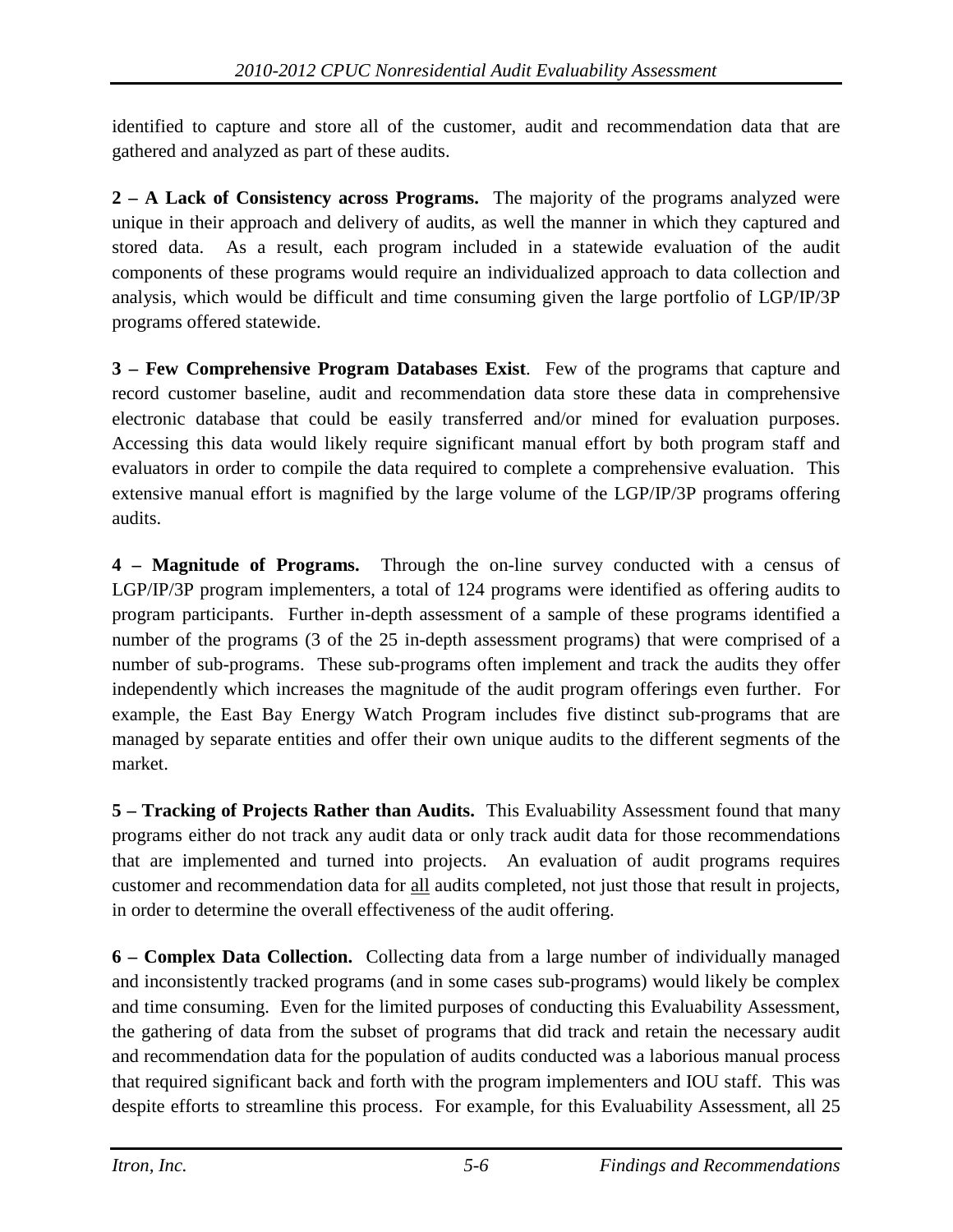of the in-depth assessment program implementers were provided nearly identical data requests. The resulting data provided to the evaluation team in response to these requests reflected a wide range of data/information formats, methods to interpret results, and levels of completeness. There were many cases where the data requested was missing with no explanation offered for its absence (and no response provided to follow-up requests).

### *5.4.2 Recommendations*

Based on the Evaluability Assessment of the audit activities offered through the portfolio of nonresidential non-core LGP/IP/3P programs during the 2010-2012 program cycle and the audit and recommendation data reportedly collected and tracked by each of these programs, the evaluation team offers the following recommendations:

*The CPUC should strongly consider developing and requiring implementation of a standardized database to house audit and recommendation data and accomplishments* – The CPUC and the utilities need data in a consistent format for the purposes of conducting due diligence and assessing performance versus stated metrics. Establishing such a database will allow for consistent tracking of audit recommendations and measure implementation and can help with the identification of markets that are saturated. Money is being spent on programs that are unable to easily report the quantity of audits being conducted and the recommendations being offered through these audits. Requiring standardized data collection and centralized reporting will improve the documentation of both program activities and program performance which are important due to the large sum of money being spent on the wide variety of audits being administered as part of IP, LGP and 3P programs across California (estimated to be close to 100,000 audits during the 2010-2012 program cycle). This database should include at a minimum:

- Program name
- Business name<sup>[69](#page-98-0)</sup>
- Address
- Account number
- Contact name
- NAICS Code
- Phone
- Date of audit

<span id="page-98-0"></span> <sup>69</sup> Customer name, address and account number are confidential customer information which require adequate security protections to be in place to comply with CPUC regulations and state laws. Their inclusion is important to be able to match this data to other resource program tracking data, as well as utility CIS and billing data.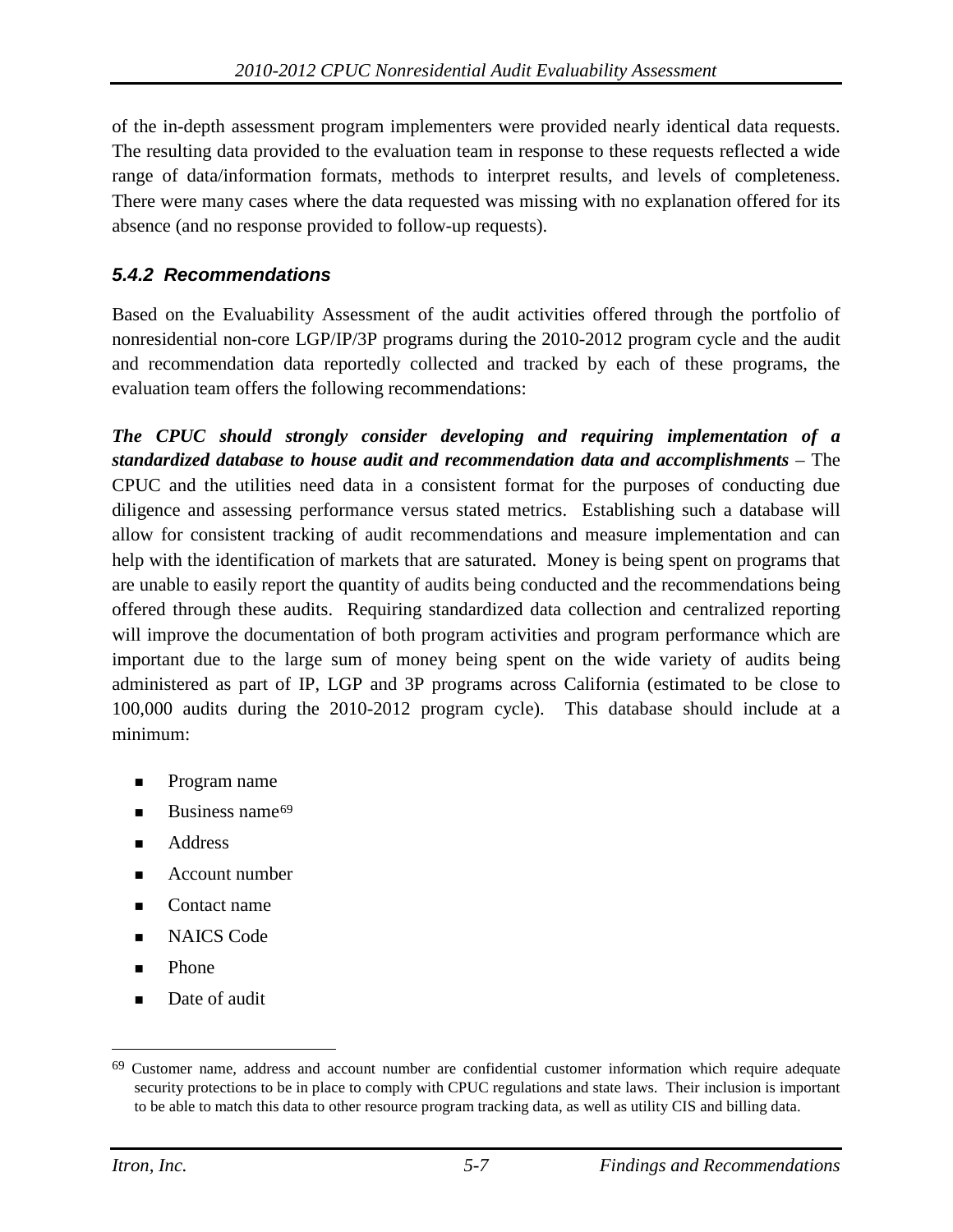- Audit scope (e.g. lighting, HVAC, envelope, gas, process, pumping)
- Audit recommendations

Adequately developing such an infrastructure will require the dedication of future resources to work with the utilities to design both a standard data collection database, as well as a standardized data delivery format so that this database can be easily and fully populated with a large number of files coming from each of the individual programs offered.

*Furthermore, the CPUC should strongly consider expanding the scope of the recommended standardized audit database to include all other site-level data that are being collected at the time of the audit.* Many in-scope programs reported that during the audits they conduct, they also collect facility operational data that allows them to identify energy efficiency opportunities and develop site-level recommendations. While tracking of these data are currently not required by program implementers, they represent a significant lost opportunity in the value of these audits. The data collected in the course of program audits have great potential value, in that they could be used to improve Customer Information System (CIS) data, analyze the effectiveness of various program and audit types on a variety of customer segments, and support coordinated marketing efforts across the entire portfolio of utility programs. Facility data currently reported to be collected by some in-scope audit programs include elements such as:

- Baseline equipment inventory and age of equipment (including, but not limited to, HVAC, primary lighting, water heating, and building control systems)
- Building characteristics (year built, conditioned square footage)
- Business type activities occurring within facility
- Facility hours of operation

The value of this site-level database could be increased by identifying a minimum set of facility variables that could be required data collection elements for every audit conducted (where applicable).

*Track Program Spending on Audit Activities* – Program expenditure reporting by nonresidential non-core LGP/IP/3P programs during the 2010-2012 program cycle was not sufficiently detailed to document how much money is being spent on audit activities offered by these programs. The evaluation team recommends unbundling the audit activity expenditures and reporting these separately to allow for greater transparency of these costs.

*Identify Audit Program Best Practices* - Consider investing resources in the following areas to identify best practice audit improvements which could be applied to all programs: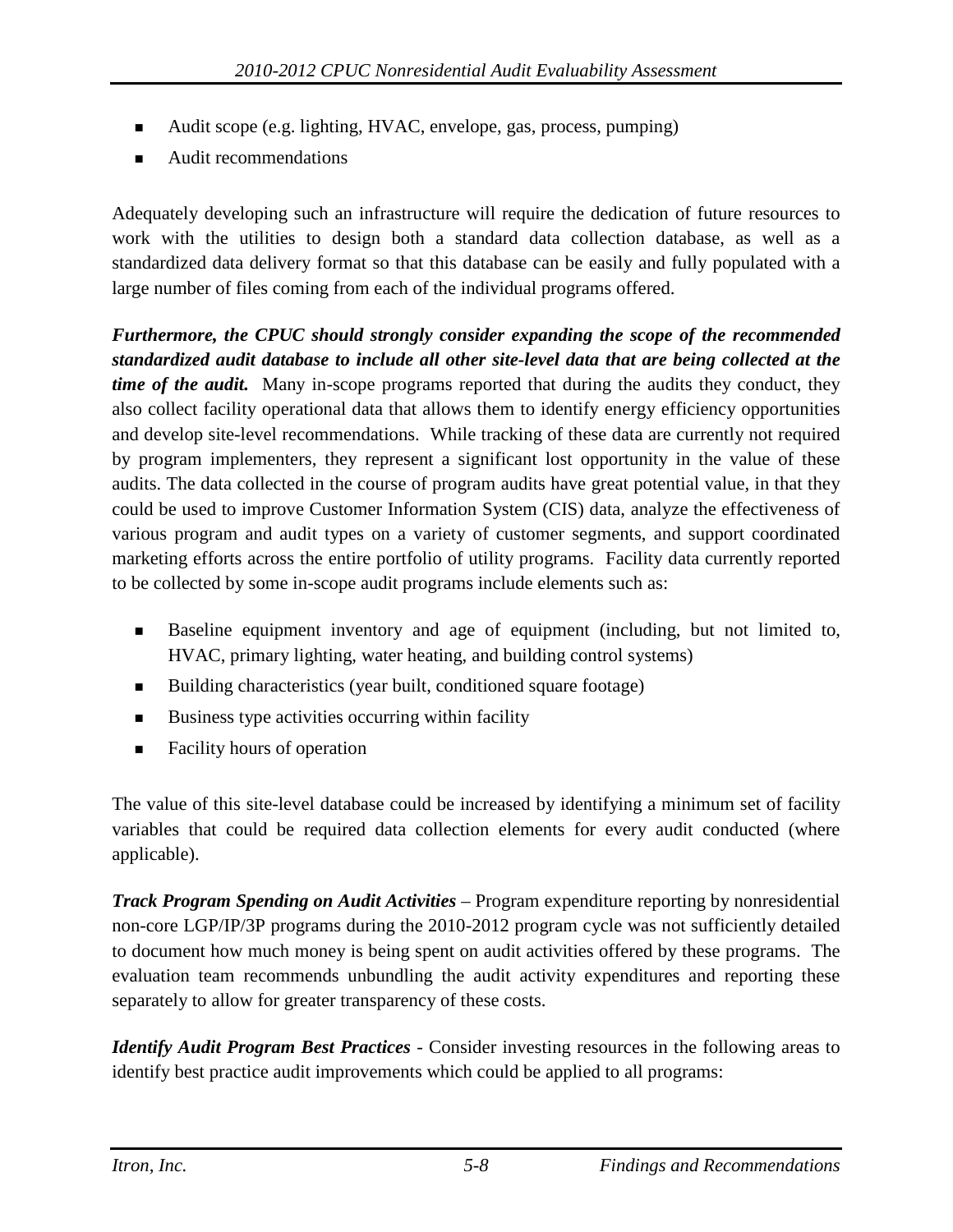- Find and share examples of record keeping best practices employed by audit programs; that is, examples of efficient, comprehensive and accessible audit program record keeping. Use the record keeping best practices identified to formalize a process for tracking all audit recommendations provided to audit recipients. This process should include a highly structured database to be used for the electronic tracking and storage of participant data which can be used by future evaluations and allow for the estimation of recommended measure uptake and attribution.
- Creating a standardized audit follow-up process that would capture recommendation implementation and store it in a database to determine audit effectiveness.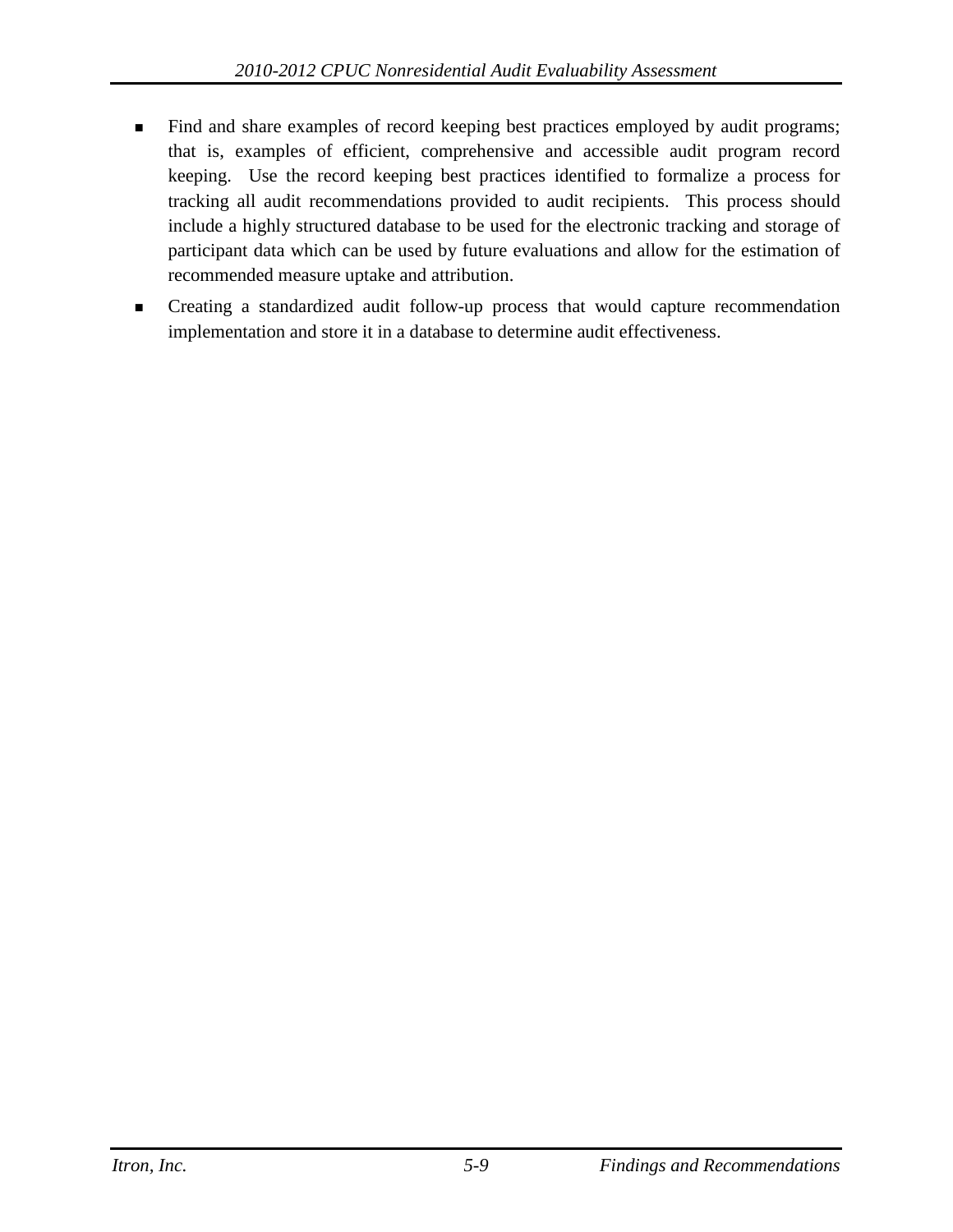# **Appendix**

# **6.1 Stage 1 Research**

### *6.1.1 On-line Survey Instrument*



### *6.1.2 Draft Interim Findings Memo*



# **6.2 Stage 2 Research**

### *6.2.1 Data Request Memos*